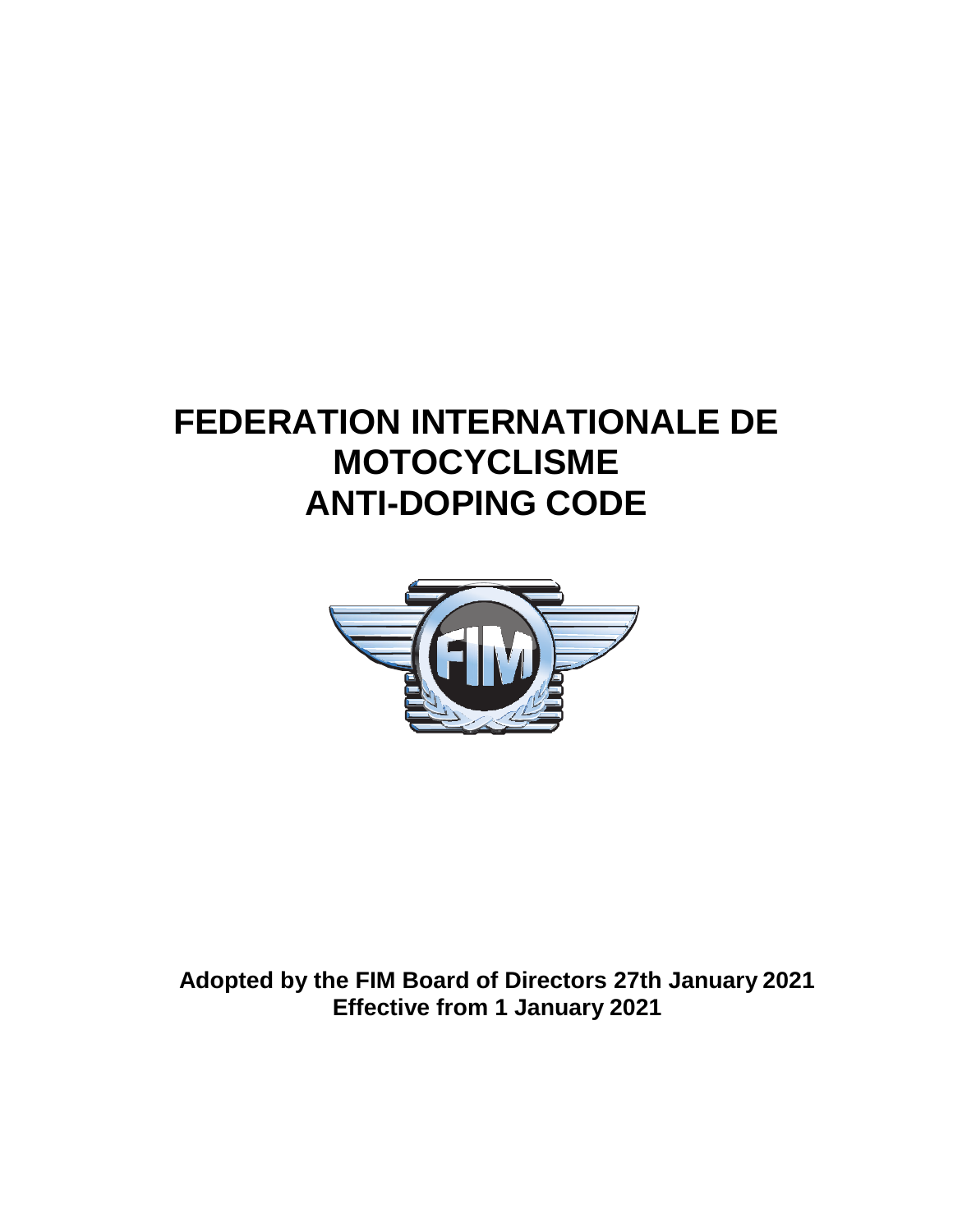# **TABLE OF CONTENTS**

| <b>ARTICLE 1</b>  |                                                                          |
|-------------------|--------------------------------------------------------------------------|
| <b>ARTICLE 2</b>  |                                                                          |
| <b>ARTICLE 3</b>  |                                                                          |
| <b>ARTICLE 4</b>  |                                                                          |
| <b>ARTICLE 5</b>  |                                                                          |
| <b>ARTICLE 6</b>  |                                                                          |
| <b>ARTICLE 7</b>  | RESULTS MANAGEMENT: RESPONSIBILITY, INITIAL REVIEW, NOTICE AND           |
| <b>ARTICLE 8</b>  | <b>RESULTS MANAGEMENT: RIGHT TO A FAIR HEARING AND NOTICE OF HEARING</b> |
| <b>ARTICLE 9</b>  |                                                                          |
| <b>ARTICLE 10</b> |                                                                          |
| <b>ARTICLE 11</b> |                                                                          |
| <b>ARTICLE 12</b> | SANCTIONS BY THE FIM AGAINST OTHER SPORTING BODIES 43                    |
| <b>ARTICLE 13</b> |                                                                          |
| <b>ARTICLE 14</b> |                                                                          |
| <b>ARTICLE 15</b> |                                                                          |
| <b>ARTICLE 16</b> |                                                                          |
| <b>ARTICLE 17</b> |                                                                          |
| <b>ARTICLE 18</b> | ADDITIONAL ROLES AND RESPONSIBILITIES OF CONTINENTAL UNIONS.             |
| <b>ARTICLE 19</b> |                                                                          |
| <b>ARTICLE 20</b> |                                                                          |
| <b>ARTICLE 21</b> | ADDITIONAL ROLES AND RESPONSIBILITIES OF RIDER SUPPORT PERSONNEL         |
|                   |                                                                          |
| <b>ARTICLE 22</b> | ADDITIONAL ROLES AND RESPONSIBILITIES OF OTHER PERSONS SUBJECT TO        |
| <b>ARTICLE 23</b> |                                                                          |
| <b>ARTICLE 24</b> |                                                                          |
| <b>APPENDIX 1</b> |                                                                          |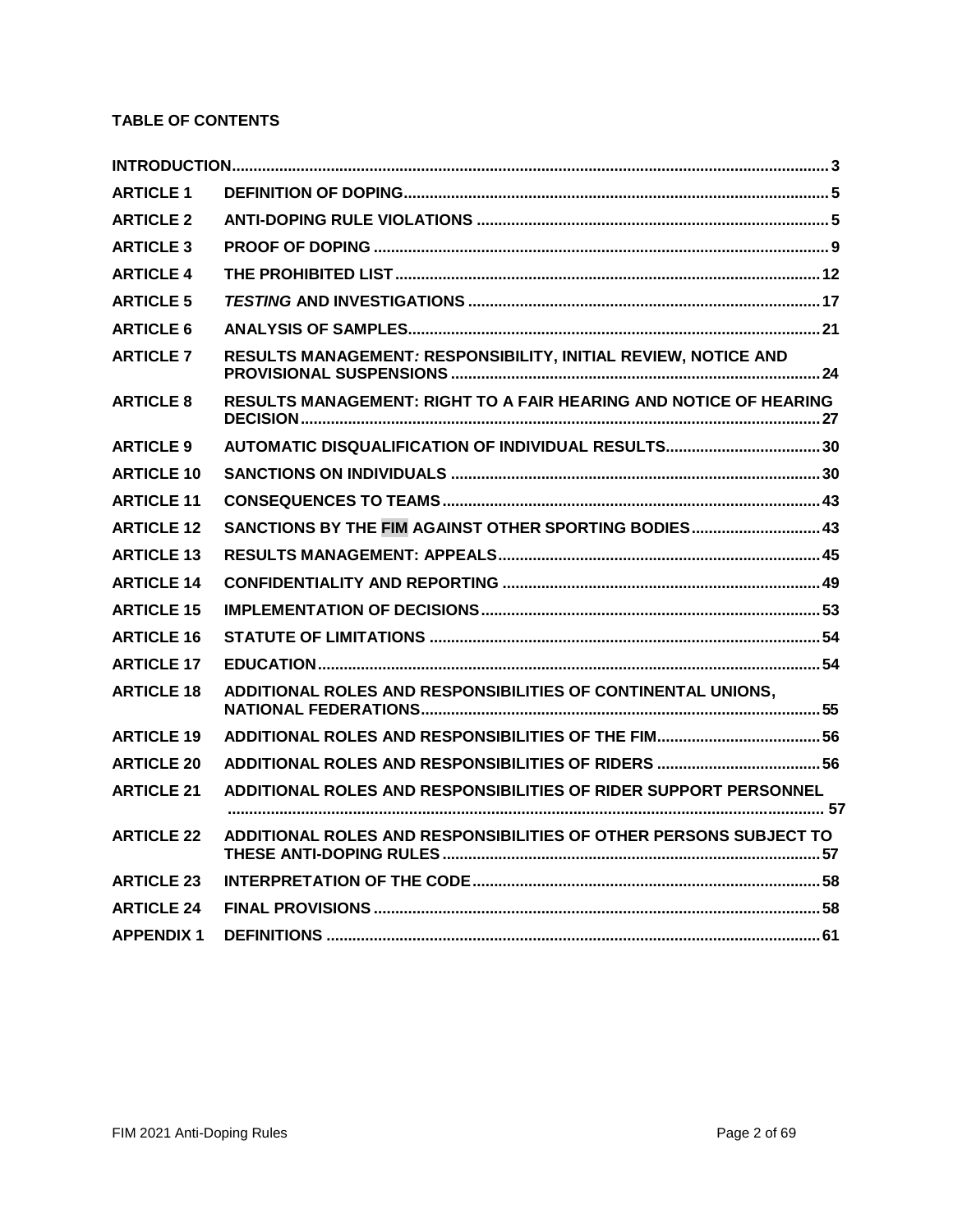## **FIM ANTI-DOPING RULES**

<span id="page-2-0"></span>Any references to the male gender in this document are made solely for the purpose of simplicity and refer also to the female gender except when the context requires otherwise.

#### **INTRODUCTION**

#### **Preface**

These Anti-Doping Rules are adopted and implemented in accordance with the FIM's responsibilities under the *Code*, and in furtherance of the FIM's continuing efforts to eradicate doping in sport.

These Anti-Doping Rules are sport rules governing the conditions under which sport is played. Aimed at enforcing anti-doping rules in a global and harmonized manner, they are distinct in nature from criminal and civil laws. They are not intended to be subject to or limited by any national requirements and legal standards applicable to criminal or civil proceedings, although they are intended to be applied in a manner which respects the principles of proportionality and human rights. When reviewing the facts and the law of a given case, all courts, arbitral tribunals and other adjudicating bodies should be aware of and respect the distinct nature of these Anti-Doping Rules, which implement the *Code*, and the fact that these rules represent the consensus of a broad spectrum of stakeholders around the world as to what is necessary to protect and ensure fair sport.

As provided in the *Code*, the FIM shall be responsible for conducting all aspects of *Doping Control*. Any aspect of *Doping Control* or anti-doping *Education* may be delegated by the FIM to a *Delegated Third Party,* such as the International Testing Agency (ITA), however, the FIM shall require the *Delegated Third Party* to perform such aspects in compliance with the *Code*, *International Standards*, and these Anti-Doping Rules. The FIM may delegate its *Results Management* or adjudication responsibilities to the CAS Anti-Doping Division.

When the FIM has delegated its responsibilities to implement part or all of *Doping Control* to the ITA or to another *Delegated Third Party,* any reference to the FIM in these *Rules* should be intended as a reference to the ITA or to the other *Delegated Third Party*, where applicable and within the context of the aforementioned delegation. The FIM shall always remain fully responsible for ensuring that any delegated aspects are performed in compliance with the *Code*.

Italicized terms in these Anti-Doping Rules are defined terms in Appendix 1.

Unless otherwise specified, references to Articles are references to Articles of these Anti-Doping Rules.

#### **Fundamental Rationale for the** *Code* **and the FIM's Anti-Doping Rules**

Anti-doping programs are founded on the intrinsic value of sport. This intrinsic value is often referred to as "the spirit of sport": the ethical pursuit of human excellence through the dedicated perfection of each *Rider'*s natural talents.

Anti-doping programs seek to protect the health of *Riders* and to provide the opportunity for *Riders* to pursue human excellence without the *Use* of *Prohibited Substances* and *Prohibited Methods*.

Anti-doping programs seek to maintain the integrity of sport in terms of respect for rules, other competitors, fair competition, a level playing field, and the value of clean sport to the world.

The spirit of sport is the celebration of the human spirit, body and mind. It is the essence of Olympism and is reflected in the values we find in and through sport, including: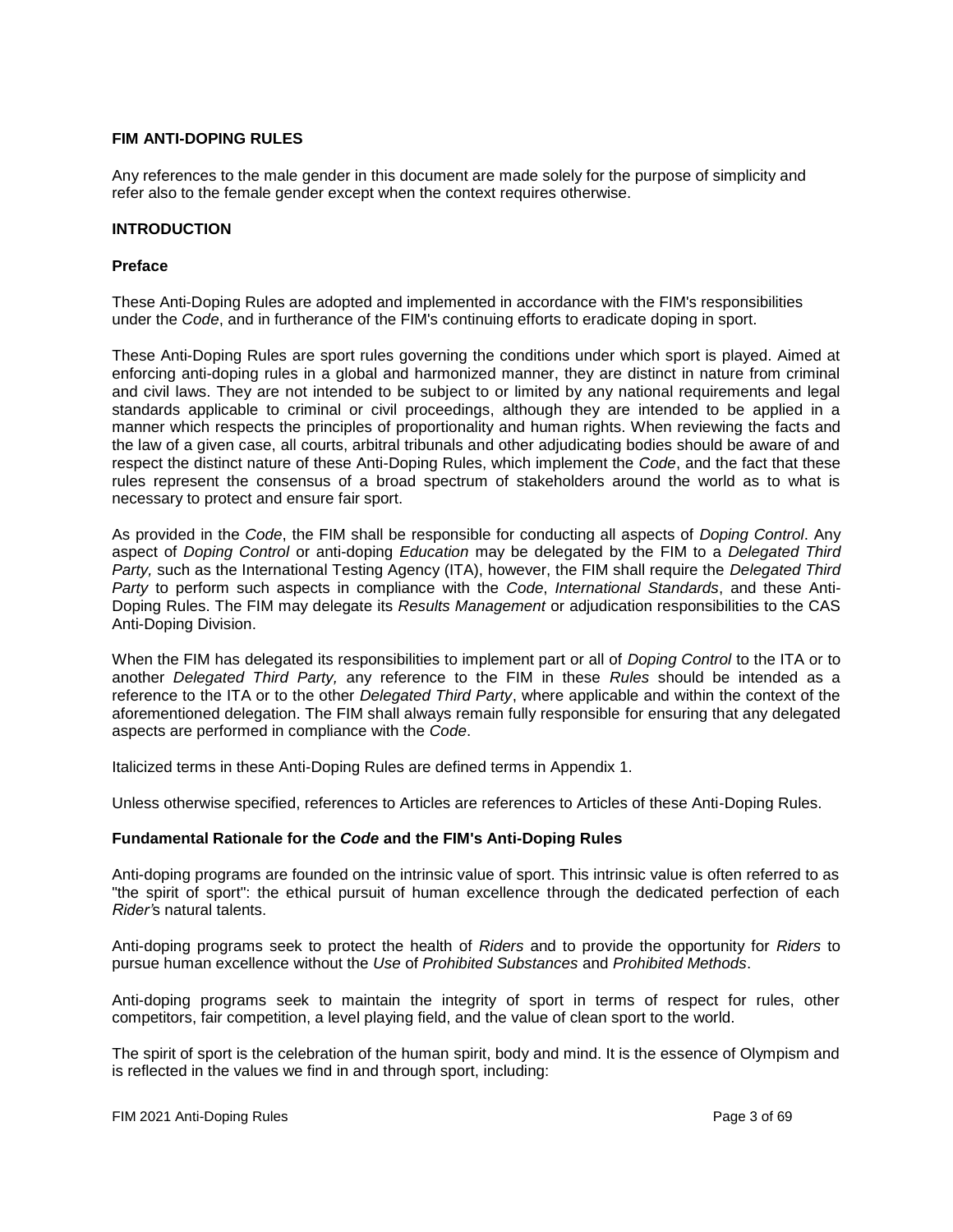- Health
- Ethics, fair play and honesty
- *Riders'* rights as set forth in the *Code*
- Excellence in performance
- Character and *Education*
- Fun and joy
- **Teamwork**
- Dedication and commitment
- Respect for rules and laws
- Respect for self and other *Participants*
- Courage
- Community and solidarity

The spirit of sport is expressed in how we ride true.

Doping is fundamentally contrary to the spirit of sport.

## **Scope of these Anti-Doping Rules**

These Anti-Doping Rules shall apply to:

- (a) the FIM, including its board members, directors, officers, specified employees, and *Delegated Third Parties* and their employees, who are involved in any aspect of *Doping Control*;
- (b) each of its *National Federations* and *Continental Unions*, including their board members, directors, officers, specified employees, and *Delegated Third Parties* and their employees, who are involved in any aspect of *Doping Control*;
- (c) The following *Riders*, *Rider Support Personnel* and other *Persons*:
	- (i) all *Riders* and *Rider Support Personnel* who are members of the FIM, or of *any Continental Union,* or *National Federation*, or of any member or affiliate organization *of any Continental Union*, *National Federation* (including any clubs, teams, associations, or leagues);
	- (ii) all *Riders* and *Rider Support Personnel* who participate in such capacity in *Events*, *Competitions* and other activities organized, convened, authorized or recognized by the FIM, or any *Continental Union*, or *National Federation*, or by any member or affiliate organization of *any Continental Union* or *National Federation* (including any clubs, teams, associations, or leagues), wherever held;
	- (iii) any other *Rider* or *Rider Support Personnel* or other *Person* who, by virtue of an accreditation, a license or other contractual arrangement, or otherwise, is subject to the authority of the FIM, or of any *Continental Union* or *National Federation*, or of any member or affiliate organization of any *Continental Union* or *National Federation*  (including any clubs, teams, associations, or leagues), for purposes of anti-doping; to be eligible for participation in *International Events* a competitor must have an FIM licence issued by his *National Federation*. The FIM licence will only be issued to competitors who have personally signed a consent form as provided by the FIM. All forms from *Minors*  must be counter-signed by their legal guardian; and
	- (iv) *Riders* who are not regular members of the FIM or of one of its *Continental Union* or *National Federations* but who want to be eligible to compete in a particular *International Event*.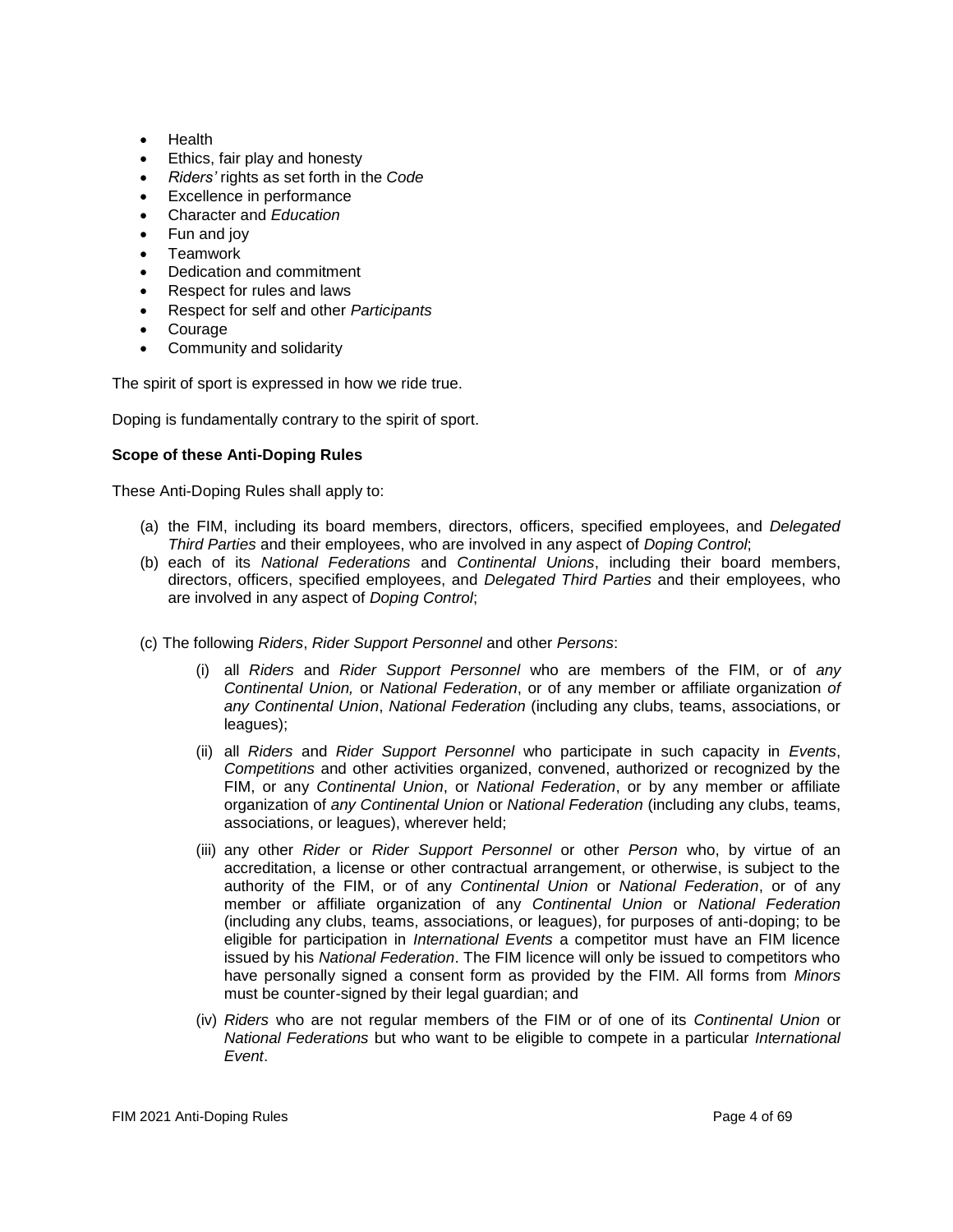Each of the abovementioned *Persons* is deemed, as a condition of his participation or involvement in the sport, to have agreed to and be bound by these Anti-Doping Rules, and to have submitted to the authority of the FIM to enforce these Anti-Doping Rules, including any *Consequences* for the breach thereof, and to the jurisdiction of the hearing panels specified in Article 8 and Article 13 to hear and determine cases and appeals brought under these Anti-Doping Rules.**<sup>1</sup>**

Within the overall pool of *Riders* set out above who are bound by and required to comply with these Anti-Doping Rules, the following *Riders* shall be considered to be *International-Level Riders* for the purposes of these Anti-Doping Rules, and, therefore, the specific provisions in these Anti-Doping Rules applicable to *International-Level Riders* (e.g., *Testing*, *TUEs*, whereabouts, and *Results Management*) shall apply to such *Riders*:

- a) *Riders* who participate in the FIM World Championship or a FIM Cup/Prize *Event* (the list of FIM World Cup/Prize *Events* can be found at the following link:<http://www.fim-live.com/en/sport/>
- (b) *Riders* who are part of the FIM *Registered Testing Pool*, *Testing Pool* or other Pool established by FIM

# <span id="page-4-0"></span>**ARTICLE 1 DEFINITION OF DOPING**

Doping is defined as the occurrence of one or more of the anti-doping rule violations set forth in Article 2.1 through Article 2.11 of these Anti-Doping Rules.

## <span id="page-4-1"></span>**ARTICLE 2 ANTI-DOPING RULE VIOLATIONS**

The purpose of Article 2 is to specify the circumstances and conduct which constitute anti-doping rule violations. Hearings in doping cases will proceed based on the assertion that one or more of these specific rules have been violated.

*Riders* or other *Persons* shall be responsible for knowing what constitutes an anti-doping rule violation and the substances and methods which have been included on the *Prohibited List*.

The following constitute anti-doping rule violations:

## *2.1* **Presence of a** *Prohibited Substance* **or its** *Metabolites* **or** *Markers* **in** *a Rider'***s**  *Sample*

**2.1.1** It is the *Riders'* personal duty to ensure that no *Prohibited Substance* enters their bodies. *Riders* are responsible for any *Prohibited Substance* or its *Metabolites* or *Markers* found to be present in their *Samples*. Accordingly, it is

**<sup>1</sup>** *[Comment: Where the Code requires a Person other than a Rider or Rider Support Person to be bound by the Code, such Person would of course not be subject to Sample collection or Testing, and would not be charged with an anti-doping rule violation under the Code for Use or Possession of a Prohibited Substance or Prohibited Method. Rather, such Person would only be subject to discipline for a violation of Code Articles 2.5 (Tampering), 2.7 (Trafficking), 2.8 (Administration), 2.9 (Complicity), 2.10 (Prohibited Association) and 2.11 (Retaliation). Furthermore, such Person would be subject to the additional roles and responsibilities according to Code Article 21.3. Also, the obligation to require an employee to be bound by the Code is subject to applicable law.*

*The FIM shall ensure that, as per Article 19 of these Anti-Doping Rules, any arrangements with their board members, directors, officers, and specified employees, as well as with the Delegated Third Parties and their employees – either employment, contractual or otherwise – have explicit provisions incorporated according to which such Persons are bound by, agree to comply with these Anti-Doping Rules, and agree on the FIM's authority to solve anti-doping cases.]*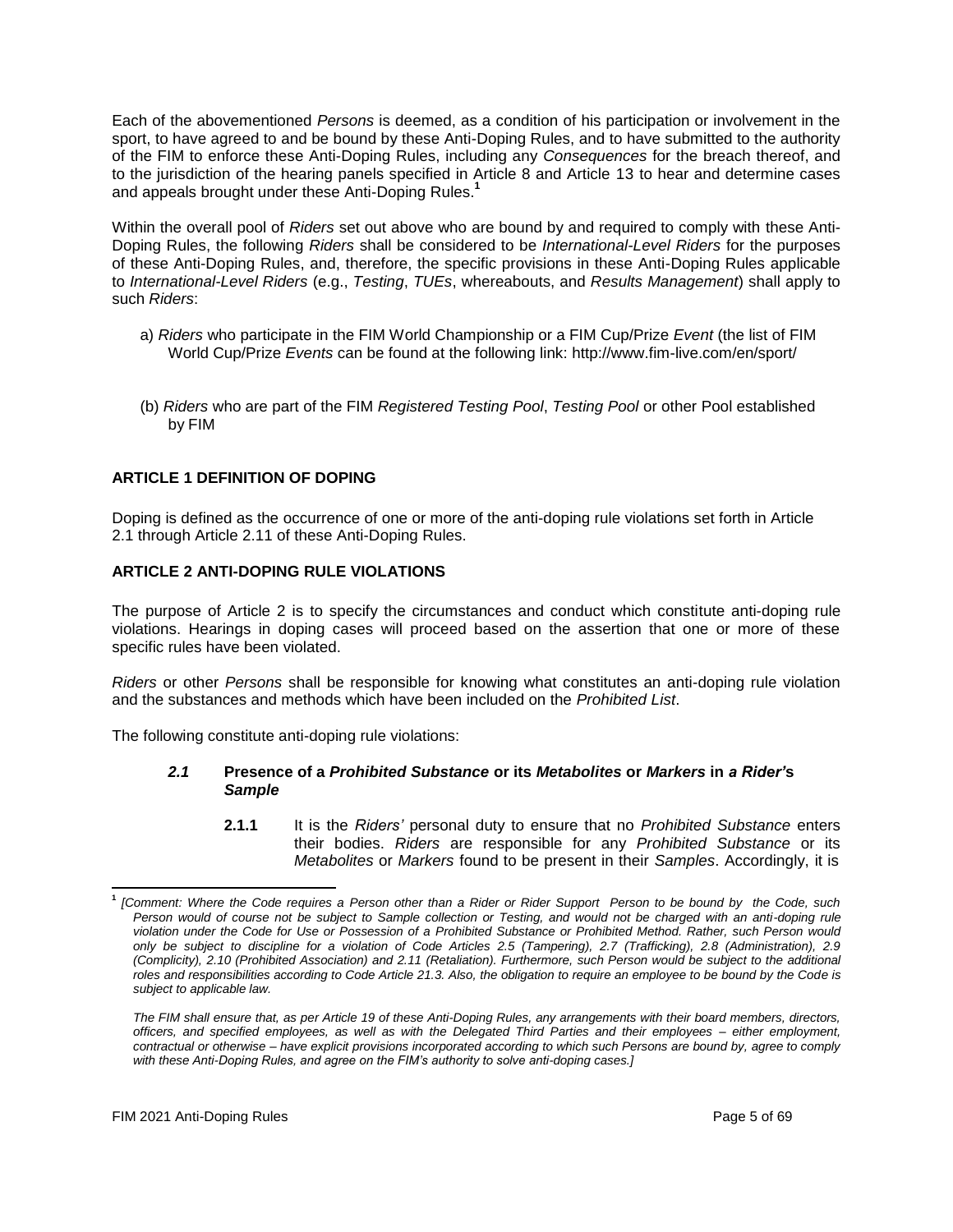not necessary that intent, *Fault*, *Negligence* or knowing *Use* on the *Rider'*s part be demonstrated in order to establish an anti-doping rule violation under Article 2.1. **<sup>2</sup>**

- **2.1.2** Sufficient proof of an anti-doping rule violation under Article 2.1 is established by any of the following: presence of a *Prohibited Substance* or its *Metabolites*  or *Markers* in the *Rider'*s A *Sample* where the *Rider* waives analysis of the B *Sample* and the B *Sample* is not analyzed; or, where the *Rider's* B *Sample* is analyzed and the analysis of the *Rider'*s B *Sample* confirms the presence of the *Prohibited Substance* or its *Metabolites* or *Markers* found in the *Rider'*s A *Sample*; or where the *Rider's* A or B *Sample* is split into two (2) parts and the analysis of the confirmation part of the split *Sample* confirms the presence of the *Prohibited Substance* or its *Metabolites* or *Markers* found in the first part of the split *Sample* or the *Rider* waives analysis of the confirmation part of the split *Sample*. **3**
- **2.1.3** Excepting those substances for which a *Decision Limit* is specifically identified in the *Prohibited List* or a *Technical Document*, the presence of any reported quantity of a *Prohibited Substance* or its *Metabolites* or *Markers* in a *Rider'*s *Sample* shall constitute an anti-doping rule violation.
- **2.1.4** As an exception to the general rule of Article 2.1, the *Prohibited List*, *International Standards* or *Technical Documents* may establish special criteria for reporting or the evaluation of certain *Prohibited Substances*.

#### *2.2 Use* **or** *Attempted Use* **by a** *Rider* **of a** *Prohibited Substance* **or a** *Prohibited Method* **4**

- **2.2.1** It is the *Riders'* personal duty to ensure that no *Prohibited Substance* enters their bodies and that no *Prohibited Method* is *Used*. Accordingly, it is not necessary that intent, *Fault*, *Negligence* or knowing *Use* on the *Rider'*s part be demonstrated in order to establish an anti-doping rule violation for *Use* of a *Prohibited Substance* or a *Prohibited Method*.
- *2.2.2* The success or failure of the *Use* or *Attempted Use* of a *Prohibited Substance* or *Prohibited Method* is not material. It is sufficient that the *Prohibited*

**<sup>2</sup>** *[Comment to Article 2.1.1: An anti-doping rule violation is committed under this Article without regard to a Rider's Fault. This rule has been referred to in various CAS decisions as "Strict Liability". A Rider's Fault is taken into consideration in determining the Consequences of this anti-doping rule violation under Article 10. This principle has consistently been upheld by CAS.]*

**<sup>3</sup>** *[Comment to Article 2.1.2: The Anti-Doping Organization with Results Management responsibility may, at its discretion, choose to have the B Sample analyzed even if the Rider does not request the analysis of the B Sample.]*

**<sup>4</sup>** *[Comment to Article 2.2: It has always been the case that Use or Attempted Use of a Prohibited Substance or Prohibited Method may be established by any reliable means. As noted in the Comment to Article 3.2, unlike the proof required to establish an antidoping rule violation under Article 2.1, Use or Attempted Use may also be established by other reliable means such as admissions by the Rider, witness statements, documentary evidence, conclusions drawn from longitudinal profiling, including data collected as part of the Rider Biological Passport, or other analytical information which does not otherwise satisfy all the requirements to establish "Presence" of a Prohibited Substance under Article 2.1.*

For example, Use may be established based upon reliable analytical data from the analysis of an A Sample (without *confirmation from an analysis of a B Sample) or from the analysis of a B Sample alone where the Anti-Doping Organization provides a satisfactory explanation for the lack of confirmation in the other Sample.]*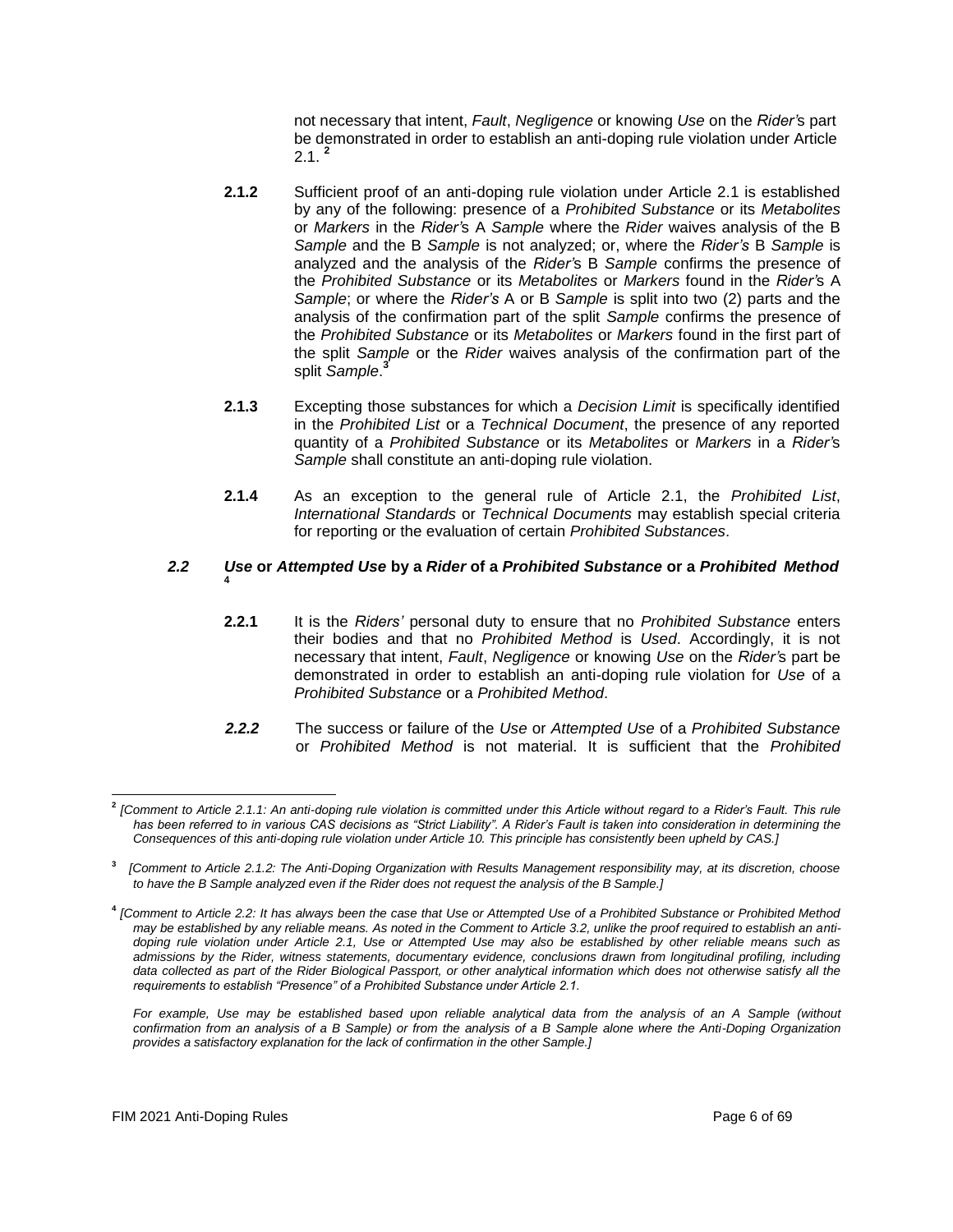*Substance* or *Prohibited Method* was *Used* or *Attempted* to be *Used* for an anti-doping rule violation to be committed.**<sup>5</sup>**

## *2.3* **Evading, Refusing or Failing to Submit to** *Sample* **Collection by a** *Rider*

Evading *Sample* collection; or refusing or failing to submit to *Sample* collection without compelling justification after notification by a duly authorized *Person*. **6**

## *2.4* **Whereabouts Failures by a** *Rider*

Any combination of three (3) missed tests and/or filing failures, as defined in the *International Standard* for *Results Management*, within a twelve (12) month period by a *Rider* in a *Registered Testing Pool.*

#### *2.5 Tampering* **or** *Attempted Tampering* **with any part of** *Doping Control* **by a** *Rider* **or Other** *Person*

#### *2.6 Possession* **of a** *Prohibited Substance* **or a** *Prohibited Method* **by a** *Rider* **or** *Rider Support Person*

- **2.6.1** *Possession* by a *Rider In-Competition* of any *Prohibited Substance* or any *Prohibited Method*, or *Possession* by a *Rider Out-of-Competition* of any *Prohibited Substance* or any *Prohibited Method* which is prohibited *Out-of-Competition* unless the *Rider* establishes that the *Possession* is consistent with a *Therapeutic Use Exemption* ("*TUE*") granted in accordance with Article 4.4 or other acceptable justification.
- **2.6.2** *Possession* by a *Rider Support Person In-Competition* of any *Prohibited Substance* or any *Prohibited Method*, or *Possession* by a *Rider Support Person Out-of-Competition* of any *Prohibited Substance* or any *Prohibited Method* which is prohibited *Out-of-Competition* in connection with a *Rider, Competition* or training, unless the *Rider Support Person* establishes that the *Possession* is consistent with a *TUE* granted to a *Rider* in accordance with Article 4.4 or other acceptable justification. **<sup>7</sup>**

**<sup>5</sup>** *[Comment to Article 2.2.2: Demonstrating the "Attempted Use" of a Prohibited Substance or a Prohibited Method requires proof of intent on the Rider's part. The fact that intent may be required to prove this particular anti-doping rule violation does not undermine the Strict Liability principle established for violations of Article 2.1 and violations of Article 2.2 in respect of Use of a Prohibited Substance or Prohibited Method.*

*A Rider's Use of a Prohibited Substance constitutes an anti-doping rule violation unless such Substance is not prohibited Out-of-Competition and the Rider's Use takes place Out-of-Competition. (However, the presence of a Prohibited Substance or its Metabolites or Markers in a Sample collected In-Competition is a violation of Article 2.1 regardless of when that Substance might have been administered.)]*

**<sup>6</sup>** *[Comment to Article 2.3: For example, it would be an anti-doping rule violation of "evading Sample collection" if it were established that a Rider was deliberately avoiding a Doping Control official to evade notification or Testing. A violation of "failing to submit to Sample collection" may be based on either intentional or negligent conduct of the Rider, while "evading" or "refusing" Sample collection contemplates intentional conduct by the Rider.]*

**<sup>7</sup>** *[Comment to Articles 2.6.1 and 2.6.2: Acceptable justification would not include, for example, buying or Possessing a Prohibited Substance for purposes of giving it to a friend or relative, except under justifiable medical circumstances where that Person had a physician's prescription, e.g., buying Insulin for a diabetic child.]*

*<sup>[</sup>Comment to Article 2.6.1 and 2.6.2: Acceptable justification may include, for example, (a) a Rider or a team doctor carrying Prohibited Substances or Prohibited Methods for dealing with acute and emergency situations (e.g., an epinephrine auto-*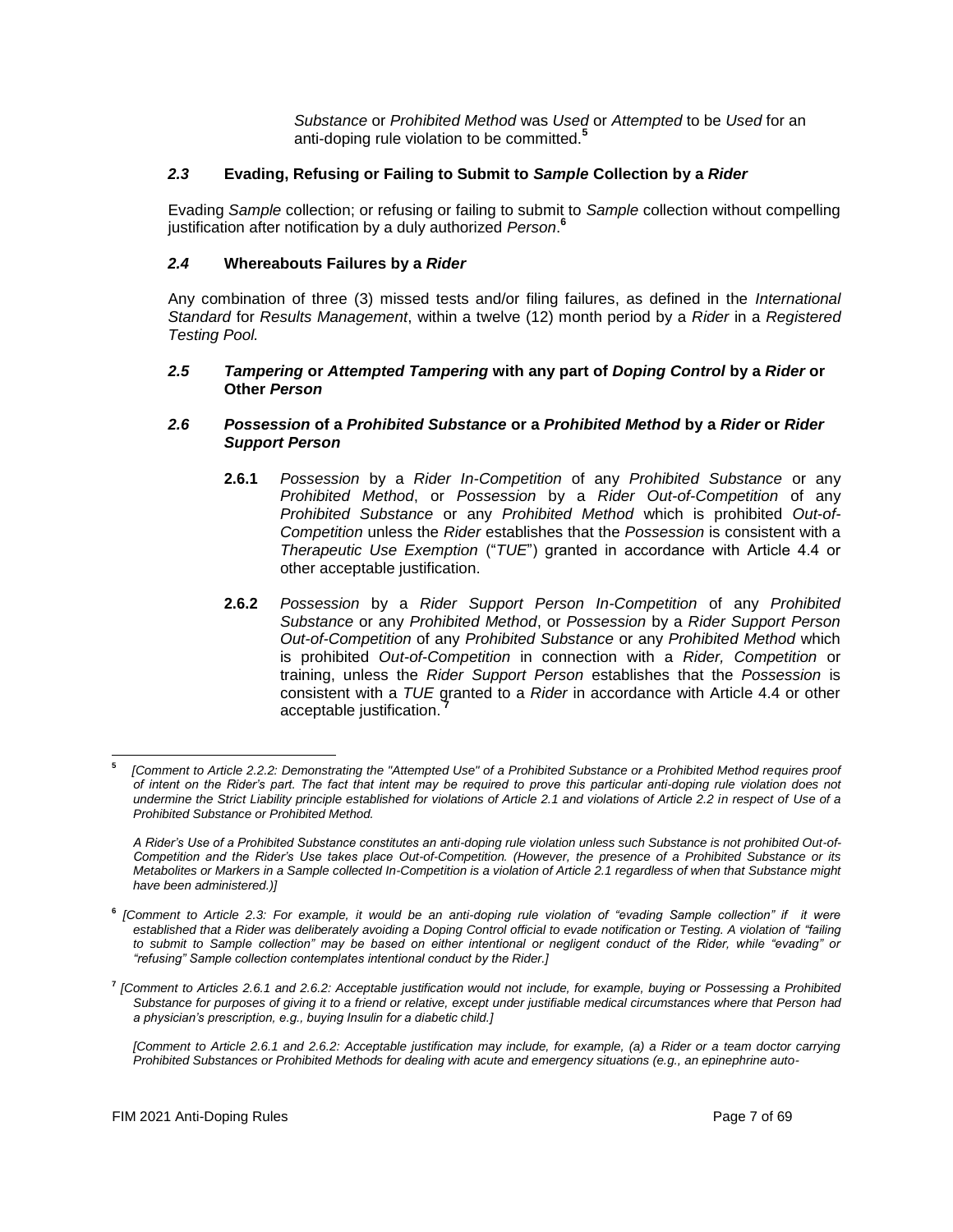- *2.7 Trafficking* **or** *Attempted Trafficking* **in any** *Prohibited Substance* **or** *Prohibited Method* **by a** *Rider* **or Other** *Person*
- *2.8 Administration* **or** *Attempted Administration* **by a** *Rider* **or Other** *Person* **to any**  *Rider In-Competition* **of any** *Prohibited Substance* **or** *Prohibited Method***, or**  *Administration* **or** *Attempted Administration* **to any** *Rider Out-of-Competition* **of any** *Prohibited Substance* **or any** *Prohibited Method* **that is Prohibited** *Out-of-Competition*

## *2.9* **Complicity or** *Attempted Complicity* **by a** *Rider* **or Other** *Person*

Assisting, encouraging, aiding, abetting, conspiring, covering up or any other type of intentional complicity or *Attempted* complicity involving an anti-doping rule violation, *Attempted* anti-doping rule violation or violation of Article 10.14.1 by another *Person*. **8**

## *2.10* **Prohibited Association by a** *Rider* **or Other***Person*

- **2.10.1** Association by a *Rider* or other *Person* subject to the authority of an *Anti-Doping Organization* in a professional or sport-related capacity with any *Rider Support Person* who:
	- **2.10.1.1** If subject to the authority of an *Anti-Doping Organization*, is serving a period of *Ineligibility*; or
	- **2.10.1.2** If not subject to the authority of an *Anti-Doping Organization* and where *Ineligibility* has not been addressed in a *Results Management* process pursuant to the *Code*, has been convicted or found in a criminal, disciplinary or professional proceeding to have engaged in conduct which would have constituted a violation of anti-doping rules if *Code*compliant rules had been applicable to such *Person.* The disqualifying status of such *Person* shall be in force for the longer of six (6) years from the criminal, professional or disciplinary decision or the duration of the criminal, disciplinary or professional sanction imposed;or
	- **2.10.1.3** Is serving as a front or intermediary for an individual described in Article 2.10.1.1 or 2.10.1.2.
- **2.10.2** To establish a violation of Article 2.10, an *Anti-Doping Organization* must establish that the *Rider* or other *Person* knew of the *Rider Support Person'*s disqualifying status.

The burden shall be on the *Rider* or other *Person* to establish that any association with a *Rider Support Person* described in Article 2.10.1.1 or 2.10.1.2 is not in a professional or sport-related capacity and/or that such association could not have been reasonably avoided.

*injector), or (b) a Rider Possessing a Prohibited Substance or Prohibited Method for therapeutic reasons shortly prior to applying for and receiving a determination on a TUE.]*

**<sup>8</sup>** *[Comment to Article 2.9: Complicity or Attempted Complicity may include either physical or psychological assistance.]*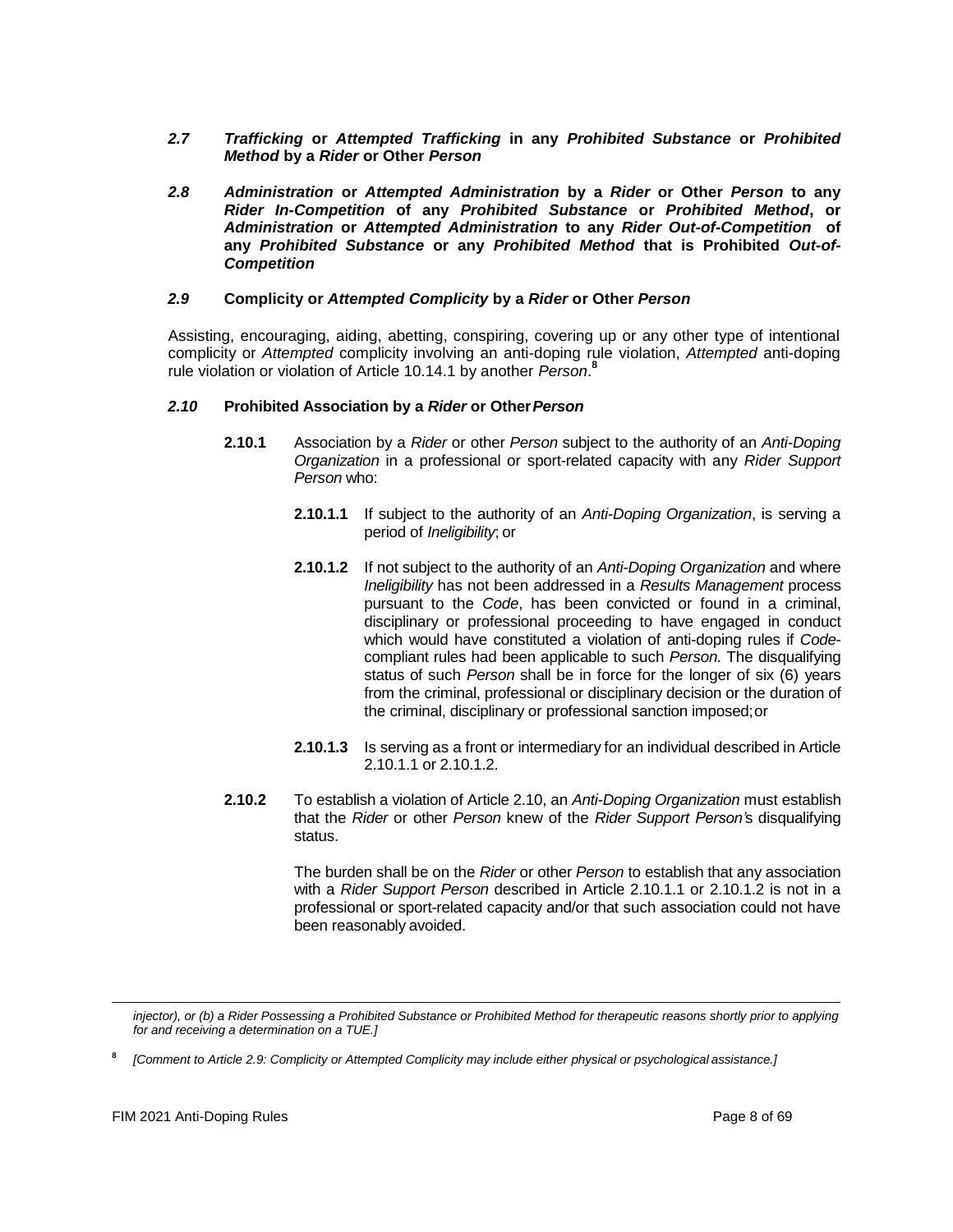*Anti-Doping Organizations* that are aware of *Rider Support Personnel* who meet the criteria described in Article 2.10.1.1, 2.10.1.2, or 2.10.1.3 shall submit that information to *WADA*. **9**

#### **2.11 Acts by a** *Rider* **or Other** *Person* **to Discourage or Retaliate Against Reporting to Authorities**

Where such conduct does not otherwise constitute a violation of Article 2.5:

- **2.11.1** Any act which threatens or seeks to intimidate another *Person* with the intent of discouraging the *Person* from the good-faith reporting of information that relates to an alleged anti-doping rule violation or alleged non-compliance with the *Code* to *WADA*, an *Anti-Doping Organization*, law enforcement, regulatory or professional disciplinary body, hearing body or *Person* conducting an investigation for *WADA* or an *Anti-Doping Organization*.
- **2.11.2** Retaliation against a *Person* who, in good faith, has provided evidence or information that relates to an alleged anti-doping rule violation or alleged noncompliance with the *Code* to *WADA*, an *Anti-Doping Organization*, law enforcement, regulatory or professional disciplinary body, hearing body or *Person* conducting an investigation for *WADA* or an *Anti-Doping Organization*.

For purposes of Article 2.11, retaliation, threatening and intimidation include an act taken against such *Person* either because the act lacks a good faith basis or is a disproportionate response.**<sup>10</sup>**

## <span id="page-8-0"></span>**ARTICLE 3 PROOF OF DOPING**

#### **3.1 Burdens and Standards of Proof**

The FIM shall have the burden of establishing that an anti-doping rule violation has occurred. The standard of proof shall be whether the FIM has established an anti-doping rule violation to the comfortable satisfaction of the hearing panel bearing in mind the seriousness of the allegation which is made. This standard of proof in all cases is greater than a mere balance of probability but less than proof beyond a reasonable doubt. Where these Anti-Doping Rules place the burden

**<sup>9</sup>** *[Comment to Article 2.10: Riders and other Persons must not work with coaches, trainers, physicians or other Rider Support Personnel who are Ineligible on account of an anti-doping rule violation or who have been criminally convicted or professionally disciplined in relation to doping. This also prohibits association with any other Rider who is acting as a coach or Rider Support Person while serving a period of Ineligibility. Some examples of the types of association which are prohibited include: obtaining training, strategy, technique, nutrition or medical advice; obtaining therapy, treatment or prescriptions; providing any bodily products for analysis; or allowing the Rider Support Person to serve as an agent or representative. Prohibited association need not involve any form of compensation.*

*While Article 2.10 does not require the Anti-Doping Organization to notify the Rider or other Person about the Rider Support Person's disqualifying status, such notice, if provided, would be important evidence to establish that the Rider or other Person knew about the disqualifying status of the Rider Support Person.]*

**<sup>10</sup>** *[Comment to Article 2.11.2: This Article is intended to protect Persons who make good faith reports, and does not protect Persons who knowingly make false reports.]*

*<sup>[</sup>Comment to Article 2.11.2: Retaliation would include, for example, actions that threaten the physical or mental well-being or economic interests of the reporting Persons, their families or associates. Retaliation would not include an Anti-Doping Organization asserting in good faith an anti-doping rule violation against the reporting Person. For purposes of Article 2.11, a report is not made in good faith where the Person making the report knows the report to be false.]*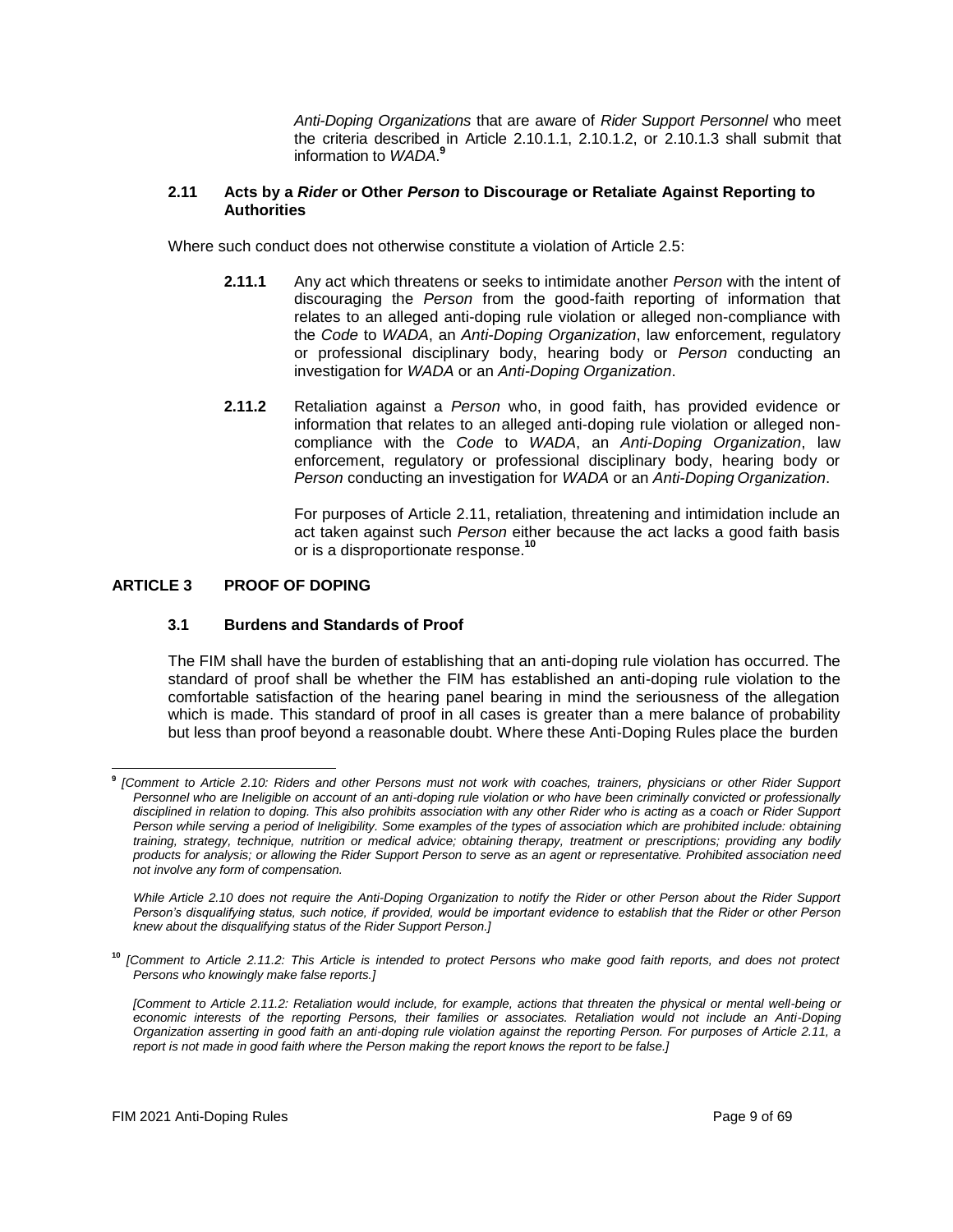of proof upon the *Rider* or other *Person* alleged to have committed an anti-doping rule violation to rebut a presumption or establish specified facts or circumstances, except as provided in Articles 3.2.2 and 3.2.3, the standard of proof shall be by a balance of probability.**<sup>11</sup>**

# **3.2 Methods of Establishing Facts and Presumptions**

Facts related to anti-doping rule violations may be established by any reliable means, including admissions.**<sup>12</sup>** The following rules of proof shall be applicable in doping cases:

- **3.2.1** Analytical methods or *Decision Limits* approved by *WADA* after consultation within the relevant scientific community or which have been the subject of peer review are presumed to be scientifically valid. Any *Rider* or other *Person*  seeking to challenge whether the conditions for such presumption have been met or to rebut this presumption of scientific validity shall, as a condition precedent to any such challenge, first notify *WADA* of the challenge and the basis of the challenge. The initial hearing body, appellate body or *CAS*, on its own initiative, may also inform *WADA* of any such challenge. Within ten (10) days of *WADA's* receipt of such notice and the case file related to such challenge, *WADA* shall also have the right to intervene as a party, appear as amicus curiae or otherwise provide evidence in such proceeding. In cases before *CAS*, at *WADA*'s request, the *CAS* panel shall appoint an appropriate scientific expert to assist the panel in its evaluation of the challenge.<sup>1</sup>
- **3.2.2** *WADA*-accredited laboratories, and other laboratories approved by *WADA*, are presumed to have conducted *Sample* analysis and custodial procedures in accordance with the *International Standard* for Laboratories. The *Rider* or other *Person* may rebut this presumption by establishing that a departure from the *International Standard* for Laboratories occurred which could reasonably have caused the *Adverse Analytical Finding*.

If the *Rider* or other *Person* rebuts the preceding presumption by showing that a departure from the *International Standard* for Laboratories occurred which could reasonably have caused the *Adverse Analytical Finding*, then the FIM shall have the burden to establish that such departure did not cause the *Adverse Analytical Finding*. **14**

**<sup>11</sup>** *[Comment to Article 3.1: This standard of proof required to be met by the FIM is comparable to the standard which is applied in most countries to cases involving professional misconduct.]*

**<sup>12</sup>** *[Comment to Article 3.2: For example, the FIM may establish an anti-doping rule violation under Article 2.2 based on the Rider's admissions, the credible testimony of third Persons, reliable documentary evidence, reliable analytical data from either an A or B Sample as provided in the Comments to Article 2.2, or conclusions drawn from the profile of a series of the Rider's blood or urine Samples, such as data from the Rider Biological Passport.]*

**<sup>13</sup>** *[Comment to Article 3.2.1: For certain Prohibited Substances, WADA may instruct WADA-accredited laboratories not to report*  Samples as an Adverse Analytical Finding if the estimated concentration of the Prohibited Substance or its Metabolites or *Markers is below a Minimum Reporting Level. WADA's decision in determining that Minimum Reporting Level or in determining which Prohibited Substances should be subject to Minimum Reporting Levels shall not be subject to challenge. Further, the laboratory's estimated concentration of such Prohibited Substance in a Sample may only be an estimate. In no event shall the possibility that the exact concentration of the Prohibited Substance in the Sample may be below the Minimum Reporting Level constitute a defense to an anti-doping rule violation based on the presence of that Prohibited Substance in the Sample.]*

**<sup>14</sup>** *[Comment to Article 3.2.2: The burden is on the Rider or other Person to establish, by a balance of probability, a departure from the International Standard for Laboratories that could reasonably have caused the Adverse Analytical Finding. Thus, once the Rider or other Person establishes the departure by a balance of probability, the Rider or other Person's burden on causation is the somewhat lower standard of proof – "could reasonably have caused." If the Rider or other Person satisfies these standards,*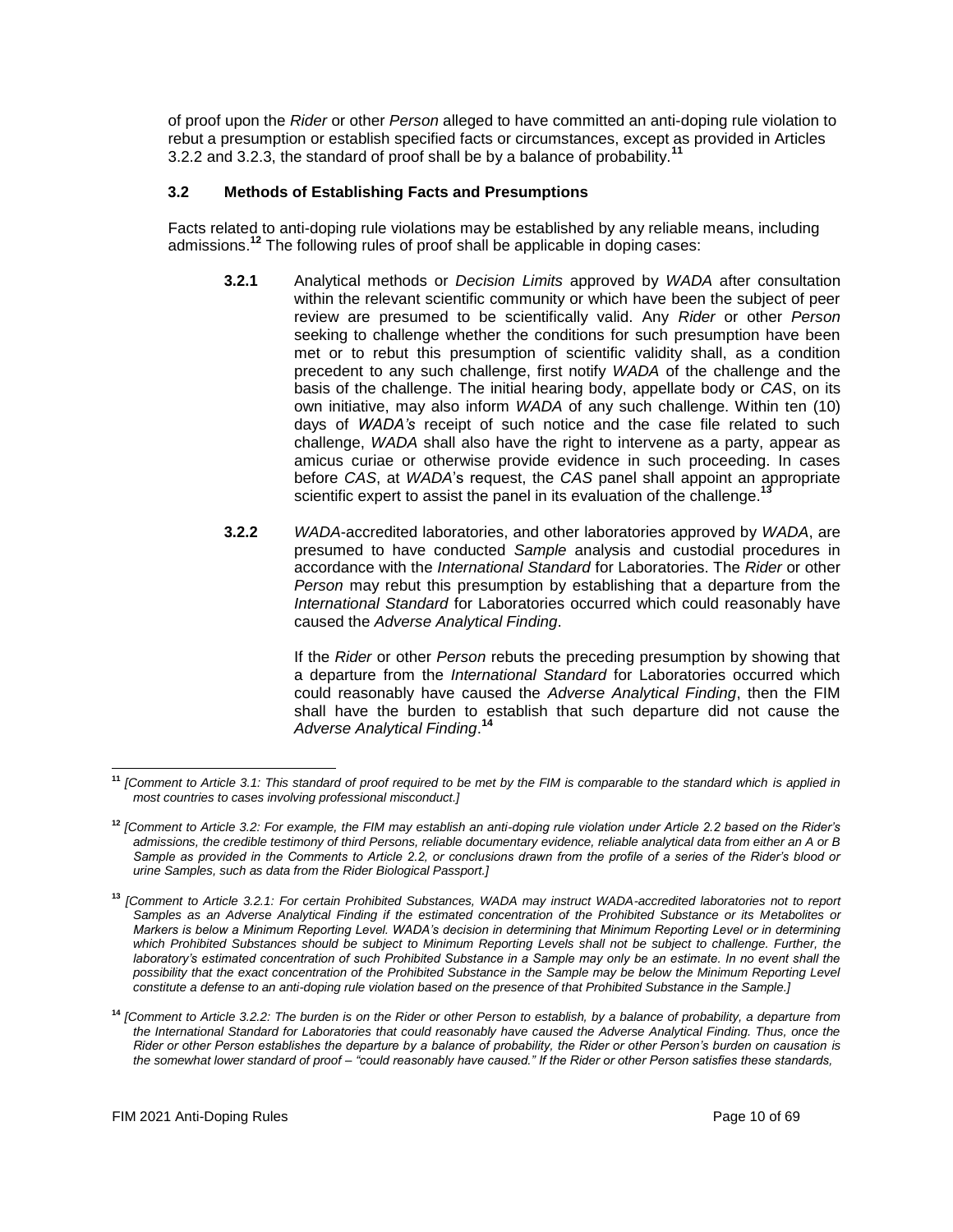- **3.2.3** Departures from any other *International Standard* or other anti-doping rule or policy set forth in the *Code* or these Anti-Doping Rules shall not invalidate analytical results or other evidence of an anti-doping rule violation, and shall not constitute a defense to an anti-doping rule violation;**<sup>15</sup>** provided, however, if the *Rider* or other *Person* establishes that a departure from one of the specific *International Standard* provisions listed below could reasonably have caused an anti-doping rule violation based on an *Adverse Analytical Finding* or whereabouts failure, then the FIM shall have the burden to establish that such departure did not cause the *Adverse Analytical Finding* or the whereabouts failure:
	- (i) a departure from the *International Standard* for *Testing* and Investigations related to *Sample* collection or *Sample* handling which could reasonably have caused an anti-doping rule violation based on an *Adverse Analytical Finding*, in which case the FIM shall have the burden to establish that such departure did not cause the *Adverse Analytical Finding*;
	- (ii) a departure from the *International Standard* for *Results Management* or *International Standard* for *Testing* and Investigations related to an *Adverse Passport Finding* which could reasonably have caused an anti-doping rule violation, in which case the FIM shall have the burden to establish that such departure did not cause the anti-doping rule violation;
	- **(iii)** a departure from the *International Standard* for *Results Management* related to the requirement to provide notice to the *Rider* of the B *Sample* opening which could reasonably have caused an anti-doping rule violation based on an *Adverse Analytical Finding*, in which case the FIM shall have the burden to establish that such departure did not cause the *Adverse Analytical Finding*; **16**
	- (iv) a departure from the *International Standard* for *Results Management* related to *Rider* notification which could reasonably have caused an anti-doping rule violation based on a whereabouts failure, in which case the FIM shall have the burden to establish that such departure did not cause the whereabouts failure.

the burden shifts to the FIM to prove to the comfortable satisfaction of the hearing panel that the departure did not cause the *Adverse Analytical Finding.]*

**<sup>15</sup>** *[Comment to Article 3.2.3: Departures from an International Standard or other rule unrelated to Sample collection or handling, Adverse Passport Finding, or Rider notification relating to whereabouts failure or B Sample opening – e.g., the International Standard for Education, International Standard for the Protection of Privacy and Personal Information or International Standard for Therapeutic Use Exemptions – may result in compliance proceedings by WADA but are not a defense in an anti-doping rule violation proceeding and are not relevant on the issue of whether the Rider committed an anti-doping rule violation. Similarly, the FIM's violation of the document referenced in Article 20.7.7 of the Code shall not constitute a defense to an anti-doping rule violation.]*

**<sup>16</sup>** *[Comment to Article 3.2.3 (iii): FIM would meet its burden to establish that such departure did not cause the Adverse Analytical Finding by showing that, for example, the B Sample opening and analysis were observed by an independent witness and no irregularities were observed.]*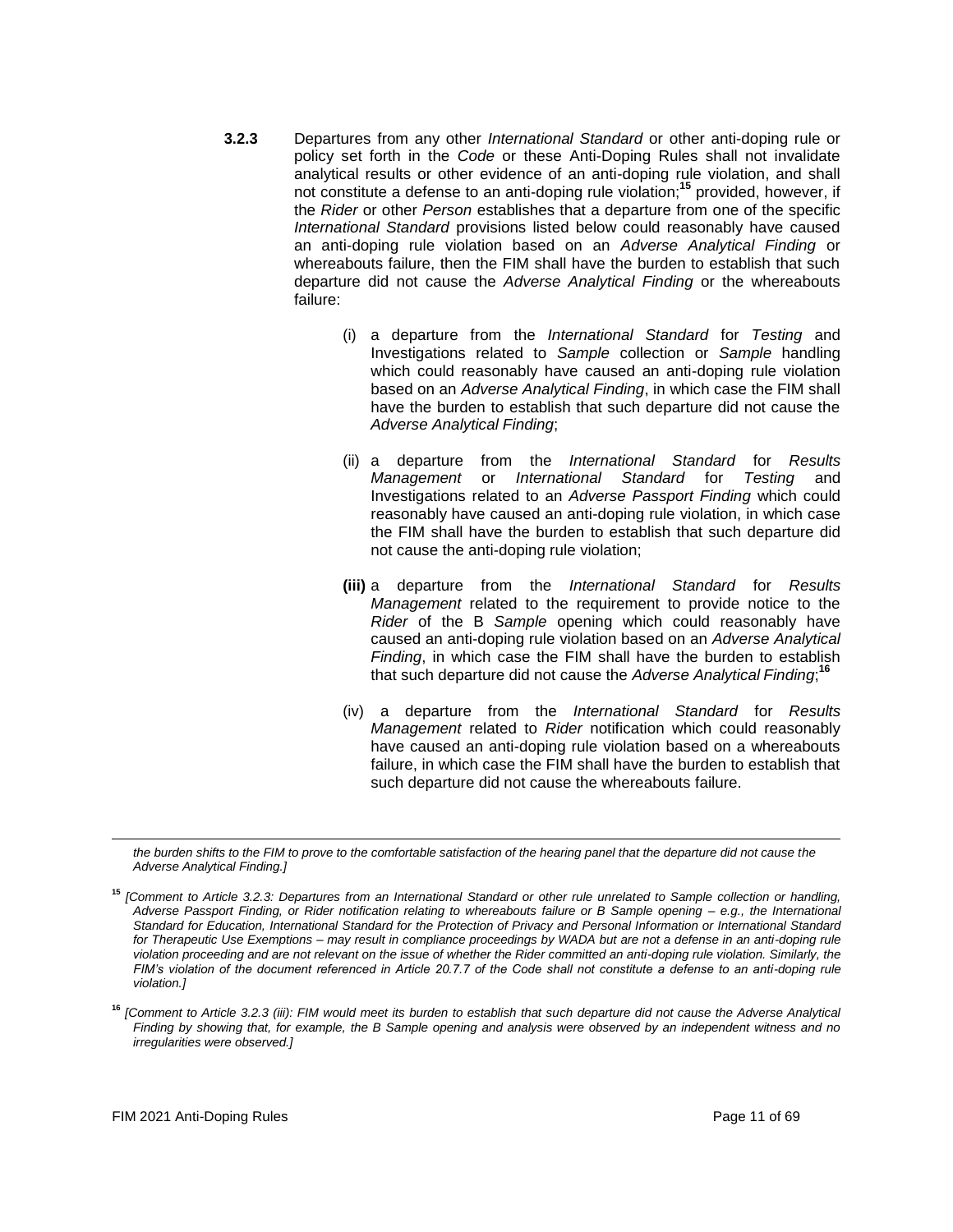- **3.2.4** The facts established by a decision of a court or professional disciplinary tribunal of competent jurisdiction which is not the subject of a pending appeal shall be irrebuttable evidence against the *Rider* or other *Person* to whom the decision pertained of those facts unless the *Rider* or other *Person* establishes that the decision violated principles of natural justice.
- **3.2.5** The hearing panel in a hearing on an anti-doping rule violation may draw an inference adverse to the *Rider* or other *Person* who is asserted to have committed an anti-doping rule violation based on the *Rider'*s or other *Person's*  refusal, after a request made in a reasonable time in advance of the hearing, to appear at the hearing (either in person or telephonically as directed by the hearing panel) and to answer questions from the hearing panel or the FIM.

# <span id="page-11-0"></span>**ARTICLE 4 THE** *PROHIBITED LIST*

# *4.1* **Incorporation of the** *Prohibited List*

These Anti-Doping Rules incorporate the *Prohibited List*, which is published and revised by *WADA* as described in Article 4.1 of the *Code*.

Unless provided otherwise in the *Prohibited List* or a revision, the *Prohibited List* and revisions shall go into effect under these Anti-Doping Rules three (3) months after publication by *WADA*, without requiring any further action by the FIM or its *Continental Unions* or *National Federations.*  All *Riders* and other *Persons* shall be bound by the *Prohibited List*, and any revisions thereto, from the date they go into effect, without further formality. It is the responsibility of all *Riders* and other *Persons* to familiarize themselves with the most up-to-date version of the *Prohibited List*  and all revisions thereto.

The FIM shall provide its *Continental Unions* or *National Federations* with the most recent version of the *Prohibited List*. Each *National Federation* or *Continental Union* shall in turn ensure that its members, and the constituents of its members, are also provided with the most recent version of the *Prohibited List*. **17**

# *4.2 Prohibited Substances* **and** *Prohibited Methods* **Identified on the** *Prohibited List*

# *4.2.1 Prohibited Substances* and *Prohibited Methods*

The *Prohibited List* shall identify those *Prohibited Substances* and *Prohibited Methods*  which are prohibited as doping at all times (both *In-Competition* and *Out-of-Competition*) because of their potential to enhance performance in future *Competitions* or their masking potential, and those substances and methods which are prohibited *In-Competition* only. The *Prohibited List* may be expanded by *WADA* for a particular sport. *Prohibited Substance*s and *Prohibited Methods* may be included in the *Prohibited List* by general category (e.g., anabolic agents) or by specific reference to a particular substance or method.**<sup>18</sup>**

**<sup>17</sup>** *[Comment to Article 4.1: The current Prohibited List is available on WADA's website at [https://www.wada-ama.org.](https://www.wada-ama.org/) The*  Prohibited List will be revised and published on an expedited basis whenever the need arises. However, for the sake of *predictability, a new Prohibited List will be published every year whether or not changes have been made.]*

**<sup>18</sup>** *[Comment to Article 4.2.1: Out-of-Competition Use of a Substance which is only prohibited In-Competition is not an anti-doping rule violation unless an Adverse Analytical Finding for the Substance or its Metabolites or Markers is reported for a Sample collected In-Competition.]*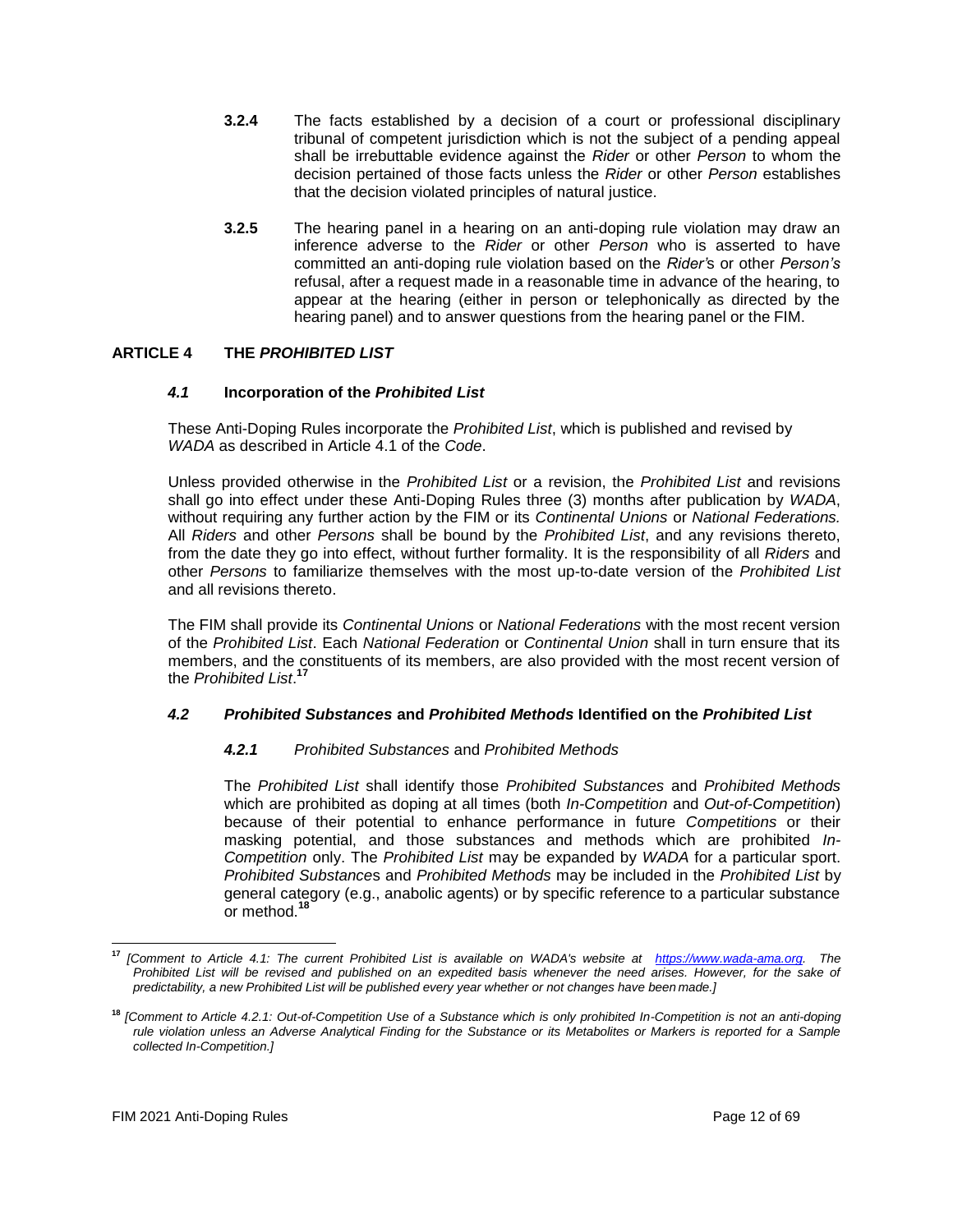# *4.2.2 Specified Substances* or *Specified Methods*

For purposes of the application of Article 10, all *Prohibited Substances* shall be *Specified Substances* except as identified on the *Prohibited List*. No *Prohibited Method* shall be a *Specified Method* unless it is specifically identified as a *Specified Method* on the *Prohibited List*. **19**

# *4.2.3 Substances of Abuse*

For purposes of applying Article 10, *Substances of Abuse* shall include those *Prohibited Substances* which are specifically identified as *Substances of Abuse* on the *Prohibited*  List because they are frequently abused in society outside of the context of sport.

# *4.3 WADA's* **Determination of the** *Prohibited List*

*WADA's* determination of the *Prohibited Substances* and *Prohibited Methods* that will be included on the *Prohibited List*, the classification of substances into categories on the *Prohibited List*, the classification of a substance as prohibited at all times or *In-Competition* only, the classification of a substance or method as a *Specified Substance*, *Specified Method* or *Substance of Abuse* is final and shall not be subject to any challenge by a *Rider* or other *Person* including, but not limited to, any challenge based on an argument that the substance or method was not a masking agent or did not have the potential to enhance performance, represent a health risk or violate the spirit of sport.

# **4.4** *Therapeutic Use Exemptions* **("***TUEs***")**

**4.4.1** The presence of a *Prohibited Substance* or its *Metabolites* or *Markers*, and/or the *Use* or *Attempted Use*, *Possession* or *Administration* or *Attempted Administration* of a *Prohibited Substance* or *Prohibited Method*, shall not be considered an anti-doping rule violation if it is consistent with the provisions of a *TUE* granted in accordance with the *International Standard* for *Therapeutic Use Exemptions*.

# **4.4.2** *TUE* Applications

- **4.4.2.1** *Riders* who are not *International-Level Riders* shall apply to their *National Anti-Doping Organization* for a *TUE*. If the *National Anti-Doping Organization* denies the application, the *Rider* may appeal exclusively to the national-level appeal body described in Article 13.2.2.
- **4.4.2.2** *Riders* who are *International-Level Riders* shall apply to the FIM.
- **4.4.3** *TUE* Recognition**<sup>20</sup>**

**<sup>19</sup>** *[Comment to Article 4.2.2: The Specified Substances and Methods identified in Article 4.2.2 should not in any way be considered less important or less dangerous than other doping Substances or Methods. Rather, they are simply Substances and Methods which are more likely to have been consumed or used by a Rider for a purpose other than the enhancement of sport performance.]*

**<sup>20</sup>** *[Comment to Article 4.4.3: If the FIM refuses to recognize a TUE granted by a National Anti-Doping Organization only because medical records or other information are missing that are needed to demonstrate satisfaction with the criteria in the International*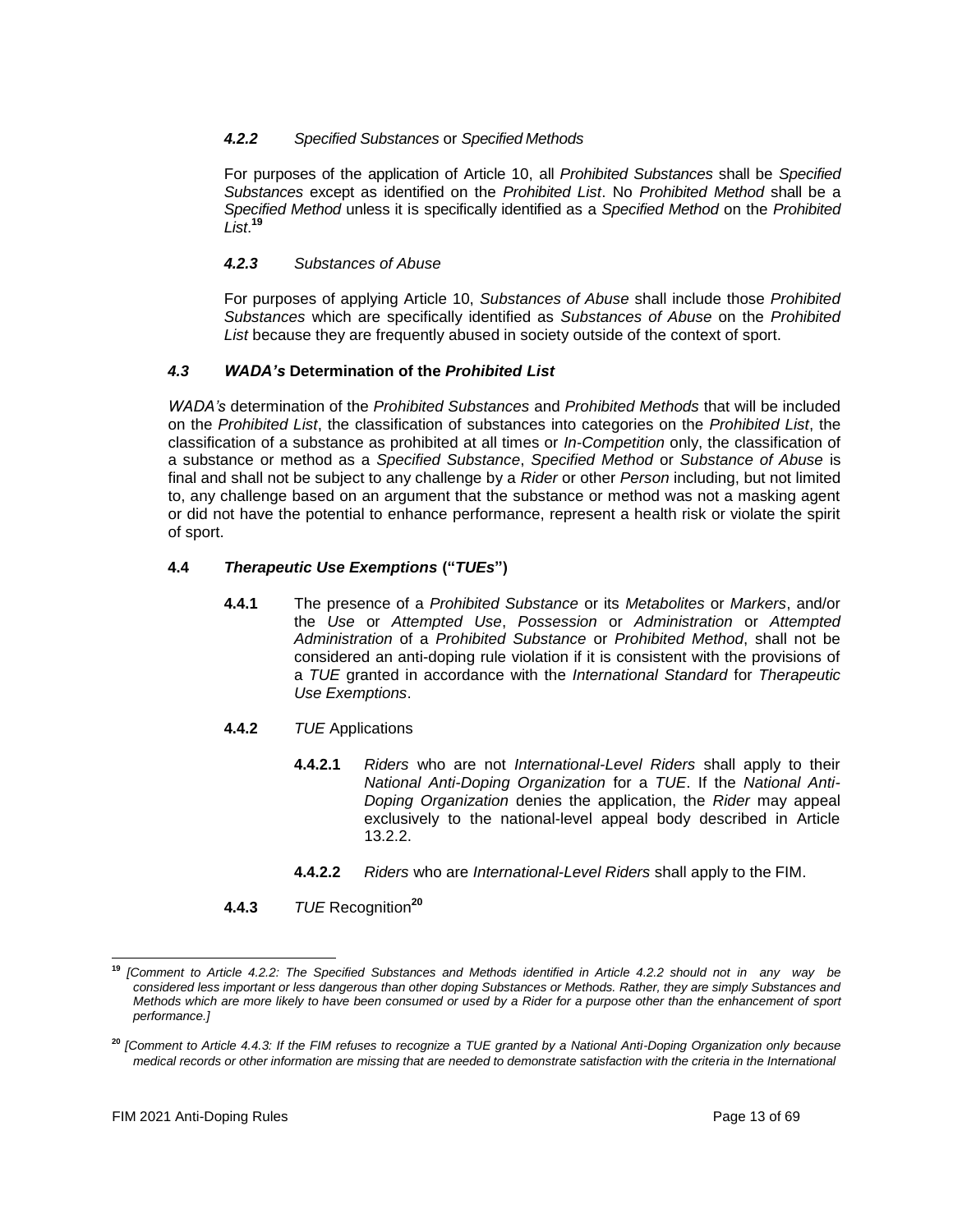**4.4.3.1** Where the *Rider* already has a *TUE* granted by their *National Anti-Doping Organization* pursuant to Article 4.4 of the Code for the *Prohibited Substance* or *Prohibited Method* in question, and if that *TUE* meets the criteria set out in the *International Standard for Therapeutic Use Exemptions*, the FIM must recognize it for purposes of international-level *Competition*. If the FIM considers that the TUE does not meet those criteria and so refuses to recognize it, the FIM must notify the *Rider* and the *Rider'*s *National Anti-Doping Organization* promptly, with reasons. The *Rider* or the *National Anti-Doping Organization* shall have twenty-one (21) days from such notification to refer the matter to WADA for review in accordance with Article 4.4.7.

> If the matter is referred to *WADA* for review, the *TUE* granted by the *National Anti-Doping Organization* remains valid for national-level *Competition* and *Out-of-Competition Testing* (but is not valid for international-level *Competition*) pending *WADA's* decision. If the matter is not referred to *WADA* for review within the twenty-one (21) day deadline, the *Rider*'s *National Anti-Doping Organization* must determine whether the original *TUE* granted by that *National Anti-Doping Organization* should nevertheless remain valid for nationallevel *Competition* and *Out-of-Competition Testing* (provided that the *Rider* ceases to be an *International-Level Rider* and does not participate in international-level *Competition*). Pending the *National Anti-Doping Organization's* decision, the *TUE* remains valid for national-level *Competition* and *Out-of-Competition Testing* (but is not valid for international-level *Competition*).**<sup>21</sup>**

- **4.4.3.2** If the FIM chooses to test a *Rider* who is not an *International-Level Rider*, the FIM must recognize a *TUE* granted to that *Rider* by their *National Anti-Doping Organization* unless the *Rider* is required to apply for recognition of the *TUE* pursuant to Articles 5.8 and 7.0 of the *International Standard* for *Therapeutic Use Exemptions*.
- **4.4.4** *TUE* Application Process **<sup>22</sup>**

Standard for Therapeutic Use Exemptions, the matter should not be referred to WADA. Instead, the file should be completed *and re-submitted to the FIM.*

*[Comment to Article 4.4.3: The FIM may agree with a National Anti-Doping Organization that the National Anti-Doping Organization will consider TUE applications on behalf of the FIM.*

**<sup>22</sup>** *[Comment to Article 4.4.4: The submission of falsified documents to a TUEC or the FIM, offering or accepting a bribe to a Person to perform or fail to perform an act, procuring false testimony from any witness, or committing any other fraudulent act or*  any other similar intentional interference or Attempted interference with any aspect of the TUE process shall result in a charge of *Tampering or Attempted Tampering under Article 2.5.*

**<sup>21</sup>** *[Comment to Article 4.4.3.1: Further to Articles 5.7 and 7.1 of the International Standard for Therapeutic Use Exemptions, the FIM must publish and keep updated a notice on its website that sets out clearly (1) which Riders under its authority are required to apply to it for a TUE, (2) which TUE decisions of other Anti-Doping Organizations it will automatically recognize in lieu of such application and (3) which TUE decisions of other Anti-Doping Organizations will have to be submitted to it for recognition. If a Rider's TUE falls into a category of automatically recognized TUEs, then the Rider does not need to apply to the FIM for recognition of that TUE.]*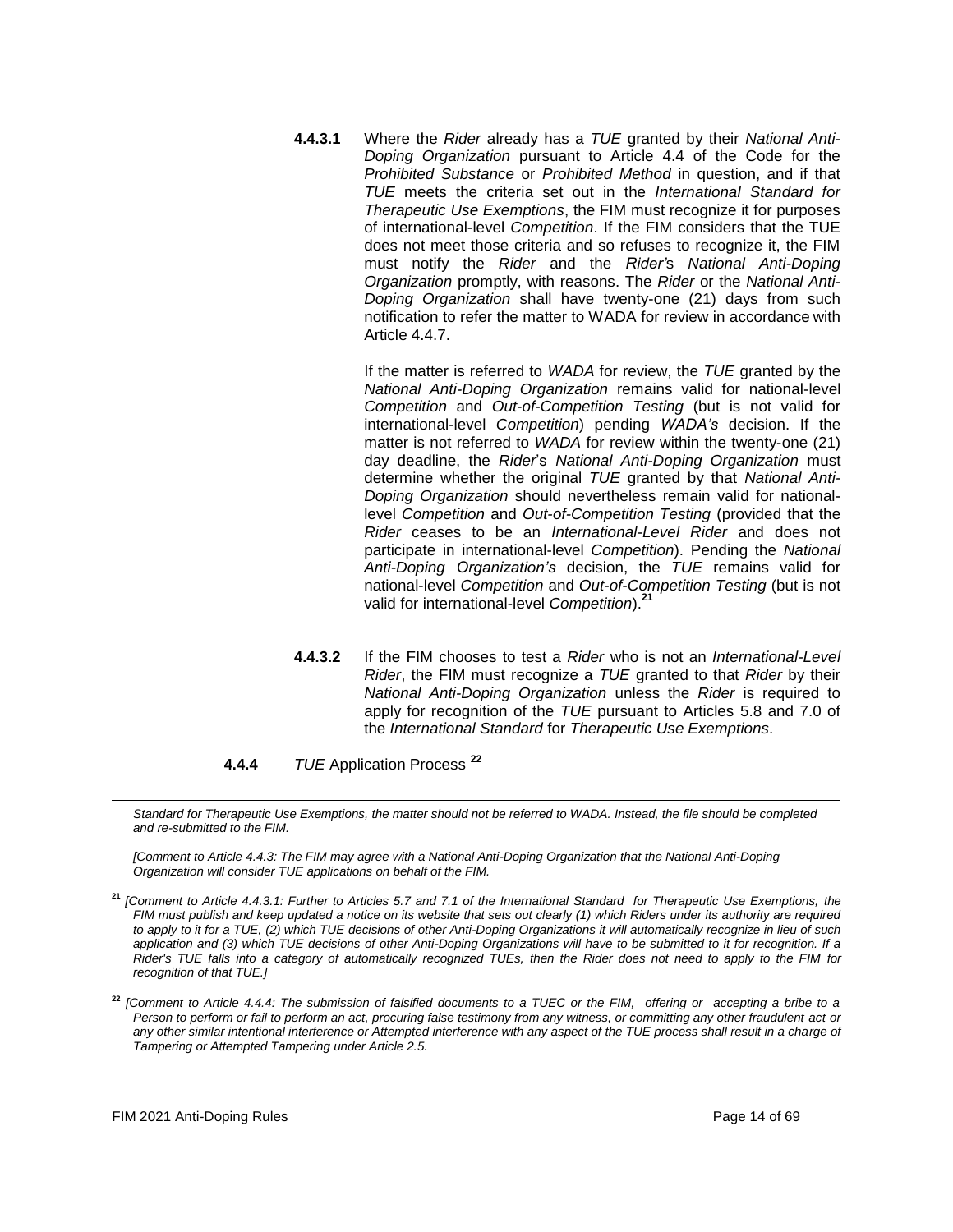- **4.4.4.1** If the *Rider* does not already have a *TUE* granted by their *National Anti-Doping Organization* for the substance or method in question, the *Rider* must apply directly to the FIM.
- **4.4.4.2** An application to the FIM for grant or recognition of a *TUE* must be made as soon as possible, save where Articles 4.1 or 4.3 of the *International Standard* for *Therapeutic Use Exemptions* apply. The application shall be made in accordance with Article 6 of the *International Standard* for *Therapeutic Use Exemptions* as posted on the FIM's website [\[http://www.fim-live.com/\].](http://www.fim-live.com/)
- **4.4.4.3** The FIM shall establish a *Therapeutic Use Exemption* Committee ("TUEC") to consider applications for the grant or recognition of *TUEs* in accordance with Article 4.4.4.3(a)-(d) below:
- (a) The TUEC shall consist of a minimum of five (5) members with experience in the care and treatment of *Riders* and sound knowledge of clinical, sports and exercise medicine. Each appointed member should serve a term of four (4) years which is renewable.
- (b) Before serving as a member of the TUEC, each member must sign a conflict of interest and confidentiality declaration.
- (c) When an application to the FIM for the grant or recognition of a *TUE*  is made, the Chair of the TUEC or the FIM shall appoint three (3) members (which may include the Chair) to consider the application.
- (d) Before considering a *TUE* application, each member shall disclose any circumstances likely to affect their impartiality with respect to the *Rider* making the application. If a member is unwilling or unable to assess the *Rider'*s *TUE* application, for any reason, the Chair or the FIM may appoint a replacement from the pool of members appointed under point (a) above. The Chair cannot serve as a member of the TUEC if there are any circumstances which are likely to affect the impartiality of the *TUE* decision.
- **4.4.4.4** The TUEC shall promptly evaluate and decide upon the application in accordance with the relevant provisions of the *International Standard* for *Therapeutic Use Exemptions* and usually (i.e., unless exceptional circumstances apply) within no more than twenty-one (21) days of receipt of a complete application. Where the application is made in a reasonable time prior to an *Event*, the TUEC must use its best endeavors to issue its decision before the start of the *Event*.
- *4.4.4.5* The TUEC decision shall be the final decision of the FIM and may be appealed in accordance with Article 4.4.7. The FIM TUEC decision shall be notified in writing to the *Rider,* and to *WADA* and other *Anti-Doping Organizations* in accordance with the *International Standard*

*A Rider should not assume that their application for the grant or recognition of a TUE (or for renewal of a TUE) will be granted. Any Use or Possession or Administration of a Prohibited Substance or Prohibited Method before an application has been granted is entirely at the Rider's own risk.]*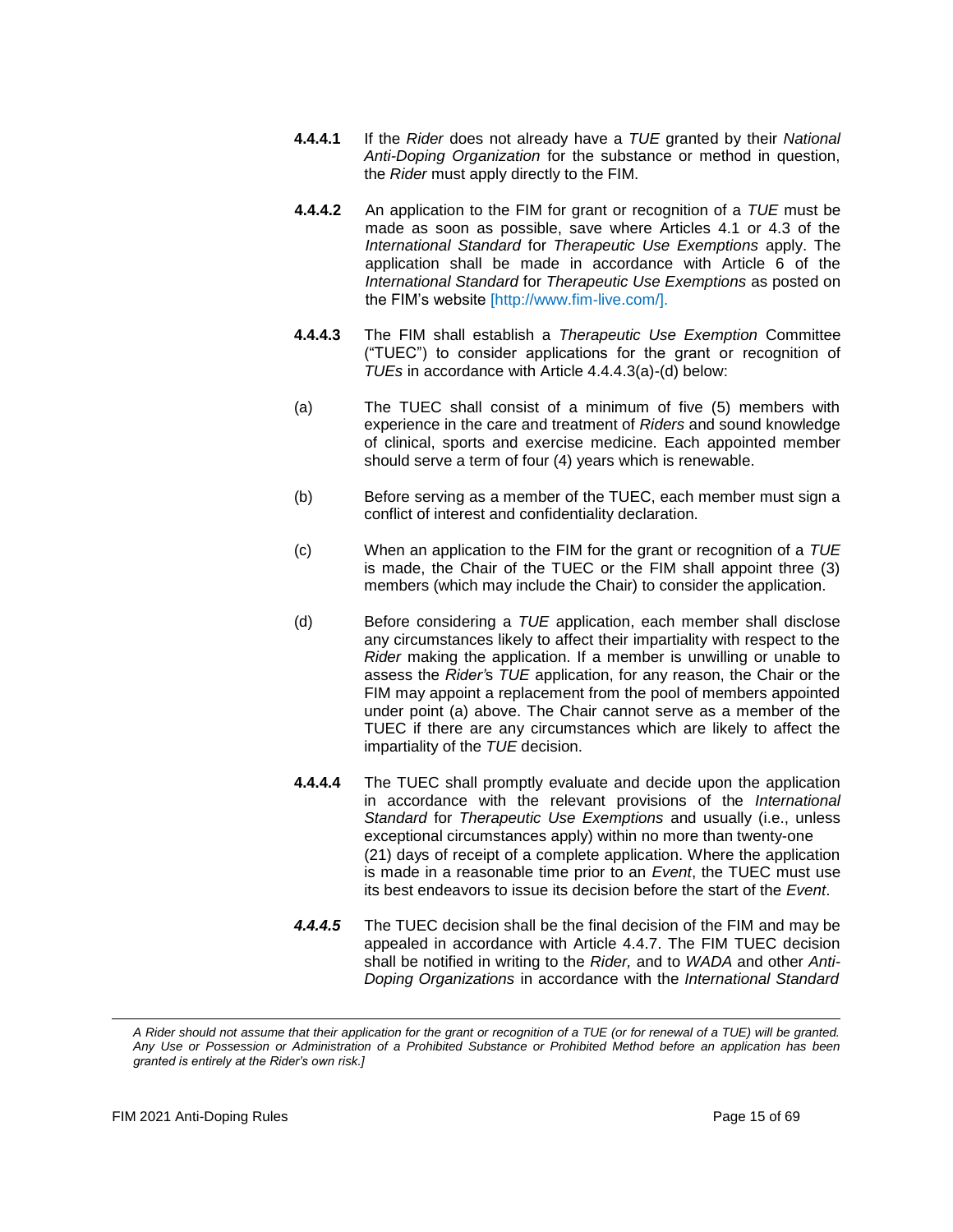for *Therapeutic Use Exemptions*. It shall also promptly be reported into *ADAMS*.

**4.4.4.6** If the FIM (or the *National Anti-Doping Organization*, where it has agreed to consider the application on behalf of the FIM) denies the *Rider'*s application, it must notify the *Rider* promptly, with reasons. If the FIM grants the *Rider'*s application, it must notify not only the *Rider* but also their *National Anti-Doping Organization*. If the *National Anti-Doping Organization* considers that the *TUE* granted by the FIM does not meet the criteria set out in the *International Standard* for *Therapeutic Use Exemptions*, it has twenty-one (21) days from such notification to refer the matter to *WADA* for review in accordance with Article 4.4.7.

> If the *National Anti-Doping Organization* refers the matter to *WADA*  for review, the *TUE* granted by the FIM remains valid for international-level *Competition* and *Out-of-Competition Testing* (but is not valid for national-level *Competition*) pending *WADA's* decision. If the *National Anti-Doping Organization* does not refer the matter to *WADA* for review, the *TUE* granted by the FIM becomes valid for national-level *Competitio*n as well when the twenty-one (21) day review deadline expires.

## **4.4.5** Retroactive *TUE* Applications

If the FIM chooses to collect a *Sample* from a *Rider* who is not an *International-Level Rider* or a *National-Level Rider*, and that *Rider* is *Using* a *Prohibited Substance* or *Prohibited Method* for therapeutic reasons, the FIM must permit that *Rider* to apply for a retroactive *TUE*.

- *4.4.6* Expiration, Withdrawal or Reversal of a *TUE*
	- **4.4.6.1** A *TUE* granted pursuant to these Anti-Doping Rules: (a) shall expire automatically at the end of any term for which it was granted, without the need for any further notice or other formality; (b) will be withdrawn if the *Rider* does not promptly comply with any requirements or conditions imposed by the TUEC upon grant of the *TUE*; (c) may be withdrawn by the TUEC if it is subsequently determined that the criteria for grant of a *TUE* are not in fact met; or (d) may be reversed on review by *WADA* or on appeal.
	- **4.4.6.2** In such event, the *Rider* shall not be subject to any *Consequences*  based on their *Use* or *Possession* or *Administration* of the *Prohibited Substance* or *Prohibited Method* in question in accordance with the *TUE* prior to the effective date of expiry, withdrawal, or reversal of the *TUE*. The review pursuant to Article 5.1.1.1 of the *International Standard* for *Results Management* of an *Adverse Analytical Finding,*  reported shortly after the *TUE* expiry, withdrawal or reversal, shall include consideration of whether such finding is consistent with *Use*  of the *Prohibited Substance* or *Prohibited Method* prior to that date, in which event no anti-doping rule violation shall be asserted.
- **4.4.7** Reviews and Appeals of *TUE* Decisions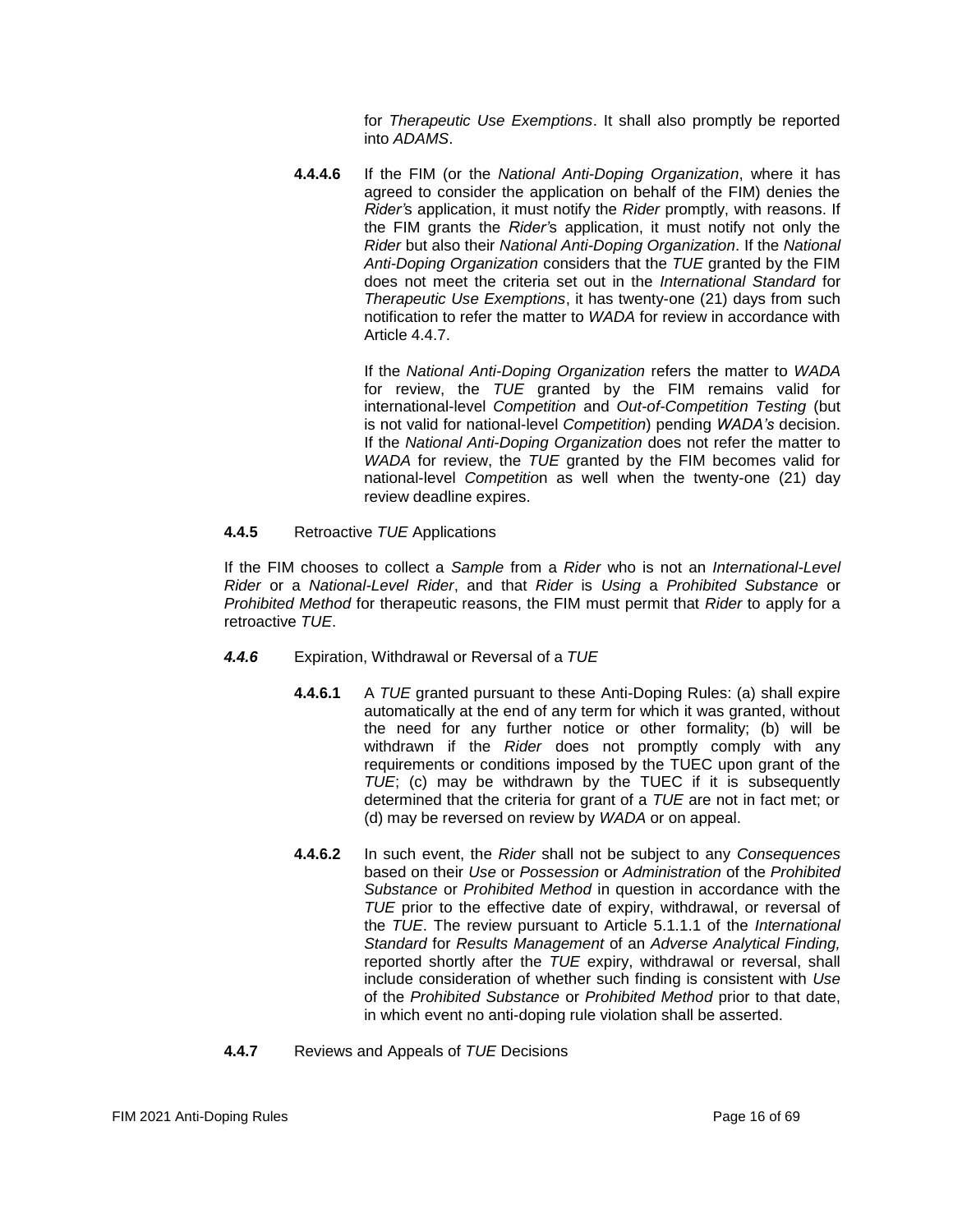- **4.4.7.1** *WADA* must review the FIM's decision not to recognize a *TUE*  granted by the *National Anti-Doping Organization* that is referred *to WADA* by the *Rider* or the *Rider'*s *National Anti-Doping Organization.*  In addition, *WADA* must review the FIM's decision to grant a *TUE*  that is referred *to WADA* by the *Rider'*s *National Anti-Doping Organization*. *WADA* may review any other *TUE* decisions at any time, whether upon request by those affected or on its own initiative. If the *TUE* decision being reviewed meets the criteria set out in the *International Standard* for *Therapeutic Use Exemptions*, *WADA* will not interfere with it. If the *TUE* decision does not meet those criteria, *WADA* will reverse it.**<sup>23</sup>**
- **4.4.7.2** Any *TUE* decision by the FIM (or by a *National Anti-Doping Organization* where it has agreed to consider the application on behalf of the FIM) that is not reviewed by *WADA*, or that is reviewed by *WADA* but is not reversed upon review, may be appealed by the *Rider* and/or the *Rider'*s *National Anti-Doping Organization,*  exclusively to *CAS*. **24**
- **4.4.7.3** A decision by *WADA* to reverse a *TUE* decision may be appealed by the *Rider,* the *National Anti-Doping Organization* and/or FIM, exclusively to *CAS*.
- **4.4.7.4** A failure to render a decision within a reasonable time on a properly submitted application for grant/recognition of a *TUE* or for review of a *TUE* decision shall be considered a denial of the application thus triggering the applicable rights of review/appeal.

# <span id="page-16-0"></span>**ARTICLE 5** *TESTING* **AND INVESTIGATIONS**

## **5.1 Purpose of** *Testing* **and Investigations<sup>25</sup>**

- **5.1.1** *Testing* and investigations may be undertaken for any anti-doping purpose. They shall be conducted in conformity with the provisions of the *International Standard* for *Testing* and Investigations and the eventual specific protocols of the FIM supplementing that *International Standard*.
- **5.1.2** *Testing* shall be undertaken to obtain analytical evidence as to whether the *Rider* has violated Article 2.1 (Presence of a *Prohibited Substance* or its *Metabolites* or *Markers* in a *Rider*'s *Sample*) or Article 2.2 (*Use* or *Attempted Use* by a *Rider* of a *Prohibited Substance* or a *Prohibited Method*).

#### **5.2 Authority to Test**

**<sup>23</sup>** *[Comment to Article 4.4.7.1: WADA shall be entitled to charge a fee to cover the costs of: (a) any review it is required to conduct*  in accordance with Article 4.4.7; and (b) any review it chooses to conduct, where the decision being reviewed is reversed.]

**<sup>24</sup>** *[Comment to Article 4.4.7.2: In such cases, the decision being appealed is the FIM's TUE decision, not WADA's decision not to review the TUE decision or (having reviewed it) not to reverse the TUE decision. However, the time to appeal the TUE decision does not begin to run until the date that WADA communicates its decision. In any event, whether the decision has been reviewed by WADA or not, WADA shall be given notice of the appeal so that it may participate if it sees fit.]*

**<sup>25</sup>** *[Comment to Article 5.1: Where Testing is conducted for anti-doping purposes, the analytical results and data may be used for other legitimate purposes under the Anti-Doping Organization's rules. See, e.g., Comment to Article 23.2.2 of the Code.]*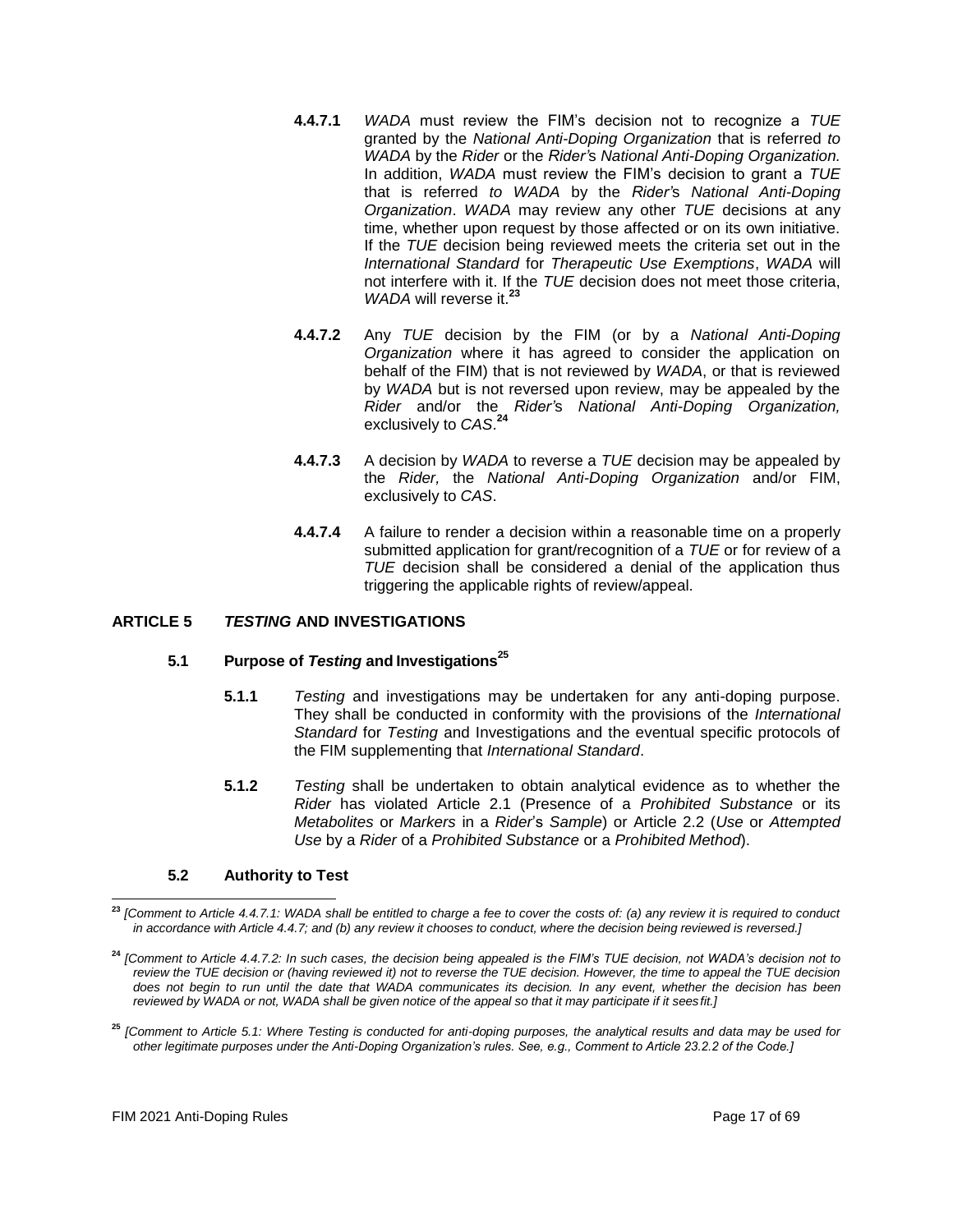- **5.2.1** Subject to the limitations for *Event Testing* set out in Article 5.3, the FIM shall have *In-Competition* and *Out-of-Competition Testing* authority over all *Riders*  specified in the Introduction to these Anti-Doping Rules (Section "Scope of these Anti-Doping Rules").
- **5.2.2** The FIM may require any *Rider* over whom it has *Testing* authority (including any *Rider* serving a period of *Ineligibility*) to provide a *Sample* at any time and at any place.**<sup>26</sup>**
- **5.2.3** *WADA* shall have *In-Competition* and *Out-of-Competition Testing* authority as set out in Article 20.7.10 of the *Code*.
- **5.2.4** If the FIM delegates or contracts any part of *Testing* to a *National Anti-Doping Organization* directly or through a *National Federation*, that *National Anti-Doping Organization* may collect additional *Samples* or direct the laboratory to perform additional types of analysis at the *National Anti-Doping Organization's*  expense. If additional *Samples* are collected or additional types of analysis are performed, the FIM shall be notified.

## *5.3 Event Testing*

- **5.3.1** Except as otherwise provided below, only a single organization shall have authority to conduct *Testing* at *Event Venues* during an *Event Period*. At *International Events*, the FIM (or other international organization which is the ruling body for an *Event*) shall have authority to conduct *Testing*. At *National Events*, the *National Anti-Doping Organization* of that country shall have authority to conduct *Testing*. At the request of the FIM (or other international organization which is the ruling body for an *Event*), any *Testing* during the *Event Period* outside of the *Event Venues* shall be coordinated with the FIM (or the relevant ruling body of the *Event*).
- **5.3.2** If an *Anti-Doping Organization,* which would otherwise have *Testing* authority but is not responsible for initiating and directing *Testing* at an *Event*, desires to conduct *Testing* of *Riders* at the *Event Venues* during the *Event Period*, the *Anti-Doping Organization* shall first confer with the FIM (or other international organization which is the ruling body of the *Event*) to obtain permission to conduct and coordinate such *Testing*. If the *Anti-Doping Organization* is not satisfied with the response from the FIM (or other international organization which is the ruling body of the *Event*), the *Anti-Doping Organization* may, in accordance with the procedures described in the *International Standard* for *Testing* and Investigations, ask *WADA* for permission to conduct *Testing* and to determine how to coordinate such *Testing*. *WADA* shall not grant approval for such *Testing* before consulting with and informing the FIM (or other international organization which is the ruling body for the *Event*). *WADA's*  decision shall be final and not subject to appeal. Unless otherwise provided in

**<sup>26</sup>** *[Comment to Article 5.2.2: the FIM may obtain additional authority to conduct Testing by means of bilateral or multilateral*  agreements with other Signatories. Unless the Rider has identified a sixty (60) minute Testing window between the hours of *11:00 p.m. and 6:00 a.m., or has otherwise consented to Testing during that period, the FIM will not test a Rider during that period unless it has a serious and specific suspicion that the Rider may be engaged in doping. A challenge to whether the FIM had sufficient suspicion for Testing during this time period shall not be a defense to an anti-doping rule violation based on such test or attempted test.]*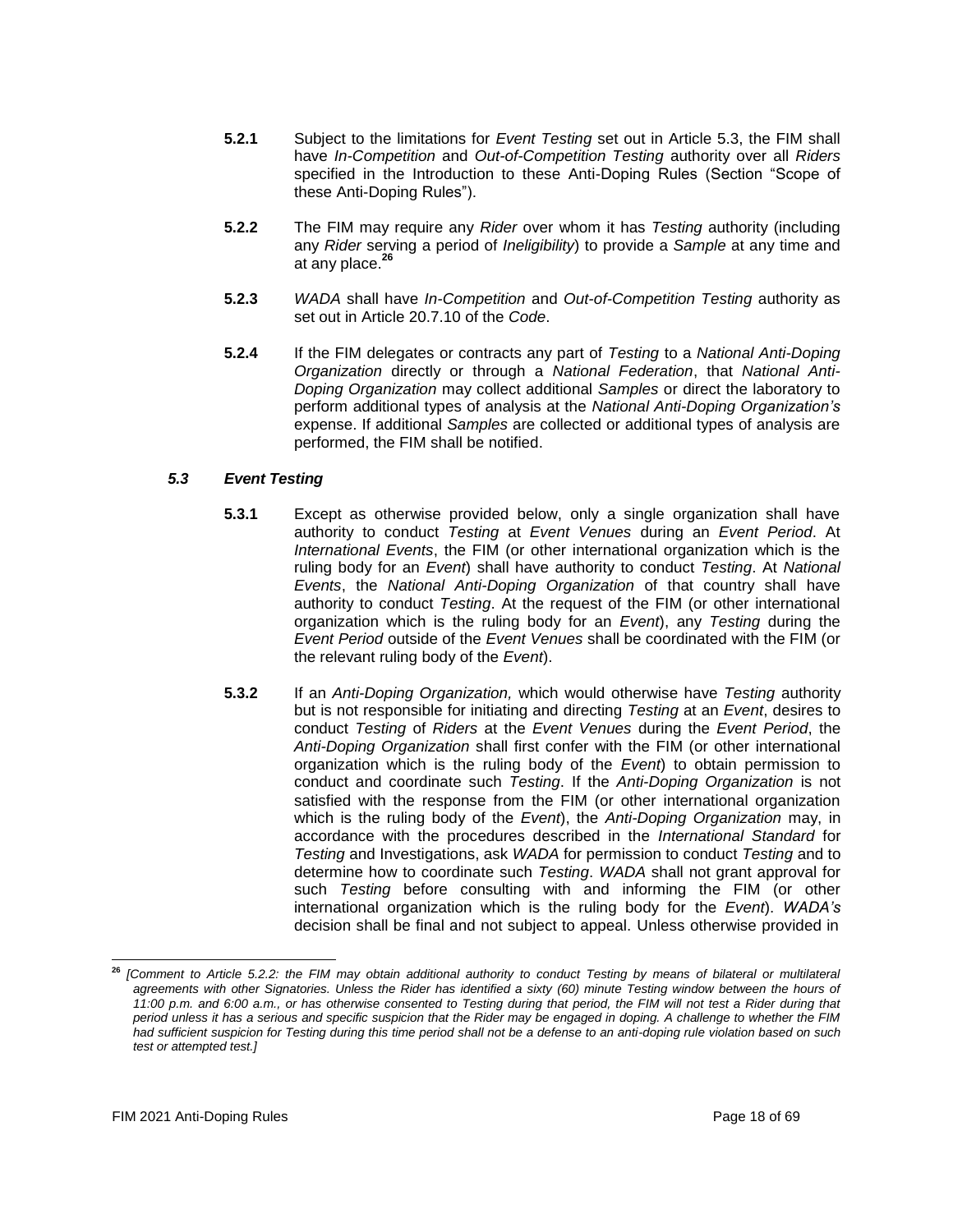the authorization to conduct *Testing*, such tests shall be considered *Out-of-Competition* tests*. Results Management* for any such test shall be the responsibility of the *Anti-Doping Organization* initiating the test unless provided otherwise in the rules of the ruling body of the *Event*. **27**

## **5.4** *Testing* **Requirements**

- **5.4.1** The FIM shall conduct test distribution planning and *Testing* as required by the *International Standard* for *Testing* and Investigations.
	- **5.4.2** Where reasonably feasible, *Testing* shall be coordinated through *ADAMS* in order to maximize the effectiveness of the combined *Testing* effort and to avoid unnecessary repetitive *Testing*.

## **5.5** *Rider* **Whereabouts Information**

- **5.5.1** The FIM may establish a *Registered Testing Pool* of those *Riders* who are required to provide whereabouts information in the manner specified in the *International Standard* for *Testing* and Investigations and who shall be subject to *Consequences* for Article 2.4 violations as provided in Article 10.3.2. The FIM shall coordinate with *National Anti-Doping Organizations* to identify such *Riders* and to collect their whereabouts information.
- **5.5.2** The FIM shall make available through *ADAMS* a list which identifies those *Riders* included in its *Registered Testing Pool* by name. The FIM shall regularly review and update as necessary its criteria for including *Riders* in its *Registered Testing Pool*, and shall periodically (but not less than quarterly) review the list of *Riders* in its *Registered Testing Pool* to ensure that each listed *Rider* continues to meet the relevant criteria. *Riders* shall be notified before they are included in the *Registered Testing Pool* and when they are removed from that pool. The notification shall contain the information set out in the *International Standard* for *Testing* and Investigations.
- **5.5.3** Where a *Rider* is included in an international *Registered Testing Pool* by the FIM and in a national *Registered Testing Pool* by their *National Anti-Doping Organization*, the *National Anti-Doping Organization* and the FIM shall agree between themselves which of them shall accept that *Rider'*s whereabouts filings; in no case shall a *Rider* be required to make whereabouts filings to more than one of them.
- **5.5.4** In accordance with the *International Standard* for *Testing* and Investigations, each *Rider* in the *Registered Testing Pool* shall do the following: (a) advise the FIM of his whereabouts on a quarterly basis; (b) update that information as necessary so that it remains accurate and complete at all times; and (c) make himself available for *Testing* at such whereabouts.

**<sup>27</sup>** *[Comment to Article 5.3.2: Before giving approval to a National Anti-Doping Organization to initiate and conduct Testing at an International Event, WADA shall consult with the international organization which is the ruling body for the Event. Before giving approval to an International Federation to initiate and conduct Testing at a National Event, WADA shall consult with the National Anti-Doping Organization of the country where the Event takes place. The Anti-Doping Organization "initiating and directing Testing" may, if it chooses, enter into agreements with a Delegated Third Party to which it delegates responsibility for Sample collection or other aspects of the Doping Control process.]*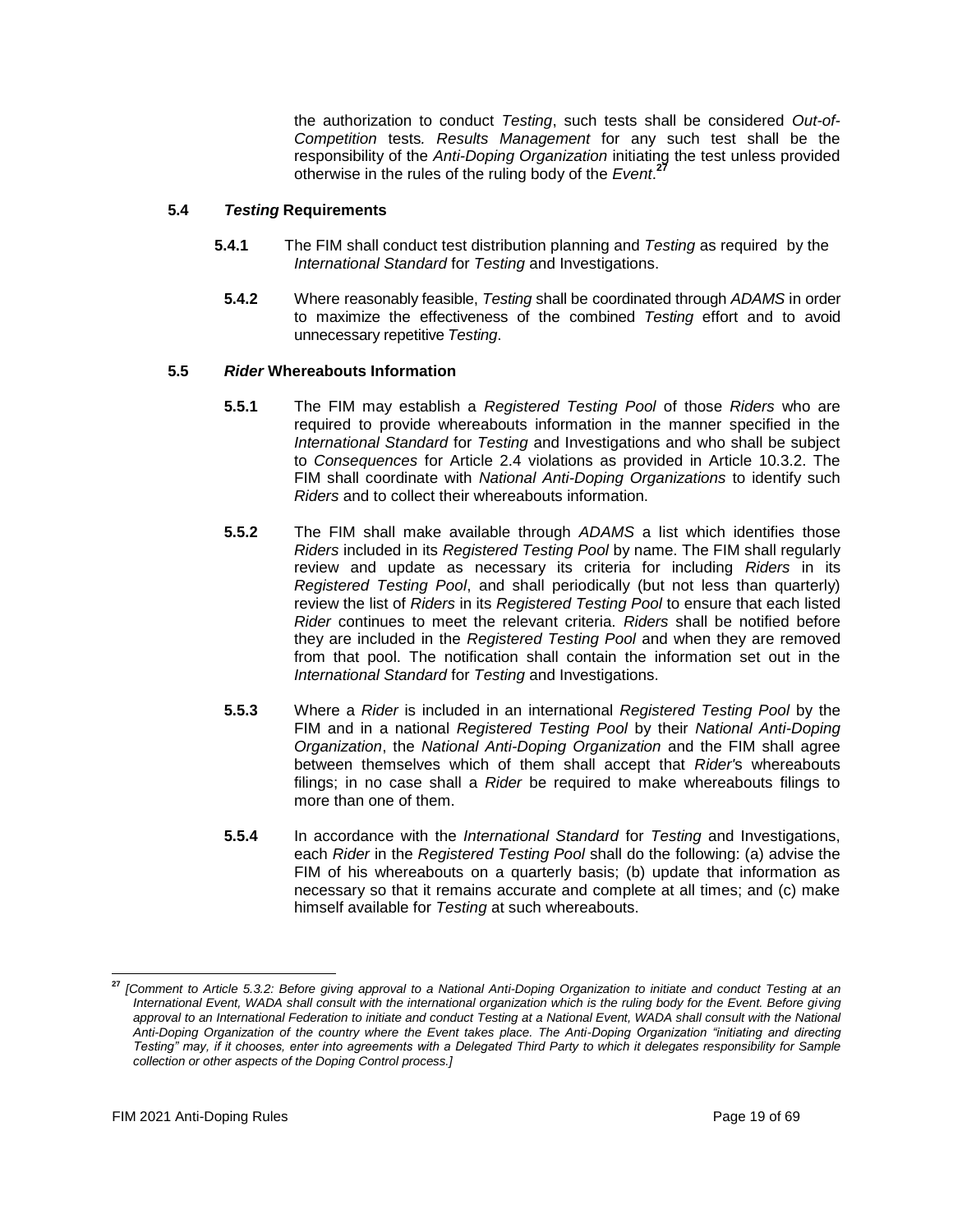- **5.5.5** For purposes of Article 2.4, a *Rider'*s failure to comply with the requirements of the *International Standard* for *Testing* and Investigations shall be deemed a filing failure or a missed test, as defined in Annex B of the *International Standard* for *Results Management*, where the conditions set forth in Annex B are met.
- **5.5.6** A *Rider* in the FIM's *Registered Testing Pool* shall continue to be subject to the obligation to comply with the whereabouts requirements set in the *International Standard* for *Testing* and Investigations unless and until (a) the *Rider* gives written notice to the FIM that he has retired or (b) the FIM has informed him that he no longer satisfies the criteria for inclusion in the FIM's *Registered Testing Pool*.
- **5.5.7** Whereabouts information provided by a *Rider* while in the *Registered Testing Pool* will be accessible through *ADAMS* to *WADA* and to other *Anti-Doping Organizations* having authority to test that *Rider* as provided in Article 5.2. Whereabouts information shall be maintained in strict confidence at all times; it shall be used exclusively for purposes of planning, coordinating or conducting *Doping Control*, providing information relevant to the *Rider Biological Passport*  or other analytical results, to support an investigation into a potential antidoping rule violation, or to support proceedings alleging an anti-doping rule violation; and shall be destroyed after it is no longer relevant for these purposes in accordance with the *International Standard* for the Protection of Privacy and Personal Information.
- **5.5.8** The FIM may, in accordance with the *International Standard* for *Testing* and Investigations, collect whereabouts information from *Riders* who are not included within a *Registered Testing Pool*. If it chooses to do so, a *Rider'*s failure to provide requested whereabouts information on or before the date required by the FIM or the *Rider'*s failure to provide accurate whereabouts information may result in the FIM consequences defined in Article 5.5.12.
- **5.5.9** In accordance with the *International Standard for Testing* and Investigations, the FIM may establish a *Testing Pool*, which includes *Riders* who are subject to less stringent whereabouts requirements than *Riders* included in the FIM's *Registered Testing Pool*.
- **5.5.10** The FIM shall notify *Riders* before they are included in the *Testing Pool* and when they are removed. Such notification shall include the whereabouts requirements and the consequences that apply in case of non-compliance, as indicated in Articles 5.5.11 and 5.5.12.
- **5.5.11** *Riders* included in the *Testing Pool* shall provide the FIM at least with the following whereabouts information so that they may be located and subjected to *Testing*:
	- (a) An overnight address;
	- (b) Competition / Event schedule; and
	- (c) Regular training activities.

Such whereabouts information should be filed in *ADAMS* to enable better *Testing* coordination with other *Anti-Doping Organizations*.

*5.5.12* A *Rider*'s failure to provide whereabouts information on or before the date required by the FIM or the *Rider*'s failure to provide accurate whereabouts information might result in the FIM elevating the *Rider* to the FIM's *Registered*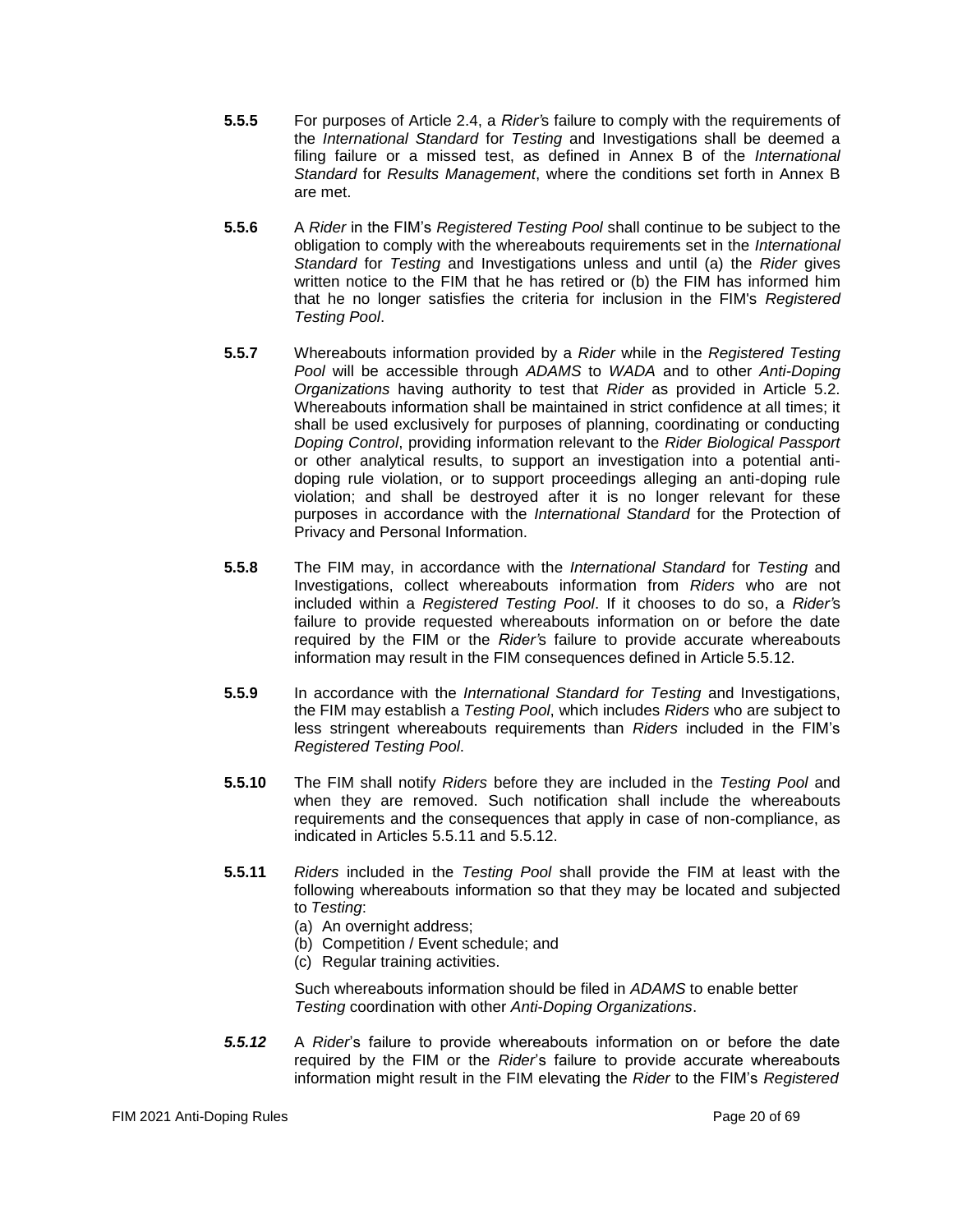*Testing Pool* and additional appropriate and proportionate non-Code Article 2.4 consequences, established by the FIM if any.

# *5.6* **Retired** *Riders* **Returning to** *Competition*

**5.6.1** If an *International-Level Rider* or *National-Level Rider* in the FIM's *Registered Testing Pool* retires and then wishes to return to active participation in sport, the *Rider* shall not compete in *International Event*s or *National Event*s until the *Rider* has made himself available for *Testing*, by giving six (6) months prior written notice to the FIM and their *National Anti-Doping Organization*.

> *WADA*, in consultation with the FIM and the *Rider'*s *National Anti-Doping Organization*, may grant an exemption to the six (6) month written notice rule where the strict application of that rule would be unfair to the *Rider*. This decision may be appealed under Article 13.<sup>28</sup>

> Any competitive results obtained in violation of this Article 5.6.1 shall be *Disqualified* unless the *Rider* can establish that he could not have reasonably known that this was an *International Event* or a *National Event*.

**5.6.2** If a *Rider* retires from sport while subject to a period of *Ineligibility*, the *Rider*  must notify the *Anti-Doping Organization* that imposed the period of *Ineligibility*  in writing of such retirement. If the *Rider* then wishes to return to active competition in sport, the *Rider* shall not compete in *International Events* or *National Events* until the *Rider* has made himself available for *Testing* by giving six (6) months prior written notice (or notice equivalent to the period of *Ineligibility* remaining as of the date the *Rider* retired, if that period was longer than six (6) months) to the FIM and to their *National Anti-Doping Organization*.

# *5.7 Independent Observer Program*

The FIM and the organizing committees for the FIM's *Events*, as well as the *National Federations*  and the organizing committees for *National Events,* shall authorize and facilitate the *Independent Observer Program* at *such Events*.

# <span id="page-20-0"></span>**ARTICLE 6 ANALYSIS OF** *SAMPLES*

*Samples* shall be analyzed in accordance with the following principles:

# **6.1 Use of Accredited, Approved Laboratories and Other Laboratories**

**6.1.1** For purposes of directly establishing an *Adverse Analytical Finding* under Article 2.1, *Samples* shall be analyzed only in *WADA*-accredited laboratories or laboratories otherwise approved by *WADA*. The choice of the *WADA*accredited or *WADA*-approved laboratory used for the *Sample* analysis shall be determined exclusively by the FIM. **<sup>29</sup>**

<sup>28</sup> *[Comment to Article 5.6.1: WADA has developed a [protocol and exemption application form t](https://www.wada-ama.org/en/resources/article-571-exemption-application-form-and-procedure-for-athletes)hat Riders must use to make such requests, and a [decision template t](https://www.wada-ama.org/en/resources/article-571-exemption-application-form-and-procedure-for-ado)hat the International Federations must use. Both documents are available on WADA's website at [https://www.wada-ama.org.\]](https://www.wada-ama.org/)*

**<sup>29</sup>** *[Comment to Article 6.1: Violations of Article 2.1 may be established only by Sample analysis performed by a WADA-accredited laboratory or another laboratory approved by WADA. Violations of other Articles may be established using analytical results from other laboratories so long as the results are reliable.]*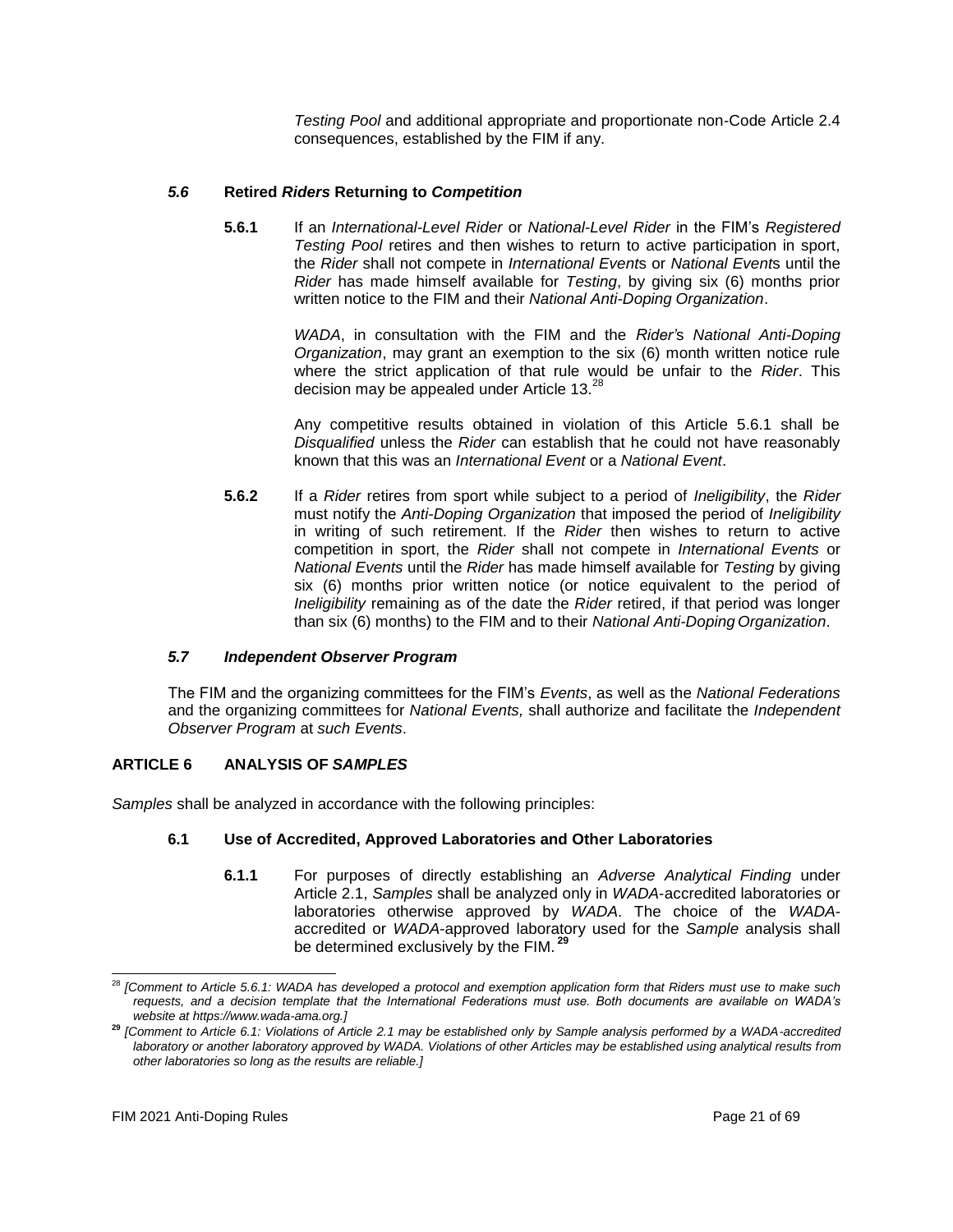**6.1.2** As provided in Article 3.2, facts related to anti-doping rule violations may be established by any reliable means. This would include, for example, reliable laboratory or other forensic testing conducted outside of *WADA*-accredited or approved laboratories.

## **6.2 Purpose of Analysis of** *Samples* **and Data**

*Samples* and related analytical data or *Doping Control* information shall be analyzed to detect *Prohibited Substances* and *Prohibited Methods* identified on the *Prohibited List* and other substances as may be directed by *WADA* pursuant to the monitoring program described in Article 4.5 of the *Code*, or to assist the FIM in profiling relevant parameters in a *Rider'*s urine, blood or other matrix, including for DNA or genomic profiling, or for any other legitimate anti-doping purpose.**<sup>30</sup>**

#### **6.3 Research on** *Samples* **and Data**

*Samples*, related analytical data and *Doping Control* information may be used for anti-doping research purposes, although no *Sample* may be used for research without the *Rider'*s written consent. *Samples* and related analytical data or *Doping Control* information used for research purposes shall first be processed in such a manner as to prevent *Samples* and related analytical data or *Doping Control* information being traced back to a particular *Rider*. Any research involving *Samples* and related analytical data or *Doping Control* information shall adhere to the principles set out in Article 19 of the *Code*. **31**

#### **6.4 Standards for** *Sample* **Analysis and Reporting**

In accordance with Article 6.4 of the *Code*, the FIM shall ask laboratories to analyze *Samples* in conformity with the *International Standard* for Laboratories and Article 4.7 of the *International Standard* for *Testing* and Investigations.

Laboratories at their own initiative and expense may analyze *Samples* for *Prohibited Substances*  or *Prohibited Methods* not included on the standard *Sample* analysis menu, or as requested by the FIM. Results from any such analysis shall be reported to the FIM and have the same validity and *Consequences* as any other analytical result.**<sup>32</sup>**

#### *6.5* **Further Analysis of a** *Sample* **Prior to or During** *Results Management*

There shall be no limitation on the authority of a laboratory to conduct repeat or additional analysis on a *Sample* prior to the time the FIM notifies a *Rider* that the *Sample* is the basis for an

**<sup>30</sup>** *[Comment to Article 6.2: For example, relevant Doping Control-related information could be used to direct Target Testing or to support an anti-doping rule violation proceeding under Article 2.2, or both.]*

**<sup>31</sup>** *[Comment to Article 6.3: As is the case in most medical or scientific contexts, use of Samples and related information for quality assurance, quality improvement, method improvement and development or to establish reference populations is not considered research. Samples and related information used for such permitted non-research purposes must also first be processed in such a manner as to prevent them from being traced back to the particular Rider, having due regard to the principles set out in Article 19 of the Code, as well as the requirements of the International Standard for Laboratories and International Standard for the Protection of Privacy and Personal Information.]*

**<sup>32</sup>** *[Comment to Article 6.4: The objective of this Article is to extend the principle of "Intelligent Testing" to the Sample analysis menu so as to most effectively and efficiently detect doping. It is recognized that the resources available to fight doping are limited and that increasing the Sample analysis menu may, in some sports and countries, reduce the number of Samples which can be analyzed.]*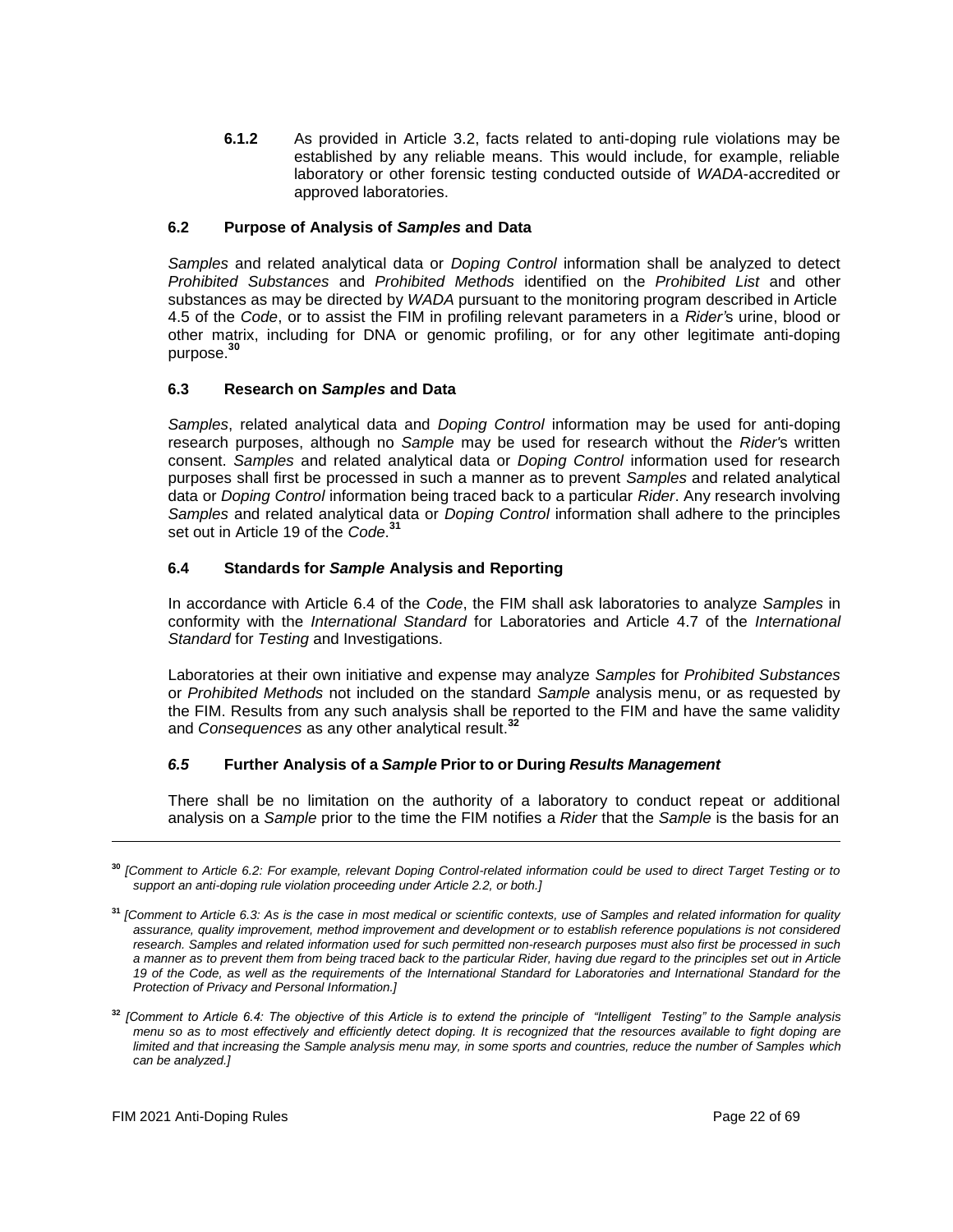Article 2.1 anti-doping rule violation charge. If after such notification the FIM wishes to conduct additional analysis on that *Sample*, it may do so with the consent of the *Rider* or approval from a hearing body.

## **6.6 Further Analysis of a** *Sample* **After it has been Reported as Negative or has Otherwise not Resulted in an Anti-Doping Rule Violation Charge**

After a laboratory has reported a *Sample* as negative, or the *Sample* has not otherwise resulted in an anti-doping rule violation charge, it may be stored and subjected to further analyses for the purpose of Article 6.2 at any time exclusively at the direction of either the *Anti-Doping Organization* that initiated and directed *Sample* collection or *WADA*. Any other *Anti-Doping Organization* with authority to test the *Rider* that wishes to conduct further analysis on a stored *Sample* may do so with the permission of the *Anti-Doping Organization* that initiated and directed *Sample* collection or *WADA*, and shall be responsible for any follow-up *Results Management*. Any *Sample* storage or further analysis initiated by *WADA* or another *Anti-Doping Organization*  shall be at *WADA*'s or that organization's expense. Further analysis of *Samples* shall conform with the requirements of the *International Standard* for Laboratories.

# *6.7* **Split of A or B** *Sample*

Where *WADA*, an *Anti-Doping Organization* with *Results Management* authority, and/or a *WADA*accredited laboratory (with approval from *WADA* or the *Anti-Doping Organization* with *Results Management* authority) wishes to split an A or B *Sample* for the purpose of using the first part of the split *Sample* for an A *Sample* analysis and the second part of the split *Sample* for confirmation, then the procedures set forth in the *International Standard* for Laboratories shall be followed.

# **6.8** *WADA***'s Right to Take Possession of** *Samples* **and Data**

*WADA* may, in its sole discretion at any time, with or without prior notice, take physical possession of any *Sample* and related analytical data or information in the possession of a laboratory or *Anti-Doping Organization*. Upon request by *WADA*, the laboratory or *Anti-Doping Organization* in possession of the *Sample* or data shall immediately grant access to and enable *WADA* to take physical possession of the *Sample* or data. If *WADA* has not provided prior notice to the laboratory or *Anti-Doping Organization* before taking possession of a *Sample* or data, it shall provide such notice to the laboratory and each *Anti-Doping Organization* whose *Samples* or data have been taken by *WADA* within a reasonable time after taking possession. After analysis and any investigation of a seized *Sample* or data, *WADA* may direct another *Anti-Doping Organization* with authority to test the *Rider* to assume *Results Management* responsibility for the *Sample* or data if a potential anti-doping rule violation is discovered.**<sup>33</sup>**

**<sup>33</sup>** *[Comment to Article 6.8: Resistance or refusal to WADA taking physical possession of Samples or data could constitute Tampering, Complicity or an act of non-compliance as provided in the International Standard for Code Compliance by Signatories, and could also constitute a violation of the International Standard for Laboratories. Where necessary, the laboratory*  and/or the Anti-Doping Organization shall assist WADA in ensuring that the seized Sample or data are not delayed in exiting the *applicable country.*

WADA would not, of course, unilaterally take possession of Samples or analytical data without good cause related to a potential *anti-doping rule violation, non-compliance by a Signatory or doping activities by another Person. However, the decision as to whether good cause exists is for WADA to make in its discretion and shall not be subject to challenge. In particular, whether there is good cause or not shall not be a defense against an anti-doping rule violation or its Consequences.]*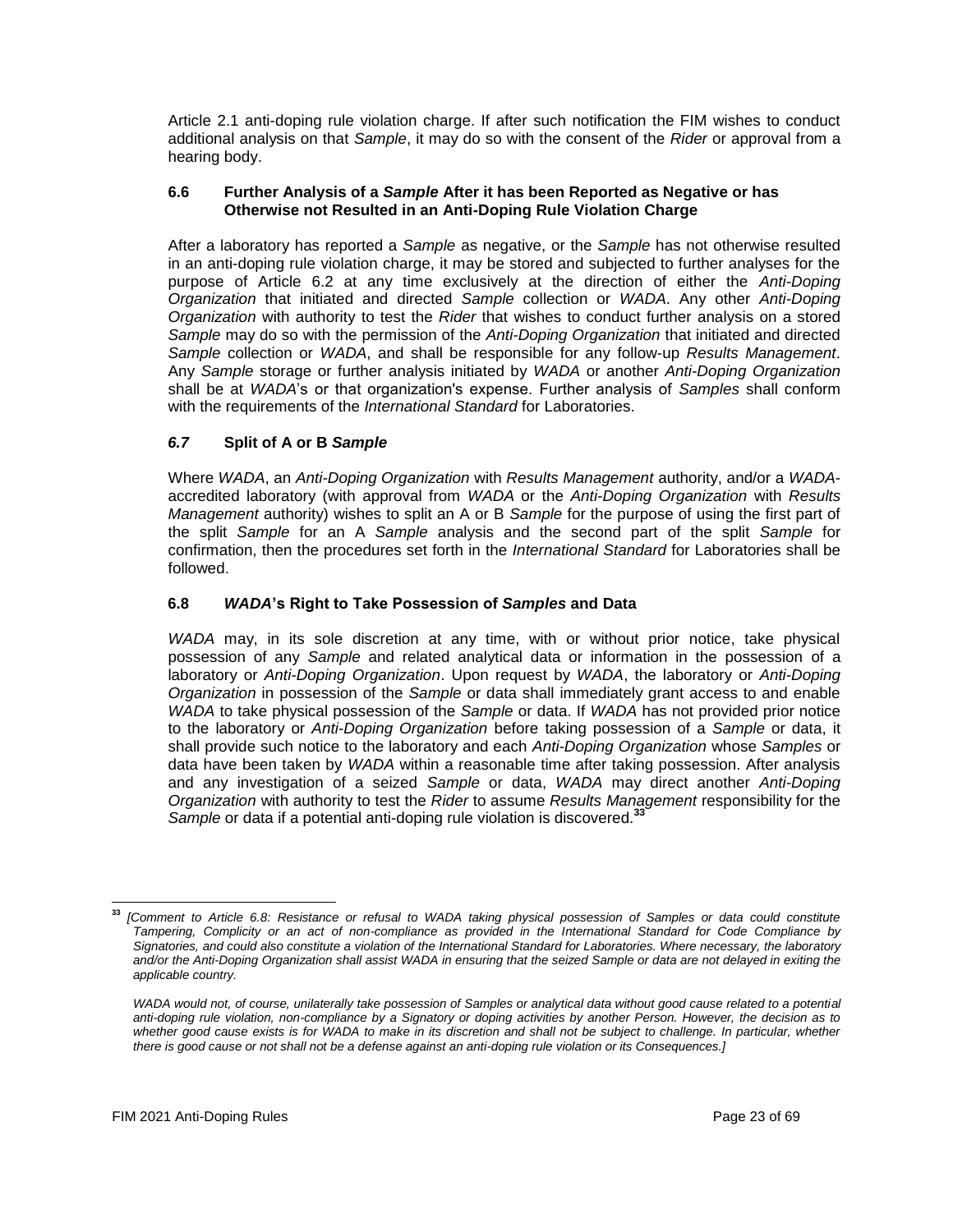## <span id="page-23-0"></span>**ARTICLE 7** *RESULTS MANAGEMENT***: RESPONSIBILITY, INITIAL REVIEW, NOTICE AND** *PROVISIONAL SUSPENSIONS*

*Results Management* under these Anti-Doping Rules establishes a process designed to resolve antidoping rule violation matters in a fair, expeditious and efficient manner.

## *7.1* **Responsibility for Conducting** *Results Management*

- **7.1.1** Except as otherwise provided in Articles 6.6, 6.8 and *Code* Article 7.1, *Results Management* shall be the responsibility of, and shall be governed by, the procedural rules of the *Anti-Doping Organization* that initiated and directed *Sample* collection (or, if no *Sample* collection is involved, the *Anti-Doping Organization* which first provides notice to a *Rider* or other Person of a potential anti-doping rule violation and then diligently pursues that anti-doping rule violation).
- **7.1.2** In circumstances where the rules of a *National Anti-Doping Organization* do not give the *National Anti-Doping Organization* authority over a *Rider* or other *Person* who is not a national, resident, license holder, or member of a sport organization of that country, or the *National Anti-Doping Organization* declines to exercise such authority, *Results Management* shall be conducted by the applicable International Federation or by a third party with authority over the *Rider* or other *Person* as directed by the rules of the applicable International Federation.
- **7.1.3** In the event the *Major Event Organization* assumes only limited *Results Management* responsibility relating to a *Sample* initiated and taken during an *Event* conducted by a *Major Event Organization*, or an anti-doping rule violation occurring during such *Event*, the case shall be referred by the *Major Event Organization* to the applicable International Federation for completion of *Results Management*.
- **7.1.4** *Results Management* in relation to a potential whereabouts failure (a filing failure or a missed test) shall be administered by the FIM or the *National Anti-Doping Organization* with whom the *Rider* in question files whereabouts information, as provided in the *International Standard* for *Results Management*. If the FIM determines a filing failure or a missed test, it shall submit that information to *WADA* through *ADAMS*, where it will be made available to other relevant *Anti-Doping Organizations*.
- **7.1.5** Other circumstances in which the FIM shall take responsibility for conducting *Results Management* in respect of anti-doping rule violations involving *Riders* and other *Persons* under its authority shall be determined by reference to and in accordance with Article 7 of the*Code*.
- *7.1.6 WADA* may direct the FIM to conduct *Results Management* in particular circumstances. If the FIM refuses to conduct *Results Management* within a reasonable deadline set by *WADA*, such refusal shall be considered an act of non-compliance, and *WADA* may direct another *Anti-Doping Organization* with authority over the *Rider* or other *Person*, that is willing to do so, to take *Results Management* responsibility in place of the FIM or, if there is no such *Anti-Doping Organization*, any other *Anti-Doping Organization* that is willing to do so. In such case, the FIM shall reimburse the costs and attorney's fees of conducting *Results Management* to the other *Anti-Doping Organization*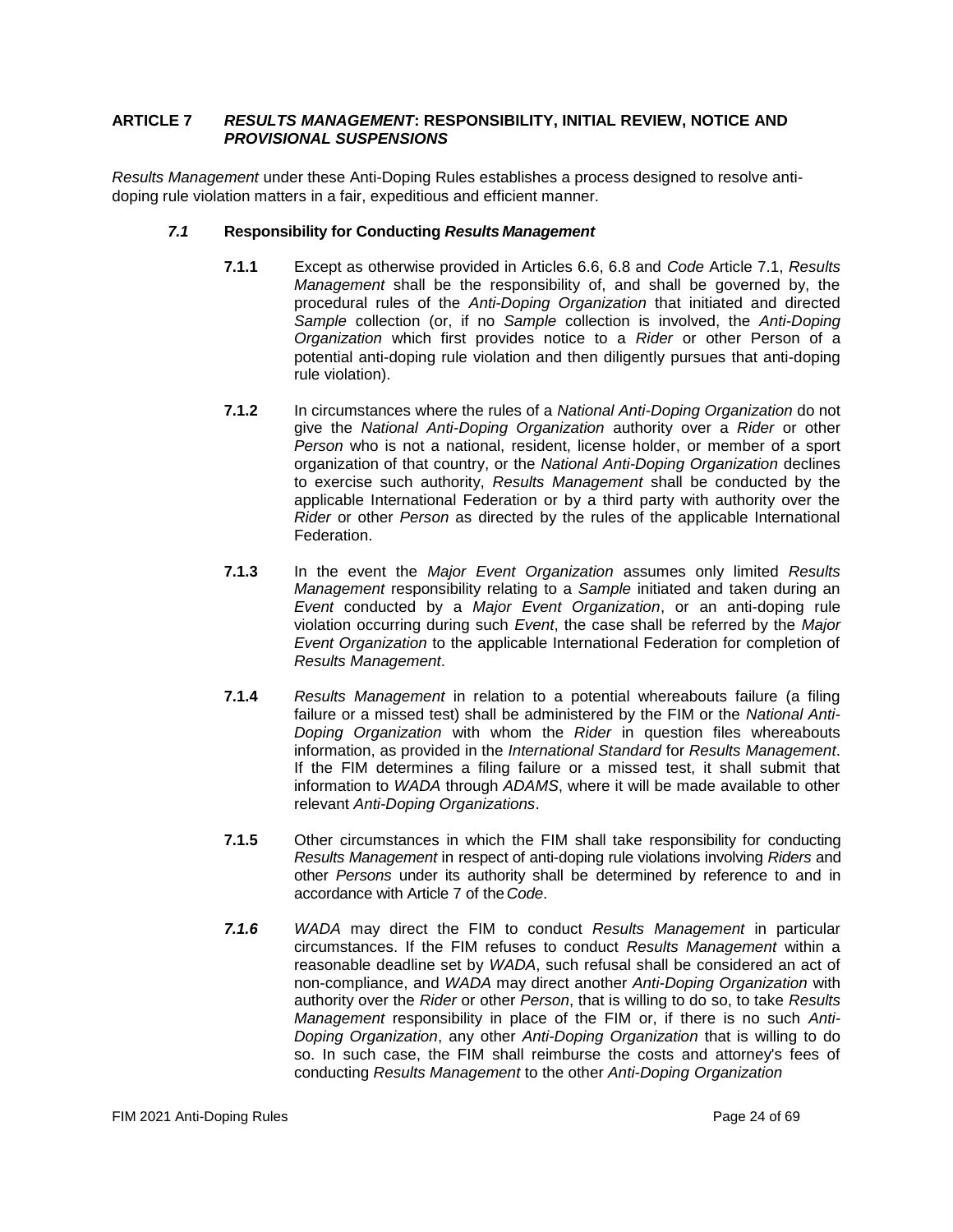designated by *WADA,* and a failure to reimburse costs and attorney's fees shall be considered an act of non-compliance.

## **7.2 Review and Notification Regarding Potential Anti-Doping Rule Violations**

The FIM shall carry out the review and notification with respect to any potential anti-doping rule violation in accordance with the *International Standard* for *Results Management*.

## **7.3 Identification of Prior Anti-Doping Rule Violations**

Before giving a *Rider* or other *Person* notice of a potential anti-doping rule violation as provided above, the FIM shall refer to *ADAMS* and contact *WADA* and other relevant *Anti-Doping Organizations* to determine whether any prior anti-doping rule violation exists.

## **7.4** *Provisional Suspensions* **<sup>34</sup>**

**7.4.1** Mandatory *Provisional Suspension* after an *Adverse Analytical Finding* or *Adverse Passport Finding*

> If the FIM receives an *Adverse Analytical Finding* or an *Adverse Passport Finding* (upon completion of the *Adverse Passport Finding* review process) for a *Prohibited Substance* or a *Prohibited Method* that is not a *Specified Substance* or a *Specified Method*, the FIM shall impose a *Provisional Suspension* on the *Rider* promptly upon or after the review and notification required by Article 7.2.

> A mandatory *Provisional Suspension* may be eliminated if: (i) the *Rider*  demonstrates to the *CDI* that the violation is likely to have involved a *Contaminated Product,* or (ii) the violation involves a *Substance of Abuse* and the *Rider* establishes entitlement to a reduced period of *Ineligibility* under Article 10.2.4.1.

> The *CDI*'s decision not to eliminate a mandatory *Provisional Suspension* on account of the *Rider'*s assertion regarding a *Contaminated Product* shall not be appealable.

**7.4.2** Optional *Provisional Suspension* Based on an *Adverse Analytical Finding* for *Specified Substances*, *Specified Methods, Contaminated Products*, or Other Anti-Doping Rule Violations

> The FIM may impose a *Provisional Suspension* for anti-doping rule violations not covered by Article 7.4.1 prior to the analysis of the *Rider'*s B *Sample* or final hearing as described in Article 8.

> An optional *Provisional Suspension* may be lifted at the discretion of the FIM at any time prior to the *CDI* 's decision under Article 8, unless provided otherwise in the *International Standard* for *Results Management*.

**7.4.3** Opportunity for Hearing or Appeal

**<sup>34</sup>** *[Comment to Article 7.4: Before a Provisional Suspension can be unilaterally imposed by the FIM, the internal review specified in these Anti-Doping Rules and the International Standard* for *Results Management must first be completed.]*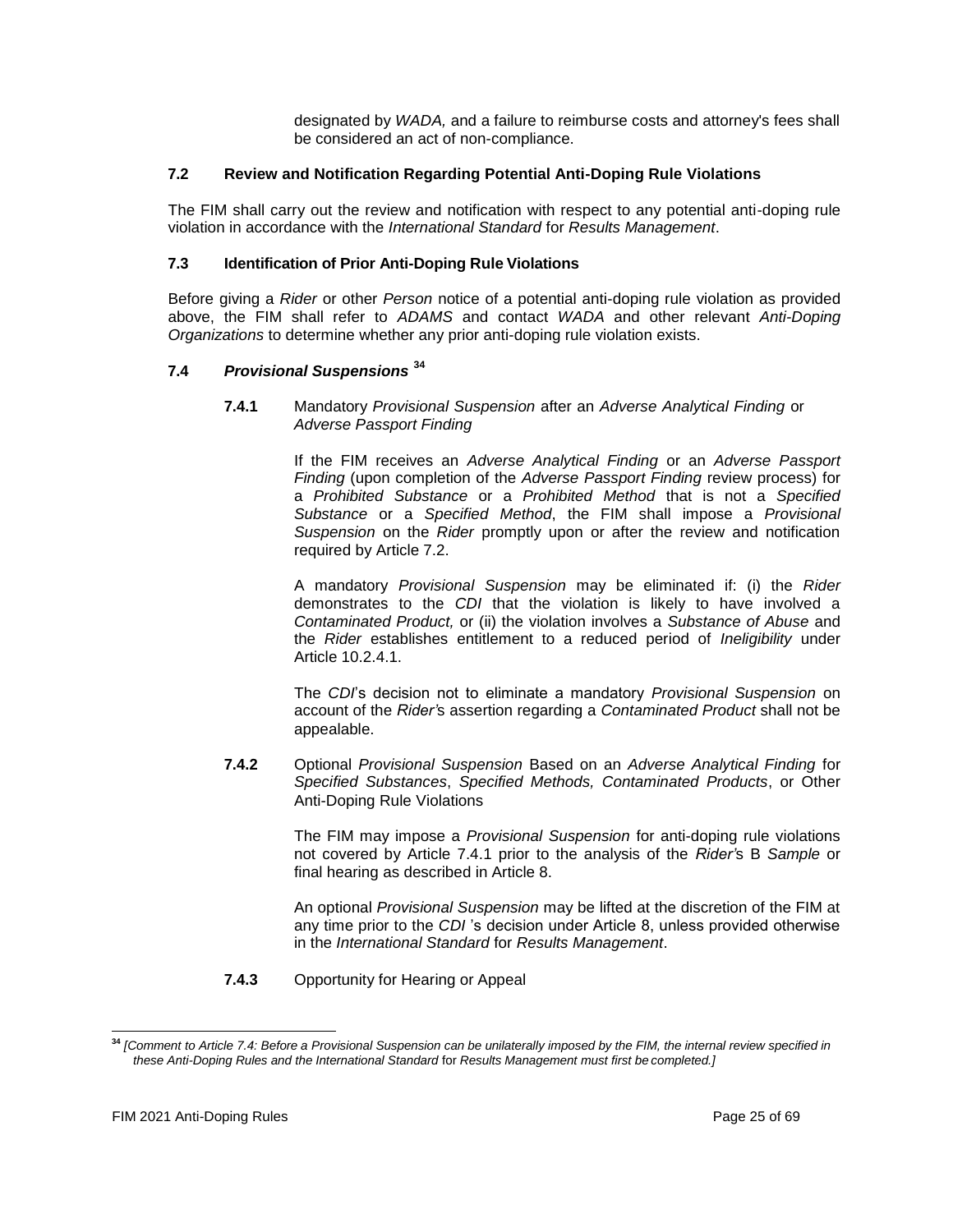Notwithstanding Articles 7.4.1 and 7.4.2, a *Provisional Suspension* may not be imposed unless the *Rider* or other *Person* is given: (a) an opportunity for a *Provisional Hearing*, either before or on a timely basis after imposition of the *Provisional Suspension*; or (b) an opportunity for an expedited hearing in accordance with Article 8 on a timely basis after imposition of the *Provisional Suspension.*

The imposition of a *Provisional Suspension*, or the decision not to impose a *Provisional Suspension,* may be appealed in an expedited process in accordance with Article 13.2.

## *7.4.4* Voluntary Acceptance of *Provisional Suspension*

*Riders* on their own initiative may voluntarily accept a *Provisional Suspension* if done so prior to the later of: (i) the expiration of ten (10) days from the report of the B *Sample* (or waiver of the B *Sample*) or ten (10) days from the notice of any other anti-doping rule violation, or (ii) the date on which the *Rider* first competes after such report or notice.

Other *Persons* on their own initiative may voluntarily accept a *Provisional Suspension* if done so within ten (10) days from the notice of the anti-doping rule violation.

Upon such voluntary acceptance, the *Provisional Suspension* shall have the full effect and be treated in the same manner as if the *Provisional Suspension*  had been imposed under Article 7.4.1 or 7.4.2; provided, however, at any time after voluntarily accepting a *Provisional Suspension*, the *Rider* or other *Person*  may withdraw such acceptance, in which event the *Rider* or other *Person* shall not receive any credit for time previously served during the *Provisional Suspension*.

**7.4.5** If a *Provisional Suspension* is imposed based on an A *Sample Adverse Analytical Finding* and a subsequent B *Sample* analysis (if requested by the *Rider* or the FIM) does not confirm the A *Sample* analysis, then the *Rider* shall not be subject to any further *Provisional Suspension* on account of a violation of Article 2.1. In circumstances where the *Rider* (or the *Rider'*s team) has been removed from an *Event* based on a violation of Article 2.1 and the subsequent B *Sample* analysis does not confirm the A *Sample* finding, then, if it is still possible for the *Rider* or team to be reinserted, without otherwise affecting the *Event*, the *Rider* or team may continue to take part in the *Event*.

## **7.5** *Results Management* **Decisions**

*Results Management* decisions or adjudications by the FIM must not purport to be limited to a particular geographic area or the FIM's sport and shall address and determine without limitation the following issues: (i) whether an anti-doping rule violation was committed or a *Provisional Suspension* should be imposed, the factual basis for such determination, and the specific Articles that have been violated, and (ii) all *Consequences* flowing from the anti-doping rule violation(s), including applicable *Disqualifications* under Articles 9 and 10.10, any forfeiture of medals or prizes, any period of *Ineligibility* (and the date it begins to run) and any *Financial Consequences*. **35**

**<sup>35</sup>** *[Comment to Article 7.5: Results Management decisions include Provisional Suspensions.*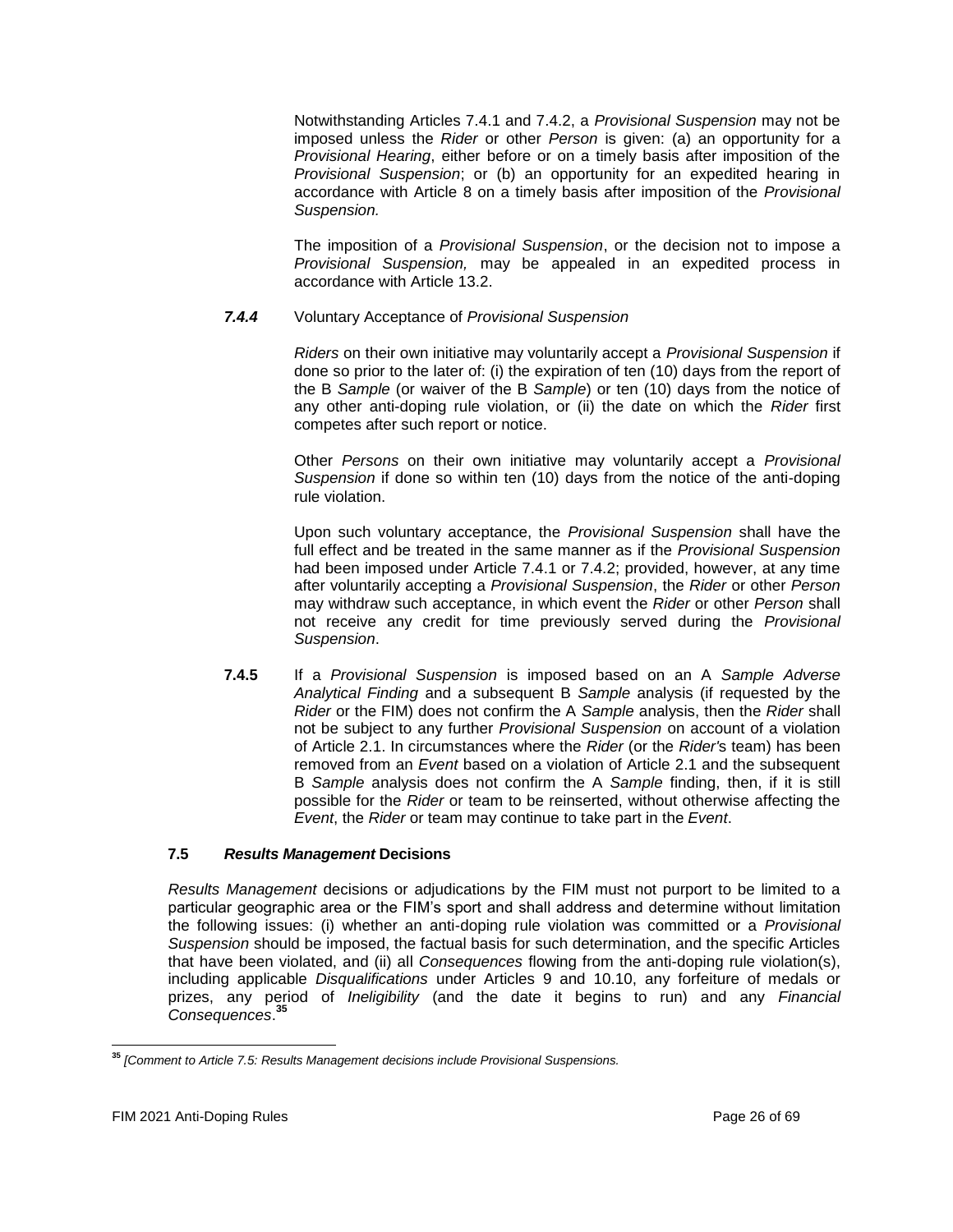## **7.6 Notification of** *Results Management* **Decisions**

The FIM shall notify *Riders*, other *Persons*, *Signatories* and *WADA* of *Results Management* decisions as provided in Article 14.2 and in the *International Standard* for *Results Management*.

# **7.7 Retirement from Sport<sup>36</sup>**

If a *Rider* or other *Person* retires while the FIM's *Results Management* process is underway, the FIM retains authority to complete its *Results Management* process. If a *Rider* or other *Person*  retires before any *Results Management* process has begun, and the FIM would have had *Results Management* authority over the *Rider* or other *Person* at the time the *Rider* or other *Person*  committed an anti-doping rule violation, the FIM has authority to conduct *Results Management*.

## <span id="page-26-0"></span>**ARTICLE 8** *RESULTS MANAGEMENT***: RIGHT TO A FAIR HEARING AND NOTICE OF HEARING DECISION**

For any *Person* who is asserted to have committed an anti-doping rule violation, the FIM shall provide a fair hearing within a reasonable time by a fair, impartial and *Operationally Independent* hearing panel in compliance with the *Code* and the *International Standard* for *Results Management*.

#### **8.1 Fair Hearings**

#### **8.1.1** Fair, Impartial and *Operationally Independent* Hearing Panel

- **8.1.1.1** The FIM shall establish a *CDI*, which has jurisdiction to hear and determine whether a *Rider* or other *Person*, subject to these Anti-Doping Rules, has committed an anti-doping rule violation and, if applicable, to impose relevant *Consequences*.
- **8.1.1.2** The FIM shall ensure that the *CDI* is free of conflict of interest and that its composition, term of office, professional experience, *Operational Independence* and adequate financing comply with the requirements of the *International Standard* for *Results Management*.
- **8.1.1.3** Board members, staff members, commission members, consultants and officials of the FIM or its affiliates (e.g. *National Federations* or *Continental Union*s), as well as any *Person* involved in the

*Each decision by the FIM should address whether an anti-doping rule violation was committed and all Consequences flowing from the violation, including any Disqualifications other than Disqualification under Article 10.1 (which is left to the ruling body for*  an Event). Pursuant to Article 15, such decision and its imposition of Consequences shall have automatic effect in every sport in *every country. For example, for a determination that a Rider committed an anti-doping rule violation based on an Adverse Analytical Finding for a Sample taken In-Competition, the Rider's results obtained in the Competition would be Disqualified under Article 9 and all other competitive results obtained by the Rider from the date the Sample was collected through the duration of the period of Ineligibility are also Disqualified under Article 10.10; if the Adverse Analytical Finding resulted from Testing at an Event, it would be the Major Event Organization's responsibility to decide whether the Rider's other individual results in the Event prior to Sample collection are also Disqualified under Article 10.1.]*

**<sup>36</sup>** *[Comment to Article 7.7: Conduct by a Rider or other Person before the Rider or other Person was subject to the authority of any Anti-Doping Organization would not constitute an anti-doping rule violation but could be a legitimate basis for denying the Rider or other Person membership in a sports organization.]*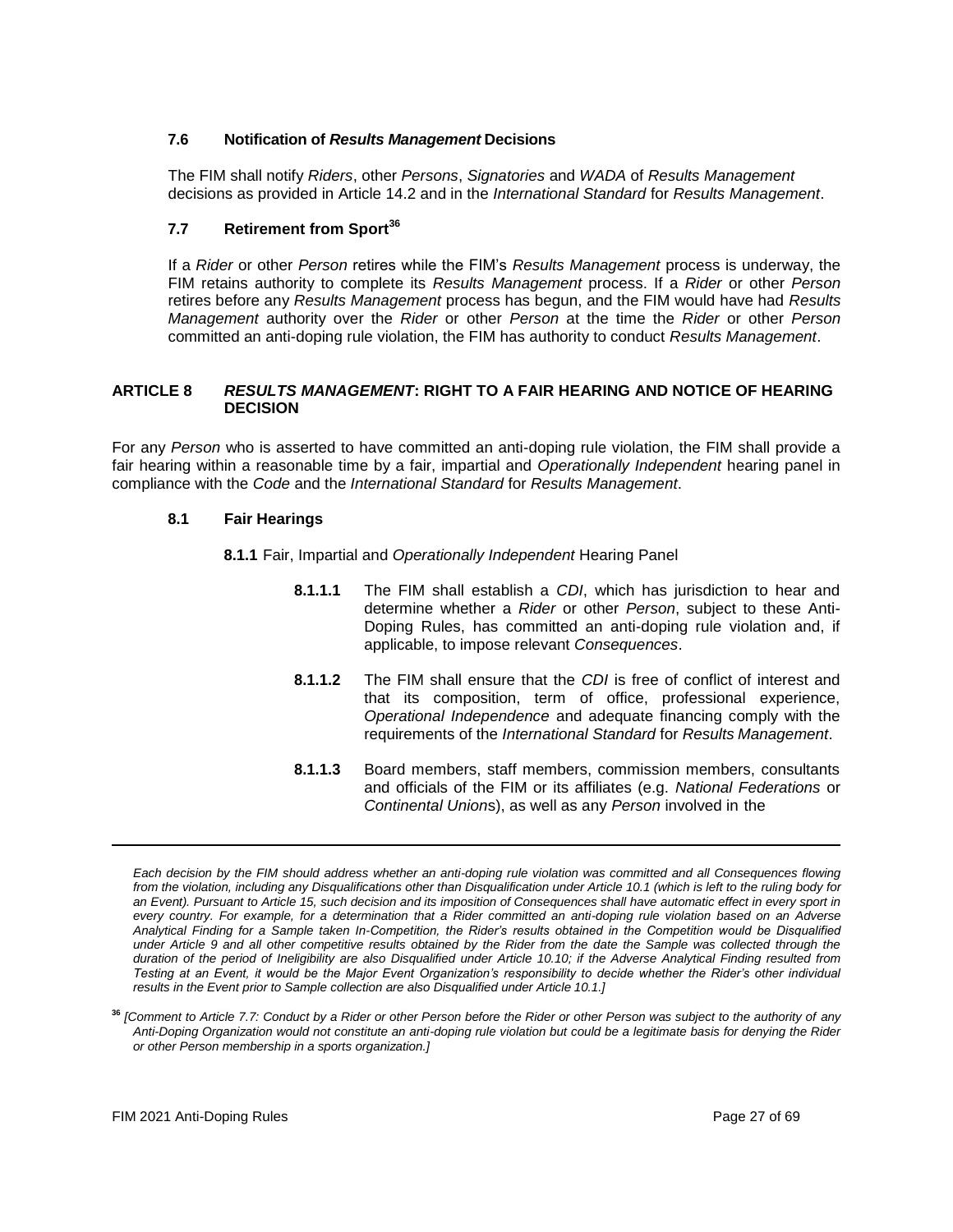investigation and pre-adjudication of the matter, cannot be appointed as members and/or clerks (to the extent that such clerk is involved in the deliberation process and/or drafting of any decision) of the *CDI*. In particular, no member shall have previously considered any *TUE*  application, *Results Management* decision, or appeals in the same given case.

- **8.1.1.4** The *CDI* shall consist of one independent Chairman and one member, both from the *LJI*, who shall be appointed by the *LJI*  Director. Another independent qualified medical practitioner member shall be appointed by the *CMI* Director.
- **8.1.1.5** Each member shall be appointed by taking into consideration their requisite anti-doping experience including their legal, sports, medical and/or scientific expertise.
- **8.1.1.6** The *CDI* shall be in a position to conduct the hearing and decisionmaking process without interference from the FIM or any third party.

## **8.1.2** Hearing Process

- **8.1.2.1** When the FIM sends a notice to a *Rider* or other *Person* notifying them of a potential anti-doping rule violation, and the *Rider* or other *Person* does not waive a hearing in accordance with Article 8.3.1 or Article 8.3.2, then the case shall be referred to the *CDI* for hearing and adjudication, which shall be conducted in accordance with the principles described in Articles 8 and 9 of the *International Standard*  for *Results Management*.
- **8.1.2.2** In accordance with article 8.1.1.4 the *CDI* shall be composed of three (3) members to hear that case. When hearing a case, one (1) panel member shall be a qualified lawyer, with no less than three (3) years of relevant legal experience, and one (1) panel member shall be a qualified medical practitioner, with no less than three (3) years of relevant medical experience.
- **8.1.2.3** Upon appointment as a member of the *CDI*, each member must also sign a declaration that there are no facts or circumstances known to him which might call into question their impartiality in the eyes of any of the parties, other than those circumstances disclosed in the declaration.
- **8.1.2.4** Hearings held in connection with *Events* in respect to *Riders* and other *Persons* who are subject to these Anti-Doping Rules may be conducted by an expedited process where permitted by the *CDI*. **37**
- **8.1.2.5** *WADA,* the *National Federation* and the *National Anti-Doping Organization* of the *Rider* or other *Person* may attend the hearing as

**<sup>37</sup>** *[Comment to Article 8.1.2.4: For example, a hearing could be expedited on the eve of a major Event where the resolution of the anti-doping rule violation is necessary to determine the Rider's eligibility to participate in the Event, or during an Event where the resolution of the case will affect the validity of the Rider's results or continued participation in theEvent.]*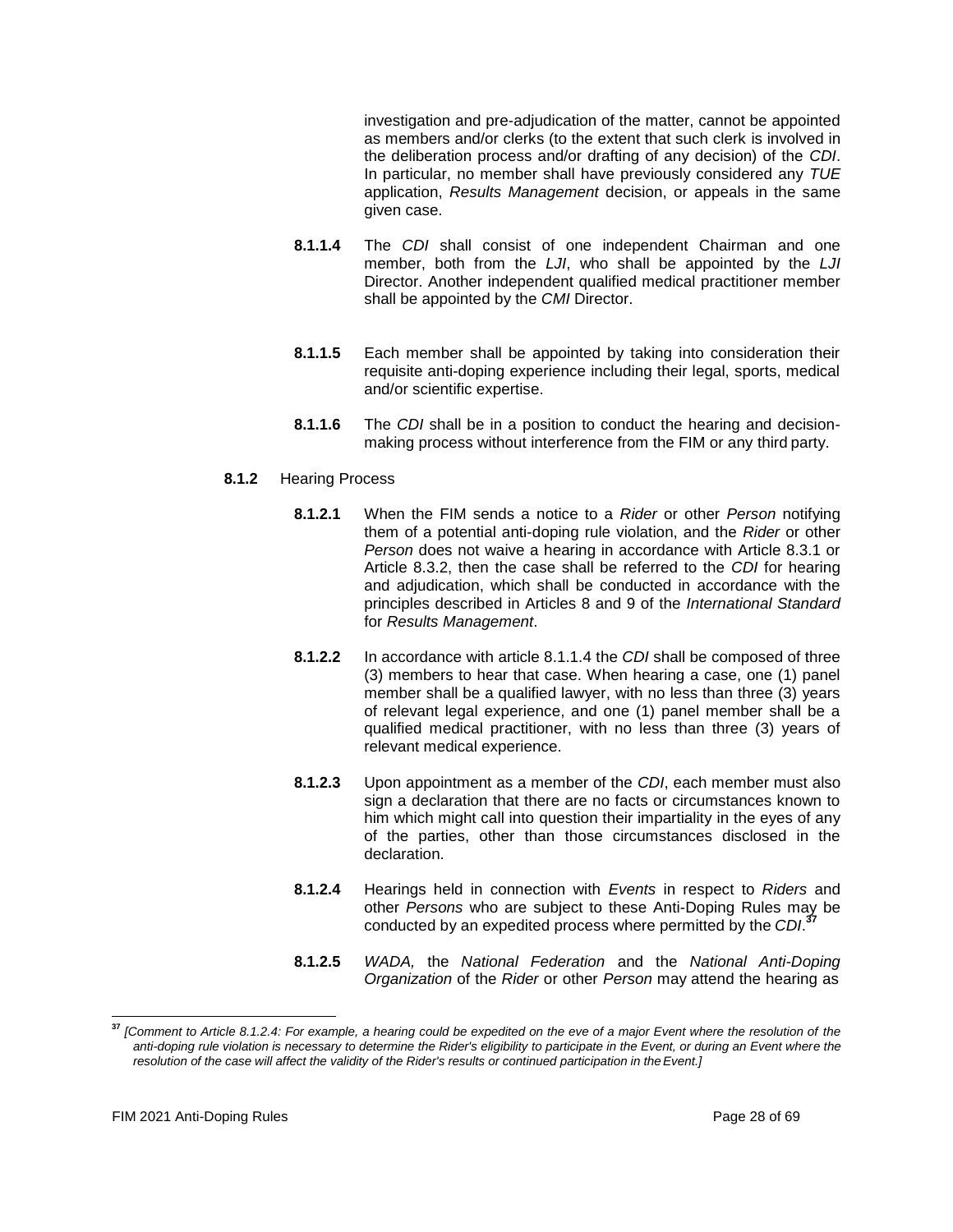observers. In any event, the FIM shall keep them fully apprised as to the status of pending cases and the result of all hearings.

## **8.2 Notice of Decisions**

- **8.2.1** At the end of the hearing, or promptly thereafter, the *CDI* shall issue a written decision that conforms with Article 9 of the *International Standard* for *Results Management* and which includes the full reasons for the decision, the period of *Ineligibility* imposed, the *Disqualification* of results under Article 10.10 and, if applicable, a justification for why the greatest potential *Consequences* were not imposed.
- **8.2.2** The FIM shall notify that decision to the *Rider* or other *Person* and to other *Anti-Doping Organizations* with a right to appeal under Article 13.2.3, and shall promptly report it into *ADAMS*. The decision may be appealed as provided in Article 13.

## **8.3 Waiver of Hearing**

- **8.3.1** A *Rider* or other *Person* against whom an anti-doping violation is asserted may waive a hearing expressly and agree with the *Consequences* proposed by the FIM.
- **8.3.2** However, if the *Rider* or other *Person* against whom an anti-doping rule violation is asserted fails to dispute that assertion within twenty (20) days or the deadline otherwise specified in the notice sent by the FIM asserting the violation, thenthey shall be deemed to have waived a hearing, to have admitted the violation, and to have accepted the proposed *Consequences*.
- **8.3.3** In cases where Article 8.3.1 or 8.3.2 applies, a hearing before the *CDI* shall not be required. Instead the FIM shall promptly issue a written decision that conforms with Article 9 of the *International Standard* for *Results Management* and which includes the full reasons for the decision, the period of *Ineligibility* imposed, the *Disqualification* of results under Article 10.10 and, if applicable, a justification for why the greatest potential *Consequences* were not imposed.
- **8.3.4** The FIM shall notify that decision to the *Rider* or other *Person* and to other *Anti-Doping Organizations* with a right to appeal under Article 13.2.3, and shall promptly report it into *ADAMS*. The FIM shall *Publicly Disclose* that decision in accordance with Article 14.3.2.

# *8.4* **Single Hearing Before** *CAS*

Anti-doping rule violations asserted against *International-Level Riders*, *National-Level Riders* or other *Persons* may, with the consent of the *Rider* or other *Person*, the FIM (where it has *Results Management* responsibility in accordance with Article 7) and *WADA*, be heard in a single hearing directly at *CAS*. **38**

**<sup>38</sup>** *[Comment to Article 8.4: : In some cases, the combined cost of holding a hearing in the first instance at the international or national level, then rehearing the case de novo before CAS can be very substantial. Where all of the parties identified in this Article are satisfied that their interests will be adequately protected in a single hearing, there is no need for the Athlete or Anti-Doping Organizations to incur the extra expense of two (2) hearings. An Anti-Doping Organization may participate in the CAS*  hearing as an observer. Nothing set out in Article 8.4 precludes the Rider or other Person and the FIM (where it has Results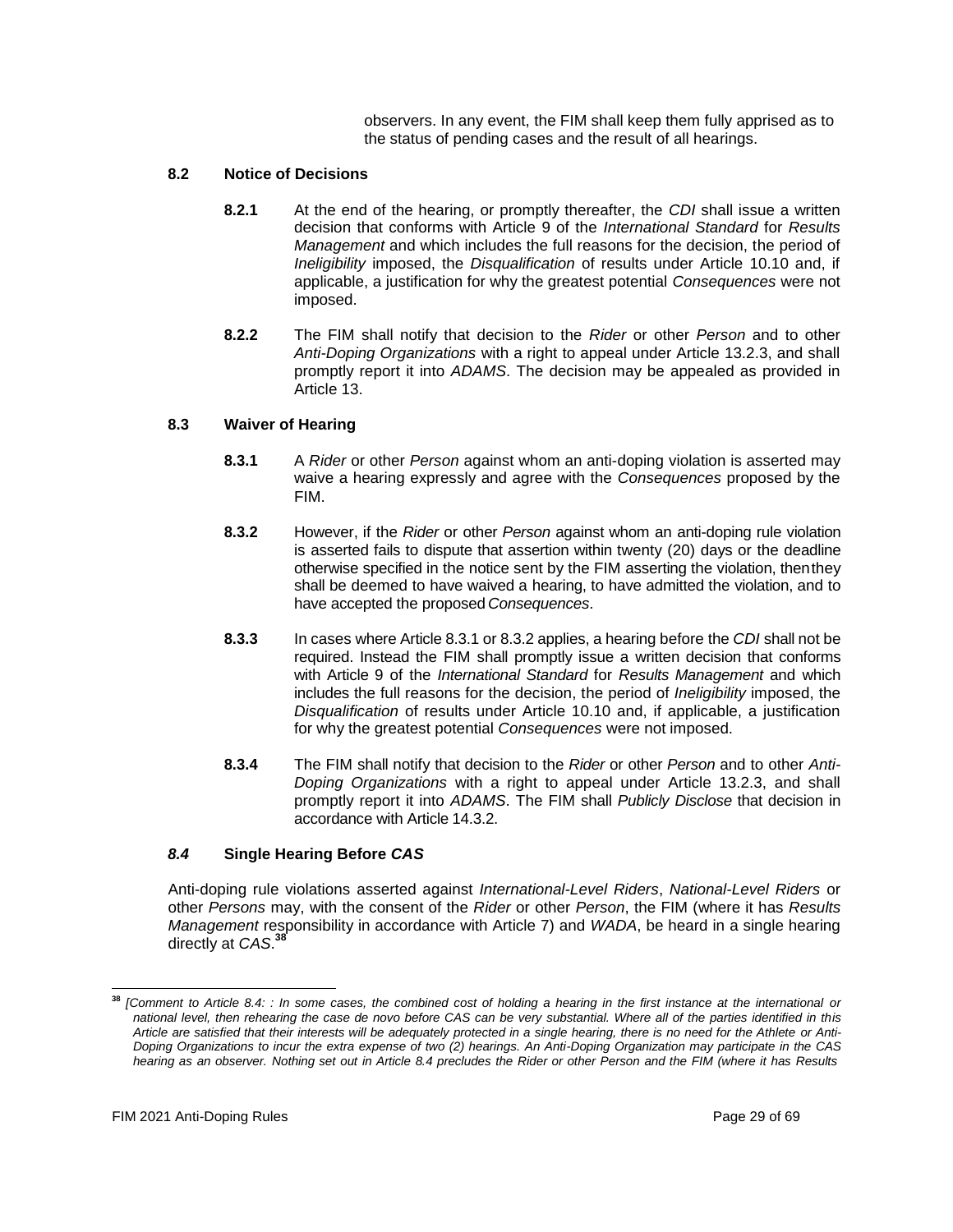## <span id="page-29-0"></span>**ARTICLE 9 AUTOMATIC** *DISQUALIFICATION* **OF INDIVIDUAL RESULTS**

An anti-doping rule violation in *Individual Sports* in connection with an *In-Competition* test automatically leads to *Disqualification* of the result obtained in that *Competition* with all resulting *Consequences*, including forfeiture of any medals, points and prizes.**<sup>39</sup>**

## <span id="page-29-1"></span>**ARTICLE 10 SANCTIONS ON INDIVIDUALS**

#### **10.1** *Disqualification* **of Results in the** *Event* **during which an Anti-Doping Rule Violation Occurs**

**10.1.1** An anti-doping rule violation occurring during or in connection with an *Event*  may, upon the decision of the ruling body of the *Event*, lead to *Disqualification*  of all of the *Rider'*s individual results obtained in that *Event* with all *Consequences*, including forfeiture of all medals, points and prizes, except as provided in Article 10.1.2.

> Factors to be included in considering whether to *Disqualify* other results in an *Event* might include, for example, the seriousness of the *Rider'*s anti-doping rule violation and whether the *Rider* tested negative in the other *Competitions*. **40**

**10.1.2** If the *Rider* establishes that he bears *No Fault* or *Negligence* for the violation, the *Rider'*s individual results in the other *Competitions* shall not be *Disqualified*, unless the *Rider'*s results in *Competitions* other than the *Competition* in which the anti-doping rule violation occurred were likely to have been affected by the *Rider'*s anti-doping rule violation.

#### *10.2 Ineligibility* **for Presence,** *Use* **or** *Attempted Use***, or** *Possession* **of a** *Prohibited Substance* **or** *Prohibited Method*

The period of *Ineligibility* for a violation of Article 2.1, 2.2 or 2.6 shall be as follows, subject to potential elimination, reduction or suspension pursuant to Article 10.5, 10.6 or 10.7:

**10.2.1** The period of *Ineligibility*, subject to Article 10.2.4, shall be four (4) years where:

*Management responsibility) to waive their right to appeal by agreement. Such waiver, however, only binds the parties to such agreement and not any other entity with a right of appeal under the Code.]*

**<sup>39</sup>** *[Comment to Article 9: For Team Sports, any awards received by individual Riders will be Disqualified. However, Disqualification of the team will be as provided in Article 11. In sports which are not Team Sports but where awards are given to teams, Disqualification or other disciplinary action against the team when one or more team members have committed an anti-doping rule violation shall be as provided in the applicable rules of the FIM.]*

**<sup>40</sup>** *[Comment to Article 10.1.1: Whereas Article 9 Disqualifies the result in a single Competition in which the Rider tested positive (e.g., the 100 meter backstroke), this Article may lead to Disqualification of all results in all races during the Event (e.g., the swimming World Championships).]*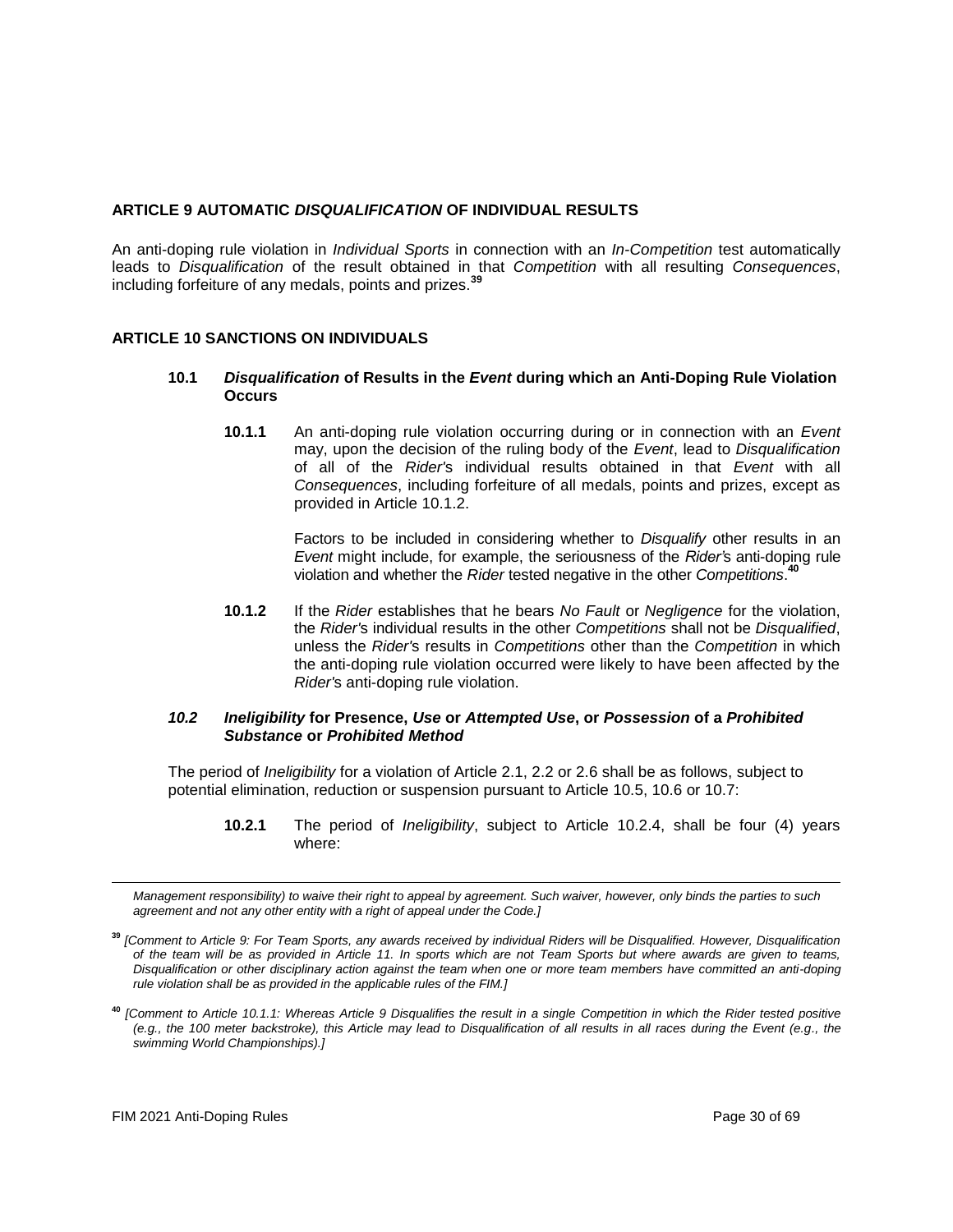- **10.2.1.1** The anti-doping rule violation does not involve a *Specified Substance*  or a *Specified Method*, unless the *Rider* or other *Person* can establish that the anti-doping rule violation was not intentional.<sup>4</sup>
- **10.2.1.2** The anti-doping rule violation involves a *Specified Substance* or a *Specified Method* and the FIM can establish that the anti-doping rule violation was intentional.
- **10.2.2** If Article 10.2.1 does not apply, subject to Article 10.2.4.1, the period of *Ineligibility* shall be two (2) years.
- **10.2.3** As used in Article 10.2, the term "intentional" is meant to identify those *Riders*  or other *Persons* who engage in conduct which they knew constituted an antidoping rule violation or knew that there was a significant risk that the conduct might constitute or result in an anti-doping rule violation and manifestly disregarded that risk. An anti-doping rule violation resulting from an *Adverse Analytical Finding* for a substance which is only prohibited *In-Competition* shall be rebuttably presumed to be not "intentional" if the substance is a *Specified Substance and* the *Rider* can establish that the *Prohibited Substance* was *Used Out-of-Competition*. An anti-doping rule violation resulting from an *Adverse Analytical Finding* for a substance which is only prohibited *In-Competition* shall not be considered "intentional" if the substance is not a *Specified Substance* and the *Rider* can establish that the *Prohibited Substance*  was *Used Out-of-Competition* in a context unrelated to sport performance.**<sup>42</sup>**
- **10.2.4** Notwithstanding any other provision in Article 10.2, where the anti-doping rule violation involves a *Substance of Abuse*:
	- **10.2.4.1** If the *Rider* can establish that any ingestion or *Use* occurred *Out-of-Competition* and was unrelated to sport performance, then the period of *Ineligibility* shall be three (3) months *Ineligibility*.

In addition, the period of *Ineligibility* calculated under this Article 10.2.4.1 may be reduced to one (1) month if the *Rider* or other *Person* satisfactorily completes a *Substance of Abuse* treatment program approved by the FIM. The period of *Ineligibility* established in this Article 10.2.4.1 is not subject to any reduction based on any provision in Article 10.6.**<sup>43</sup>**

**<sup>41</sup>** *[Comment to Article 10.2.1.1: While it is theoretically possible for a Rider or other Person to establish that the anti-doping rule violation was not intentional without showing how the Prohibited Substance entered one's system, it is highly unlikely that in a doping case under Article 2.1 a Rider will be successful in proving that the Rider acted unintentionally without establishing the source of the Prohibited Substance.]*

**<sup>42</sup>** *[Comment to Article 10.2.3: Article 10.2.3 provides a special definition of "intentional" which is to be applied solely for purposes of Article 10.2.]*

**<sup>43</sup>** *[Comment to Article 10.2.4.1: The determinations as to whether the treatment program is approved and whether the Rider or other Person has satisfactorily completed the program shall be made in the sole discretion of the FIM. This Article is intended to give the FIM the leeway to apply their own judgment to identify and approve legitimate and reputable, as opposed to "sham", treatment programs. It is anticipated, however, that the characteristics of legitimate treatment programs may vary widely and* change over time such that it would not be practical for WADA to develop mandatory criteria for acceptable treatment programs.]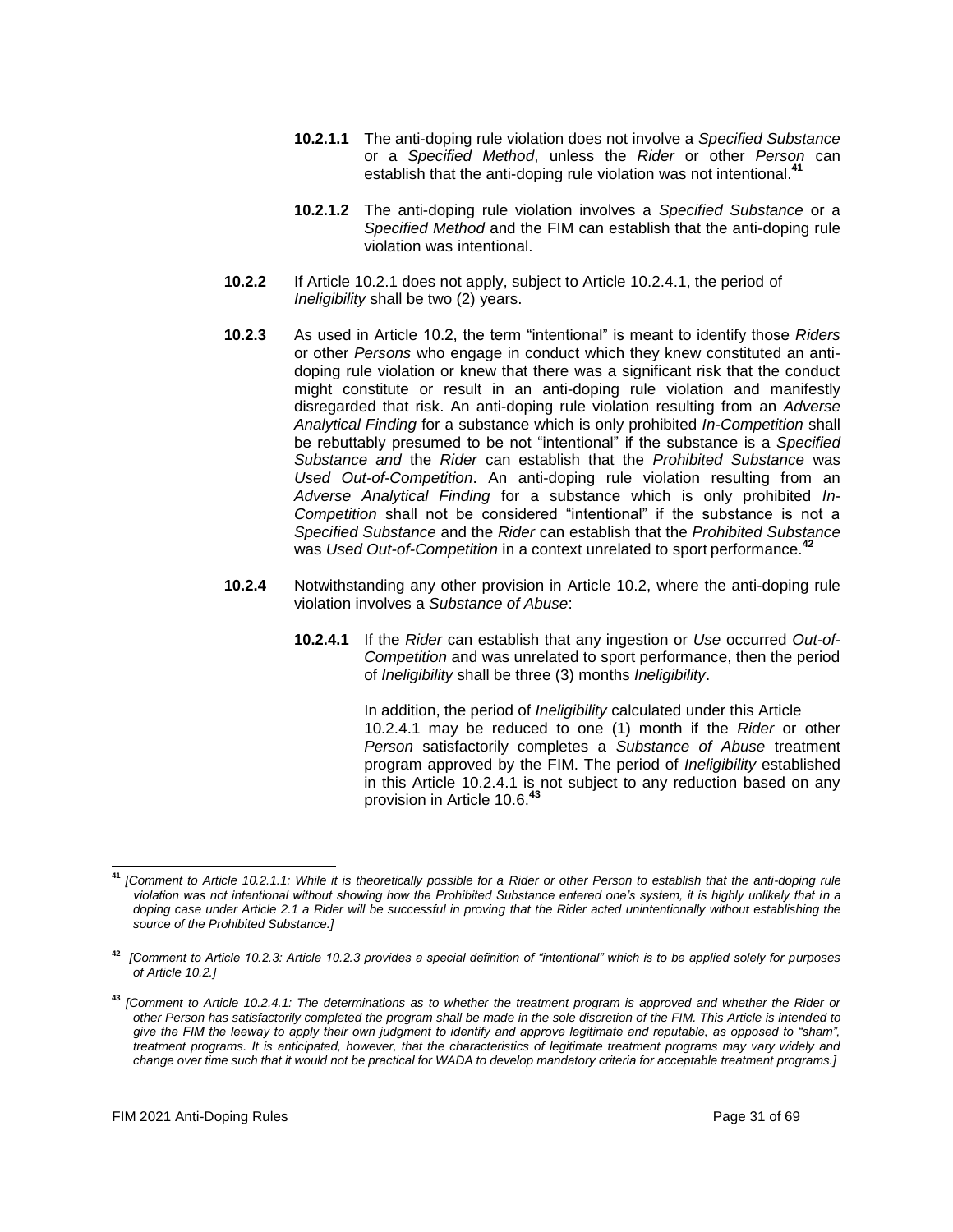**10.2.4.2** If the ingestion, *Use* or *Possession* occurred *In-Competition*, and the *Rider* can establish that the context of the ingestion, *Use* or *Possession* was unrelated to sport performance, then the ingestion, *Use* or *Possession* shall not be considered intentional for purposes of Article 10.2.1 and shall not provide a basis for a finding of *Aggravating Circumstances* under Article 10.4.

## **10.3** *Ineligibility* **for Other Anti-Doping Rule Violations**

The period of *Ineligibility* for anti-doping rule violations other than as provided in Article 10.2 shall be as follows, unless Article 10.6 or 10.7 are applicable:

- **10.3.1** For violations of Article 2.3 or 2.5, the period of *Ineligibility* shall be four (4) years except: (i) in the case of failing to submit to *Sample* collection, if the *Rider* can establish that the commission of the anti-doping rule violation was not intentional, the period of *Ineligibility* shall be two (2) years; (ii) in all other cases, if the *Rider* or other *Person* can establish exceptional circumstances that justify a reduction of the period of *Ineligibility*, the period of *Ineligibility* shall be in a range from two (2) years to four (4) years depending on the *Rider* or other *Person*'s degree of *Fault*; or (iii) in a case involving a *Protected Person* or *Recreational Rider*, the period of *Ineligibility* shall be in a range between a maximum of two (2) years and, at a minimum, a reprimand and no period of *Ineligibility*, depending on the *Protected Person* or *Recreational Rider*'s degree of *Fault*.
- **10.3.2** For violations of Article 2.4, the period of *Ineligibility* shall be two (2) years, subject to reduction down to a minimum of one (1) year, depending on the *Rider'*s degree of *Fault*. The flexibility between two (2) years and one (1) year of *Ineligibility* in this Article is not available to *Riders* where a pattern of lastminute whereabouts changes or other conduct raises a serious suspicion that the *Rider* was trying to avoid being available for *Testing*.
- **10.3.3** For violations of Article 2.7 or 2.8, the period of *Ineligibility* shall be a minimum of four (4) years up to lifetime *Ineligibility*, depending on the seriousness of the violation. An Article 2.7 or Article 2.8 violation involving a *Protected Person*  shall be considered a particularly serious violation and, if committed by *Rider Support Personnel* for violations other than for *Specified Substances*, shall result in lifetime *Ineligibility* for *Rider Support Personnel*. In addition, significant violations of Article 2.7 or 2.8 which may also violate non-sporting laws and regulations, shall be reported to the competent administrative, professional or judicial authorities.**<sup>44</sup>**
- **10.3.4** For violations of Article 2.9, the period of *Ineligibility* imposed shall be a minimum of two (2) years, up to lifetime *Ineligibility*, depending on the seriousness of the violation.

**<sup>44</sup>** *[Comment to Article 10.3.3: Those who are involved in doping Riders or covering up doping should be subject to sanctions which are more severe than the Riders who test positive. Since the authority of sport organizations is generally limited to Ineligibility for accreditation, membership and other sport benefits, reporting Rider Support Personnel to competent authorities is an important step in the deterrence of doping.]*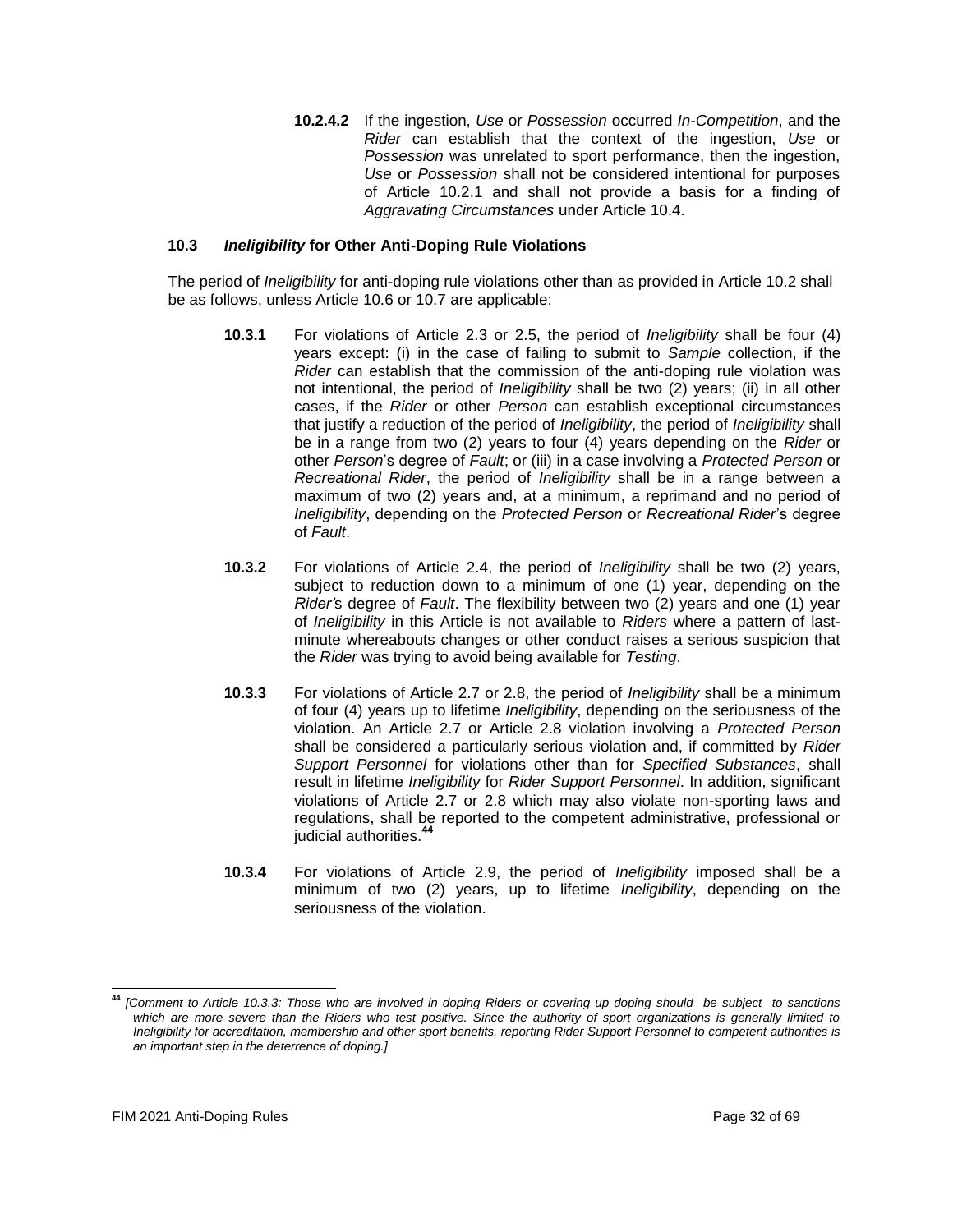- **10.3.5** For violations of Article 2.10, the period of *Ineligibility* shall be two (2) years, subject to reduction down to a minimum of one (1) year, depending on the *Rider* or other *Person's* degree of *Fault* and other circumstances of the case.**<sup>45</sup>**
- **10.3.6** For violations of Article 2.11, the period of *Ineligibility* shall be a minimum of two (2) years, up to lifetime *Ineligibility*, depending on the seriousness of the violation by the *Rider* or other *Person*. **46**

## *10.4 Aggravating Circumstances* **which may Increase the Period of** *Ineligibility*

If the FIM establishes in an individual case involving an anti-doping rule violation other than violations under Article 2.7 (*Trafficking* or *Attempted Trafficking*), 2.8 (*Administration* or *Attempted Administration*), 2.9 (Complicity or *Attempted* Complicity) or 2.11 (Acts by a *Rider* or Other *Person* to Discourage or Retaliate Against Reporting) that *Aggravating Circumstances* are present which justify the imposition of a period of *Ineligibility* greater than the standard sanction, then the period of *Ineligibility* otherwise applicable shall be increased by an additional period of *Ineligibility* of up to two (2) years depending on the seriousness of the violation and the nature of the *Aggravating Circumstances*, unless the *Rider* or other *Person* can establish that he did not knowingly commit the anti-doping rule violation.<sup>47</sup>

## *10.5* **Elimination of the Period of** *Ineligibility* **where there is** *No Fault* **or** *Negligence*

If a *Rider* or other *Person* establishes in an individual case that he bears *No Fault* or *Negligence*, then the otherwise applicable period of *Ineligibility* shall be eliminated.**<sup>48</sup>**

## *10.6* **Reduction of the Period of** *Ineligibility* **based on** *No Significant Fault* **or***Negligence*

**10.6.1** Reduction of Sanctions in Particular Circumstances for Violations of Article 2.1, 2.2 or 2.6.

**<sup>45</sup>** *[Comment to Article 10.3.5: Where the "other Person" referenced in Article 2.10 is an entity and not an individual, that entity may be disciplined as provided in Article 12.]*

**<sup>46</sup>** *[Comment to Article 10.3.6: Conduct that is found to violate both Article 2.5 (Tampering) and Article 2.11 (Acts by a Rider or Other Person to Discourage or Retaliate Against Reporting to Authorities) shall be sanctioned based on the violation that carries the more severe sanction.]*

<sup>47</sup> *[Comment to Article 10.4: Violations under Articles 2.7 (Trafficking or Attempted Trafficking), 2.8 (Administration or Attempted Administration), 2.9 (Complicity or Attempted Complicity) and 2.11 (Acts by a Rider or Other Person to Discourage or Retaliate Against Reporting to Authorities) are not included in the application of Article 10.4 because the sanctions for these violations already build in sufficient discretion up to a lifetime ban to allow consideration of any Aggravating Circumstance.]*

**<sup>48</sup>** *[Comment to Article 10.5: This Article and Article 10.6.2 apply only to the imposition of sanctions; they are not applicable to the determination of whether an anti-doping rule violation has occurred. They will only apply in exceptional circumstances, for example, where a Rider could prove that, despite all due care, he was sabotaged by a competitor. Conversely, No Fault or Negligence would not apply in the following circumstances: (a) a positive test resulting from a mislabeled or contaminated vitamin or nutritional supplement (Riders are responsible for what they ingest (Article 2.1) and have been warned against the possibility of supplement contamination); (b) the Administration of a Prohibited Substance by the Rider's personal physician or trainer without disclosure to the Rider (Riders are responsible for their choice of medical personnel and for advising medical personnel that they cannot be given any Prohibited Substance); and (c) sabotage of the Rider's food or drink by a spouse, coach or other Person within the Rider's circle of associates (Riders are responsible for what they ingest and for the conduct of those Persons to whom they entrust access to their food and drink). However, depending on the unique facts of a particular case, any of the referenced illustrations could result in a reduced sanction under Article 10.6 based on No Significant Fault or Negligence.]*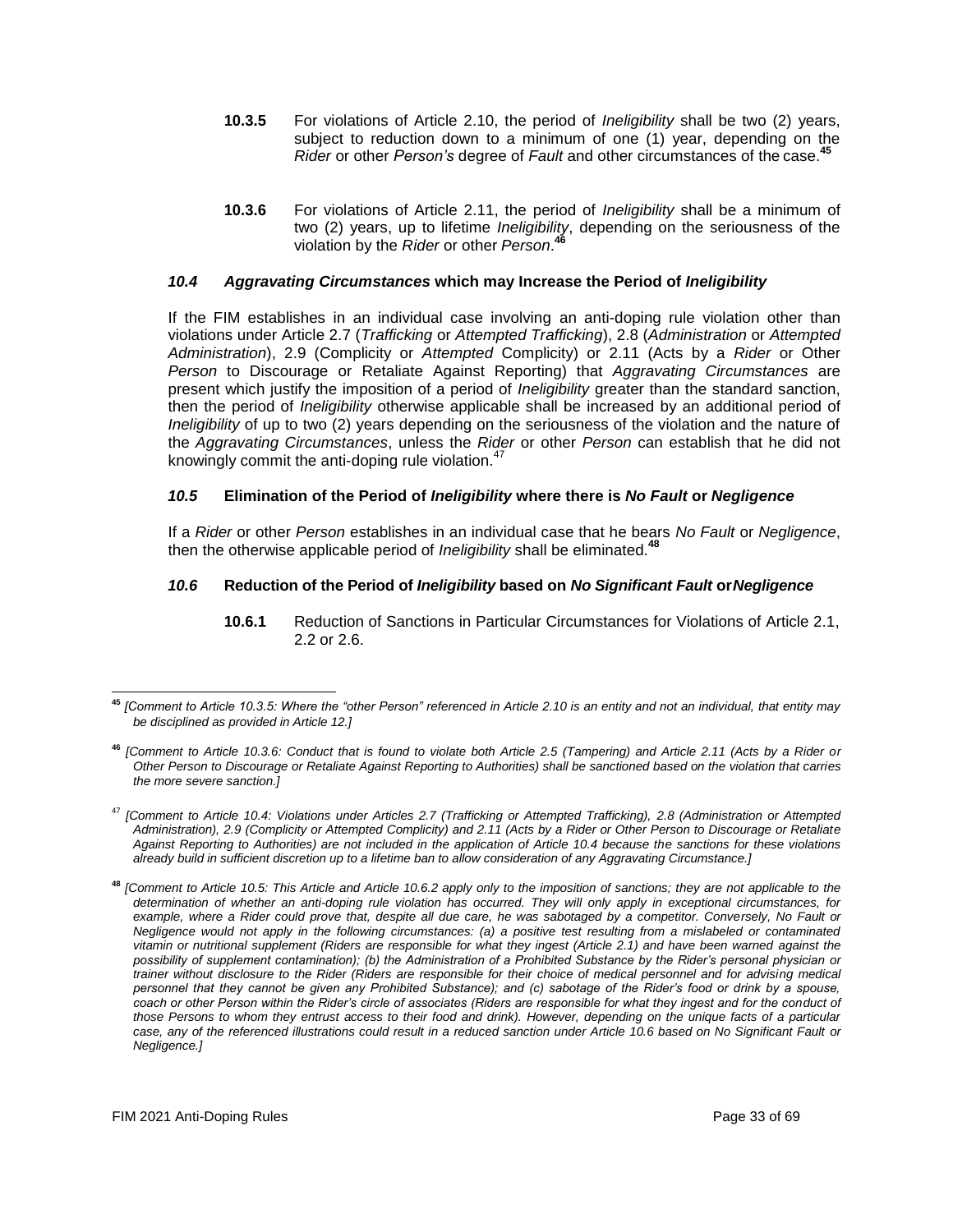All reductions under Article 10.6.1 are mutually exclusive and not cumulative.

*10.6.1.1 Specified Substances* or *Specified Methods*

Where the anti-doping rule violation involves a *Specified Substance*  (other than a *Substance of Abuse*) or *Specified Method*, and the *Rider* or other *Person* can establish *No Significant Fault* or *Negligence*, then the period of *Ineligibility* shall be, at a minimum, a reprimand and no period of *Ineligibility*, and at a maximum, two (2) years of *Ineligibility*, depending on the *Rider'*s or other *Person's*  degree of *Fault*.

#### *10.6.1.2 Contaminated Products*

In cases where the *Rider* or other *Person* can establish both *No Significant Fault* or *Negligence* and that the detected *Prohibited Substance* (other than a *Substance of Abuse*) came from a *Contaminated Product*, then the period of *Ineligibility* shall be, at a minimum, a reprimand and no period of *Ineligibility*, and at a maximum, two (2) years *Ineligibility*, depending on the *Rider* or other *Person's* degree of *Fault*. **49**

#### *10.6.1.3 Protected Persons* or *Recreational Rider*

Where the anti-doping rule violation not involving a *Substance of Abuse* is committed by a *Protected Person* or *Recreational Rider*, and the *Protected Person* or *Recreational Rider* can establish *No Significant Fault* or *Negligence*, then the period of *Ineligibility* shall be, at a minimum, a reprimand and no period of *Ineligibility*, and at a maximum, two (2) years *Ineligibility*, depending on the *Protected Person* or *Recreational Rider*'s degree of *Fault*.

**10.6.2** Application of *No Significant Fault* or *Negligence* beyond the Application of Article 10.6.1

If a *Rider* or other *Person* establishes in an individual case where Article 10.6.1 is not applicable that he bears *No Significant Fault* or *Negligence*, then, subject to further reduction or elimination as provided in Article 10.7, the otherwise applicable period of *Ineligibility* may be reduced based on the *Rider* or other *Person's* degree of *Fault*, but the reduced period of *Ineligibility* may not be less than one-half of the period of *Ineligibility*

**<sup>49</sup>** *[Comment to Article 10.6.1.2: In order to receive the benefit of this Article, the Rider or other Person must establish not only that the detected Prohibited Substance came from a Contaminated Product, but must also separately establish No Significant Fault or Negligence. It should be further noted that Riders are on notice that they take nutritional supplements at their own risk. The sanction reduction based on No Significant Fault or Negligence has rarely been applied in Contaminated Product cases unless the Rider has exercised a high level of caution before taking the Contaminated Product. In assessing whether the Rider can*  establish the source of the Prohibited Substance, it would, for example, be significant for purposes of establishing whether the *Rider actually Used the Contaminated Product, whether the Rider had declared the product which was subsequently determined to be contaminated on the Doping Control form.*

*This Article should not be extended beyond products that have gone through some process of manufacturing. Where an Adverse Analytical Finding results from environment contamination of a "non-product" such as tap water or lake water in circumstances where no reasonable person would expect any risk of an anti-doping rule violation, typically there would be No Fault or Negligence under Article 10.5.]*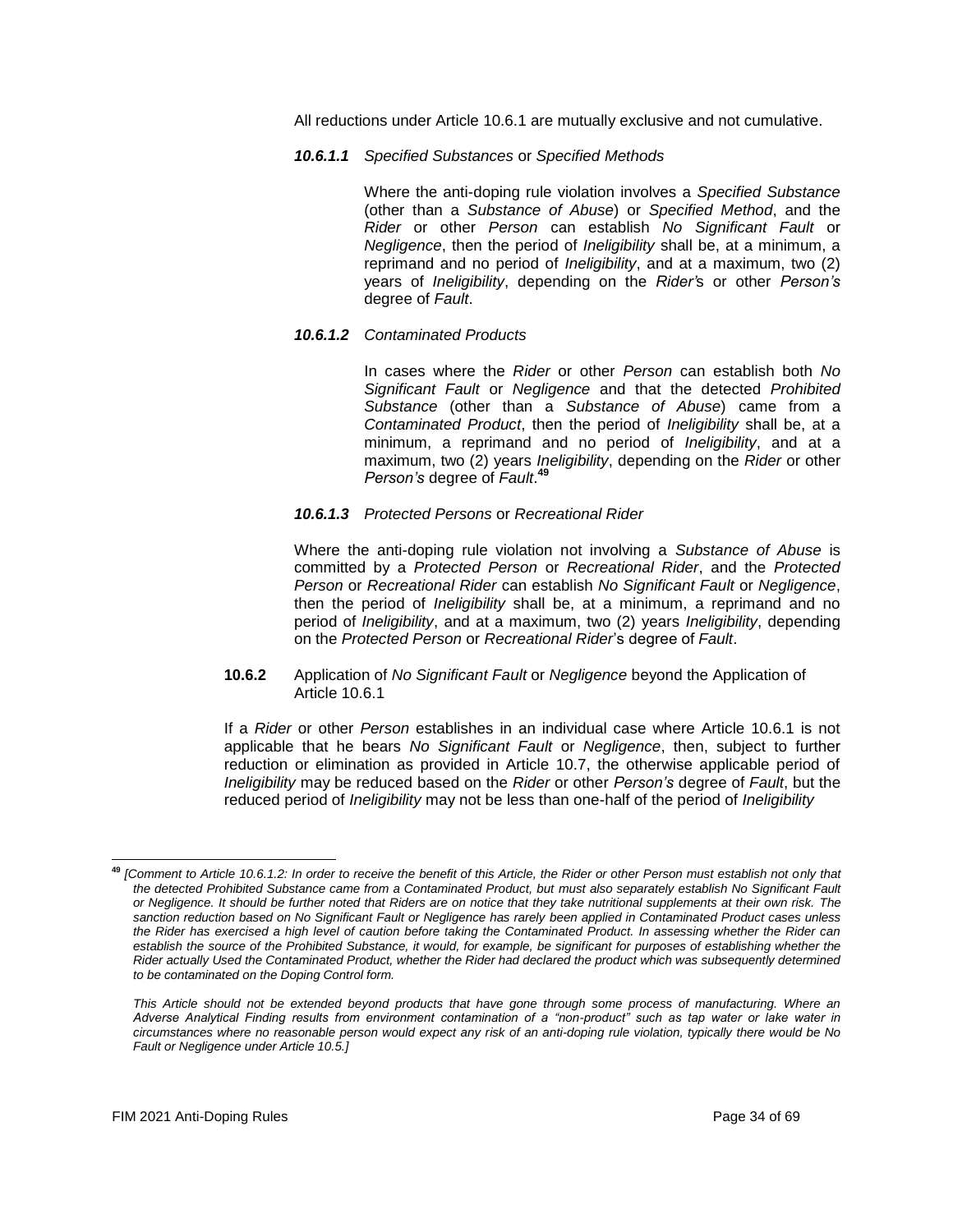otherwise applicable. If the otherwise applicable period of *Ineligibility* is a lifetime, the reduced period under this Article may be no less than eight (8) years.**<sup>50</sup>**

#### **10.7 Elimination, Reduction, or Suspension of Period of** *Ineligibility* **or other** *Consequences* **for Reasons other than** *Fault*

- **10.7.1** *Substantial Assistance* in Discovering or Establishing *Code* Violations**<sup>51</sup>**
	- **10.7.1.1** The FIM may, prior to an appellate decision under Article 13 or the expiration of the time to appeal, suspend a part of the *Consequences*  (other than *Disqualification* and mandatory *Public Disclosure*) imposed in an individual case where the *Rider* or other *Person* has provided *Substantial Assistance* to an *Anti-Doping Organization*, criminal authority or professional disciplinary body which results in: (i) the *Anti-Doping Organization* discovering or bringing forward an anti-doping rule violation by another *Person*; or (ii) which results in a criminal or disciplinary body discovering or bringing forward a criminal offense or the breach of professional rules committed by another *Person* and the information provided by the *Person* providing *Substantial Assistance* is made available to the FIM or other *Anti-Doping Organization* with *Results Management* responsibility; or (iii) which results in *WADA* initiating a proceeding against a *Signatory*, *WADA*-accredited laboratory, or *Rider* passport management unit (as defined in the *International Standard* for Laboratories) for noncompliance with the *Code*, *International Standard* or *Technical Document*; or (iv) with the approval by *WADA*, which results in a criminal or disciplinary body bringing forward a criminal offense or the breach of professional or sport rules arising out of a sport integrity violation other than doping. After an appellate decision under Article 13 or the expiration of time to appeal, the FIM may only suspend a part of the otherwise applicable *Consequences* with the approval of *WADA*.

The extent to which the otherwise applicable period of *Ineligibility*  may be suspended shall be based on the seriousness of the antidoping rule violation committed by the *Rider* or other *Person* and the significance of the *Substantial Assistance* provided by the *Rider* or other *Person* to the effort to eliminate doping in sport, noncompliance with the *Code* and/or sport integrity violations. No more than three-quarters of the otherwise applicable period of *Ineligibility*  may be suspended. If the otherwise applicable period of *Ineligibility*  is a lifetime, the non-suspended period under this Article must be no less than eight (8) years. For purposes of this paragraph, the otherwise applicable period of *Ineligibility* shall not include any period of *Ineligibility* that could be added under Article 10.9.3.2 of these Anti-Doping Rules.

**<sup>50</sup>** *[Comment to Article 10.6.2: Article 10.6.2 may be applied to any anti-doping rule violation except those Articles where intent is an element of the anti-doping rule violation (e.g., Article 2.5, 2.7, 2.8, 2.9 or 2.11) or an element of a particular sanction (e.g., Article 10.2.1) or a range of Ineligibility is already provided in an Article based on the Rider or other Person's degree ofFault.]*

**<sup>51</sup>** *[Comment to Article 10.7.1: The cooperation of Riders, Rider Support Personnel and other Persons who acknowledge their mistakes and are willing to bring other anti-doping rule violations to light is important to clean sport.]*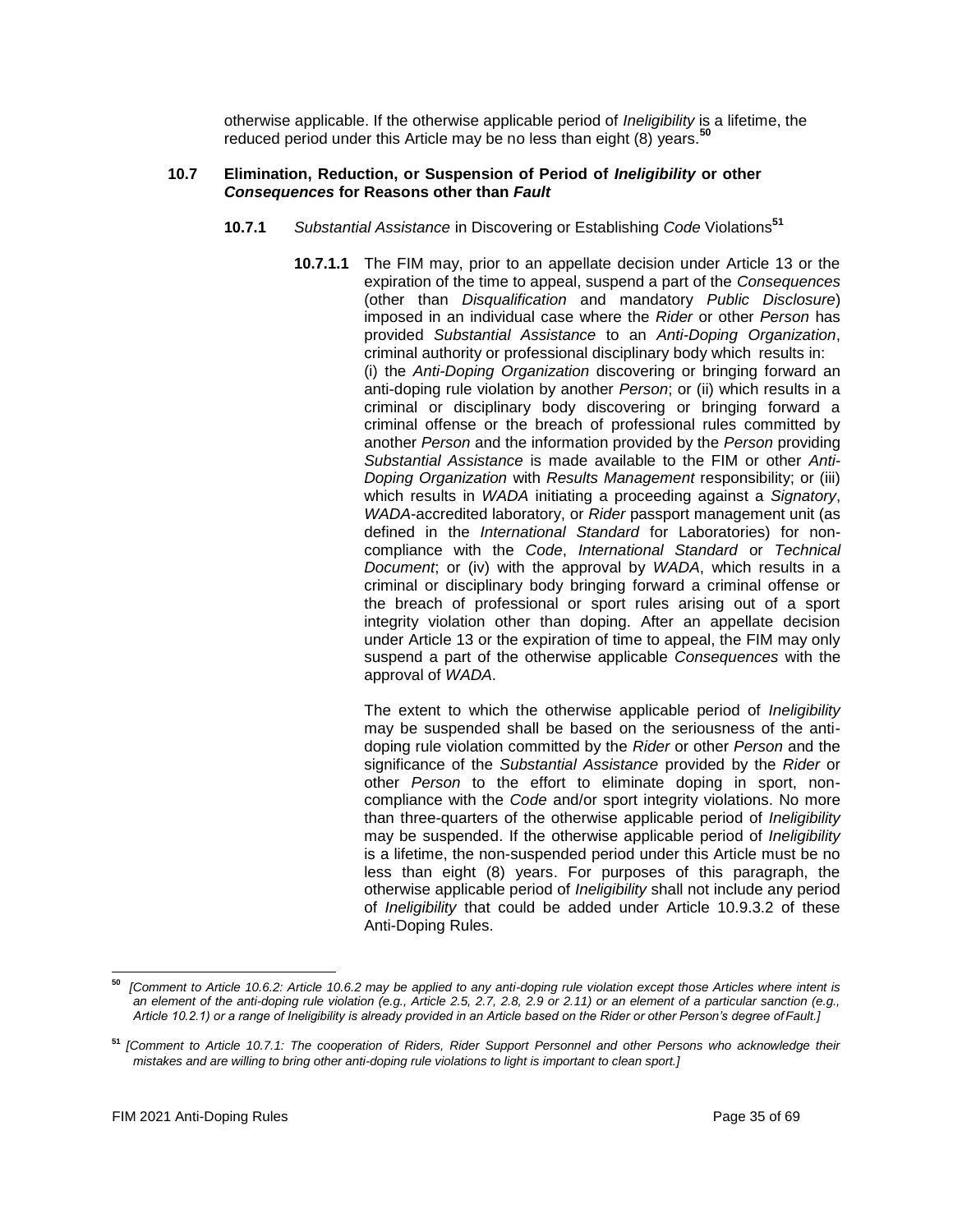If so requested by a *Rider* or other *Person* who seeks to provide *Substantial Assistance*, the FIM shall allow the *Rider* or other *Person*  to provide the information to it subject to a *Without Prejudice Agreement*.

If the *Rider* or other *Person* fails to continue to cooperate and to provide the complete and credible *Substantial Assistance* upon which a suspension of *Consequences* was based, the FIM shall reinstate the original *Consequences*. If the FIM decides to reinstate suspended *Consequences* or decides not to reinstate suspended *Consequences*, that decision may be appealed by any *Person*  entitled to appeal under Article 13.

- **10.7.1.2** To further encourage *Riders* and other *Persons* to provide *Substantial Assistance* to *Anti-Doping Organizations*, at the request of the FIM or at the request of the *Rider* or other *Person* who has, or has been asserted to have, committed an anti-doping rule violation, or other violation of the *Code*, *WADA* may agree at any stage of the *Results Management* process, including after an appellate decision under Article 13, to what it considers to be an appropriate suspension of the otherwise-applicable period of *Ineligibility* and other *Consequences*. In exceptional circumstances, *WADA* may agree to suspensions of the period of *Ineligibility* and other *Consequences* for *Substantial Assistance* greater than those otherwise provided in this Article, or even no period of *Ineligibility*, no mandatory *Public Disclosure* and/or no return of prize money or payment of fines or costs. *WADA's* approval shall be subject to reinstatement of *Consequences*, as otherwise provided in this Article. Notwithstanding Article 13, *WADA's* decisions in the context of this Article 10.7.1.2 may not be appealed.
- **10.7.1.3** If the FIM suspends any part of an otherwise applicable sanction because of *Substantial Assistance*, then notice providing justification for the decision shall be provided to the other *Anti-Doping Organizations* with a right to appeal under Article 13.2.3 as provided in Article 14.2.

In unique circumstances where *WADA* determines that it would be in the best interest of anti-doping, *WADA* may authorize the FIM to enter into appropriate confidentiality agreements limiting or delaying the disclosure of the *Substantial Assistance* agreement or the nature of *Substantial Assistance* being provided.

**10.7.2** Admission of an Anti-Doping Rule Violation in the Absence of Other Evidence

Where a *Rider* or other *Person* voluntarily admits the commission of an anti-doping rule violation before having received notice of a *Sample* collection which could establish an anti-doping rule violation (or, in the case of an anti-doping rule violation other than Article 2.1, before receiving first notice of the admitted violation pursuant to Article 7) and that admission is the only reliable evidence of the violation at the time of admission, then the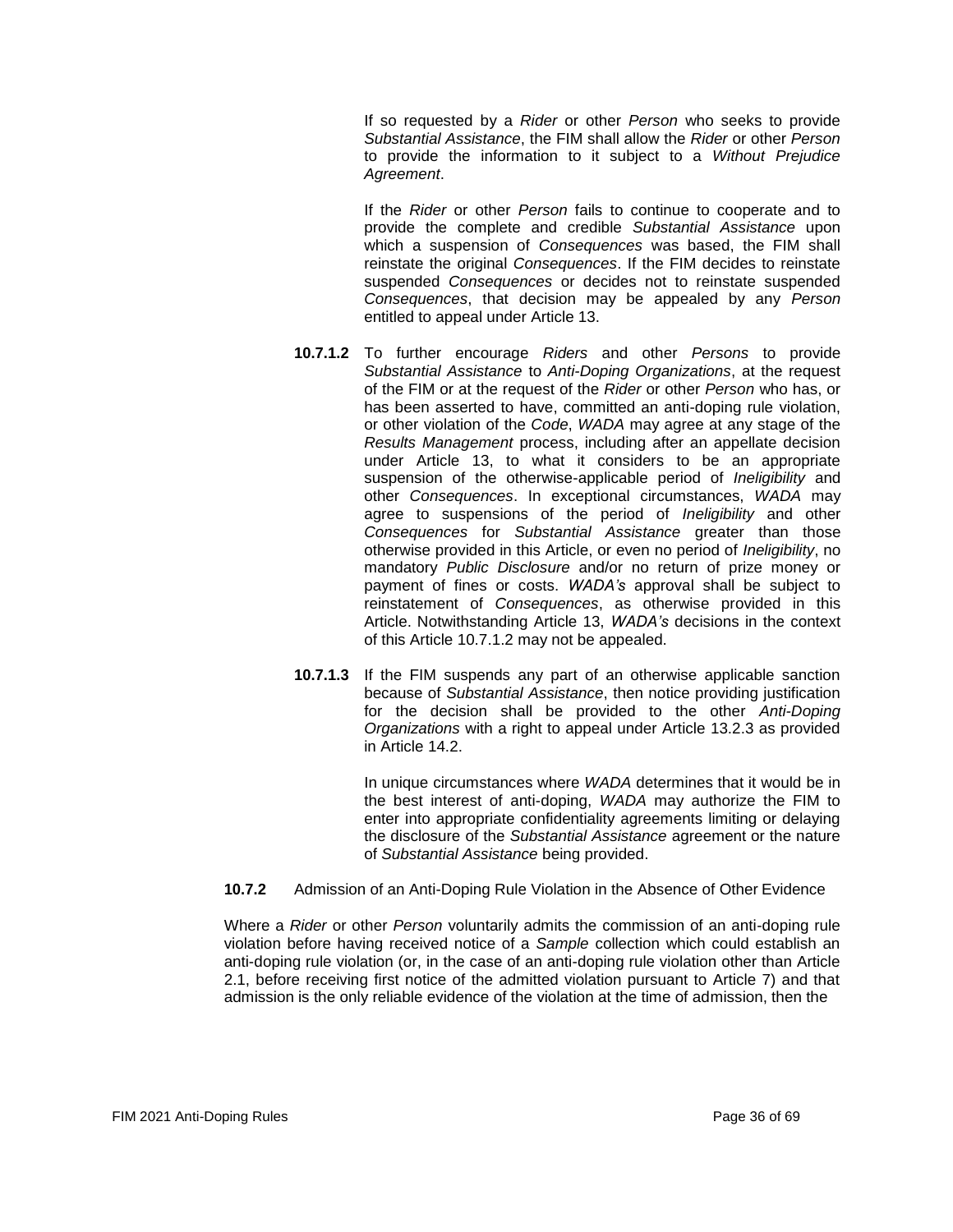period of *Ineligibility* may be reduced, but not below one-half of the period of *Ineligibility* otherwise applicable.**<sup>52</sup>**

**10.7.3** Application of Multiple Grounds for Reduction of a Sanction

Where a *Rider* or other *Person* establishes entitlement to reduction in sanction under more than one provision of Article 10.5, 10.6 or 10.7, before applying any reduction or suspension under Article 10.7, the otherwise applicable period of *Ineligibility* shall be determined in accordance with Articles 10.2, 10.3, 10.5, and 10.6. If the *Rider* or other *Person* establishes entitlement to a reduction or suspension of the period of *Ineligibility*  under Article 10.7, then the period of *Ineligibility* may be reduced or suspended, but not below one-fourth of the otherwise applicable period of *Ineligibility*.

## **10.8** *Results Management* **Agreements**

**10.8.1** One (1) Year Reduction for Certain Anti-Doping Rule Violations Based on Early Admission and Acceptance of Sanction

Where a *Rider* or other *Person*, after being notified by the FIM of a potential anti-doping rule violation that carries an asserted period of *Ineligibility* of four (4) or more years (including any period of *Ineligibility* asserted under Article 10.4), admits the violation and accepts the asserted period of *Ineligibility* no later than twenty (20) days after receiving notice of an anti-doping rule violation charge, the *Rider* or other *Person* may receive a one (1) year reduction in the period of *Ineligibility* asserted by the FIM. Where the *Rider*  or other *Person* receives the one (1) year reduction in the asserted period of *Ineligibility*  under this Article 10.8.1, no further reduction in the asserted period of *Ineligibility* shall be allowed under any other Article.**<sup>53</sup>**

## **10.8.2** Case Resolution Agreement

Where the *Rider* or other *Person* admits an anti-doping rule violation after being confronted with the anti-doping rule violation by the FIM and agrees to *Consequences*  acceptable to the FIM and *WADA*, at their sole discretion, then: (a) the *Rider* or other *Person* may receive a reduction in the period of *Ineligibility* based on an assessment by the FIM and *WADA* of the application of Articles 10.1 through 10.7 to the asserted antidoping rule violation, the seriousness of the violation, the *Rider* or other *Person*'s degree of *Fault* and how promptly the *Rider* or other *Person* admitted the violation; and (b) the period of *Ineligibility* may start as early as the date of *Sample* collection or the date on which another anti-doping rule violation last occurred. In each case, however, where this Article is applied, the *Rider* or other *Person* shall serve at least one-half of the agreedupon period of *Ineligibility* going forward from the earlier of the date the *Rider* or other *Person* accepted the imposition of a sanction or a *Provisional Suspension* which was subsequently respected by the *Rider* or other *Person*. The decision by *WADA* and the

**<sup>52</sup>** *[Comment to Article 10.7.2: This Article is intended to apply when a Rider or other Person comes forward and admits to an antidoping rule violation in circumstances where no Anti-Doping Organization is aware that an anti-doping rule violation might have been committed. It is not intended to apply to circumstances where the admission occurs after the Rider or other Person believes he or she is about to be caught. The amount by which Ineligibility is reduced should be based on the likelihood that the Rider or other Person would have been caught had he or she not come forward voluntarily.]*

**<sup>53</sup>** *[Comment to Article 10.8.1: For example, if the FIM alleges that a Rider has violated Article 2.1 for Use of an anabolic steroid*  and asserts the applicable period of Ineligibility is four (4) years, then the Rider may unilaterally reduce the period of Ineligibility *to three (3) years by admitting the violation and accepting the three (3) year period of Ineligibility within the time specified in this Article, with no further reduction allowed. This resolves the case without any need for a hearing.]*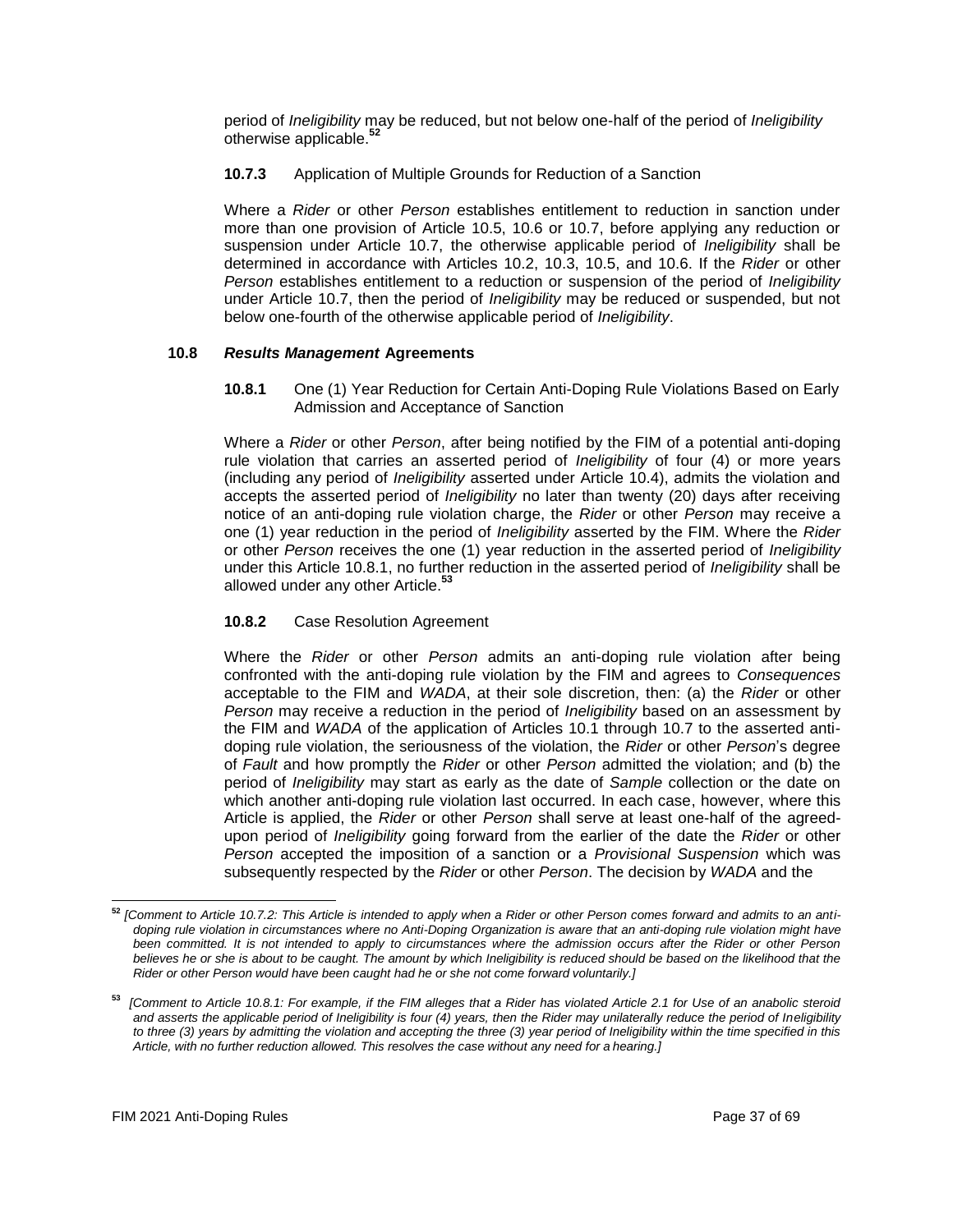FIM to enter or not enter into a case resolution agreement, and the amount of the reduction to, and the starting date of, the period of *Ineligibility* are not matters for determination or review by a hearing body and are not subject to appeal under Article 13.

If so requested by a *Rider* or other *Person* who seeks to enter into a case resolution agreement under this Article, the FIM shall allow the *Rider* or other *Person* to discuss an admission of the anti-doping rule violation with it subject to a *Without Prejudice Agreement*. 54

## **10.9 Multiple Violations**

- **10.9.1** Second or Third Anti-Doping Rule Violation
	- **10.9.1.1** For a *Rider* or other *Person's* second anti-doping rule violation, the period of *Ineligibility* shall be the greater of:
		- (a) A six (6) month period of *Ineligibility*; or
		- (b) A period of Ineligibility in the range between:
			- (i) the sum of the period of *Ineligibility* imposed for the first antidoping rule violation plus the period of *Ineligibility* otherwise applicable to the second anti-doping rule violation treated as if it were a first violation, and
			- (ii) twice the period of *Ineligibility* otherwise applicable to the second anti-doping rule violation treated as if it were a first violation.

The period of *Ineligibility* within this range shall be determined based on the entirety of the circumstances and the *Rider* or other *Person*'s degree of *Fault* with respect to the second violation.

- **10.9.1.2** A third anti-doping rule violation will always result in a lifetime period of *Ineligibility*, except if the third violation fulfills the condition for elimination or reduction of the period of *Ineligibility* under Article 10.5 or 10.6, or involves a violation of Article 2.4. In these particular cases, the period of *Ineligibility* shall be from eight (8) years to lifetime *Ineligibility*.
- **10.9.1.3** The period of *Ineligibility* established in Articles 10.9.1.1 and 10.9.1.2 may then be further reduced by the application of Article 10.7.
- **10.9.2** An anti-doping rule violation for which *a Rider* or other *Person* has established *No Fault* or *Negligence* shall not be considered a violation for purposes of this Article 10.9. In addition, an anti-doping rule violation sanctioned under Article 10.2.4.1 shall not be considered a violation for purposes of Article 10.9.
- **10.9.3** Additional Rules for Certain Potential Multiple Violations

<sup>54</sup> *[Comment to Article 10.8: Any mitigating or aggravating factors set forth in this Article 10 shall be considered in arriving at the Consequences set forth in the case resolution agreement, and shall not be applicable beyond the terms of that agreement.]*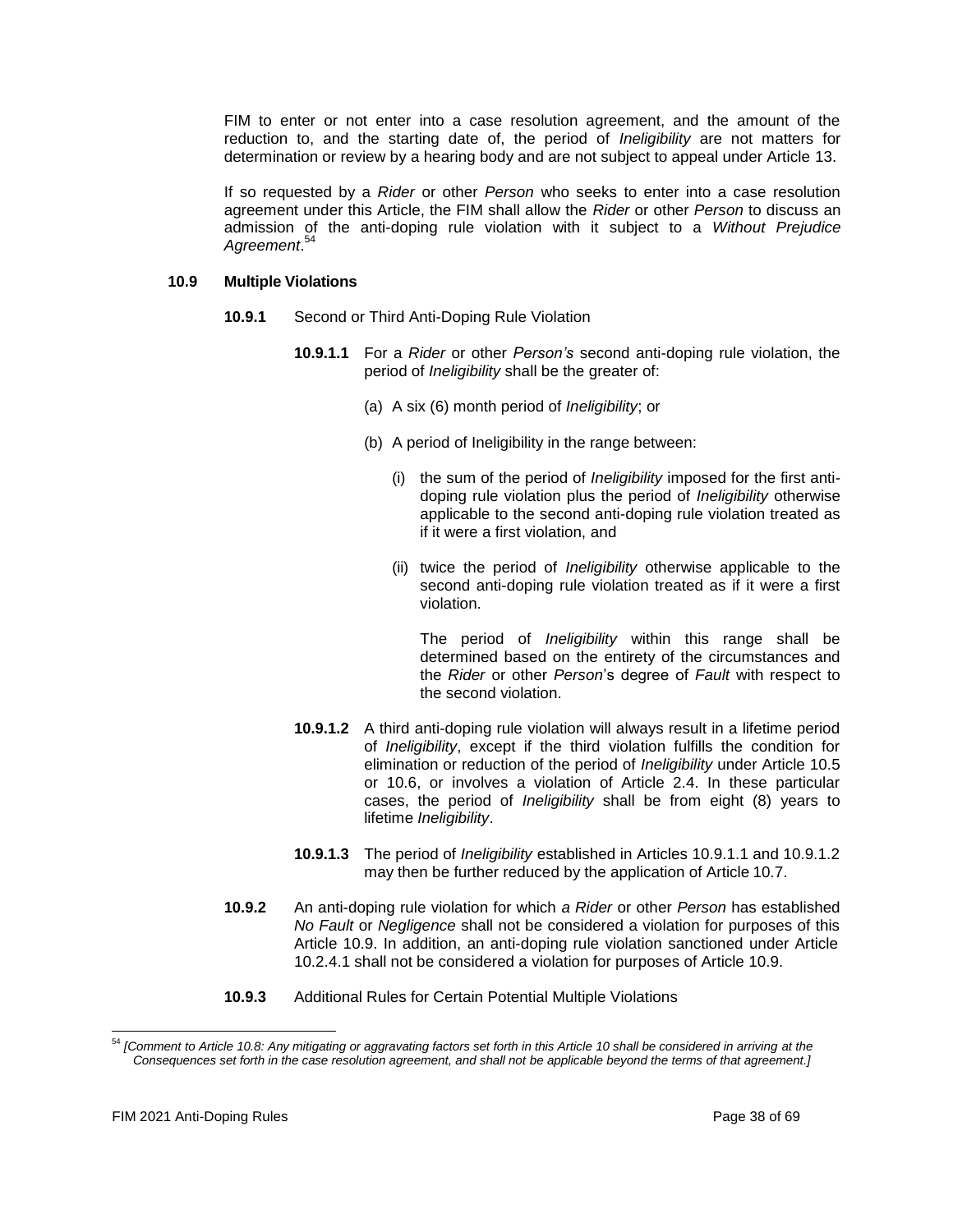- **10.9.3.1** For purposes of imposing sanctions under Article 10.9, except as provided in Articles 10.9.3.2 and 10.9.3.3, an anti-doping rule violation will only be considered a second violation if the FIM can establish that the *Rider* or other *Person* committed the additional anti-doping rule violation after the *Rider* or other *Person* received notice pursuant to Article 7, or after the FIM made reasonable efforts to give notice of the first anti-doping rule violation. If the FIM cannot establish this, the violations shall be considered together as one single first violation, and the sanction imposed shall be based on the violation that carries the more severe sanction, including the application of *Aggravating Circumstances*. Results in all *Competitions* dating back to the earlier anti-doping rule violation will be *Disqualified* as provided in Article 10.10.<sup>55</sup>
- **10.9.3.2** If the FIM establishes that a *Rider* or other *Person* committed an additional anti-doping rule violation prior to notification, and that the additional violation occurred twelve (12) months or more before or after the first-noticed violation, then the period of Ineligibility for the additional violation shall be calculated as if the additional violation were a stand-alone first violation and this period of *Ineligibility* is served consecutively, rather than concurrently, with the period of *Ineligibility* imposed for the earlier-noticed violation. Where this Article 10.9.3.2 applies, the violations taken together shall constitute a single violation for purposes of Article 10.9.1.
- **10.9.3.3** If the FIM establishes that a *Rider* or other *Person* committed a violation of Article 2.5 in connection with the *Doping Control* process for an underlying asserted anti-doping rule violation, the violation of Article 2.5 shall be treated as a stand-alone first violation and the period of Ineligibility for such violation shall be served consecutively, rather than concurrently, with the period of *Ineligibility*, if any, imposed for the underlying anti-doping rule violation. Where this Article 10.9.3.3 is applied, the violations taken together shall constitute a single violation for purposes of Article 10.9.1.
- **10.9.3.4** If the FIM establishes that a *Rider* or other *Person* has committed a second or third anti-doping rule violation during a period of *Ineligibility*, the periods of *Ineligibility* for the multiple violations shall run consecutively, rather than concurrently.
- **10.9.4** Multiple Anti-Doping Rule Violations during Ten (10) Year Period

For purposes of Article 10.9, each anti-doping rule violation must take place within the same ten (10) year period in order to be considered multiple violations.

**<sup>55</sup>** *[Comment to Article 10.9.3.1: The same rule applies where, after the imposition of a sanction, the FIM discovers facts involving an anti-doping rule violation that occurred prior to notification for a first anti-doping rule violation – e.g., the FIM shall impose a sanction based on the sanction that could have been imposed if the two (2) violations had been adjudicated at the same time, including the application of Aggravating Circumstances.]*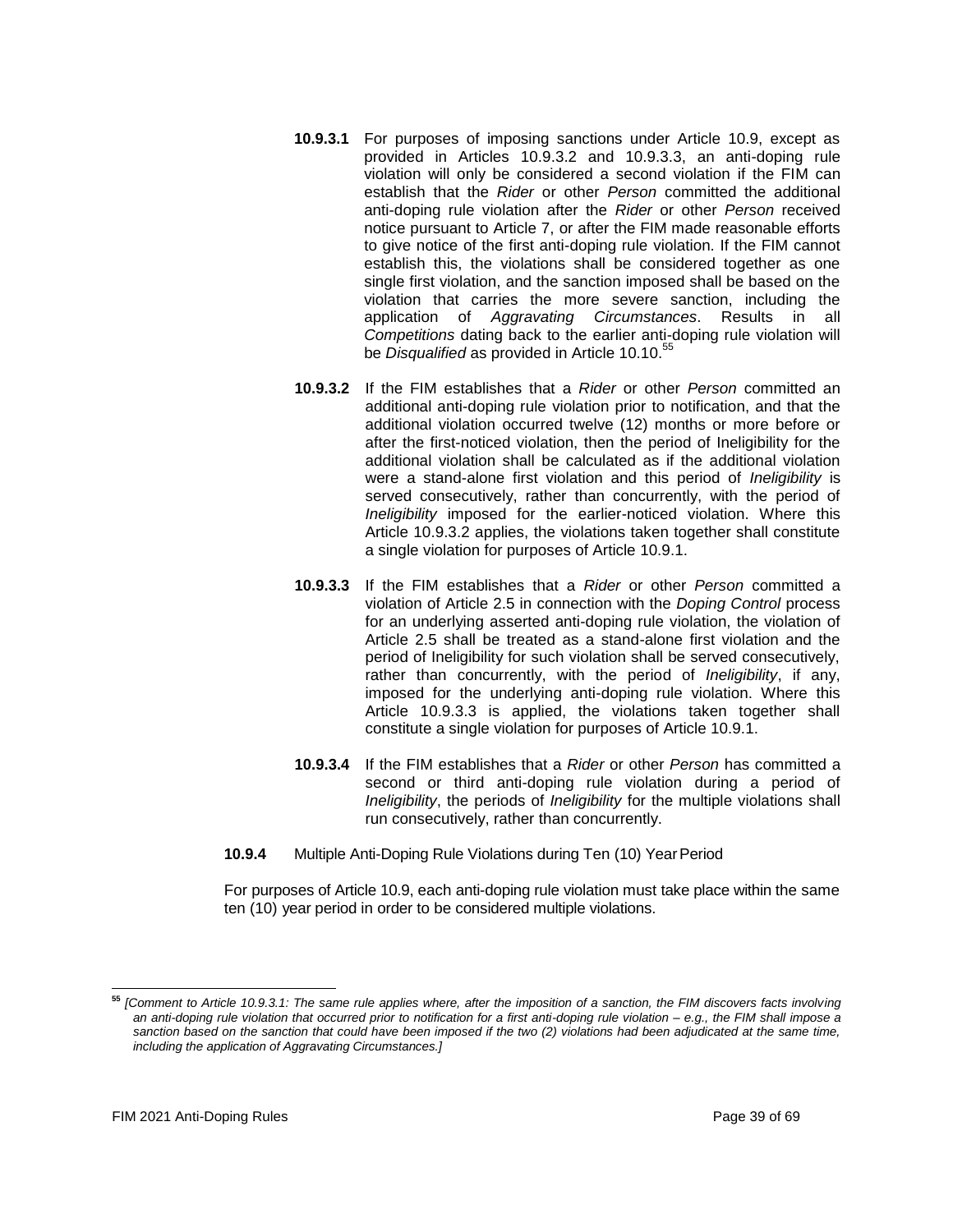## **10.10** *Disqualification* **of Results in** *Competitions* **Subsequent to** *Sample* **Collection or Commission of an Anti-Doping Rule Violation**

In addition to the automatic *Disqualification* of the results in the *Competition* which produced the positive *Sample* under Article 9, all other competitive results of the *Rider* obtained from the date a positive *Sample* was collected (whether *In-Competition* or *Out-of-Competition*), or other antidoping rule violation occurred, through the commencement of any *Provisional Suspension* or *Ineligibility* period, shall, unless fairness requires otherwise, be *Disqualified* with all of the resulting *Consequences* including forfeiture of any medals, points and prizes.<sup>56</sup>

# **10.11 Forfeited Prize Money**

If the FIM recovers prize money forfeited as a result of an anti-doping rule violation, it shall take reasonable measures to allocate and distribute this prize money to the *Riders* who would have been entitled to it had the forfeiting *Rider* not competed.<sup>57</sup>

# *10.12 Financial Consequences*

- **10.12.1** Where a *Rider* or other *Person* commits an anti-doping rule violation, the FIM may, in its discretion and subject to the principle of proportionality, elect to (a) recover from the *Rider* or other *Person* costs associated with the anti-doping rule violation, regardless of the period of *Ineligibility* imposed and/or (b) fine the *Rider* or other *Person* in an amount up to 100'000 Swiss Francs, only in cases where the maximum period of *Ineligibility* otherwise applicable has already been imposed.
- **10.12.2** The imposition of a financial sanction or the FIM's recovery of costs shall not be considered a basis for reducing the *Ineligibility* or other sanction which would otherwise be applicable under these Anti-Doping Rules.

# **10.13 Commencement of** *Ineligibility* **Period**

Where a *Rider* is already serving a period of *Ineligibility* for an anti-doping rule violation, any new period of *Ineligibility* shall commence on the first day after the current period of *Ineligibility* has been served. Otherwise, except as provided below, the period of *Ineligibility* shall start on the date of the final hearing decision providing for *Ineligibility* or, if the hearing is waived or there is no hearing, on the date *Ineligibility* is accepted or otherwise imposed.

*10.13.1* Delays Not Attributable to the *Rider* or other *Person*

**<sup>56</sup>** *[Comment to Article 10.10: Nothing in these Anti-Doping Rules precludes clean Riders or other Persons who have been*  damaged by the actions of a Person who has committed an anti-doping rule violation from pursuing any right which they would *otherwise have to seek damages from such Person.]*

**<sup>57</sup>** *[Comment to Article 10.11: This Article is not intended to impose an affirmative duty on the FIM to take any action to collect forfeited prize money. If the FIM elects not to take any action to collect forfeited prize money, it may assign its right to recover such money to the Rider(s) who should have otherwise received the money. "Reasonable measures to allocate and distribute this prize money" could include using collected forfeited prize money as agreed upon by the FIM and its Riders.]*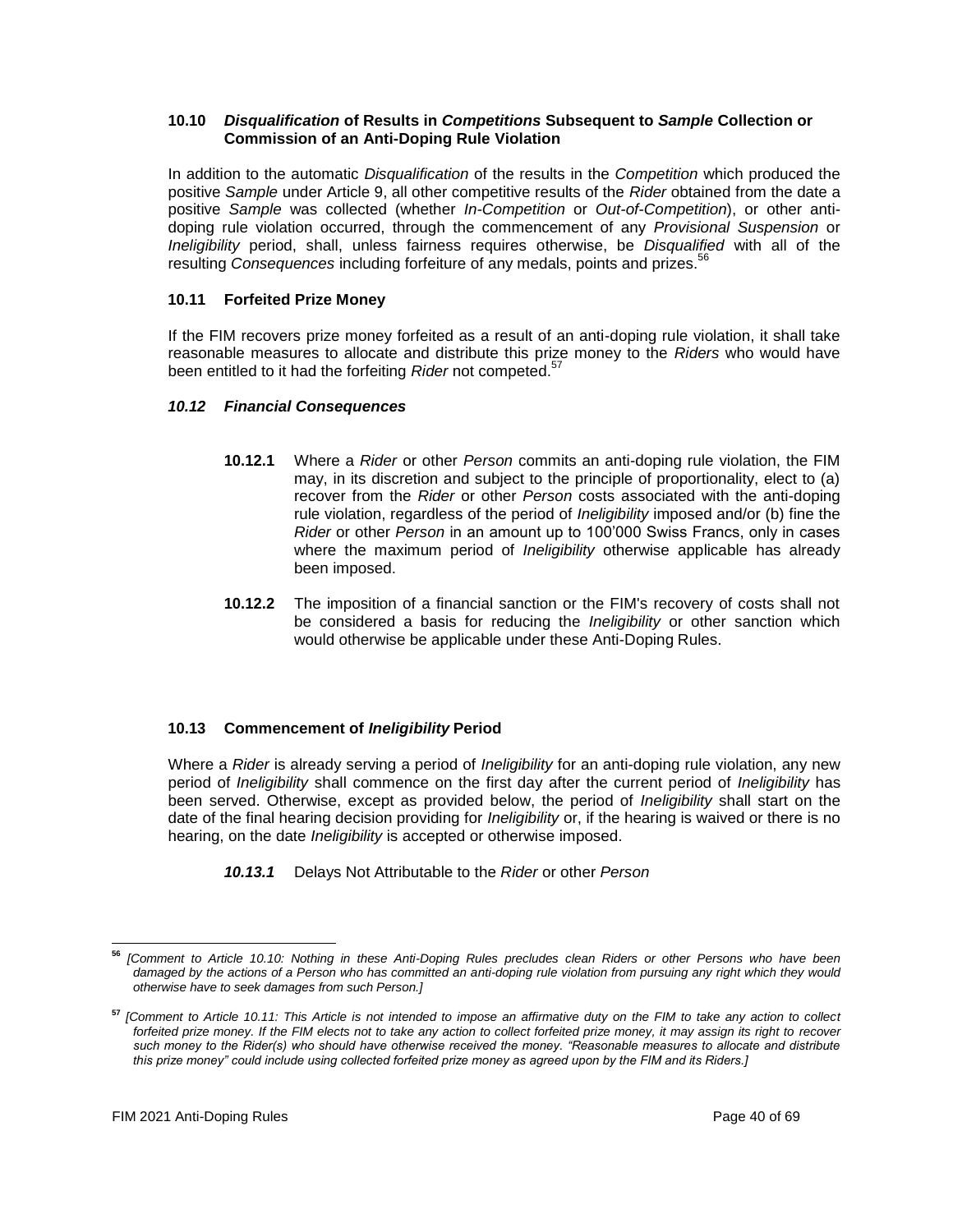Where there have been substantial delays in the hearing process or other aspects of *Doping Control*, and the *Rider* or other *Person* can establish that such delays are not attributable to the *Rider* or other *Person*, the *CDI*, if applicable, may start the period of *Ineligibility* at an earlier date commencing as early as the date of *Sample* collection or the date on which another anti-doping rule violation last occurred. All competitive results achieved during the period of *Ineligibility*, including retroactive *Ineligibility*, shall be *Disqualified*. **58**

- **10.13.2** Credit for *Provisional Suspension* or Period of *Ineligibility* Served
	- **10.13.2.1** If a *Provisional Suspension* is respected by the *Rider* or other *Person*, then the *Rider* or other *Person* shall receive a credit for such period of *Provisional Suspension* against any period of *Ineligibility* which may ultimately be imposed. If the *Rider* or other *Person* does not respect a *Provisional Suspension*, then the *Rider*  or other *Person* shall receive no credit for any period of *Provisional Suspension* served. If a period of *Ineligibility* is served pursuant to a decision that is subsequently appealed, then the *Rider* or other *Person* shall receive a credit for such period of *Ineligibility* served against any period of *Ineligibility* which may ultimately be imposed on appeal.
	- **10.13.2.2** If a *Rider* or other *Person* voluntarily accepts a *Provisional Suspension* in writing from the FIM and thereafter respects the *Provisional Suspension*, the *Rider* or other *Person* shall receive a credit for such period of voluntary *Provisional Suspension* against any period of *Ineligibility* which may ultimately be imposed. A copy of the *Rider* or other *Person's* voluntary acceptance of a *Provisional Suspension* shall be provided promptly to each party entitled to receive notice of an asserted anti-doping rule violation under Article 14.1.**<sup>59</sup>**
	- **10.13.2.3** No credit against a period of *Ineligibility* shall be given for any time period before the effective date of the *Provisional Suspension* or voluntary *Provisional Suspension* regardless of whether the *Rider*  elected not to compete or was suspended by a team.
	- **10.13.2.4** In *Team Sports*, where a period of *Ineligibility* is imposed upon a team, unless fairness requires otherwise, the period of *Ineligibility*  shall start on the date of the final hearing decision providing for *Ineligibility* or, if the hearing is waived, on the date *Ineligibility* is accepted or otherwise imposed. Any period of team *Provisional Suspension* (whether imposed or voluntarily accepted) shall be credited against the total period of *Ineligibility* to be served.

**<sup>58</sup>** *[Comment to Article 10.13.1: In cases of anti-doping rule violations other than under Article 2.1, the time required for an Anti-Doping Organization to discover and develop facts sufficient to establish an anti-doping rule violation may be lengthy, particularly where the Rider or other Person has taken affirmative action to avoid detection. In these circumstances, the flexibility provided in this Article to start the sanction at an earlier date should not be used.]* 

**<sup>59</sup>** *[Comment to Article 10.13.2.2: A Rider's voluntary acceptance of a Provisional Suspension is not an admission by the Rider and shall not be used in any way to draw an adverse inference against the Rider.]*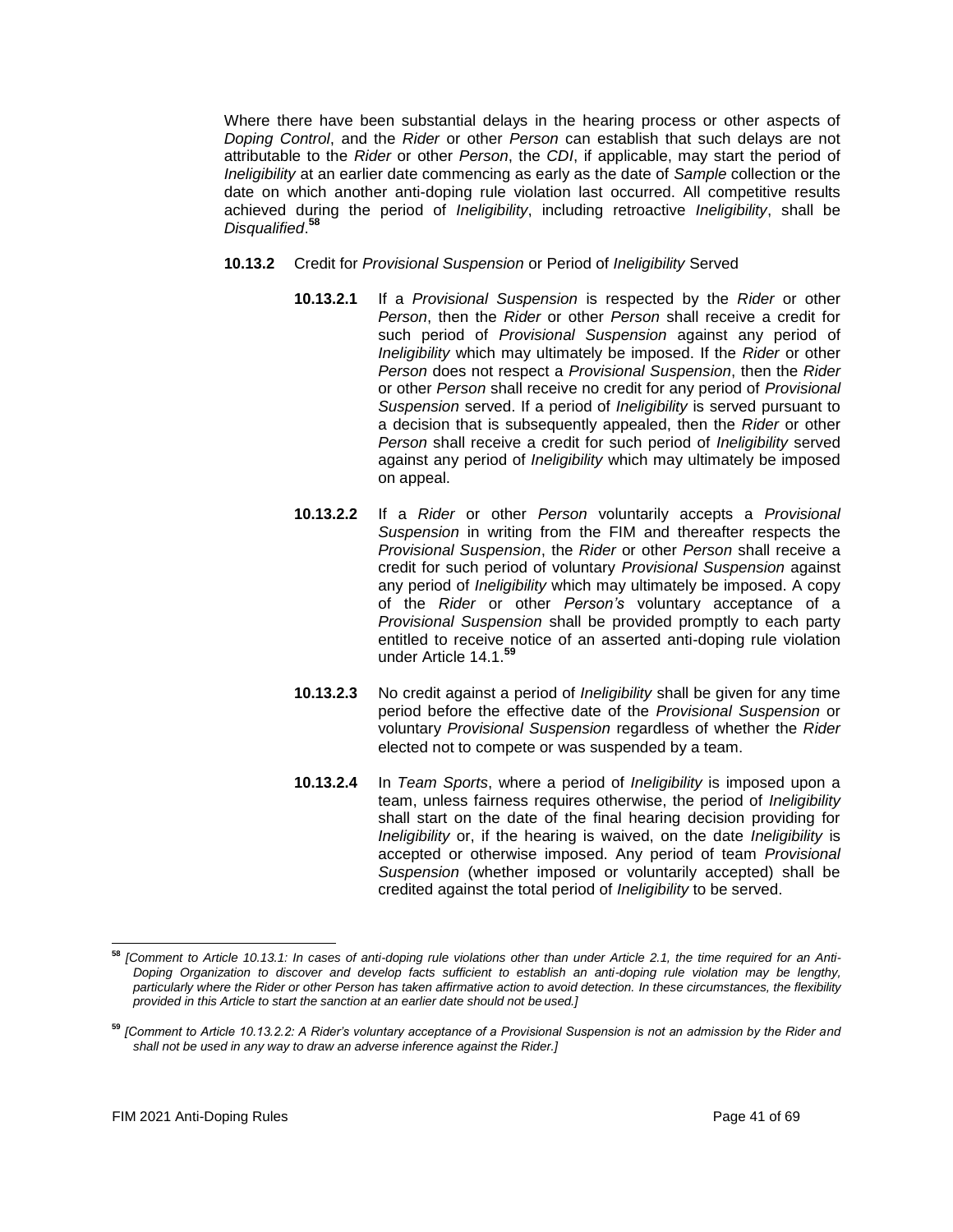## *10.14* **Status During** *Ineligibility* **or** *Provisional Suspension*

## *10.14.1* Prohibition Against Participation During *Ineligibility* or *Provisional Suspension*

No *Rider* or other *Person* who has been declared *Ineligible* or is subject to a *Provisional Suspension* may, during a period of *Ineligibility* or *Provisional Suspension*, participate in any capacity in a *Competition* or activity (other than authorized anti-doping *Education* or rehabilitation programs) authorized or organized by any *Signatory*, *Signatory's* member organization, or a club or other member organization of a *Signatory's* member organization, or in *Competitions* authorized or organized by any professional league or any international- or national-level *Event* organization or any elite or national-level sporting activity funded by a governmental agency.

A *Rider* or other *Person* subject to a period of *Ineligibility* longer than four (4) years may, after completing four (4) years of the period of *Ineligibility*, participate as a *Rider* in local sport events not sanctioned or otherwise under the authority of a *Code Signatory* or member of a *Code Signatory*, but only so long as the local sport event is not at a level that could otherwise qualify such *Rider* or other *Person* directly or indirectly to compete in (or accumulate points toward) a national championship or *International Event*, and does not involve the *Rider* or other *Person* working in any capacity with *Protected Persons*.

A *Rider* or other *Person* subject to a period of *Ineligibility* shall remain subject to *Testing* and any requirement by the FIM to provide whereabouts information.**<sup>60</sup>**

#### **10.14.2** Return to Training

As an exception to Article 10.14.1, a *Rider* may return to train with a team or to use the facilities of a club or other member organization of the FIM's or other *Signatory's* member organization during the shorter of: (1) the last two months of the *Rider'*s period of *Ineligibility*, or (2) the last one-quarter of the period of *Ineligibility* imposed.**<sup>61</sup>**

## *10.14.3* Violation of the Prohibition of Participation During *Ineligibility* or *Provisional Suspension*

Where a *Rider* or other *Person* who has been declared *Ineligible* violates the prohibition against participation during *Ineligibility* described in Article 10.14.1, the results of such participation shall be *Disqualified* and a new period of *Ineligibility* equal in length to the original period of *Ineligibility* shall be added to the end of the original period of *Ineligibility*. The new period of *Ineligibility*, including a reprimand and no period of *Ineligibility*, may be

**<sup>60</sup>** *[Comment to Article 10.14.1: For example, subject to Article 10.14.2 below, Ineligible Riders cannot participate in a training camp, exhibition or practice organized by their National Federation or a club which is a member of that National Federation or which is funded by a governmental agency. Further, an Ineligible Rider may not compete in a non-Signatory professional league (e.g., the National Hockey League, the National Basketball Association, etc.), Events organized by a non-Signatory International Event organization or a non-Signatory national-level Event organization without triggering the Consequences set forth in Article 10.14.3. The term "activity" also includes, for example, administrative activities, such as serving as an official, director, officer, employee, or volunteer of the organization described in this Article. Ineligibility imposed in one sport shall also be*  recognized by other sports (see Article 15.1, Automatic Binding Effect of Decisions). A Rider or other Person serving a period of *Ineligibility is prohibited from coaching or serving as a Rider Support Person in any other capacity at any time during the period of Ineligibility, and doing so could also result in a violation of Article 2.10 by another Rider. Any performance standard accomplished during a period of Ineligibility shall not be recognized by the FIM or its National Federations for any purpose.]*

**<sup>61</sup>** *[Comment to Article 10.14.2: In many Team Sports and some individual sports (e.g., ski jumping and gymnastics), Riders cannot effectively train on their own so as to be ready to compete at the end of the Rider's period of Ineligibility. During the training period described in this Article, an Ineligible Rider may not compete or engage in any activity described in Article 10.14.1 other than training.]*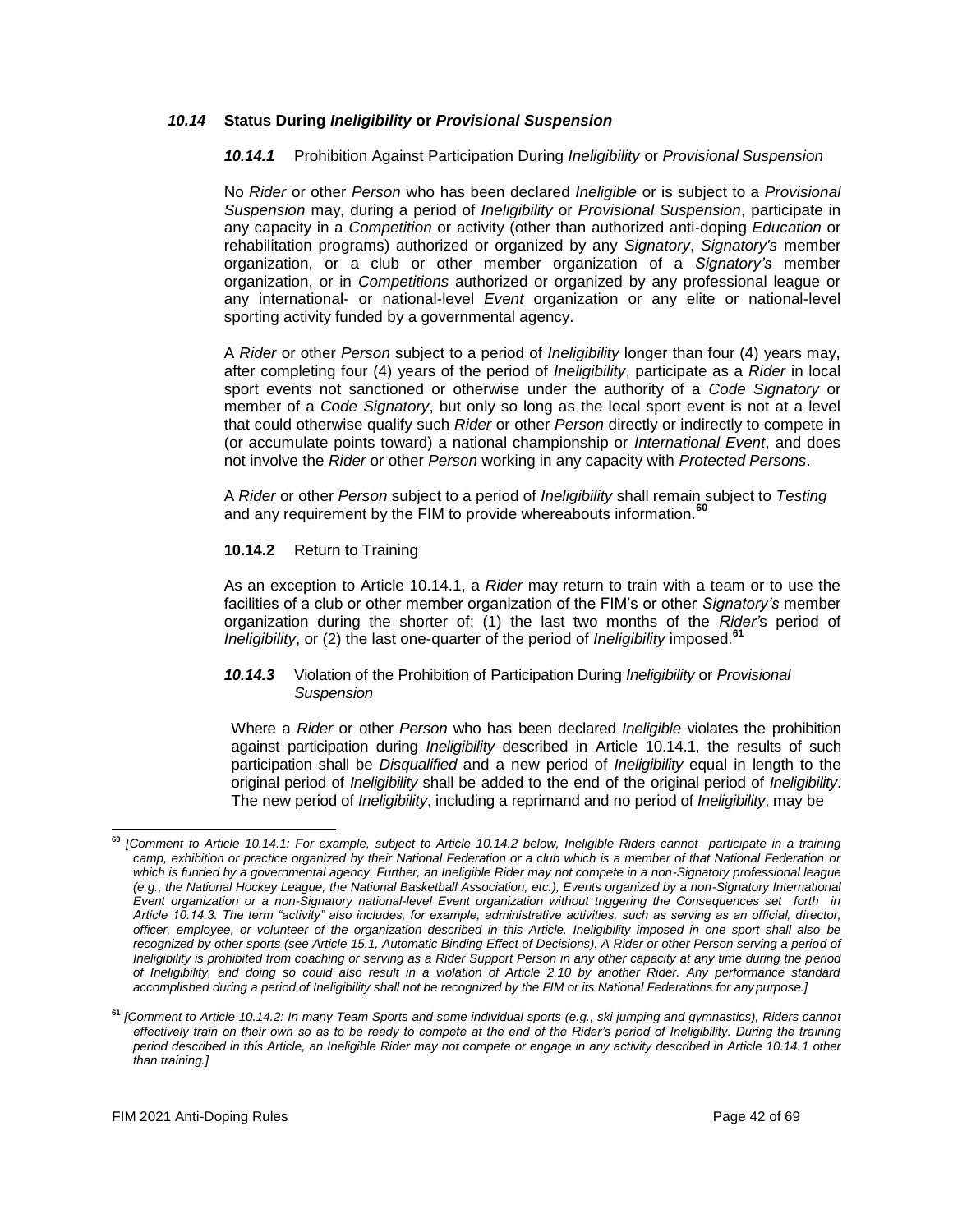adjusted based on the *Rider* or other *Person's* degree of *Fault* and other circumstances of the case. The determination of whether a *Rider* or other *Person* has violated the prohibition against participation, and whether an adjustment is appropriate, shall be made by the *Anti-Doping Organization* whose *Results Management* led to the imposition of the initial period of *Ineligibility*. This decision may be appealed under Article 13.

A *Rider* or other *Person* who violates the prohibition against participation during a *Provisional Suspension* described in Article 10.14.1 shall receive no credit for any period of *Provisional Suspension* served and the results of such participation shall be *Disqualified*.

Where a *Rider Support Person* or other *Person* assists a *Person* in violating the prohibition against participation during *Ineligibility* or a *Provisional Suspension*, the FIM shall impose sanctions for a violation of Article 2.9 for such assistance.

*10.14.4* Withholding of Financial Support during *Ineligibility*

In addition, for any anti-doping rule violation not involving a reduced sanction as described in Article 10.5 or 10.6, some or all sport-related financial support or other sport-related benefits received by such *Person* will be withheld by the FIM and its *National Federations*.

#### **10.15 Automatic Publication of Sanction**

A mandatory part of each sanction shall include automatic publication, as provided in Article 14.3.

## <span id="page-42-0"></span>**ARTICLE 11** *CONSEQUENCES* **TO TEAMS**

- 11.1 If a member of a team is found to have committed a violation of these Anti-Doping Rules during a *Competition* for teams competing with the same motorcycle, the team shall be disqualified from the *Competition*.
- 11.2 Article 10.10 shall also apply to the subsequent results of teams in which the *Rider* who committed a violation of the FIM Anti-Doping Rules competed as a member of the team where the conditions of Article 11.1 are met.
- 11.3 If a member of a team is found to have committed a violation of these Anti-Doping Rules during an *Event* where a team ranking is based on the addition of individual results, the results of the *Rider* committing the violation will be subtracted from the team result and replaced with the results of the next applicable team member. If by removing the *Rider'*s results from the team results, the number of *Riders* counting for the team is less than the required number, the team shall be eliminated from the ranking.
- 11.4 Where more than one member of a team has been notified of an anti-doping rule violation under Article 7 in connection with an *Event*, the ruling body for the *Event* shall conduct appropriate *Target Testing* of the team during the *Event Period*.
- 11.5 The ruling body of the *Event* may establish stricter *Consequences* for *Team Sports*. The ruling body for an *Event* may elect to establish rules for the *Event* which imposes *Consequences* for *Team Sports* stricter than those in Article 11.2 for purposes of the *Event*.

#### <span id="page-42-1"></span>**ARTICLE 12 SANCTIONS BY THE FIM AGAINST OTHER SPORTING BODIES**

FIM 2021 Anti-Doping Rules Page 43 of 69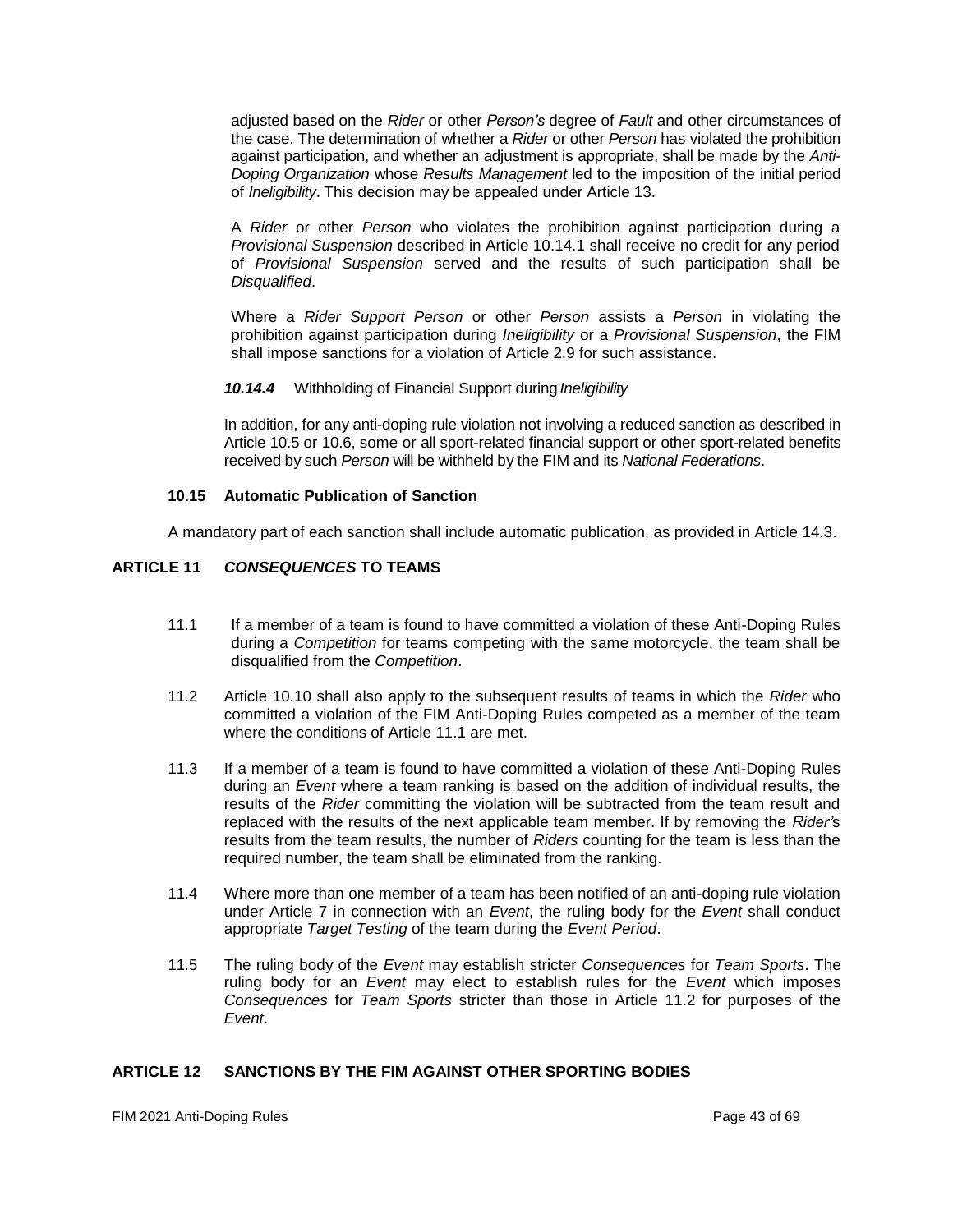When the FIM becomes aware that a *National Federation* or any other sporting body over which it has authority has failed to comply with, implement, uphold, and enforce these Anti-Doping Rules within that organization's or body's area of competence, the FIM has the authority and may take the following additional disciplinary actions:

- **12.1** Exclude all, or some group of, members of that organization or body from specified future *Events* or all *Events* conducted within a specified period of time.
- **12.2** Take additional disciplinary actions with respect to that organization's or body's recognition, the eligibility of their members to participate in the FIM's activities, and/or fine that organization or body based on the following:
	- **12.2.1** Four (4) or more violations of these Anti-Doping Rules (other than violations involving Article 2.4) are committed by *Riders* or other *Persons* affiliated with that organization or body during a twelve (12) month period. In such event: (a) all or some group of members of that organization or body may be banned from participation in any FIM activities for a period of up to two (2) years and/or (b) that organization or body may be fined in an amount up to 100'000 Swiss Francs.
	- **12.2.2** Four (4) or more violations of these Anti-Doping Rules (other than violations involving Article 2.4) are committed in addition to the violations described in Article 12.2.1 by *Riders* or other *Persons* affiliated with that organization or body during a twelve (12) month period*.* In such event, that organization or body may be suspended for a period of up to four (4) years.
	- **12.2.3** More than one *Rider* or other *Person* affiliated with that organization or body commits an anti-doping rule violation during an *International Event.* In such event, that organization or body may be fined in an amount up to 100'000 Swiss Francs.
	- **12.2.4** That organization or body has failed to make diligent efforts to keep the FIM informed about a *Rider'*s whereabouts after receiving a request for that information from the FIM. In such event, that organization or body may be fined in an amount up to 5'000 Swiss Francs per *Rider*, in addition to reimbursement of all of the FIM costs incurred in *Testing* that organization's or body's *Riders*.
- **12.3** Withhold some or all funding or other financial and non-financial support to that organization or body.
- **12.4** Oblige that organization or body to reimburse the FIM for all costs (including but not limited to laboratory fees, hearing expenses and travel) related to a violation of these Anti-Doping Rules committed by a *Rider* or other *Person* affiliated with that organization or body.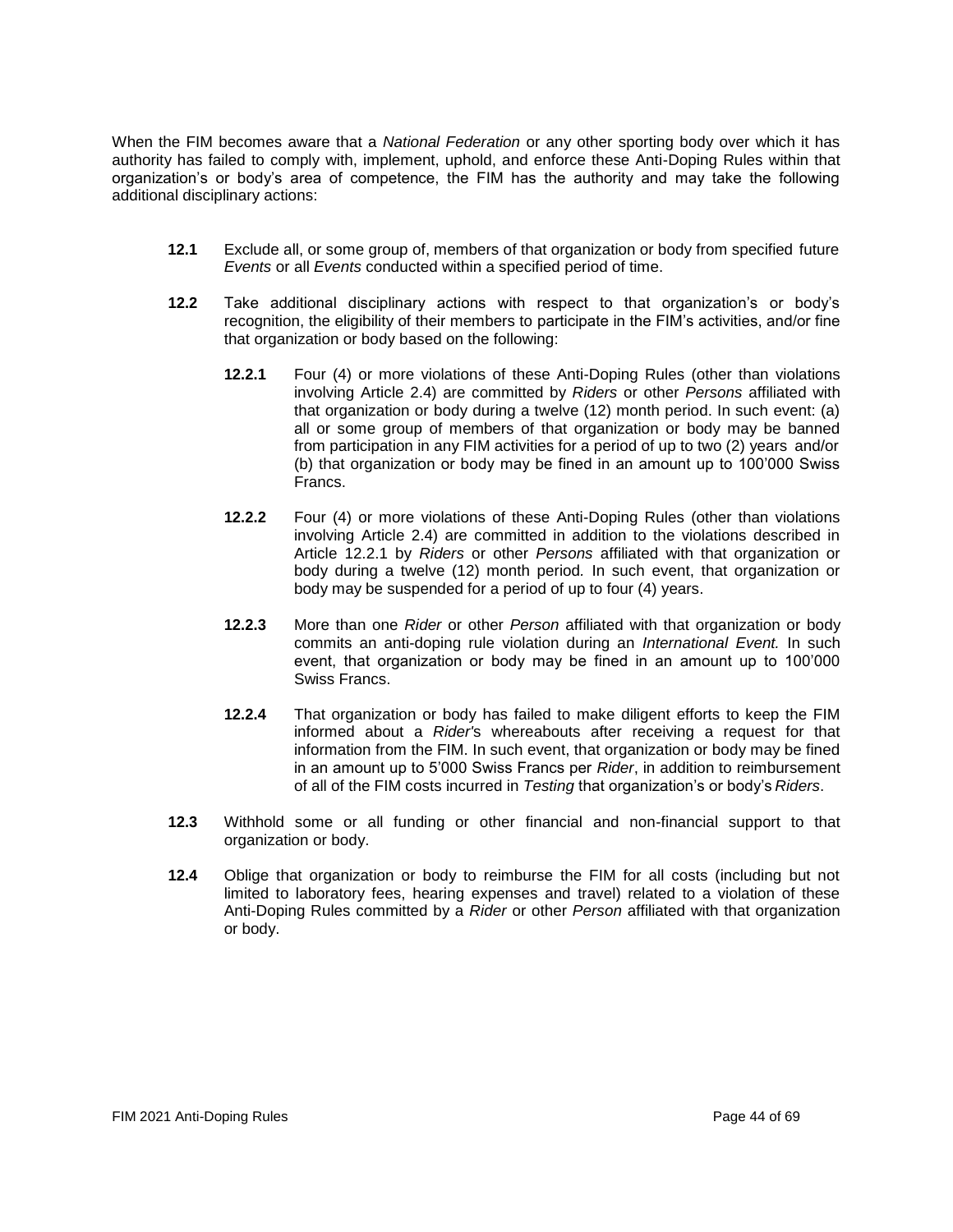# <span id="page-44-0"></span>**ARTICLE 13** *RESULTS MANAGEMENT***: APPEALS <sup>62</sup>**

#### **13.1 Decisions Subject to Appeal**

Decisions made under the *Code* or these Anti-Doping Rules may be appealed as set forth below in Articles 13.2 through 13.7 or as otherwise provided in these Anti-Doping Rules, the *Code* or the *International Standards*. Such decisions shall remain in effect while under appeal unless the appellate body orders otherwise.

#### **13.1.1** Scope of Review Not Limited

The scope of review on appeal includes all issues relevant to the matter and is expressly not limited to the issues or scope of review before the initial decision maker. Any party to the appeal may submit evidence, legal arguments and claims that were not raised in the first instance hearing so long as they arise from the same cause of action or same general facts or circumstances raised or addressed in the first instance hearing.**<sup>63</sup>**

#### **13.1.2** *CAS* Shall Not Defer to the Findings Being Appealed

In making its decision, *CAS* shall not give deference to the discretion exercised by the body whose decision is being appealed.**<sup>64</sup>**

#### **13.1.3** *WADA* Not Required to Exhaust Internal Remedies

Where *WADA* has a right to appeal under Article 13 and no other party has appealed a final decision within the FIM's process, *WADA* may appeal such decision directly to *CAS*  without having to exhaust other remedies in the FIM's process.**<sup>65</sup>**

#### **13.2 Appeals from Decisions Regarding Anti-Doping Rule Violations,** *Consequences***,**  *Provisional Suspensions,* **Implementation of Decisions and Authority**

A decision that an anti-doping rule violation was committed, a decision imposing *Consequences*  or not imposing *Consequences* for an anti-doping rule violation, or a decision that no anti-doping rule violation was committed; a decision that an anti-doping rule violation proceeding cannot go forward for procedural reasons (including, for example, prescription); a decision by *WADA* not to grant an exception to the six (6) month notice requirement for a retired *Rider* to return to

**<sup>62</sup>** *[Comment to Article 13: The object of the Code is to have anti-doping matters resolved through fair and transparent internal processes with a final appeal. Anti-doping decisions by Anti-Doping Organizations are made transparent in Article 14. Specified Persons and organizations, including WADA, are then given the opportunity to appeal those decisions. Note that the definition of interested Persons and organizations with a right to appeal under Article 13 does not include Riders, or their National Federations, who might benefit from having another competitor Disqualified.]*

**<sup>63</sup>** *[Comment to Article 13.1.1: The revised language is not intended to make a substantive change to the 2015 Code, but rather for clarification. For example, where a Rider was charged in the first instance hearing only with Tampering but the same conduct could also constitute Complicity, an appealing party could pursue both Tampering and Complicity charges against the Rider in the appeal.]*

**<sup>64</sup>** *[Comment to Article 13.1.2: CAS proceedings are de novo. Prior proceedings do not limit the evidence or carry weight in the hearing before CAS.]*

**<sup>65</sup>** *[Comment to Article 13.1.3: Where a decision has been rendered before the final stage of the FIM's process (for example, a first hearing) and no party elects to appeal that decision to the next level of the FIM's process (e.g., the Managing Board), then WADA may bypass the remaining steps in the FIM's internal process and appeal directly to CAS.]*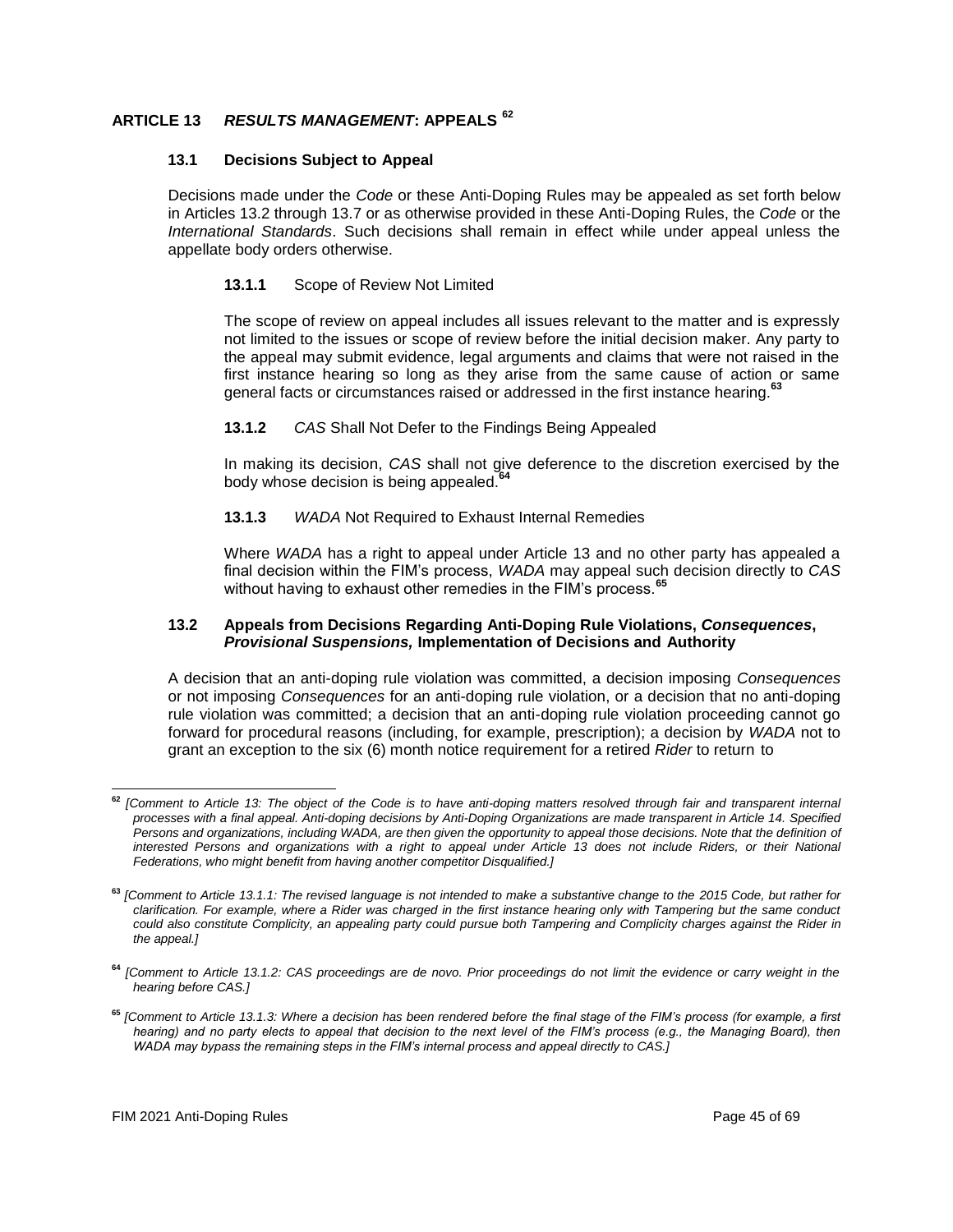competition under Article 5.6.1; a decision by *WADA* assigning *Results Management* under Article 7.1 of the *Code*; a decision by the FIM not to bring forward an *Adverse Analytical Finding*  or an *Atypical Finding* as an anti-doping rule violation, or a decision not to go forward with an antidoping rule violation after an investigation in accordance with the *International Standard* for *Results Management*; a decision to impose, or lift, a *Provisional Suspension* as a result of a *Provisional Hearing*; the FIM's failure to comply with Article 7.4; a decision that the FIM lacks authority to rule on an alleged anti-doping rule violation or its *Consequences*; a decision to suspend, or not suspend, *Consequences* or to reinstate, or not reinstate, *Consequences* under Article 10.7.1; failure to comply with Articles 7.1.4 and 7.1.5 of the *Code*; failure to comply with Article 10.8.1; a decision under Article 10.14.3; a decision by the FIM not to implement another *Anti-Doping Organization's* decision under Article 15; and a decision under Article 27.3 of the *Code* may be appealed exclusively as provided in this Article 13.2.

## *13.2.1* Appeals Involving *International-Level Riders* or *International Events*

In cases arising from participation in an *International Event* or in cases involving *International-Level Riders*, the decision may be appealed exclusively to *CAS*. **66**

*13.2.2* Appeals Involving Other *Riders* or Other *Persons*

In cases where Article 13.2.1 is not applicable, the decision may be appealed to an appellate body, in accordance with rules adopted by the *National Anti-Doping Organization* having authority over the *Rider* or other *Person*.

The rules for such appeal shall respect the following principles: a timely hearing; a fair, impartial, *Operationally Independent* and *Institutionally Independent* hearing panel; the right to be represented by counsel at the *Person's* own expense; and a timely, written, reasoned decision.

If no such body as described above is in place and available at the time of the appeal, the decision may be appealed to *CAS* in accordance with the applicable procedural rules.

#### **13.2.3** *Persons* Entitled to Appeal

*13.2.3.1* Appeals Involving *International-Level Riders* or *International Events*

In cases under Article 13.2.1, the following parties shall have the right to appeal to *CAS*: (a) the *Rider* or other *Person* who is the subject of the decision being appealed; (b) the other party to the case in which the decision was rendered; (c) the FIM; (d) the *National Anti-Doping Organization* of the *Person's* country of residence or countries where the *Person* is a national or license holder; (e) the International Olympic Committee or International Paralympic Committee, as applicable, where the decision may have an effect in relation to the Olympic Games or Paralympic Games, including decisions affecting eligibility for the Olympic Games or Paralympic Games; and (f) *WADA*.

*13.2.3.2* Appeals Involving Other *Riders* or Other *Persons*

**<sup>66</sup>** *[Comment to Article 13.2.1: CAS decisions are final and binding except for any review required by law applicable to the annulment or enforcement of arbitral awards.]*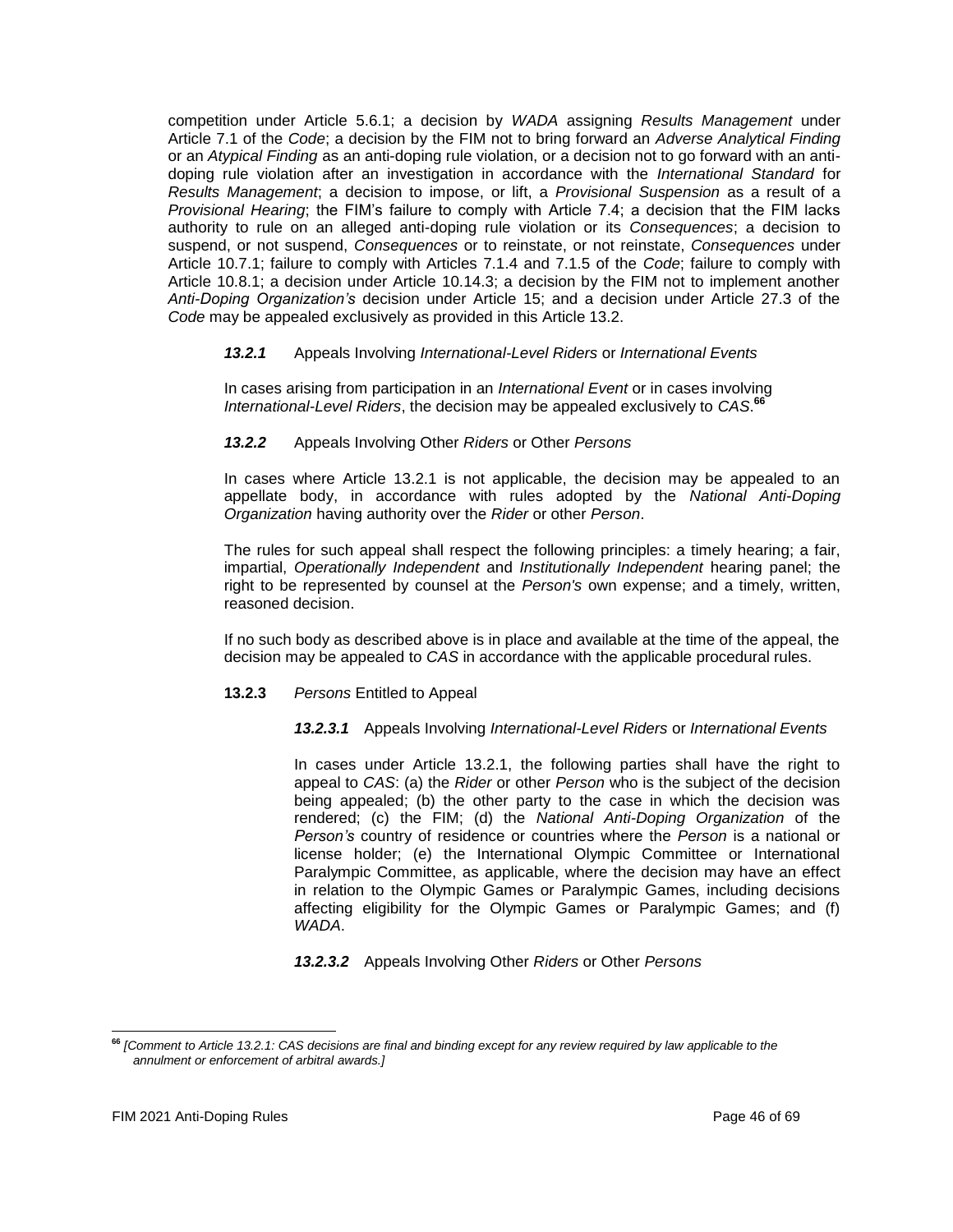In cases under Article 13.2.2, the parties having the right to appeal to the national-level appeal body shall be as provided in the *National Anti-Doping Organization's* rules but, at a minimum, shall include the following parties:

(a) the *Rider* or other *Person* who is the subject of the decision being appealed; (b) the other party to the case in which the decision was rendered; (c) the FIM; (d) the *National Anti-Doping Organization* of the *Person's* country of residence or countries where the *Person* is a national or license holder; (e) the International Olympic Committee or International Paralympic Committee, as applicable, where the decision may have an effect in relation to the Olympic Games or Paralympic Games, including decisions affecting eligibility for the Olympic Games or Paralympic Games; and (f) *WADA*.

For cases under Article 13.2.2, *WADA*, the International Olympic Committee, the International Paralympic Committee, and the FIM shall also have the right to appeal to *CAS* with respect to the decision of the national-level appeal body.

Any party filing an appeal shall be entitled to assistance from *CAS* to obtain all relevant information from the *Anti-Doping Organization* whose decision is being appealed and the information shall be provided if *CAS* so directs.

**13.2.3.3** Duty to Notify

All parties to any *CAS* appeal must ensure that *WADA* and all other parties with a right to appeal have been given timely notice of the appeal.

#### *13.2.3.4* Appeal from Imposition of *Provisional Suspension*

Notwithstanding any other provision herein, the only *Person* who may appeal from the imposition of a *Provisional Suspension* is the *Rider* or other *Person*  upon whom the *Provisional Suspension* is imposed.

**13.2.3.5** Appeal from Decisions under Article 12

Decisions by the FIM pursuant to Article 12 may be appealed exclusively to *CAS* by the *National Federation* or other body.

#### **13.2.4** Cross Appeals and other Subsequent Appeals Allowed

Cross appeals and other subsequent appeals by any respondent named in cases brought to *CAS* under the *Code* are specifically permitted. Any party with a right to appeal under this Article 13 must file a cross appeal or subsequent appeal at the latest with the party's answer.**<sup>67</sup>**

#### **13.3 Failure to Render a Timely Decision by the FIM**

Where, in a particular case, the FIM fails to render a decision with respect to whether an antidoping rule violation was committed within a reasonable deadline set by *WADA*, *WADA* may elect to appeal directly to *CAS* as if the FIM had rendered a decision finding no anti-doping rule violation. If the *CAS* hearing panel determines that an anti-doping rule violation was committed

**<sup>67</sup>** *[Comment to Article 13.2.4: This provision is necessary because since 2011, CAS rules no longer permit a Rider the right to cross appeal when an Anti-Doping Organization appeals a decision after the Rider's time for appeal has expired. This provision permits a full hearing for all parties.]*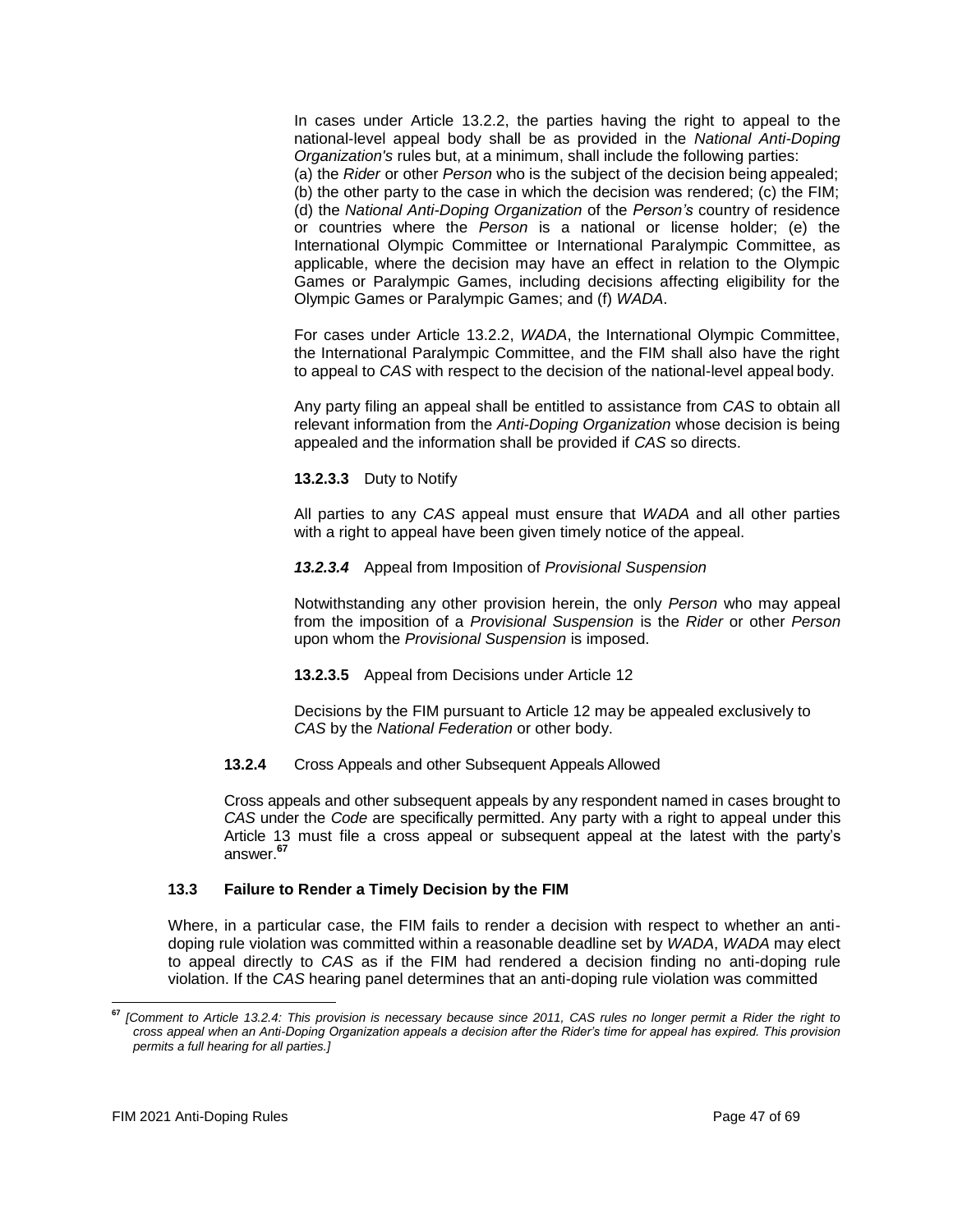and that *WADA* acted reasonably in electing to appeal directly to *CAS*, then *WADA's* costs and attorney fees in prosecuting the appeal shall be reimbursed to *WADA* by the FIM.**<sup>68</sup>**

## *13.4* **Appeals Relating to** *TUEs*

*TUE* decisions may be appealed exclusively as provided in Article 4.4.

#### **13.5 Notification of Appeal Decisions**

The FIM shall promptly provide the appeal decision to the *Rider* or other *Person* and to the other *Anti-Doping Organizations* that would have been entitled to appeal under Article 13.2.3 as provided under Article 14.2.

#### **13.6 Time for Filing Appeals<sup>69</sup>**

#### *13.6.1* Appeals to *CAS*

The time to file an appeal to *CAS* shall be twenty-one (21) days from the date of receipt of the decision by the appealing party. The above notwithstanding, the following shall apply in connection with appeals filed by a party entitled to appeal but which was not a party to the proceedings that led to the decision being appealed:

- (a) Within fifteen (15) days from the notice of the decision, such party/ies shall have the right to request a copy of the full case file pertaining to the decision from the *Anti-Doping Organization* that had *Results Management* authority;
- (b) If such a request is made within the fifteen (15) day period, then the party making such request shall have twenty-one (21) days from receipt of the file to file an appeal to *CAS*.

The above notwithstanding, the filing deadline for an appeal filed by *WADA* shall be the later of:

- (a) Twenty-one (21) days after the last day on which any other party having a right to appeal could have appealed, or
- (b) Twenty-one (21) days after *WADA's* receipt of the complete file relating to the decision.
- **13.6.2** Appeals Under Article 13.2.2

The time to file an appeal to an independent and impartial body in accordance with rules established by the *National Anti-Doping Organization* shall be indicated by the same rules of the *National Anti-Doping Organization*.

**<sup>68</sup>** *[Comment to Article 13.3: Given the different circumstances of each anti-doping rule violation investigation and Results Management process, it is not feasible to establish a fixed time period for the FIM to render a decision before WADA may intervene by appealing directly to CAS. Before taking such action, however, WADA will consult with the FIM and give the FIM an opportunity to explain why it has not yet rendered a decision.]*

**<sup>69</sup>** *[Comment to Article 13.6: Whether governed by CAS rules or these Anti-Doping Rules, a party's deadline to appeal does not begin running until receipt of the decision. For that reason, there can be no expiration of a party's right to appeal if the party has not received the decision.]*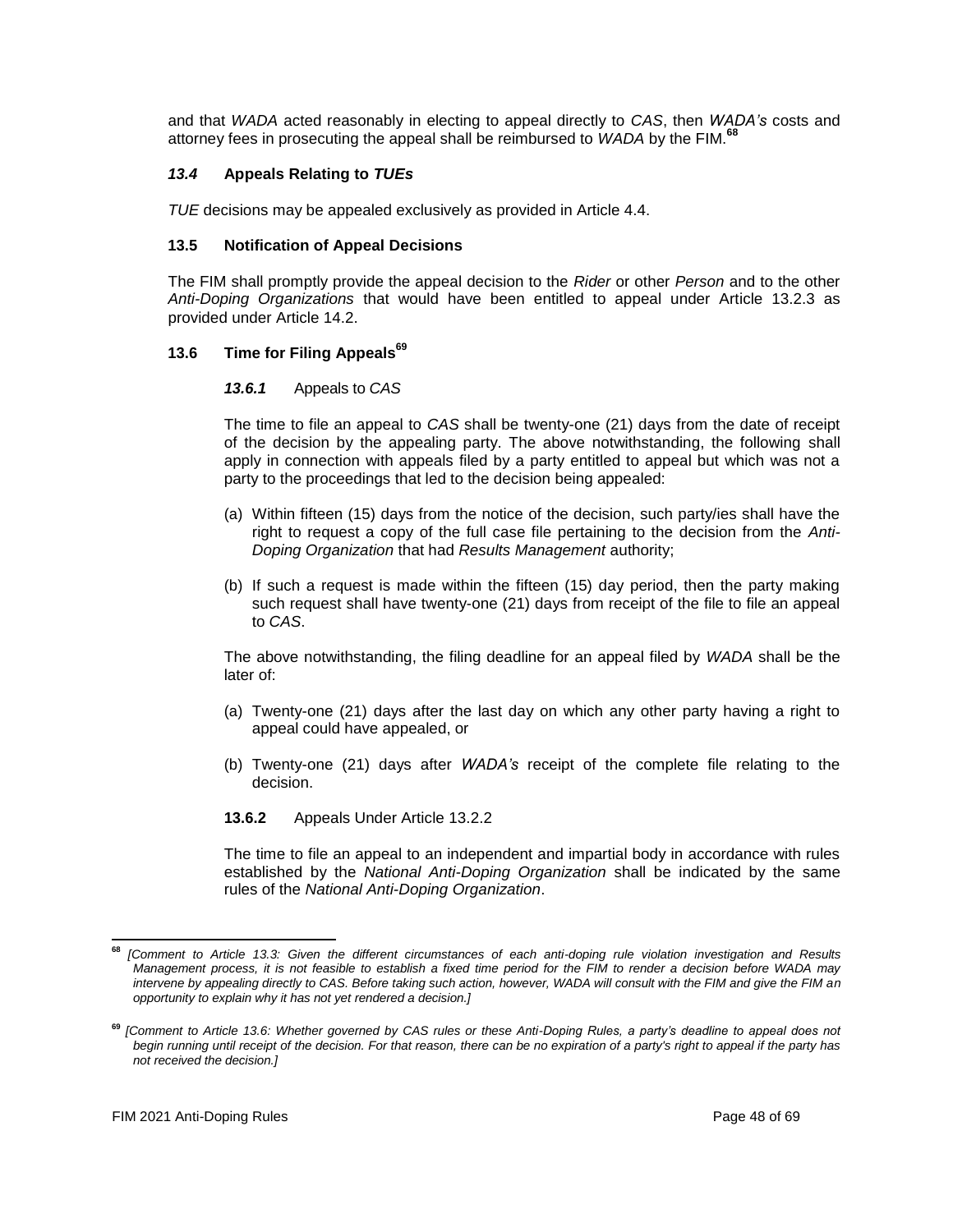The above notwithstanding, the filing deadline for an appeal filed by *WADA* shall be the later of:

- (a) Twenty-one (21) days after the last day on which any other party having a right to appeal could have appealed, or
- (b) Twenty-one (21) days after *WADA's* receipt of the complete file relating to the decision.

## <span id="page-48-0"></span>**ARTICLE 14 CONFIDENTIALITY AND REPORTING**

#### **14.1 Information Concerning** *Adverse Analytical Findings***,** *Atypical Findings***, and Other Asserted Anti-Doping Rule Violations**

*14.1.1* Notice of Anti-Doping Rule Violations to *Riders* and other *Persons*

Notice to *Riders* or other *Persons* of anti-doping rule violations asserted against them shall occur as provided under Articles 7 and 14.

If at any point during *Results Management* up until the anti-doping rule violation charge, the FIM decides not to move forward with a matter, it must notify the *Rider* or other *Person*, (provided that the *Rider* or other *Person* had been already informed of the ongoing *Results Management*).

Notice shall be delivered or emailed to *Riders* or other *Persons*. If the notification takes place via the *Rider* or other *Person's National Federation*, the *National Federation* shall confirm that the *Rider* or other *Person* has receive the notification to FIM.

*14.1.2* Notice of Anti-Doping Rule Violations to *National Anti-Doping Organizations* and *WADA*

Notice of the assertion of an anti-doping rule violation to the *Rider'*s or other *Person's National Anti-Doping Organization* and *WADA* shall occur as provided under Articles 7 and 14, simultaneously with the notice to the *Rider* or other *Person*.

If at any point during *Results Management* up until the anti-doping rule violation charge, the FIM decides not to move forward with a matter, it must give notice (with reasons) to the *Anti-Doping Organizations* with a right of appeal under Article 13.2.3.

Notice shall be delivered or emailed.

#### **14.1.3** Content of an Anti-Doping Rule Violation Notice

Notification of an anti-doping rule violation shall include: the *Rider'*s or other *Person's*  name, country, sport and discipline within the sport, the *Rider'*s competitive level, whether the test was *In-Competition* or *Out-of-Competition*, the date of *Sample* collection, the analytical result reported by the laboratory, and other information as required by the *International Standard* for *Results Management*.

Notification of anti-doping rule violations other than under Article 2.1 shall also include the rule violated and the basis of the asserted violation.

#### **14.1.4** Status Reports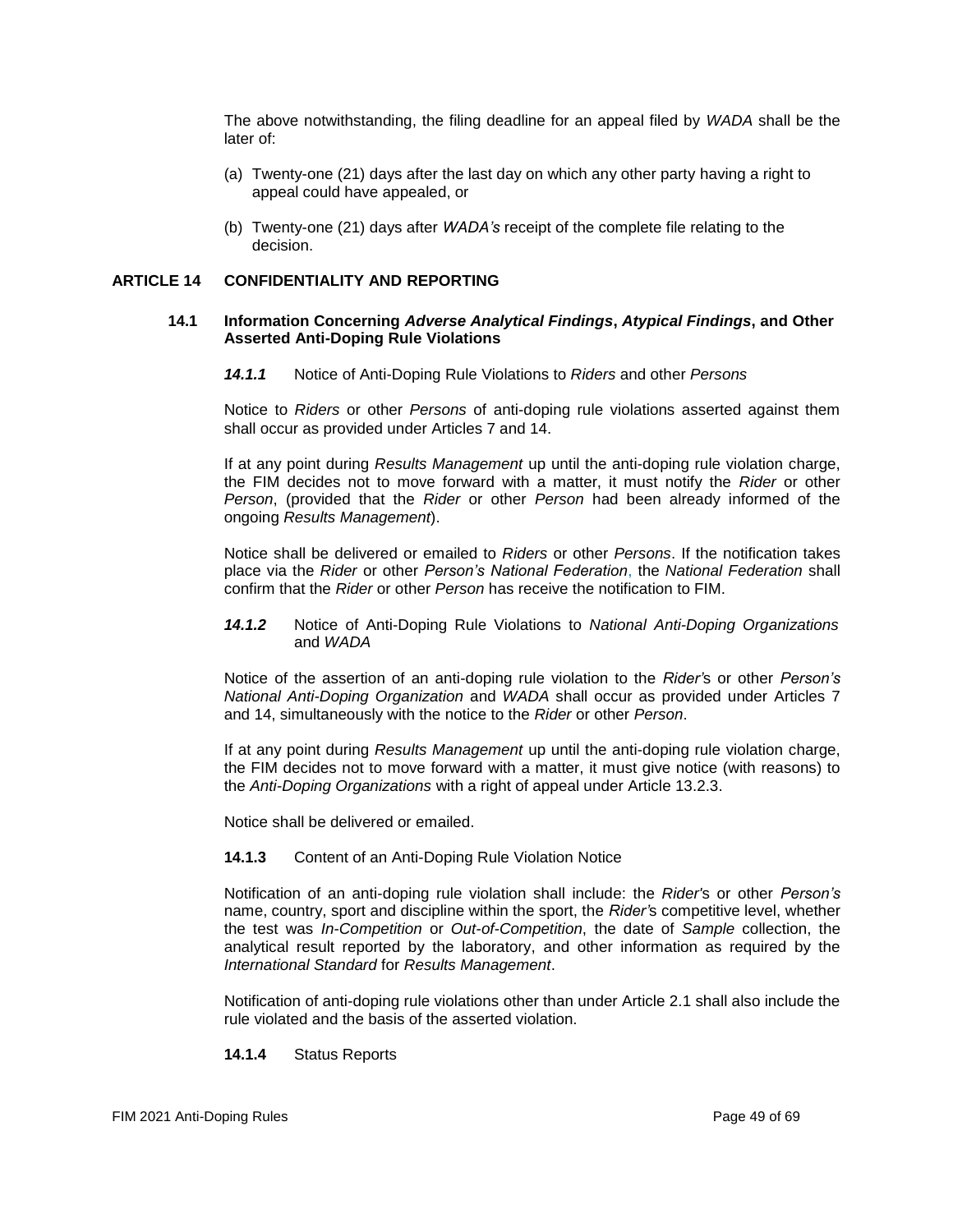Except with respect to investigations which have not resulted in a notice of an anti-doping rule violation pursuant to Article 14.1.1, the *Rider'*s or other *Person's National Anti-Doping Organization* and *WADA* shall be regularly updated on the status and findings of any review or proceedings conducted pursuant to Article 7, 8 or 13 and shall be provided with a prompt written reasoned explanation or decision explaining the resolution of the matter.

# **14.1.5** Confidentiality

The recipient organizations shall not disclose this information beyond those *Persons* with a need to know (which would include the appropriate personnel at the applicable *National Olympic Committee*, *National Federation*, and team in a *Team Sport*) until the FIM has made *Public Disclosure* as permitted by Article 14.3.

**14.1.6** Protection of Confidential Information by an Employee or Agent of the FIM

The FIM shall ensure that information concerning *Adverse Analytical Findings*, *Atypical Findings*, and other asserted anti-doping rule violations remains confidential until such information is *Publicly Disclosed* in accordance with Article 14.3. The FIM shall ensure that its employees (whether permanent or otherwise), contractors, agents, consultants, and *Delegated Third Parties* are subject to fully enforceable contractual duty of confidentiality and to fully enforceable procedures for the investigation and disciplining of improper and/or unauthorized disclosure of such confidential information.

## **14.2 Notice of Anti-Doping Rule Violation or violations of** *Ineligibility* **or** *Provisional Suspension* **Decisions and Request for Files**

- **14.2.1** Anti-doping rule violation decisions or decisions related to violations of *Ineligibility* or *Provisional Suspension* rendered pursuant to Article 7.6, 8.2, 10.5, 10.6, 10.7, 10.14.3 or 13.5 shall include the full reasons for the decision, including, if applicable, a justification for why the maximum potential sanction was not imposed. Where the decision is not in English or French, the FIM shall provide an English or French summary of the decision and the supporting reasons.
- **14.2.2** An *Anti-Doping Organization* having a right to appeal a decision received pursuant to Article 14.2.1 may, within fifteen (15) days of receipt, request a copy of the full case file pertaining to the decision.

# *14.3 Public Disclosure*

- **14.3.1** After notice has been provided to the *Rider* or other *Person* in accordance with the *International Standard* for *Results Management*, and to the applicable *Anti-Doping Organizations* in accordance with Article 14.1.2, the identity of any *Rider* or other *Person* who is notified of a potential anti-doping rule violation, the *Prohibited Substance* or *Prohibited Method* and the nature of the violation involved, and whether the *Rider* or other *Person* is subject to a *Provisional Suspension* may be *Publicly Disclosed* by the FIM.
- **14.3.2** No later than twenty (20) days after it has been determined in an appellate decision under Article 13.2.1 or 13.2.2, or such appeal has been waived, or a hearing in accordance with Article 8 has been waived, or the assertion of an anti-doping rule violation has not otherwise been timely challenged, or the matter has been resolved under Article 10.8, or a new period of *Ineligibility*, or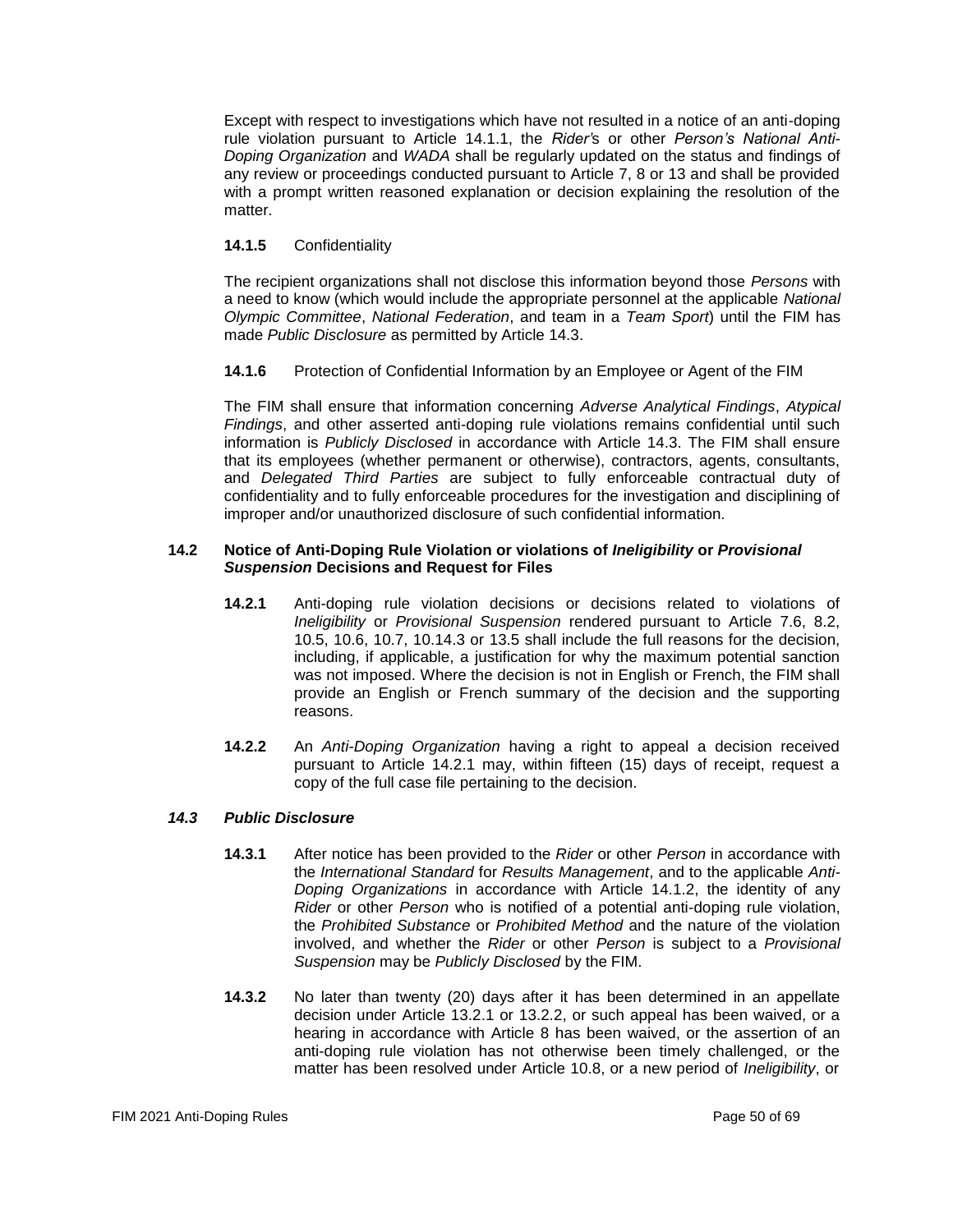reprimand, has been imposed under Article 10.14.3, the FIM must *Publicly Disclose* the disposition of the anti-doping matter, including the sport, the antidoping rule violated, the name of the *Rider* or other *Person* committing the violation, the *Prohibited Substance* or *Prohibited Method* involved (if any) and the *Consequences* imposed. The FIM must also *Publicly Disclose* within twenty (20) days the results of appellate decisions concerning anti-doping rule violations, including the information described above. **70**

- **14.3.3** After an anti-doping rule violation has been determined to have been committed in an appellate decision under Article 13.2.1 or 13.2.2 or such appeal has been waived, or in a hearing in accordance with Article 8 or where such hearing has been waived, or the assertion of an anti-doping rule violation has not otherwise been timely challenged, or the matter has been resolved under Article 10.8, the FIM may make public such determination or decision and may comment publicly on the matter.
- **14.3.4** In any case where it is determined, after a hearing or appeal, that the *Rider* or other *Person* did not commit an anti-doping rule violation, the fact that the decision has been appealed may be *Publicly Disclosed*. However, the decision itself and the underlying facts may not be *Publicly Disclosed* except with the consent of the *Rider* or other *Person* who is the subject of the decision. The FIM shall use reasonable efforts to obtain such consent, and if consent is obtained, shall *Publicly Disclose* the decision in its entirety or in such redacted form as the *Rider* or other *Person* may approve.
- **14.3.5** Publication shall be accomplished at a minimum by placing the required information on the FIM's website and leaving the information up for the longer of one (1) month or the duration of any period of *Ineligibility*. It will be removed immediately after the expiry of the indicated time periods.
- **14.3.6** Except as provided in Articles 14.3.1 and 14.3.3, no *Anti-Doping Organization*, *National Federation*, or *WADA-*accredited laboratory, or any official of any such body, shall publicly comment on the specific facts of any pending case (as opposed to general description of process and science) except in response to public comments attributed to, or based on information provided by, the *Rider*, other *Person* or their entourage or other representatives.
- **14.3.7** The mandatory *Public Disclosure* required in Article 14.3.2 shall not be required where the *Rider* or other *Person* who has been found to have committed an anti-doping rule violation is a *Minor*, *Protected Person* or *Recreational Rider*. Any optional *Public Disclosure* in a case involving a *Minor*, *Protected Person* or *Recreational Rider* shall be proportionate to the facts and circumstances of the case.

# **14.4 Statistical Reporting**

**<sup>70</sup>** *[Comment to Article 14.3.2: Where Public Disclosure as required by Article 14.3.2 would result in a breach of other applicable*  laws, the FIM's failure to make the Public Disclosure will not result in a determination of non-compliance with Code as set forth *in Article 4.1 of the International Standard for the Protection of Privacy and Personal Information.]*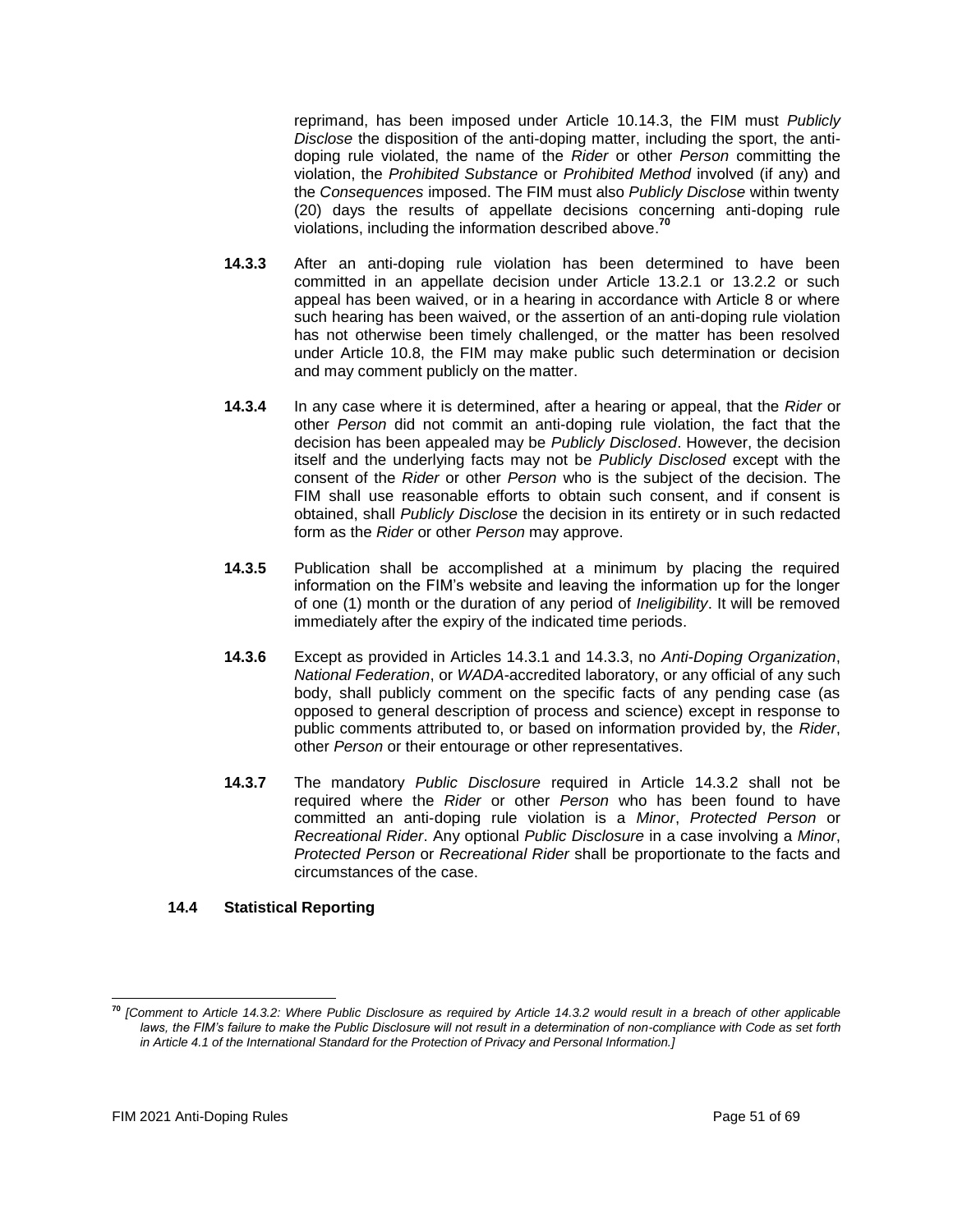The FIM shall, at least annually, publish publicly a general statistical report of its *Doping Control*  activities, with a copy provided to *WADA*. The FIM may also publish reports showing the name of each *Rider* tested and the date of each *Testing*.

## **14.5** *Doping Control* **Information Database and Monitoring of Compliance**

To enable *WADA* to perform its compliance monitoring role and to ensure the effective use of resources and sharing of applicable *Doping Control* information among *Anti-Doping Organizations*, the FIM shall report to *WADA* through *ADAMS Doping Control*-related information, including, in particular:

- *(a) Rider Biological Passport* data for *International-Level Riders* and *National-Level Riders,*
- (b) Whereabouts information for *Riders* including those in *Registered Testing Pools*,
- (c) *TUE* decisions, and
- (d) *Results Management* decisions,

as required under the applicable *International Standard(s)*.

- **14.5.1** To facilitate coordinated test distribution planning, avoid unnecessary duplication in *Testing* by various *Anti-Doping Organizations*, and to ensure that *Rider Biological Passport* profiles are updated, the FIM shall report all *In-Competition* and *Out-of-Competition* tests to *WADA* by entering the *Doping Control* forms into *ADAMS* in accordance with the requirements and timelines contained in the *International Standard* for *Testing* and Investigations.
- **14.5.2** To facilitate *WADA*'s oversight and appeal rights for *TUEs*, the FIM shall report all *TUE* applications, decisions and supporting documentation using *ADAMS* in accordance with the requirements and timelines contained in the *International Standard* for *Therapeutic Use Exemptions*.
- **14.5.3** To facilitate *WADA*'s oversight and appeal rights for *Results Management*, the FIM shall report the following information into *ADAMS* in accordance with the requirements and timelines outlined in the *International Standard* for *Results Management*: (a) notifications of anti-doping rule violations and related decisions for *Adverse Analytical Findings*; (b) notifications and related decisions for other anti-doping rule violations that are not *Adverse Analytical Findings*; (c) whereabouts failures; and (d) any decision imposing, lifting or reinstating a *Provisional Suspension*.
- **14.5.4** The information described in this Article will be made accessible, where appropriate and in accordance with the applicable rules, to the *Rider*, the *Rider*'s *National Anti-Doping Organization*, and any other *Anti-Doping Organizations* with *Testing* authority over the *Rider*.

## **14.6 Data Privacy**

**14.6.1** The FIM may collect, store, process or disclose personal information relating to *Riders* and other *Persons* where necessary and appropriate to conduct its *Anti-Doping Activities* under the *Code*, the *International Standards* (including specifically the *International Standard* for the Protection of Privacy and Personal Information), these Anti-Doping Rules, and in compliance with applicable law.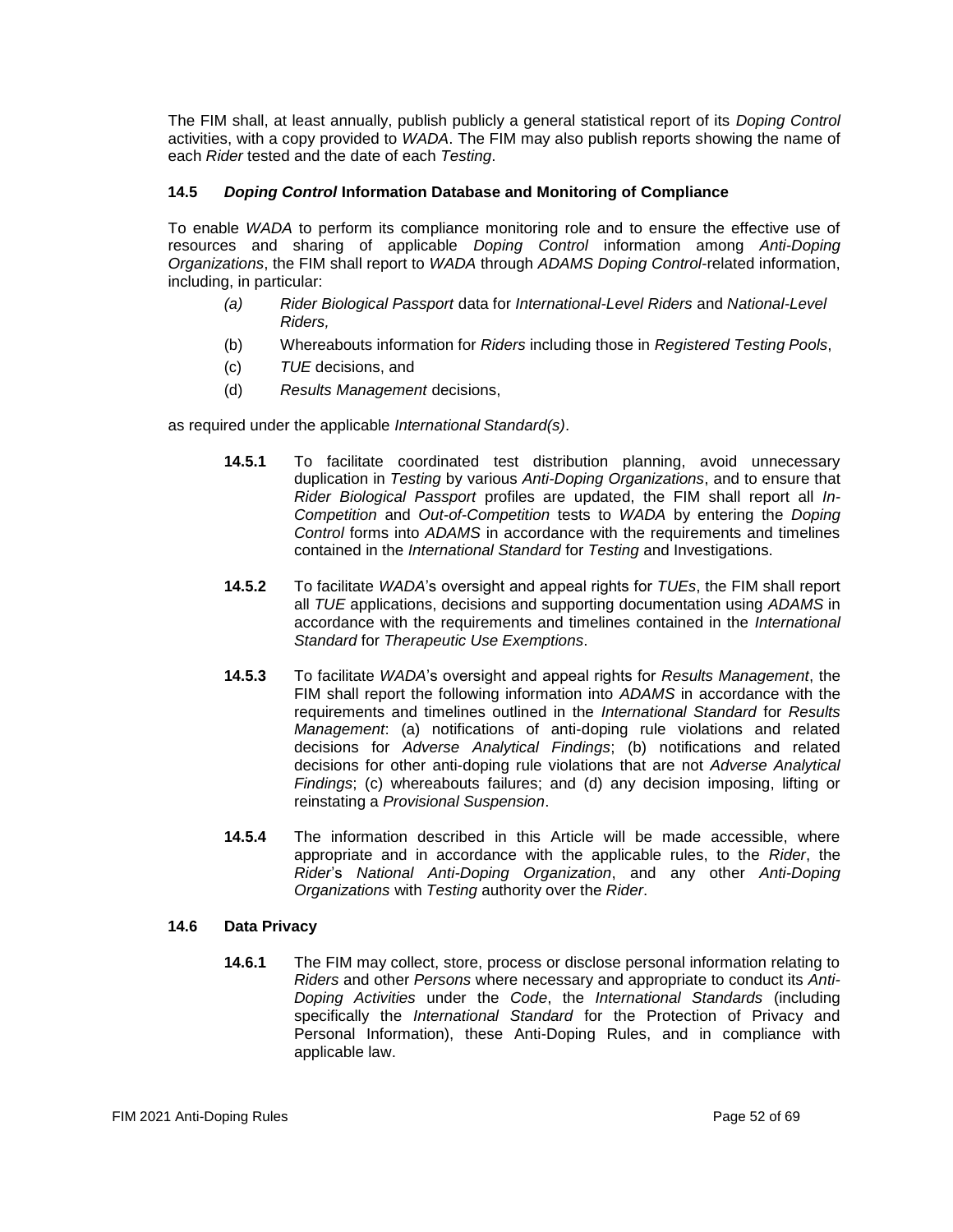- **14.6.2** Without limiting the foregoing, the FIM shall:
	- (a) Only process personal information in accordance with a valid legal ground;
	- (b) Notify any *Participant* or *Person* subject to these Anti-Doping Rules, in a manner and form that complies with applicable laws and the *International Standard* for the Protection of Privacy and Personal Information, that their personal information may be processed by the FIM and other *Persons* for the purpose of the implementation of these Anti-Doping Rules;
	- (c) Ensure that any third-party agents (including any *Delegated Third Party*) with whom the FIM shares the personal information of any *Participant* or *Person* is subject to appropriate technical and contractual controls to protect the confidentiality and privacy of such information.

## <span id="page-52-0"></span>**ARTICLE 15 IMPLEMENTATION OF DECISIONS**

#### *15.1* **Automatic Binding Effect of Decisions by** *Signatory Anti-Doping Organizations*

- **15.1.1** A decision of an anti-doping rule violation made by a *Signatory Anti-Doping Organization*, an appellate body (Article 13.2.2 of the *Code*) or *CAS* shall, after the parties to the proceeding are notified, automatically be binding beyond the parties to the proceeding upon the FIM and its *National Federation*, as well as every *Signatory* in every sport with the effects described below:
	- **15.1.1.1** A decision by any of the above-described bodies imposing a *Provisional Suspension* (after a *Provisional Hearing* has occurred or the *Rider* or other *Person* has either accepted the *Provisional Suspension* or has waived the right to a *Provisional Hearing*, expedited hearing or expedited appeal offered in accordance with Article 7.4.3) automatically prohibits the *Rider* or other *Person* from participation (as described in Article 10.14.1) in all sports within the authority of any *Signatory* during the *Provisional Suspension*.
	- **15.1.1.2** A decision by any of the above-described bodies imposing a period of *Ineligibility* (after a hearing has occurred or been waived) automatically prohibits the *Rider* or other *Person* from participation (as described in Article 10.14.1) in all sports within the authority of any *Signatory* for the period of *Ineligibility*.
	- **15.1.1.3** A decision by any of the above-described bodies accepting an antidoping rule violation automatically binds all *Signatories*.
	- **15.1.1.4** A decision by any of the above-described bodies to *Disqualify* results under Article 10.10 for a specified period automatically *Disqualifies*  all results obtained within the authority of any *Signatory* during the specified period.
- **15.1.2** The FIM and its *National Federations* shall recognize and implement a decision and its effects as required by Article 15.1.1, without any further action required, on the earlier of the date the FIM receives actual notice of the decision or the date the decision is placed into *ADAMS*.
- **15.1.3** A decision by an *Anti-Doping Organization*, a national appellate body or *CAS* to suspend, or lift, *Consequences* shall be binding upon the FIM and its *National Federations* without any further action required, on the earlier of the date the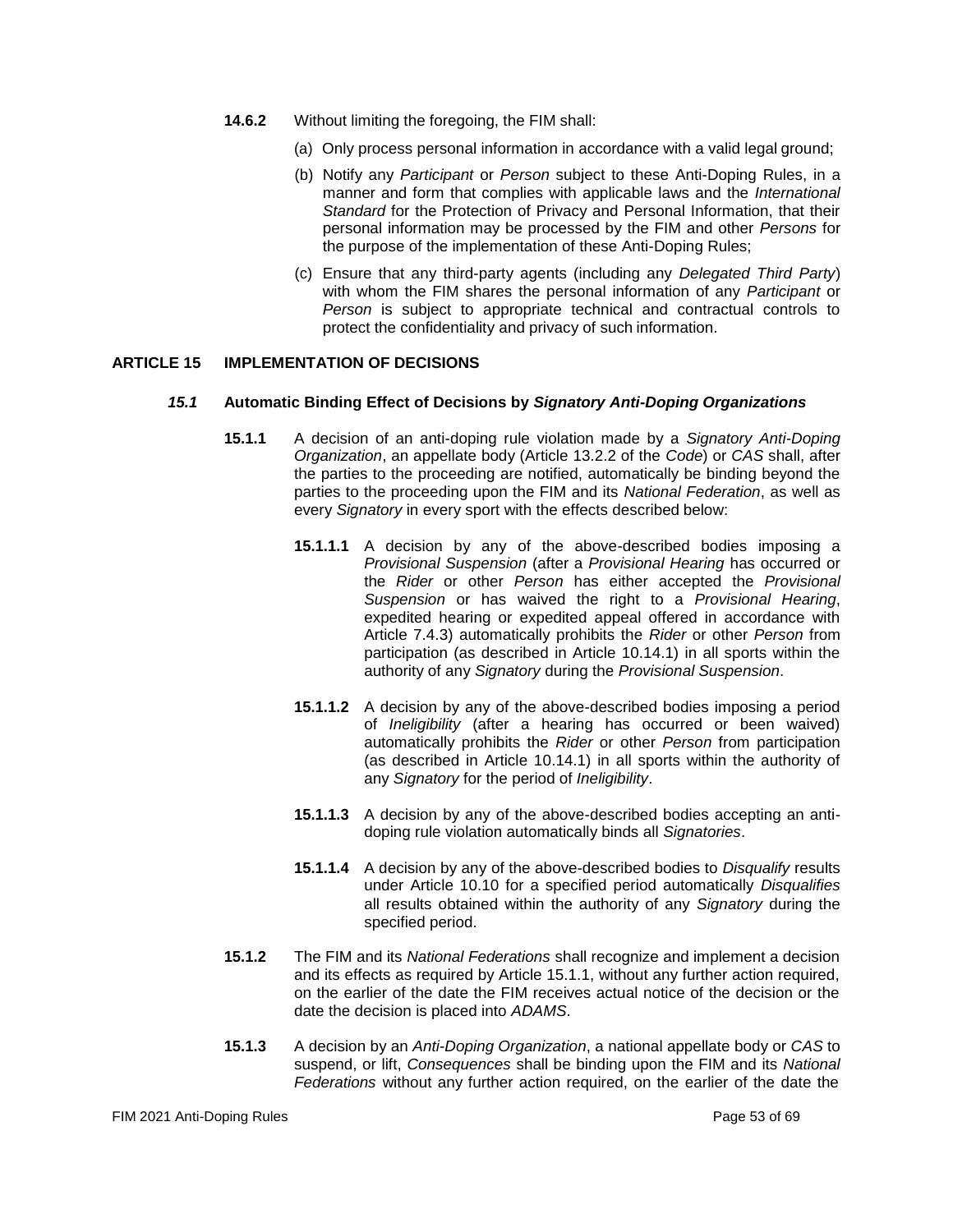FIM receives actual notice of the decision or the date the decision is placed into *ADAMS*.

**15.1.4** Notwithstanding any provision in Article 15.1.1, however, a decision of an antidoping rule violation by a *Major Event Organization* made in an expedited process during an *Event* shall not be binding on the FIM or its *National Federations* unless the rules of the *Major Event Organization* provide the *Rider*  or other *Person* with an opportunity to an appeal under non-expedited procedures.**<sup>71</sup>**

## *15.2* **Implementation of Other Decisions by** *Anti-Doping Organizations*

The FIM and its *National Federations* may decide to implement other anti-doping decisions rendered by *Anti-Doping Organizations* not described in Article 15.1.1 above, such as a *Provisional Suspension* prior to a *Provisional Hearing* or acceptance by the *Rider* or other *Person*. **72**

## *15.3* **Implementation of Decisions by Body that is not a** *Signatory*

An anti-doping decision by a body that is not a *Signatory* to the *Code* shall be implemented by the FIM and its *National Federations*, if the FIM finds that the decision purports to be within the authority of that body and the anti-doping rules of that body are otherwise consistent with the *Code*. **73**

## <span id="page-53-0"></span>**ARTICLE 16 STATUTE OF LIMITATIONS**

No anti-doping rule violation proceeding may be commenced against a *Rider* or other *Person* unless he or she has been notified of the anti-doping rule violation as provided in Article 7, or notification has been reasonably attempted, within ten (10) years from the date the violation is asserted to have occurred.

# <span id="page-53-1"></span>**ARTICLE 17** *EDUCATION*

**<sup>71</sup>** *[Comment to Article 15.1.4: By way of example, where the rules of the Major Event Organization give the Rider or other Person the option of choosing an expedited CAS appeal or a CAS appeal under normal CAS procedure, the final decision or adjudication by the Major Event Organization is binding on other Signatories regardless of whether the Rider or other Person chooses the expedited appeal option.]*

**<sup>72</sup>** *[Comment to Articles 15.1 and 15.2: Anti-Doping Organization decisions under Article 15.1 are implemented automatically by other Signatories without the requirement of any decision or further action on the Signatories' part. For example, when a National Anti-Doping Organization decides to Provisionally Suspend a Rider, that decision is given automatic effect at the International Federation level. To be clear, the "decision" is the one made by the National Anti-Doping Organization, there is not a separate decision to be made by the International Federation. Thus, any claim by the Rider that the Provisional Suspension was improperly imposed can only be asserted against the National Anti-Doping Organization. Implementation of Anti-Doping Organizations' decisions under Article 15.2 is subject to each Signatory's discretion. A Signatory's implementation of a decision under Article 15.1 or Article 15.2 is not appealable separately from any appeal of the underlying decision. The extent of recognition of TUE decisions of other Anti-Doping Organizations shall be determined by Article 4.4 and the International Standard for Therapeutic Use Exemptions.]*

**<sup>73</sup>** *[Comment to Article 15.3: Where the decision of a body that has not accepted the Code is in some respects Code compliant and in other respects not Code compliant, the FIM, other Signatories and National Federations should attempt to apply the decision*  in harmony with the principles of the Code. For example, if in a process consistent with the Code a non-Signatory has found a *Rider to have committed an anti-doping rule violation on account of the presence of a Prohibited Substance in the Rider's body but the period of Ineligibility applied is shorter than the period provided for in the Code, then the FIM and all other Signatories should recognize the finding of an anti-doping rule violation and the Rider's National Anti-Doping Organization should conduct a hearing consistent with Article 8 to determine whether the longer period of Ineligibility provided in the Code should be imposed the FIM or other Signatory's implementation of a decision, or their decision not to implement a decision under Article 15.3, is appealable under Article 13.]*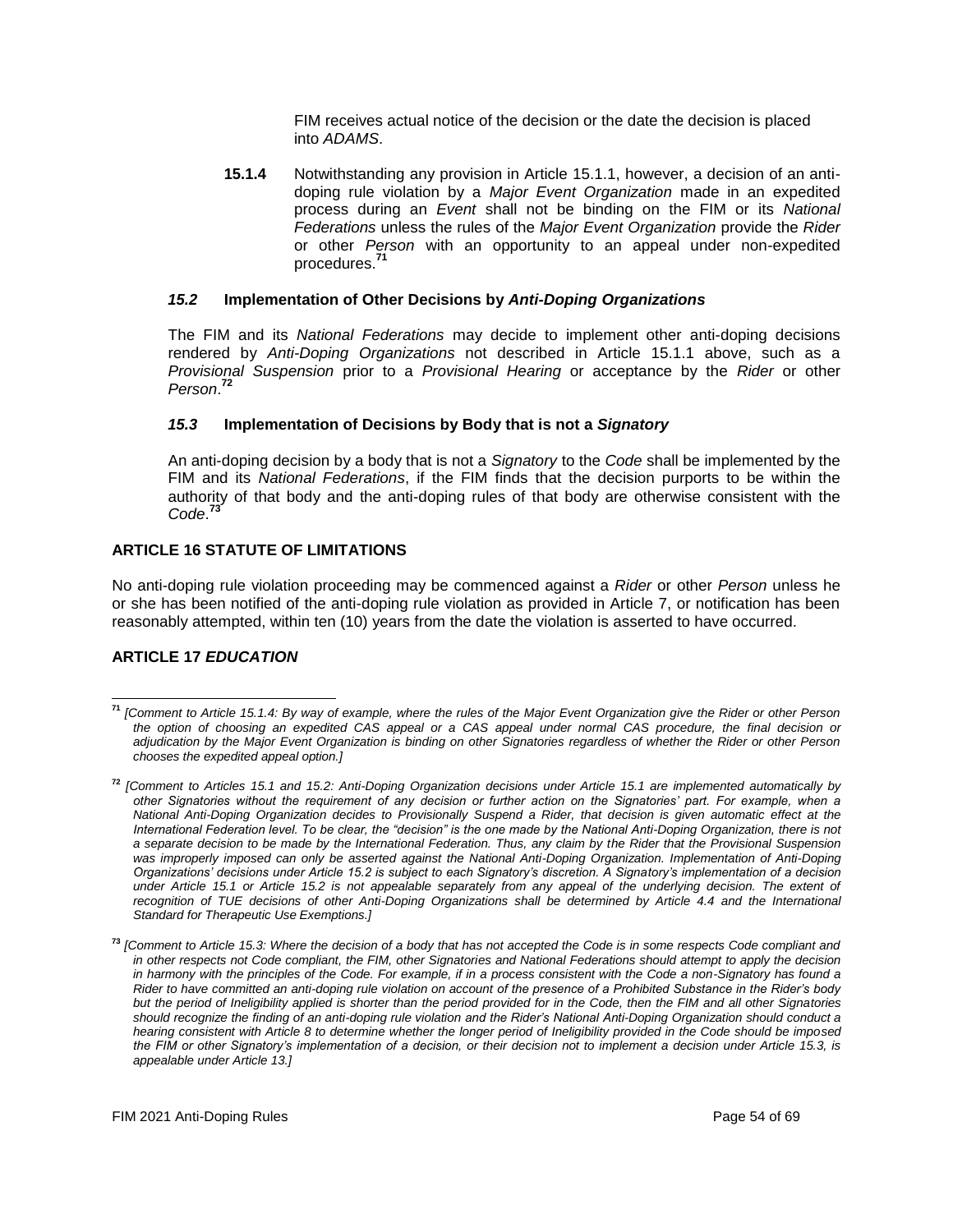The FIM shall plan, implement, evaluate and promote *Education* in line with the requirements of Article 18.2 of the *Code* and the *International Standard* for *Education*.

The FIM may decide to request that *Riders* complete *Educational* activities before and/or during their participation in select *Events* (e.g: Youth World Championships) as a condition of such participation. The list of *Events* for which *Riders* will be required to complete *Educational* activities as a condition of participation will be published on the FIM's website.

Failure by the *Rider* to complete *Educational* activities as requested by the FIM may result in the imposition of sanction under the FIM's disciplinary rules, unless the *Rider* provides to the FIM a justification for such failure, which shall be assessed by the FIM on a case by case basis.

#### <span id="page-54-0"></span>**ARTICLE 18 ADDITIONAL ROLES AND RESPONSIBILITIES OF** *CONTINENTAL UNIONS* **and** *NATIONAL FEDERATIONS*

- **18.1** All *Continental Unions* and *National Federations* and their members shall comply with the *Code, International Standards*, and these Anti-Doping Rules. All *Continental Unions* and *National Federations* and other members shall include in their policies, rules and programs the provisions necessary to ensure that the FIM may enforce these Anti-Doping Rules (including carrying out *Testing*) directly in respect of *Riders* (including *National-Level Riders*) and other *Persons* under their anti-doping authority as specified in the Introduction to these Anti-Doping Rules (Section "Scope of these Anti-Doping Rules").
- **18.2** Each *Continental Union* and *National Federation* shall incorporate these Anti-Doping Rules either directly or by reference into its governing documents, constitution and/or rules as part of the rules of sport that bind their members so that the *Continental Unions*  and *National Federation* may enforce them itself directly in respect of *Riders* (including *National-Level Riders*) and other *Persons* under its anti-doping authority.
- **18.3** By adopting these Anti-Doping Rules, and incorporating them into their governing documents and rules of sport, *Continental Unions* and *National Federations* shall cooperate with and support the FIM in that function*.* They shall also recognize, abide by and implement the decisions made pursuant to these Anti-Doping Rules, including the decisions imposing sanctions on *Persons* under their authority.
- **18.4** All *Continental Unions* and *National Federations* shall take appropriate action to enforce compliance with the *Code*, *International Standards*, and these Anti-Doping Rules by *inter alia*:
	- (i) conducting *Testing* only under the documented authority of the FIM and using their *National Anti-Doping Organization* or other *Sample* collection authority to collect *Samples* in compliance with the *International Standard* for *Testing* and Investigations;
	- (ii) recognizing the authority of the *National Anti-Doping Organization* in their country in accordance with Article 5.2.1 of the *Code* and assisting as appropriate with the *National Anti-Doping Organization's* implementation of the national *Testing* program for their sport;
	- (iii) analyzing all *Samples* collected using a *WADA*-accredited or *WADA*-approved laboratory in accordance with Article 6.1; and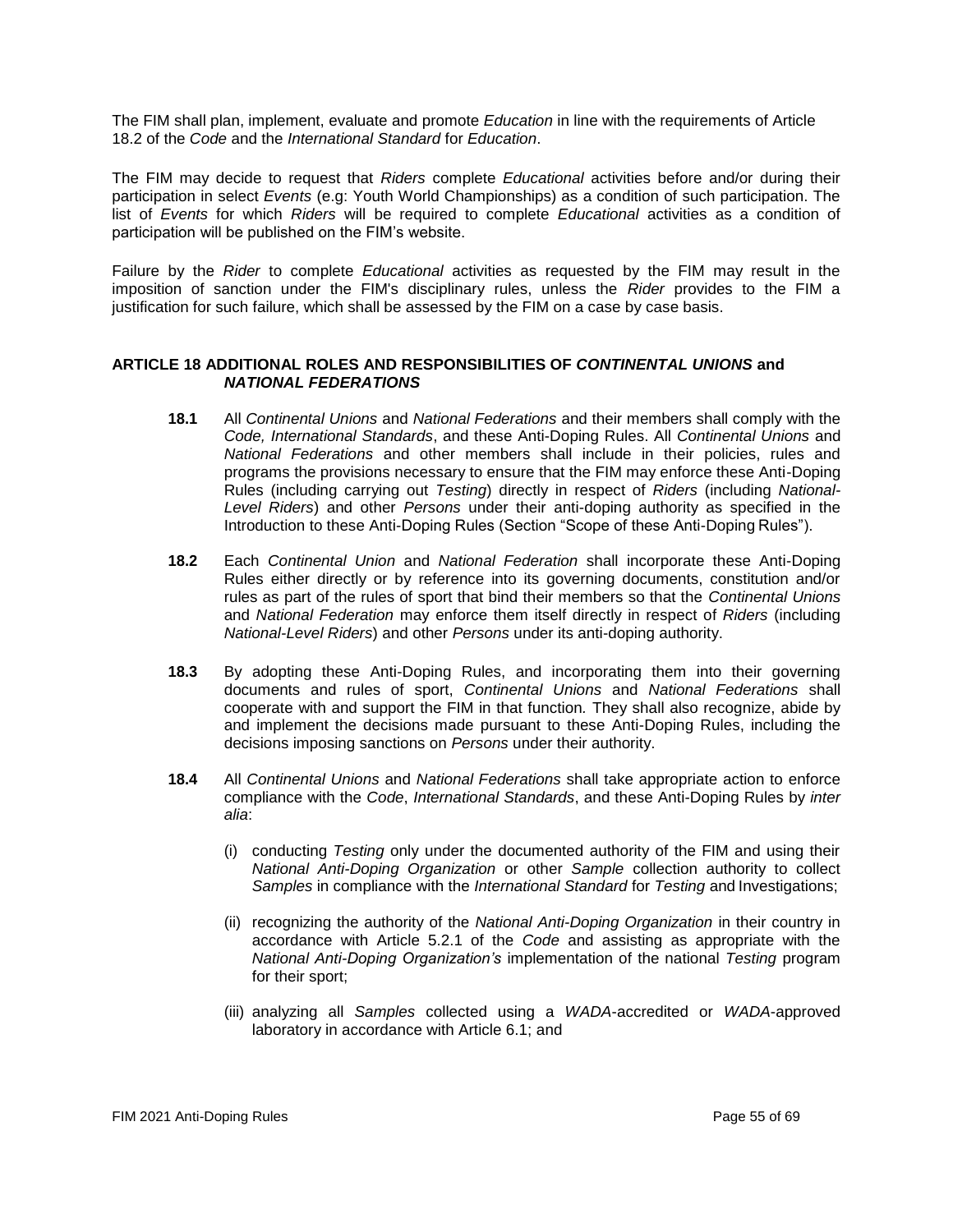- (iv) ensuring that any national level anti-doping rule violation cases discovered by *Continental Unions* and *National Federations* are adjudicated by an *Operationally Independent* hearing panel in accordance with Article 8.1 and the *International Standard* for *Results Management*.
- **18.5** All *Continental Unions* and *National Federations* shall establish rules requiring all *Riders*  preparing for or participating in a *Competition* or activity authorized or organized by a *Continental Union* and *National Federation* or one of its member organizations, and all *Rider Support Personnel* associated with such *Riders*, to agree to be bound by these Anti-Doping Rules and to submit to the *Results Management* authority of the *Anti-Doping Organization* in conformity with the *Code* as a condition of such participation.
- **18.6** All *Continental Unions* and *National Federations* shall report any information suggesting or relating to an anti-doping rule violation to the FIM and to their *National Anti-Doping Organizations* and shall cooperate with investigations conducted by any *Anti-Doping Organization* with authority to conduct the investigation.
- **18.7** All *Continental Unions* and *National Federations* shall have disciplinary rules in place to prevent *Rider Support Personnel* who are *Using Prohibited Substances* or *Prohibited Methods* without valid justification from providing support to *Riders* under the authority of the FIM or the *Continental Union or National Federation*.
- *18.8* All *Continental Unions* and *National Federations* shall conduct anti-doping *Education* in coordination with their *National Anti-Doping Organizations.*

## <span id="page-55-0"></span>**ARTICLE 19 ADDITIONAL ROLES AND RESPONSIBILITIES OF THE FIM**

- **19.1** In addition to the roles and responsibilities described in Article 20.3 of the *Code* for International Federations, the FIM shall report to *WADA* on the FIM's compliance with the *Code* and the *International Standards* in accordance with Article 24.1.2 of the *Code*.
- **19.2** Subject to applicable law, and in accordance with Article 20.3.4 of the *Code*, all FIM board members, directors, officers and those employees (and those of appointed *Delegated Third Parties*), who are involved in any aspect of *Doping Control*, must sign a form provided by FIM, agreeing to be bound by these Anti-Doping Rules as *Persons* in conformity with the *Code* for direct and intentional misconduct.**19.3** Subject to applicable law, and in accordance with Article 20.3.5 of the *Code*, any FIM employee who is involved in *Doping Control* (other than authorized anti-doping *Education* or rehabilitation programs) must sign a statement provided by the FIM confirming that they are not *Provisionally Suspended* or serving a period of *Ineligibility* and have not been directly or intentionally engaged in conduct within the previous six (6) years which would have constituted a violation of anti-doping rules if *Code*-compliant rules had been applicable to them.

# <span id="page-55-1"></span>**ARTICLE 20 ADDITIONAL ROLES AND RESPONSIBILITIES OF** *RIDERS*

- **20.1** To be knowledgeable of and comply with these Anti-Doping Rules.
- **20.2** To be available for *Sample* collection at all times.**<sup>74</sup>**

**<sup>74</sup>** *[Comment to Article 20.2: With due regard to a Rider's human rights and privacy, legitimate anti-doping considerations sometimes require Sample collection late at night or early in the morning. For example, it is known that some Riders Use low doses of EPO during these hours so that it will be undetectable in the morning.]*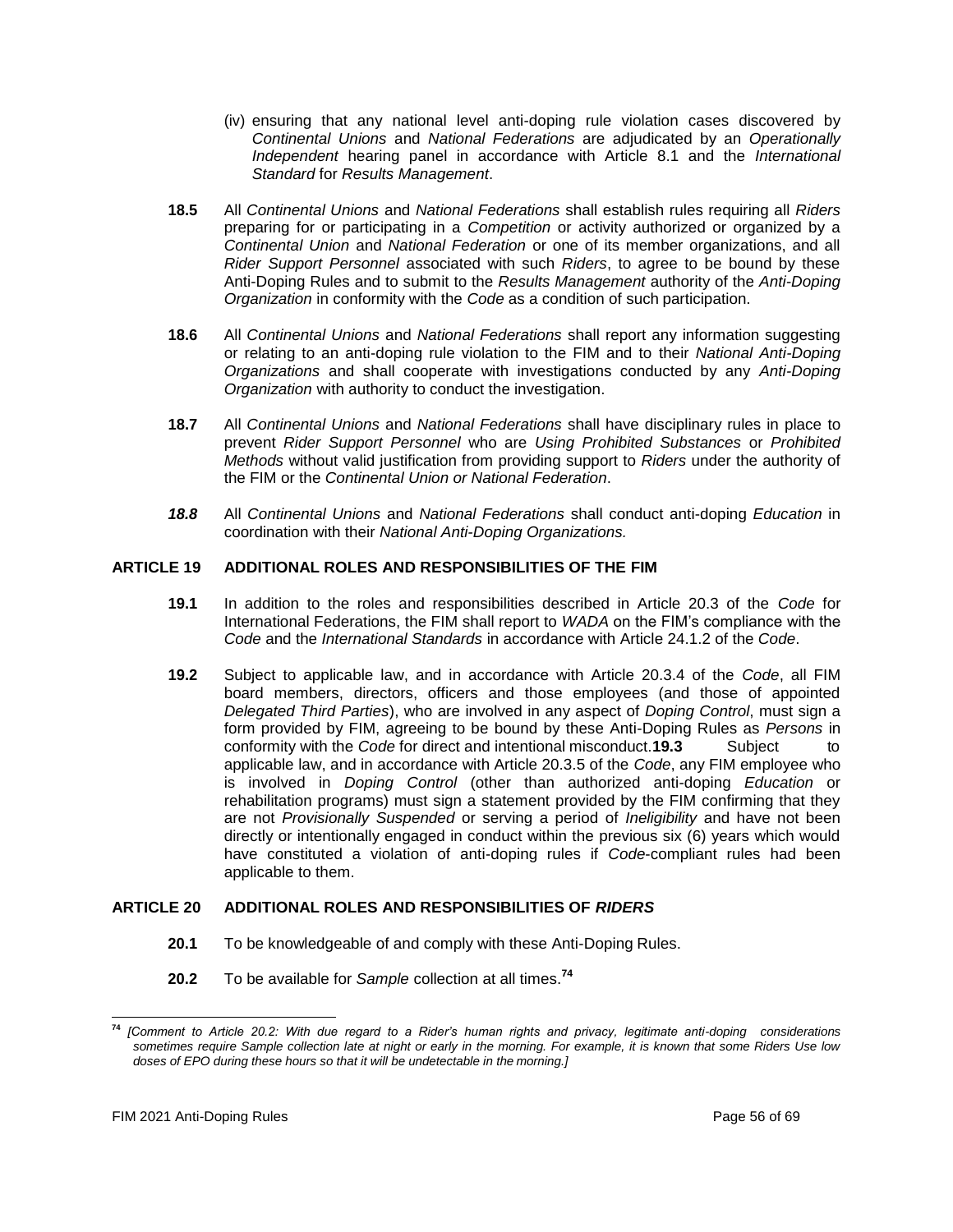- **20.3** To take responsibility, in the context of anti-doping, for what they ingest and *Use*.
- **20.4** To inform medical personnel of their obligation not to *Use Prohibited Substance*s and *Prohibited Methods* and to take responsibility to make sure that any medical treatment received does not violate these Anti-Doping Rules.
- **20.5** To disclose to the FIM and their *National Anti-Doping Organization* any decision by a non-*Signatory* finding that the *Rider* committed an anti-doping rule violation within the previous ten (10) years.
- **20.6** To cooperate with *Anti-Doping Organizations* investigating anti-doping rule violations.

Failure by any *Rider* to cooperate in full with *Anti-Doping Organizations* investigating antidoping rule violations may result in a charge of misconduct under the FIM's Disciplinary and Arbitration Code.

- **20.7** To disclose the identity of their *Rider Support Personnel* upon request by the FIM or a *National Federation*, or any other *Anti-Doping Organization* with authority over the *Rider*.
- **20.8** Offensive conduct towards a *Doping Control* official or other *Person* involved in *Doping Control* by a *Rider*, which does not otherwise constitute *Tampering*, may result in a charge of misconduct under the FIM's Disciplinary and Arbitration Code.

# <span id="page-56-0"></span>**ARTICLE 21 ADDITIONAL ROLES AND RESPONSIBILITIES OF** *RIDER SUPPORT PERSONNEL*

- **21.1** To be knowledgeable of and comply with these Anti-Doping Rules.
- **21.2** To cooperate with the *Rider Testing* program.
- **21.3** To use their influence on *Rider* values and behavior to foster anti-doping attitudes.
- **21.4** To disclose to the FIM and their *National Anti-Doping Organization* any decision by a non-*Signatory* finding that they committed an anti-doping rule violation within the previous ten (10) years.
- **21.5** To cooperate with *Anti-Doping Organizations* investigating anti-doping rule violations.

Failure by any *Rider Support Personnel* to cooperate in full with *Anti-Doping Organizations* investigating anti-doping rule violations may result in a charge of misconduct under the FIM's Disciplinary and Arbitration Code.

**21.6** *Rider Support Personnel* shall not *Use* or *Possess* any *Prohibited Substance* or *Prohibited Method* without valid justification.

Any such *Use* or *Possession* may result in a charge of misconduct under the FIM's Disciplinary and Arbitration Code.

**21.7** Offensive conduct towards a *Doping Control* official or other *Person* involved in *Doping Control* by *Rider Support Personnel*, which does not otherwise constitute *Tampering*, may result in a charge of misconduct under the FIM's Disciplinary and Arbitration Code.

## <span id="page-56-1"></span>**ARTICLE 22 ADDITIONAL ROLES AND RESPONSIBILITIES OF OTHER** *PERSONS* **SUBJECT TO THESE ANTI-DOPING RULES**

**22.1** To be knowledgeable of and comply with these Anti-Doping Rules.

FIM 2021 Anti-Doping Rules Page 57 of 69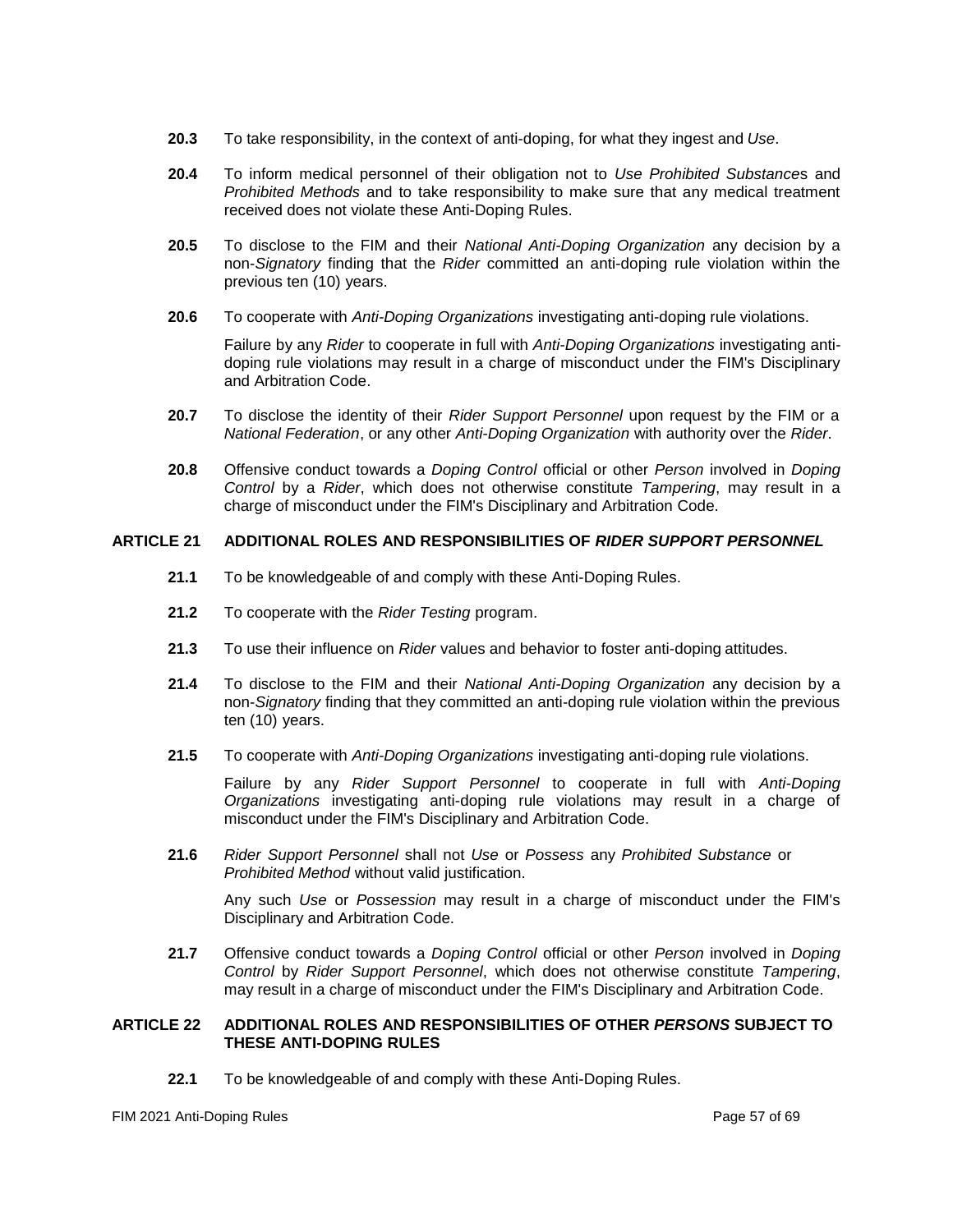- **22.2** To disclose to the FIM and their *National Anti-Doping Organization* any decision by a non-*Signatory* finding that they committed an anti-doping rule violation within the previous ten (10) years.
- **22.3** To cooperate with *Anti-Doping Organizations* investigating anti-doping rule violations.

Failure by any other *Person* subject to these Anti-Doping Rules to cooperate in full with *Anti-Doping Organizations* investigating anti-doping rule violations may result in a charge of misconduct under the FIM's Disciplinary and Arbitration Code.

- **22.4** Not to *Use* or *Possess* any *Prohibited Substance* or *Prohibited Method* without valid justification.
- **22.5** Offensive conduct towards a *Doping Control* official or other *Person* involved in *Doping Control* by a *Person*, which does not otherwise constitute *Tampering*, may result in a charge of misconduct under the .

#### <span id="page-57-0"></span>**ARTICLE 23 INTERPRETATION OF THE** *CODE*

- **23.1** The official text of the *Code* shall be maintained by *WADA* and shall be published in English and French. In the event of any conflict between the English and French versions, the English version shall prevail.
- **23.2** The comments annotating various provisions of the *Code* shall be used to interpret the *Code*.
- **23.3** The *Code* shall be interpreted as an independent and autonomous text and not by reference to the existing law or statutes of the *Signatories* or governments.
- **23.4** The headings used for the various Parts and Articles of the *Code* are for convenience only and shall not be deemed part of the substance of the *Code* or to affect in any way the language of the provisions to which they refer.
- **23.5** Where the term "days" is used in the *Code* or an *International Standard*, it shall mean calendar days unless otherwise specified.
- **23.6** The *Code* shall not apply retroactively to matters pending before the date the *Code* is accepted by a *Signatory* and implemented in its rules. However, pre-*Code* anti-doping rule violations would continue to count as "First violations" or "Second violations" for purposes of determining sanctions under Article 10 for subsequent post-*Code* violations.
- *23.7* The Purpose, Scope and Organization of the World Anti-Doping Program and the *Code* and Appendix 1, Definitions, shall be considered integral parts of the *Code*.

#### <span id="page-57-1"></span>**ARTICLE 24 FINAL PROVISIONS**

- **24.1** Where the term "days" is used in these Anti-Doping Rules, it shall mean calendar days unless otherwise specified.
- **24.2** These Anti-Doping Rules shall be interpreted as an independent and autonomous text and not by reference to existing law or statutes.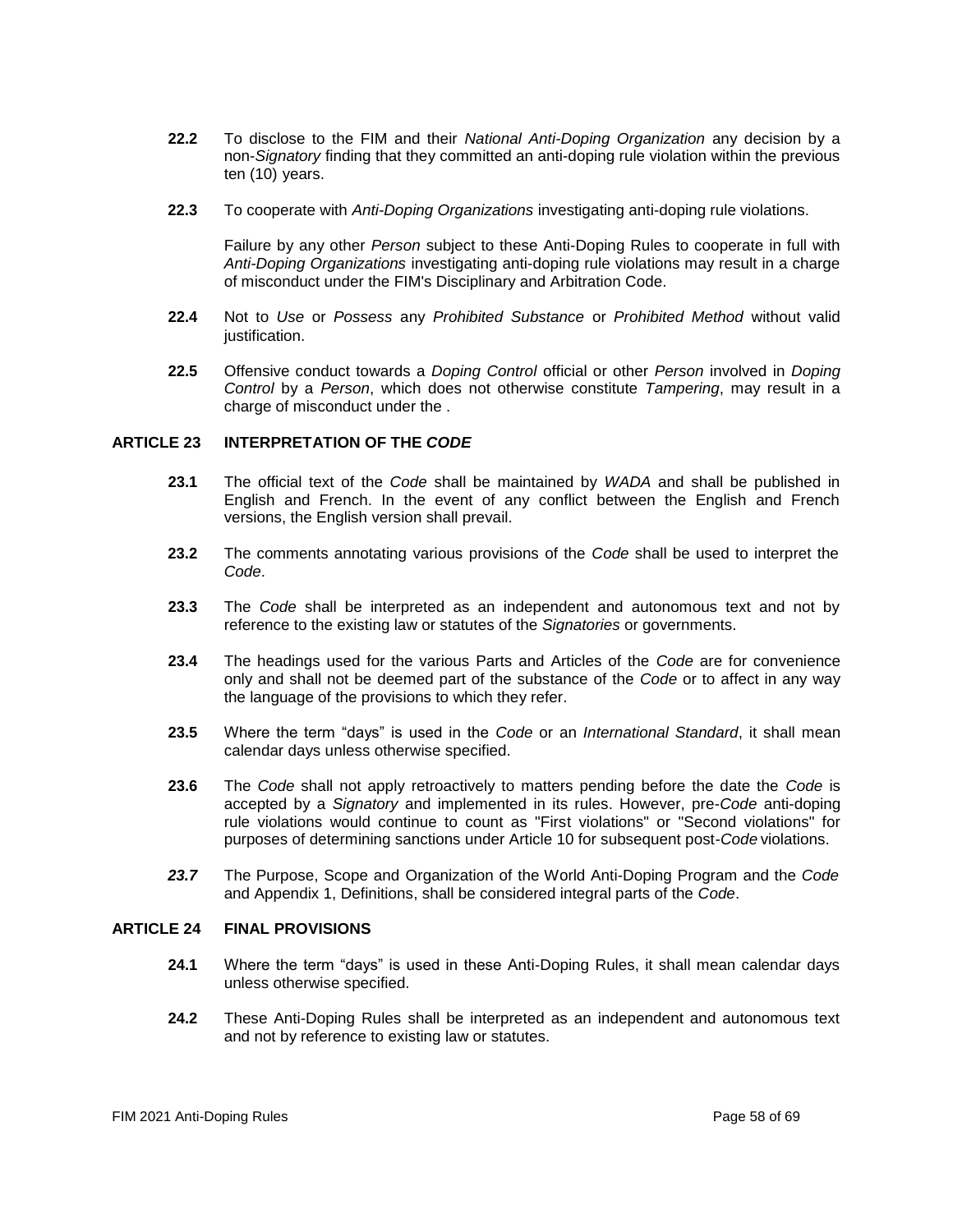- **24.3** These Anti-Doping Rules have been adopted pursuant to the applicable provisions of the *Code* and the *International Standards* and shall be interpreted in a manner that is consistent with applicable provisions of the *Code* and the *International Standards*. The *Code* and the *International Standards* shall be considered integral parts of these Anti-Doping Rules and shall prevail in case of conflict.
- **24.4** The Introduction and Appendix 1 shall be considered integral parts of these Anti-Doping Rules.
- **24.5** The comments annotating various provisions of these Anti-Doping Rules shall be used to interpret these Anti-Doping Rules.
- **24.6** These Anti-Doping Rules shall enter into force on 1 January 2021 (the "Effective Date"). They repeal previous versions of the FIM's Anti-Doping Rules.
- **24.7** These Anti-Doping Rules shall not apply retroactively to matters pending before the Effective Date. However:
	- **24.7.1** Anti-doping rule violations taking place prior to the Effective Date count as "first violations" or "second violations" for purposes of determining sanctions under Article 10 for violations taking place after the Effective Date.
	- **24.7.2** Any anti-doping rule violation case which is pending as of the Effective Date and any anti-doping rule violation case brought after the Effective Date based on an anti-doping rule violation which occurred prior to the Effective Date, shall be governed by the substantive anti-doping rules in effect at the time the alleged anti-doping rule violation occurred, and not by the substantive antidoping rules set out in these Anti-Doping Rules, unless the panel hearing the case determines the principle of "lex mitior" appropriately applies under the circumstances of the case. For these purposes, the retrospective periods in which prior violations can be considered for purposes of multiple violations under Article 10.9.4 and the statute of limitations set forth in Article 16 are procedural rules, not substantive rules, and should be applied retroactively along with all of the other procedural rules in these Anti-Doping Rules (provided, however, that Article 16 shall only be applied retroactively if the statute of limitations period has not already expired by the Effective Date).
	- *24.7.3* Any Article 2.4 whereabouts failure (whether a filing failure or a missed test, as those terms are defined in the *International Standard* for *Results Management*) prior to the Effective Date shall be carried forward and may be relied upon, prior to expiry, in accordance with the *International Standard* for *Results Management*, but it shall be deemed to have expired twelve (12) months after it occurred*.*
	- **24.7.4** With respect to cases where a final decision finding an anti-doping rule violation has been rendered prior to the Effective Date, but the *Rider* or other *Person* is still serving the period of *Ineligibility* as of the Effective Date, the *Rider* or other *Person* may apply to the FIM or other *Anti-Doping Organization*  which had *Results Management* responsibility for the anti-doping rule violation to consider a reduction in the period of *Ineligibility* in light of these Anti-Doping Rules. Such application must be made before the period of *Ineligibility* has expired. The decision rendered may be appealed pursuant to Article 13.2. These Anti-Doping Rules shall have no application to any case where a final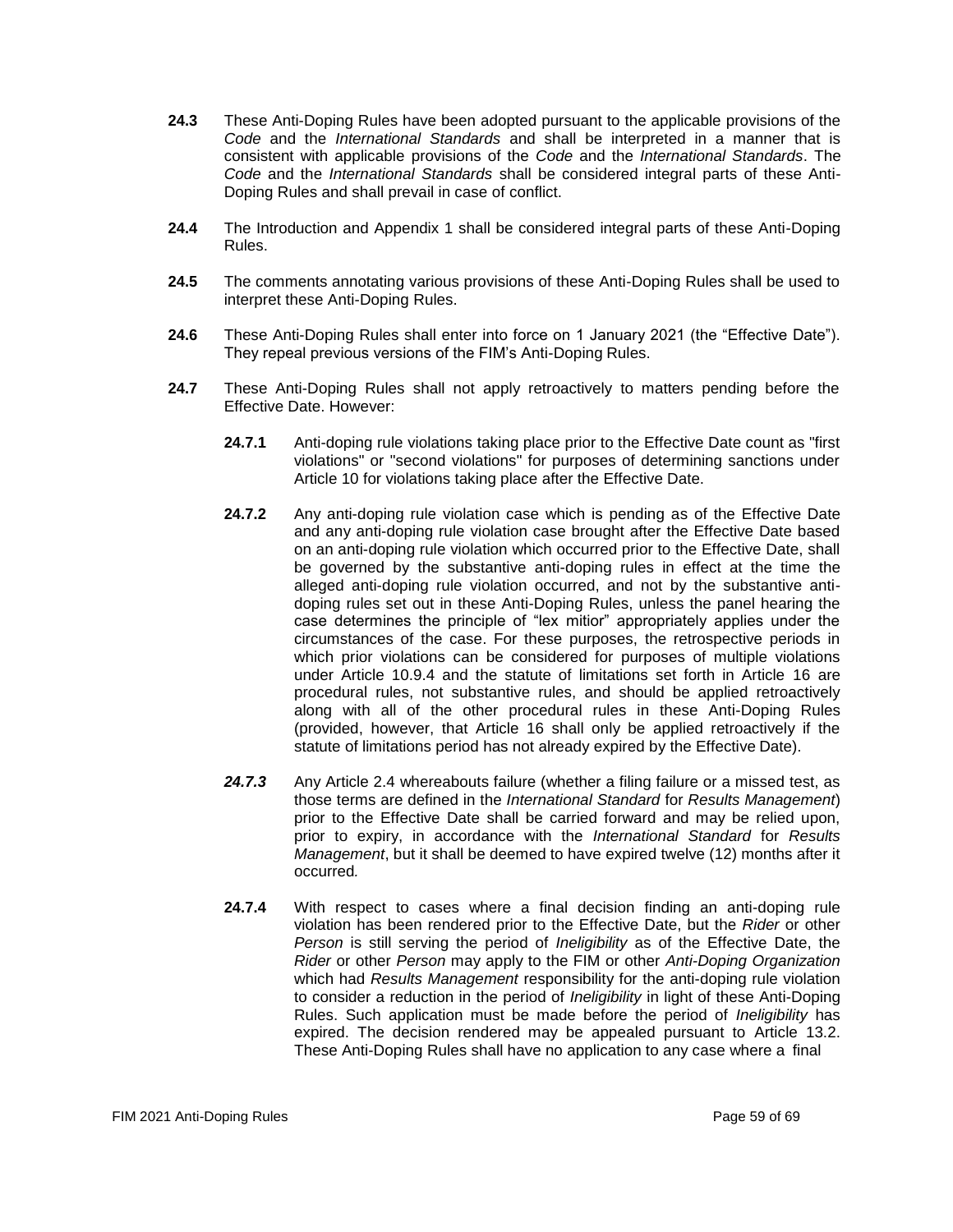decision finding an anti-doping rule violation has been rendered and the period of *Ineligibility* has expired.

- **24.7.5** For purposes of assessing the period of *Ineligibility* for a second violation under Article 10.9.1, where the sanction for the first violation was determined based on rules in force prior to the Effective Date, the period of *Ineligibility* which would have been assessed for that first violation had these Anti-Doping Rules been applicable, shall be applied.**<sup>75</sup>**
- **24.7.6** Changes to the *Prohibited List* and *Technical Documents* relating to substances or methods on the *Prohibited List* shall not, unless they specifically provide otherwise, be applied retroactively. As an exception, however, when a *Prohibited Substance* or a *Prohibited Method* has been removed from the *Prohibited List*, a *Rider* or other *Person* currently serving a period of *Ineligibility*  on account of the formerly *Prohibited Substance* or *Prohibited Method* may apply to the FIM or other *Anti-Doping Organization* which had *Results Management* responsibility for the anti-doping rule violation to consider a reduction in the period of *Ineligibility* in light of the removal of the substance or method from the *Prohibited List*.

**<sup>75</sup>** *[Comment to Article 24.7.5: Other than the situation described in Article 24.7.5, where a final decision finding an anti-doping rule violation has been rendered prior to the Effective Date and the period of Ineligibility imposed has been completely served, these Anti-Doping Rules may not be used to re-characterize the prior violation.]*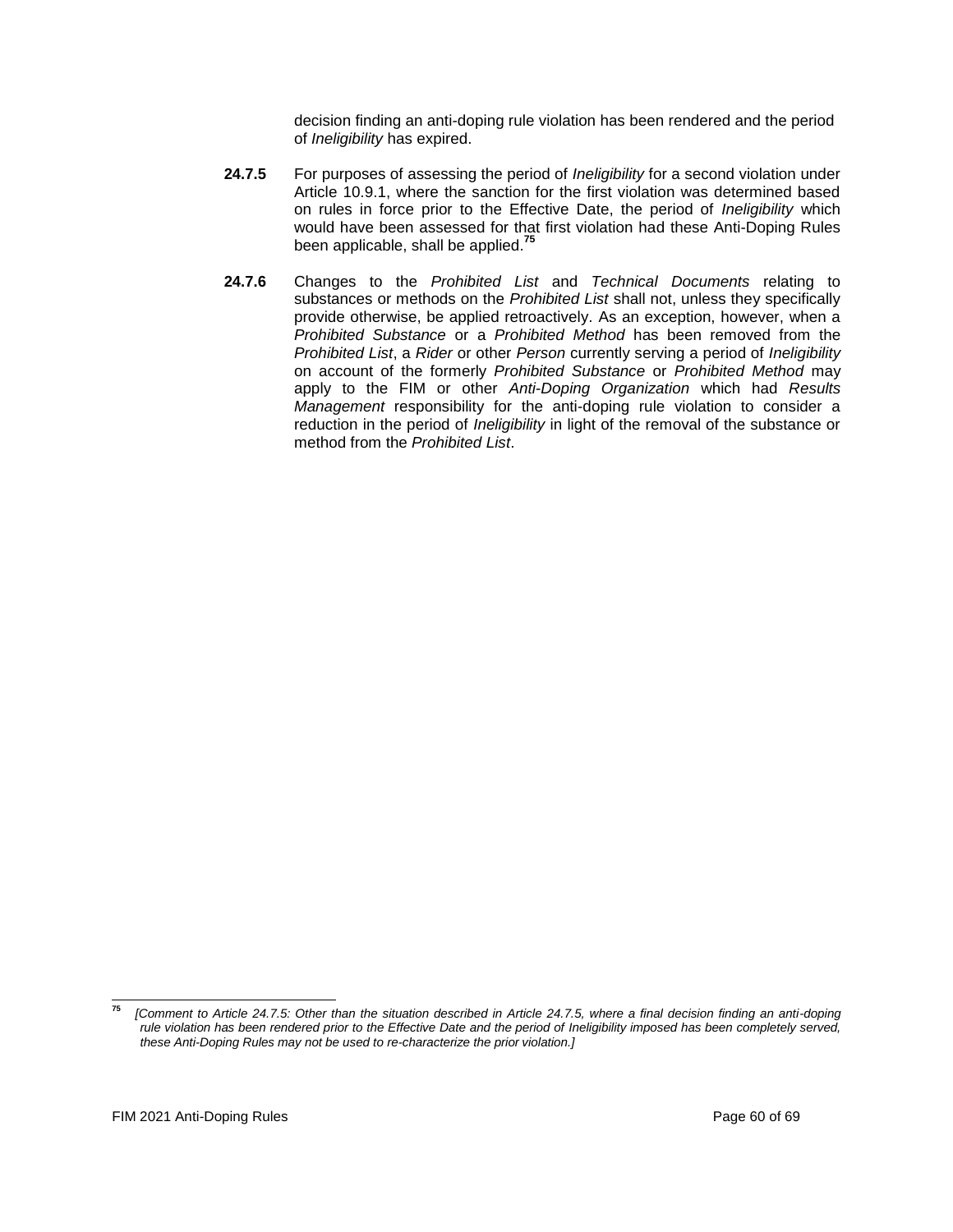# <span id="page-60-0"></span>**APPENDIX 1 DEFINITIONS<sup>76</sup>**

*ADAMS*: The Anti-Doping Administration and Management System is a Web-based database management tool for data entry, storage, sharing, and reporting designed to assist stakeholders and *WADA* in their anti-doping operations in conjunction with data protection legislation.

*Administration*: Providing, supplying, supervising, facilitating, or otherwise participating in the *Use* or *Attempted Use* by another *Person* of a *Prohibited Substance* or *Prohibited Method*. However, this definition shall not include the actions of bona fide medical personnel involving a *Prohibited Substance* or *Prohibited Method Used* for genuine and legal therapeutic purposes or other acceptable justification and shall not include actions involving *Prohibited Substances* which are not prohibited in *Out-of-Competition Testing* unless the circumstances as a whole demonstrate that such *Prohibited Substances* are not intended for genuine and legal therapeutic purposes or are intended to enhance sport performance.

*Adverse Analytical Finding*: A report from a *WADA*-accredited laboratory or other *WADA*-approved laboratory that, consistent with the *International Standard* for Laboratories, establishes in a *Sample* the presence of a *Prohibited Substance* or its *Metabolites* or *Markers* or evidence of the *Use* of a *Prohibited Method*.

*Adverse Passport Finding*: A report identified as an *Adverse Passport Finding* as described in the applicable *International Standards*.

*Aggravating Circumstances*: Circumstances involving, or actions by, a *Rider* or other *Person* which may justify the imposition of a period of *Ineligibility* greater than the standard sanction. Such circumstances and actions shall include, but are not limited to: the *Rider* or other *Person Used* or *Possessed* multiple *Prohibited Substances* or *Prohibited Methods*, *Used* or *Possessed* a *Prohibited Substance* or *Prohibited Method* on multiple occasions or committed multiple other anti-doping rule violations; a normal individual would be likely to enjoy the performance-enhancing effects of the anti-doping rule violation(s) beyond the otherwise applicable period of *Ineligibility*; the *Rider* or *Person* engaged in deceptive or obstructive conduct to avoid the detection or adjudication of an anti-doping rule violation; or the *Rider* or other *Person* engaged in *Tampering* during *Results Management*. For the avoidance of doubt, the examples of circumstances and conduct described herein are not exclusive and other similar circumstances or conduct may also justify the imposition of a longer period of *Ineligibility*.

*Anti-Doping Activities*: Anti-doping *Education* and information, test distribution planning, maintenance of a *Registered Testing Pool*, managing *Rider Biological Passports*, conducting *Testing*, organizing analysis of *Samples*, gathering of intelligence and conduct of investigations, processing of *TUE* applications, *Results Management*, monitoring and enforcing compliance with any *Consequences* imposed, and all other activities related to anti-doping to be carried out by or on behalf of an *Anti-Doping Organization*, as set out in the *Code* and/or the *International Standards*.

*Anti-Doping Organization*: *WADA* or a *Signatory* that is responsible for adopting rules for initiating, implementing or enforcing any part of the *Doping Control* process. This includes, for example, the International Olympic Committee, the International Paralympic Committee, other *Major Event Organizations* that conduct *Testing* at their *Events*, International Federations, and *National Anti-Doping Organizations.*

*Rider*: Any *Person* who competes in sport at the international level (as defined by each International Federation) or the national level (as defined by each *National Anti-Doping Organization*). An *Anti-Doping Organization* has discretion to apply anti-doping rules to a *Rider* who is neither an *International-Level Rider* nor a *National-Level Rider*, and thus to bring them within the definition of "*Rider*". In relation to *Riders* who are neither *International*-*Level* nor *National-Level Riders*, an *Anti-Doping Organization* may elect to: conduct limited *Testing* or no *Testing* at all; analyze *Samples* for less than the full menu of

**<sup>76</sup>** *[Comment to Definitions: Defined terms shall include their plural and possessive forms, as well as those terms used as other parts of speech.]*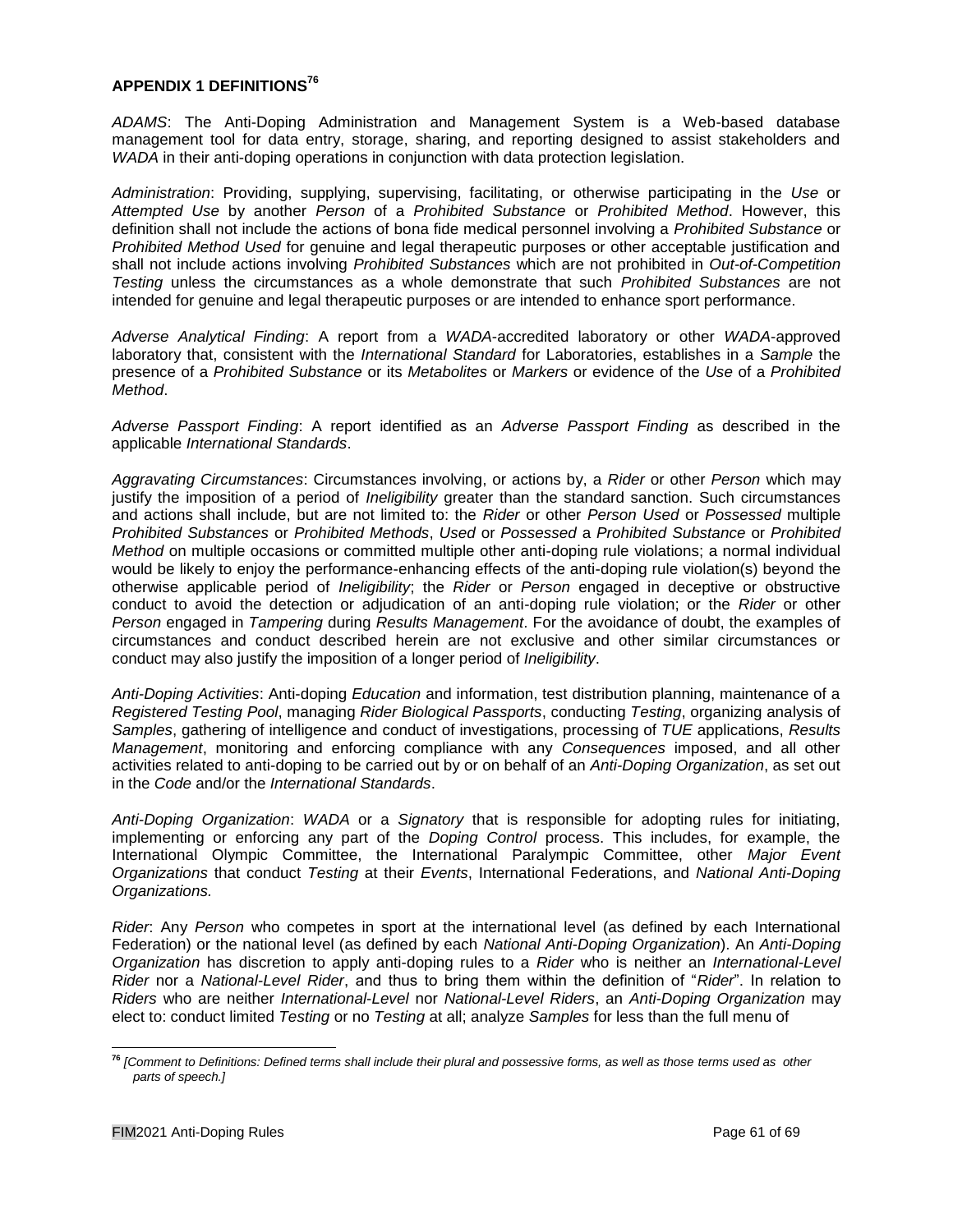*Prohibited Substances*; require limited or no whereabouts information; or not require advance *TUEs*. However, if an Article 2.1, 2.3 or 2.5 anti-doping rule violation is committed by any *Rider* over whom an *Anti-Doping Organization* has elected to exercise its authority to test and who competes below the international or national level, then the *Consequences* set forth in the *Code* must be applied. For purposes of Article 2.8 and Article 2.9 and for purposes of anti-doping information and *Education*, any *Person* who participates in sport under the authority of any *Signatory*, government, or other sports organization accepting the *Code* is a *Rider*. **77**

*Rider Biological Passport*: The program and methods of gathering and collating data as described in the *International Standard* for *Testing* and Investigations and *International Standard* for Laboratories.

*Rider Support Personnel*: Any coach, trainer, manager, agent, team staff, official, medical, paramedical personnel, parent or any other *Person* working with, treating or assisting a *Rider* participating in or preparing for sports *Competition*.

*Attempt*: Purposely engaging in conduct that constitutes a substantial step in a course of conduct planned to culminate in the commission of an anti-doping rule violation. Provided, however, there shall be no antidoping rule violation based solely on an *Attempt* to commit a violation if the *Person* renounces the *Attempt* prior to it being discovered by a third party not involved in the *Attempt*.

*Atypical Finding*: A report from a *WADA*-accredited laboratory or other *WADA*-approved laboratory which requires further investigation as provided by the *International Standard* for Laboratories or related *Technical Documents* prior to the determination of an *Adverse Analytical Finding*.

*Atypical Passport Finding*: A report described as an *Atypical Passport Finding* as described in the applicable *International Standards*.

*CAS*: The Court of Arbitration for Sport.

*¨*

*CDI*: The FIM International Disciplinary Court.

*CMI:* International Medical Commission *Code*: The World Anti-Doping *Code*.

*Competition*: A single race, match, game or singular sport contest. For stage races and other sport contests where prizes are awarded on a daily or other interim basis the distinction between a *Competition*  and an *Event* will be as provided in the rules of the FIM. For the FIM, a *Competition* it is a single sporting meeting (composed, depending on the discipline, of practice sessions, qualifying practice sessions and race(s), rounds, legs, heat or stages).

*Consequences of Anti-Doping Rule Violations* ("*Consequences*"): A *Rider'*s or other *Person's* violation of an anti-doping rule may result in one or more of the following: (a) *Disqualification* means the *Rider'*s results in a particular *Competition* or *Event* are invalidated, with all resulting *Consequences* including forfeiture of any medals, points and prizes; (b) *Ineligibility* means the *Rider* or other *Person* is barred on account of an anti-doping rule violation for a specified period of time from participating in any *Competition*  or other activity or funding as provided in Article 10.14; (c) *Provisional Suspension* means the *Rider* or

**<sup>77</sup>** *[Comment to Rider: Individuals who participate in sport may fall in one of five categories: 1) International-Level Rider, 2) National-Level Rider, 3) individuals who are not International- or National-Level Riders but over whom the International Federation or National Anti-Doping Organization has chosen to exercise authority, 4) Recreational Rider, and 5) individuals over whom no International Federation or National Anti-Doping Organization has, or has chosen to, exercise authority. All International- and National-Level Riders are subject to the anti-doping rules of the Code, with the precise definitions of international and national level sport to be set forth in the anti-doping rules of the International Federations and National Anti- Doping Organizations.]*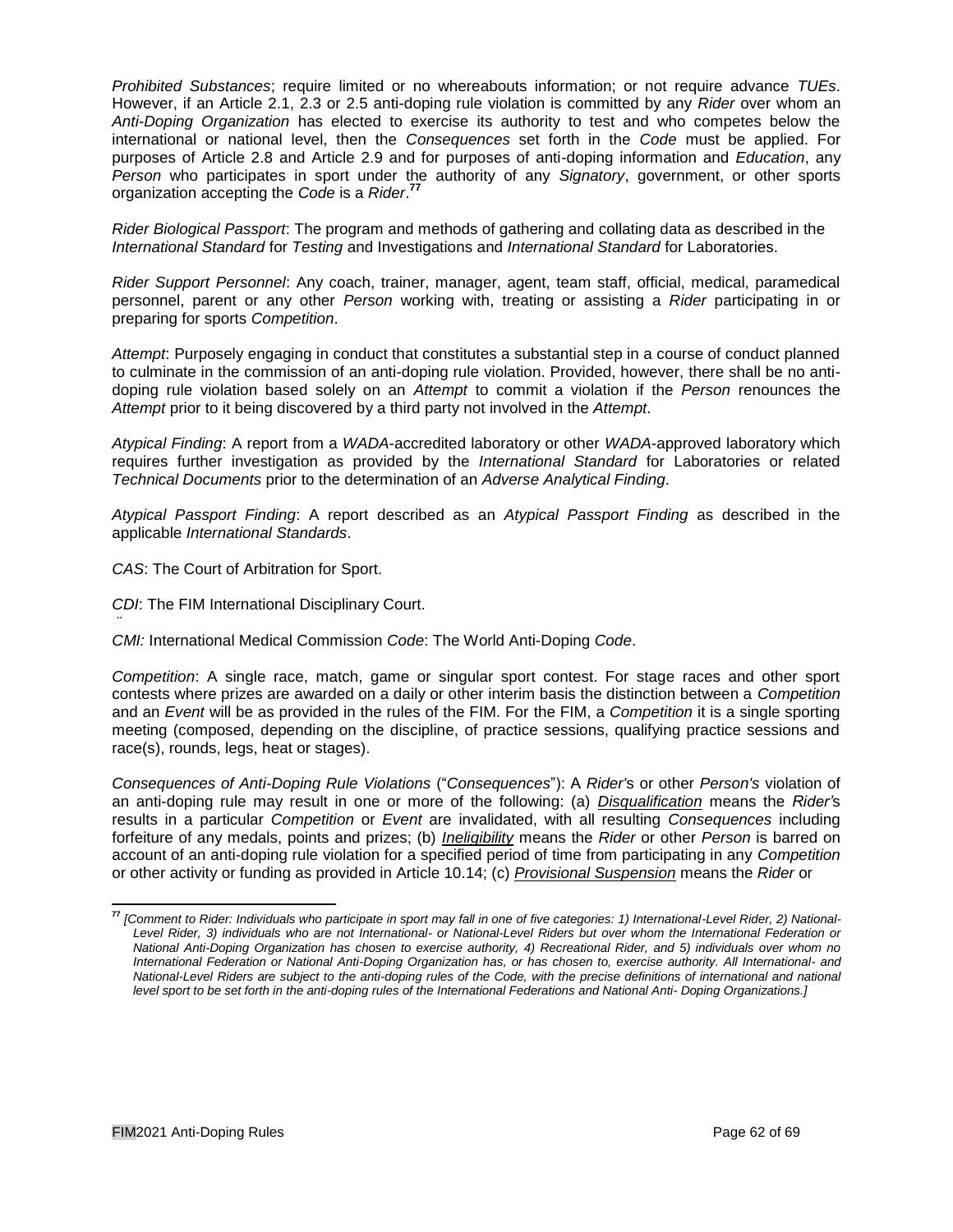other *Person* is barred temporarily from participating in any *Competition* or activity prior to the final decision at a hearing conducted under Article 8; (d) *Financial Consequences* means a financial sanction imposed for an anti-doping rule violation or to recover costs associated with an anti-doping rule violation; and (e) *Public Disclosure* means the dissemination or distribution of information to the general public or *Persons* beyond those *Persons* entitled to earlier notification in accordance with Article 14. Teams in *Team Sports* may also be subject to *Consequences* as provided in Article 11.

*Contaminated Product*: A product that contains a *Prohibited Substance* that is not disclosed on the product label or in information available in a reasonable Internet search.

*Continental Unions:* Unions composed by *National Federation*s that are based in the same continent.

*Decision Limit*: The value of the result for a threshold substance in a *Sample*, above which an *Adverse Analytical Finding* shall be reported, as defined in the *International Standard* for Laboratories.

*Delegated Third Party*: Any *Person* to which the FIM delegates any aspect of *Doping Control* or antidoping *Education* programs including, but not limited to, third parties or other *Anti-Doping Organizations*  that conduct *Sample* collection or other *Doping Control* services or anti-doping *Educational* programs for the FIM, or individuals serving as independent contractors who perform *Doping Control* services for the FIM (e.g., non-employee *Doping Control* officers or chaperones). This definition does not include *CAS*.

*Disqualification*: See *Consequences of Anti-Doping Rule Violations* above.

*Doping Control*: All steps and processes from test distribution planning through to ultimate disposition of any appeal and the enforcement of *Consequences*, including all steps and processes in between, including but not limited to *Testing*, investigations, whereabouts, *TUEs*, *Sample* collection and handling, laboratory analysis, *Results Management*, and investigations or proceedings relating to violations of Article 10.14 (Status During *Ineligibility* or *Provisional Suspension*).

*Education*: The process of learning to instill values and develop behaviors that foster and protect the spirit of sport, and to prevent intentional and unintentional doping.

*Event*: A series of individual *Competitions* conducted together under one ruling body (e.g., the Olympic Games, World Championships of an International Federation, or Pan American Games).

*Event Period*: The time between the beginning and end of an *Event*.

*Event Venues*: Those venues so designated by the FIM, the *Event Venues* are the official training, accommodation and *Competition* venues of the *Event*.

*Fault. Fault* is any breach of duty or any lack of care appropriate to a particular situation. Factors to be taken into consideration in assessing a *Rider'*s or other *Person's* degree of *Fault* include, for example, the *Rider'*s or other *Person's* experience, whether the *Rider* or other *Person* is a *Protected Person*, special considerations such as impairment, the degree of risk that should have been perceived by the *Rider* and the level of care and investigation exercised by the *Rider* in relation to what should have been the perceived level of risk. In assessing the *Rider'*s or other *Person's* degree of *Fault*, the circumstances considered must be specific and relevant to explain the *Rider'*s or other *Person's* departure from the expected standard of behavior. Thus, for example, the fact that a *Rider* would lose the opportunity to earn large sums of money during a period of *Ineligibility,* or the fact that the *Rider* only has a short time left in a career, or the timing of the sporting calendar, would not be relevant factors to be considered in reducing the period of *Ineligibility* under Article 10.6.1 or 10.6.2.**<sup>78</sup>**

**<sup>78</sup>** *[Comment to Fault: The criteria for assessing a Rider's degree of Fault is the same under all Articles where Fault is to be considered. However, under Article 10.6.2, no reduction of sanction is appropriate unless, when the degree of Fault is assessed, the conclusion is that No Significant Fault or Negligence on the part of the Rider or other Person was involved.]*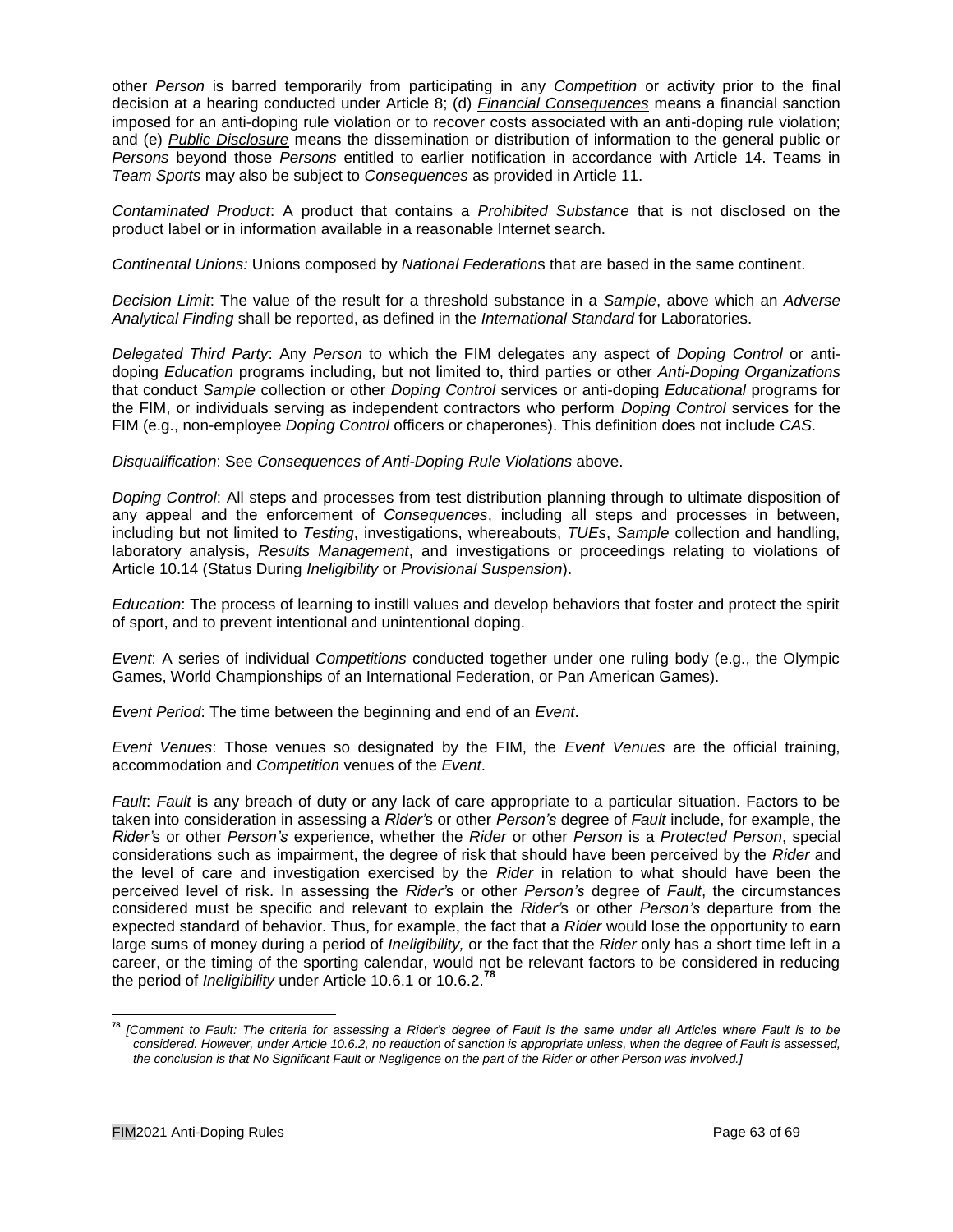*Financial Consequences*: See *Consequences of Anti-Doping Rule Violations* above.

*In-Competition*: "In-Competition" means the period after the *Rider* has passed the technical and/or administrative scrutineering, whichever is the earlier, before a *Competition* in which the *Rider* is scheduled to participate through the end of such *Competition* and the *Sample* collection process related to such *Competition*.

*Independent Observer Program*: A team of observers and/or auditors, under the supervision of *WADA*, who observe and provide guidance on the *Doping Control* process prior to or during certain *Events* and report on their observations as part of *WADA's* compliance monitoring program.

*Individual Sport*: Any sport that is not a *Team Sport.*

*Ineligibility*: See *Consequences of Anti-Doping Rule Violations* above.

*Institutional Independence*: Hearing panels on appeal shall be fully independent institutionally from the *Anti-Doping Organization* responsible for *Results Management*. They must therefore not in any way be administered by, connected or subject to the *Anti-Doping Organization* responsible for *Results Management*.

*International Event*: An *Event* or *Competition* where the International Olympic Committee, the International Paralympic Committee, an International Federation, a *Major Event Organization,* or another international sport organization is the ruling body for the *Event* or appoints the technical officials for the *Event.* For the sport of the FIM, FIM World Championships *Events* and FIM Cup Prize *Events* are considered to be *International Events*.

*International-Level Rider*: *Riders* who compete in sport at the international level, as defined by each International Federation, consistent with the *International Standard* for *Testing* and Investigations. For the sport of the FIM, *International-Level Riders* are defined as set out in the Scope section of the Introduction to these Anti-Doping Rules.**<sup>79</sup>**

*International Standard*: A standard adopted by *WADA* in support of the *Code*. Compliance with an *International Standard* (as opposed to another alternative standard, practice or procedure) shall be sufficient to conclude that the procedures addressed by the *International Standard* were performed properly. *International Standards* shall include any *Technical Documents* issued pursuant to the *International Standard*.

#### **LJI:** List of International Judges

*Major Event Organizations*: The continental associations of *National Olympic Committees* and other international multi-sport organizations that function as the ruling body for any continental, regional or other *International Event*.

*Marker*: A compound, group of compounds or biological variable(s) that indicates the *Use* of a *Prohibited Substance* or *Prohibited Method.*

*Metabolite*: Any substance produced by a biotransformation process.

**<sup>79</sup>** *[Comment to International-Level Rider: Consistent with the International Standard for Testing and Investigations, the FIM is free to determine the criteria it will use to classify Riders as International-Level Riders, e.g., by ranking, by participation in particular International Events, by type of license, etc. However, it must publish those criteria in clear and concise form, so that Riders are able to ascertain quickly and easily when they will become classified as International-Level Riders. For example, if the criteria*  include participation in certain International Events, then the International Federation must publish a list of those International *Events.]*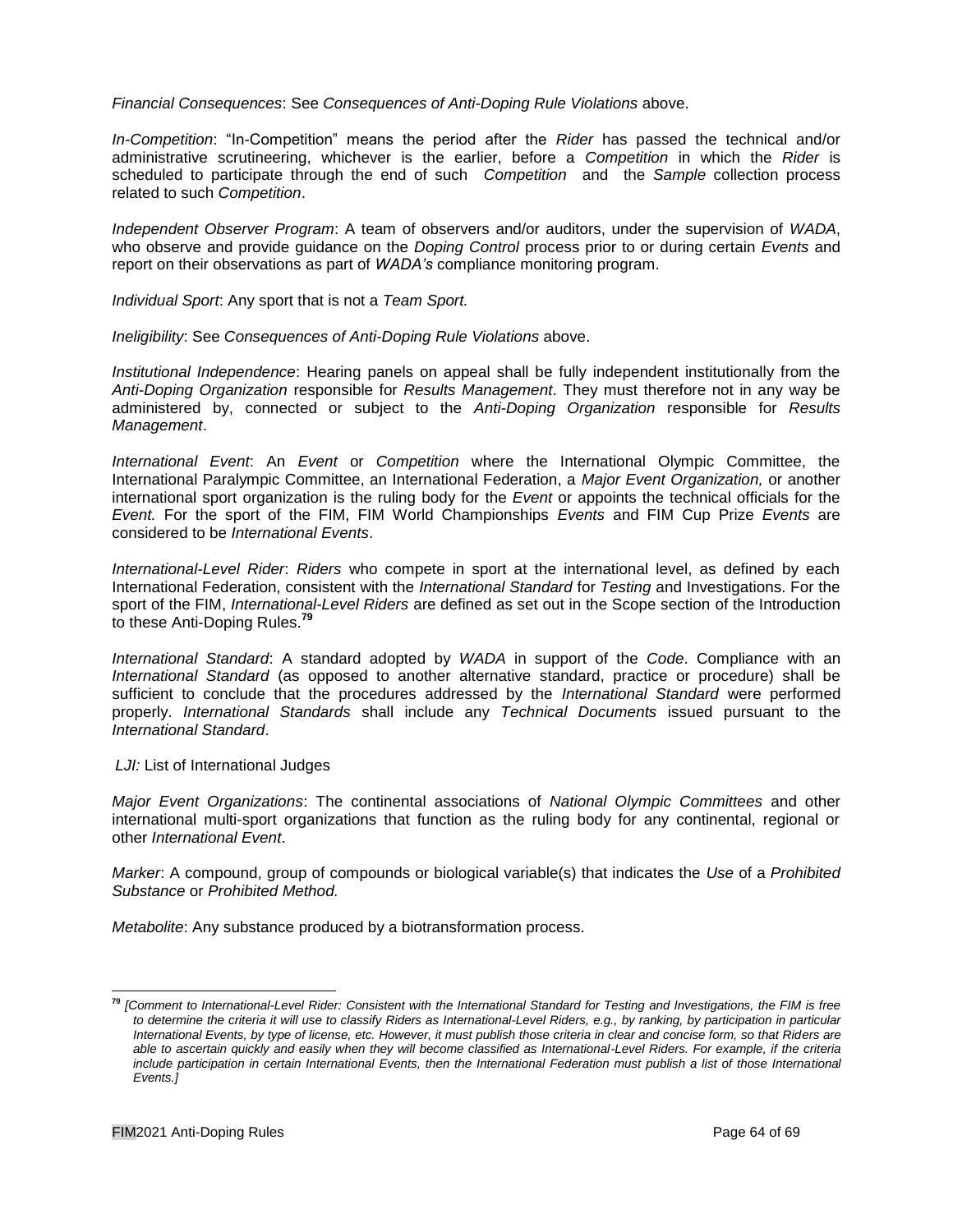*Minimum Reporting Level*: The estimated concentration of a *Prohibited Substance* or its *Metabolite(s)* or *Marker(s)* in a *Sample* below which *WADA*-accredited laboratories should not report that *Sample* as an *Adverse Analytical Finding*.

*Minor*: A natural *Person* who has not reached the age of eighteen (18) years.

*National Anti-Doping Organization*: The entity(ies) designated by each country as possessing the primary authority and responsibility to adopt and implement anti-doping rules, direct the collection of *Samples*, manage test results, and conduct *Results Management* at the national level. If this designation has not been made by the competent public authority(ies), the entity shall be the country's *National Olympic Committee* or its designee.

*National Event*: A sport *Event* or *Competition* involving *International-* or *National-Level Riders* that is not an *International Event*.

*National Federation*: A national or regional entity which is a member of or is recognized by the FIM as the entity governing FIM's sport in that nation or region.

*National-Level Rider*: *Riders* who compete in sport at the national level, as defined by each *National Anti-Doping Organization,* consistent with the *International Standard* for *Testing* and Investigations.

*National Olympic Committee*: The organization recognized by the International Olympic Committee. The term *National Olympic Committee* shall also include the National Sport Confederation in those countries where the National Sport Confederation assumes typical *National Olympic Committee* responsibilities in the anti-doping area.

*No Fault* or *Negligence*: The *Rider* or other *Person's* establishing that he did not know or suspect, and could not reasonably have known or suspected even with the exercise of utmost caution, that he had *Used* or been administered the *Prohibited Substance* or *Prohibited Method* or otherwise violated an antidoping rule*.* Except in the case of a *Protected Person* or *Recreational Rider*, for any violation of Article 2.1, the *Rider* must also establish how the *Prohibited Substance* entered the *Rider's* system.

*No Significant Fault* or *Negligence*: The *Rider* or other *Person's* establishing that any *Fault* or negligence, when viewed in the totality of the circumstances and taking into account the criteria for *No Fault* or *Negligence*, was not significant in relationship to the anti-doping rule violation. Except in the case of a *Protected Person* or *Recreational Rider*, for any violation of Article 2.1, the *Rider* must also establish how the *Prohibited Substance* entered the *Rider'*s system.

*Operational Independence*: This means that (1) board members, staff members, commission members, consultants and officials of the *Anti-Doping Organization* with responsibility for *Results Management* or its affiliates (e.g., member federation or confederation), as well as any *Person* involved in the investigation and pre-adjudication of the matter cannot be appointed as members and/or clerks (to the extent that such clerk is involved in the deliberation process and/or drafting of any decision) of hearing panels of that *Anti-Doping Organization* with responsibility for *Results Management* and (2) hearing panels shall be in a position to conduct the hearing and decision-making process without interference from the *Anti-Doping Organization* or any third party. The objective is to ensure that members of the hearing panel or individuals otherwise involved in the decision of the hearing panel, are not involved in the investigation of, or decisions to proceed with, the case.

*Out-of-Competition*: Any period which is not *In-Competition*.

*Participant*: Any *Rider* or *Rider Support Person*.

*Person*: A natural *Person* or an organization or other entity.

*Possession*: The actual, physical *Possession*, or the constructive *Possession* (which shall be found only if the *Person* has exclusive control or intends to exercise control over the *Prohibited Substance* or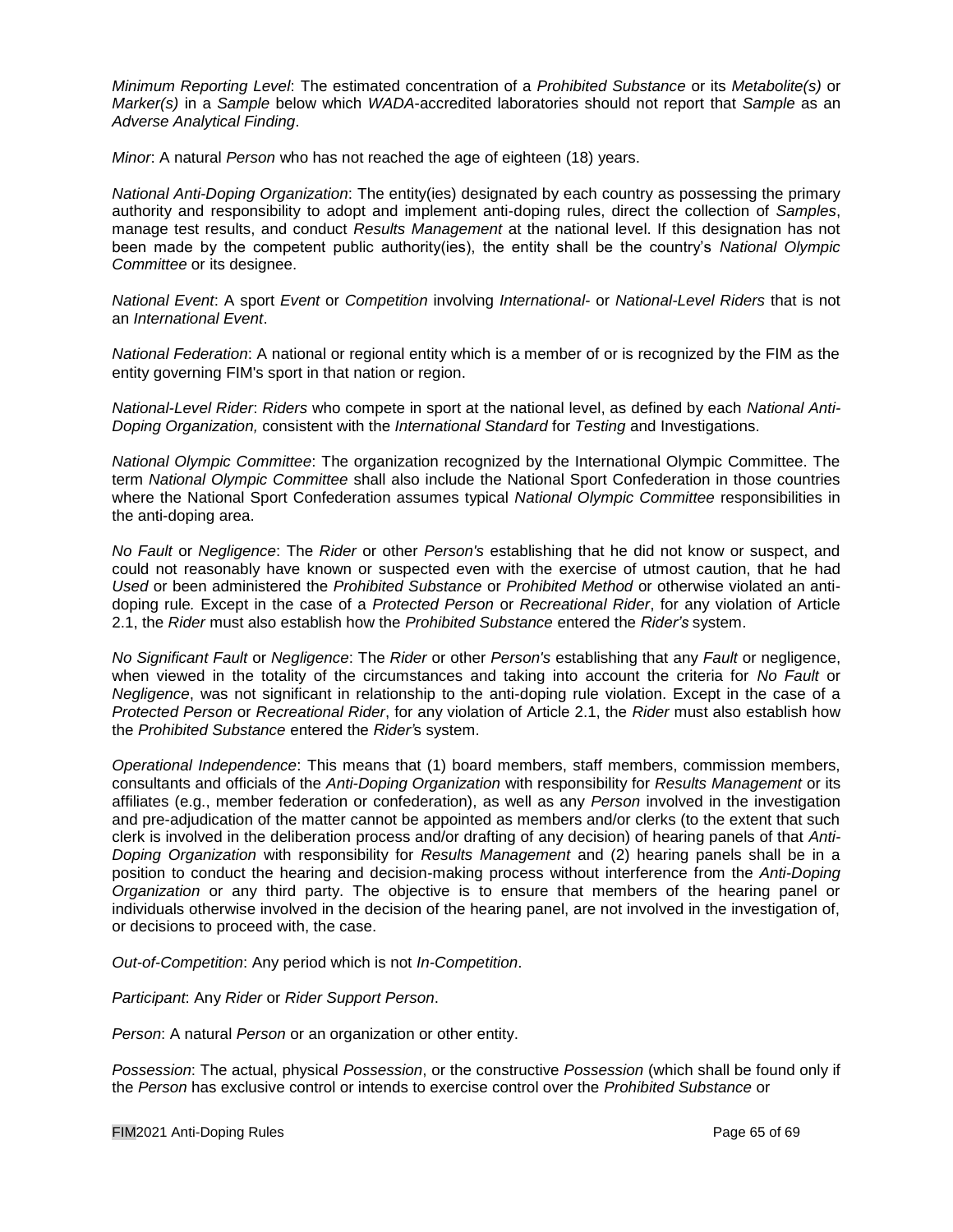*Prohibited Method* or the premises in which a *Prohibited Substance* or *Prohibited Method* exists); provided, however, that if the *Person* does not have exclusive control over the *Prohibited Substance* or *Prohibited Method* or the premises in which a *Prohibited Substance* or *Prohibited Method* exists, constructive *Possession* shall only be found if the *Person* knew about the presence of the *Prohibited Substance* or *Prohibited Method* and intended to exercise control over it. Provided, however, there shall be no anti-doping rule violation based solely on *Possession* if, prior to receiving notification of any kind that the *Person* has committed an anti-doping rule violation, the *Person* has taken concrete action demonstrating that the *Person* never intended to have *Possession* and has renounced *Possession* by explicitly declaring it to an *Anti-Doping Organization*. Notwithstanding anything to the contrary in this definition, the purchase (including by any electronic or other means) of a *Prohibited Substance* or *Prohibited Method* constitutes *Possession* by the *Person* who makes the purchase.**<sup>80</sup>**

*Prohibited List*: The list identifying the *Prohibited Substances* and *Prohibited Methods*.

*Prohibited Method*: Any method so described on the *Prohibited List*.

*Prohibited Substance*: Any substance, or class of substances, so described on the *Prohibited List*.

*Protected Person*: A *Rider* or other natural *Person* who at the time of the anti-doping rule violation: (i) has not reached the age of sixteen (16) years; (ii) has not reached the age of eighteen (18) years and is not included in any *Registered Testing Pool* and has never competed in any *International Event* in an open category; or (iii) for reasons other than age has been determined to lack legal capacity under applicable national legislation.**<sup>81</sup>**

*Provisional Hearing*: For purposes of Article 7.4.3, an expedited abbreviated hearing occurring prior to a hearing under Article 8 that provides the *Rider* with notice and an opportunity to be heard in either written or oral form.**<sup>82</sup>**

#### *Provisional Suspension*: See *Consequences of Anti-Doping Rule Violations* above.

#### *Publicly Disclose*: See *Consequences of Anti-Doping Rule Violations* above.

*Recreational Rider*: A natural *Person* who is so defined by the relevant *National Anti-Doping Organization*; provided, however, the term shall not include any *Person* who, within the five (5) years prior to committing any anti-doping rule violation, has been an *International-Level Rider* (as defined by each International Federation consistent with the *International Standard* for *Testing* and Investigations) or *National-Level Rider* (as defined by each *National Anti-Doping Organization* consistent with the *International Standard* for *Testing* and Investigations), has represented any country in an *International*

**<sup>80</sup>** *[Comment to Possession: Under this definition, anabolic steroids found in a Rider's car would constitute a violation unless the Rider establishes that someone else used the car; in that event, the FIM must establish that, even though the Rider did not have exclusive control over the car, the Rider knew about the anabolic steroids and intended to have control over them. Similarly, in the example of anabolic steroids found in a home medicine cabinet under the joint control of a Rider and spouse, the FIM must establish that the Rider knew the anabolic steroids were in the cabinet and that the Rider intended to exercise control over them. The act of purchasing a Prohibited Substance alone constitutes Possession, even where, for example, the product does not arrive, is received by someone else, or is sent to a third party address.]*

**<sup>81</sup>** *[Comment to Protected Person: The Code treats Protected Persons differently than other Riders or Persons in certain circumstances based on the understanding that, below a certain age or intellectual capacity, a Rider or other Person may not possess the mental capacity to understand and appreciate the prohibitions against conduct contained in the Code. This would include, for example, a Paralympic Athlete with a documented lack of legal capacity due to an intellectual impairment. The term "open category" is meant to exclude competition that is limited to junior or age group categories.]*

**<sup>82</sup>** *[Comment to Provisional Hearing: A Provisional Hearing is only a preliminary proceeding which may not involve a full review of the facts of the case. Following a Provisional Hearing, the Rider remains entitled to a subsequent full hearing on the merits of*  the case. By contrast, an "expedited hearing", as that term is used in Article 7.4.3, is a full hearing on the merits conducted on an *expedited time schedule.]*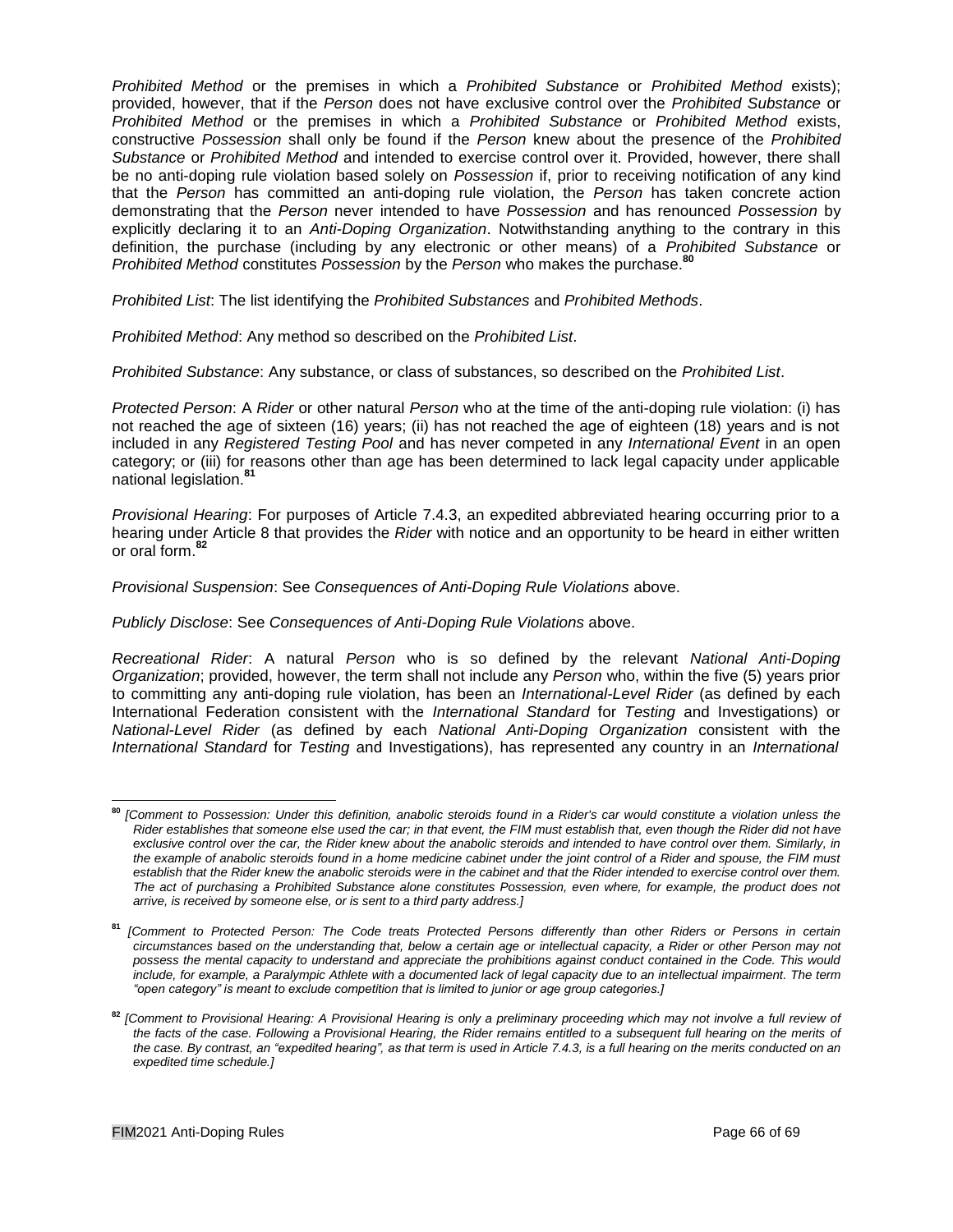*Event* in an open category or has been included within any *Registered Testing Pool* or other whereabouts information pool maintained by any International Federation or *National Anti-Doping Organization*. **83**

*Regional Anti-Doping Organization*: A regional entity designated by member countries to coordinate and manage delegated areas of their national anti-doping programs, which may include the adoption and implementation of anti-doping rules, the planning and collection of *Samples*, the management of results, the review of *TUEs*, the conduct of hearings, and the conduct of *Educational* programs at a regional level.

*Registered Testing Pool*: The pool of highest-priority *Riders* established separately at the international level by International Federations and at the national level by *National Anti-Doping Organizations,* who are subject to focused *In-Competition* and *Out-of-Competition Testing* as part of that International Federation's or *National Anti-Doping Organization's* test distribution plan and therefore are required to provide whereabouts information as provided in Article 5.5 and the *International Standard* for *Testing* and Investigations.

*Results Management*: The process encompassing the timeframe between notification as per Article 5 of the *International Standard* for *Results Management*, or in certain cases (e.g., *Atypical Finding*, *Rider Biological Passport*, whereabouts failure), such pre-notification steps expressly provided for in Article 5 of the *International Standard* for *Results Management*, through the charge until the final resolution of the matter, including the end of the hearing process at first instance or on appeal (if an appeal was lodged). *Sample* or *Specimen*: Any biological material collected for the purposes of *Doping Control*. **84**

*Signatories*: Those entities accepting the *Code* and agreeing to implement the *Code*, as provided in Article 23 of the *Code*.

*Specified Method:* See Article 4.2.2.

*Specified Substance*: See Article 4.2.2.

*Strict Liability*: The rule which provides that under Article 2.1 and Article 2.2, it is not necessary that intent, *Fault*, *Negligence*, or knowing *Use* on the *Rider'*s part be demonstrated by the *Anti-Doping Organization*  in order to establish an anti-doping rule violation.

*Substance of Abuse*: See Article 4.2.3.

*Substantial Assistance*: For purposes of Article 10.7.1, a *Person* providing *Substantial Assistance* must: (1) fully disclose in a signed written statement or recorded interview all information he possesses in relation to anti-doping rule violations or other proceeding described in Article 10.7.1.1, and (2) fully cooperate with the investigation and adjudication of any case or matter related to that information, including, for example, presenting testimony at a hearing if requested to do so by an *Anti-Doping Organization* or hearing panel. Further, the information provided must be credible and must comprise an important part of any case or proceeding which is initiated or, if no case or proceeding is initiated, must have provided a sufficient basis on which a case or proceeding could have been brought.

*Tampering*: Intentional conduct which subverts the *Doping Control* process but which would not otherwise be included in the definition of *Prohibited Methods*. *Tampering* shall include, without limitation, offering or accepting a bribe to perform or fail to perform an act, preventing the collection of a *Sample*, affecting or making impossible the analysis of a *Sample*, falsifying documents submitted to an *Anti-Doping Organization* or *TUE* committee or hearing panel, procuring false testimony from witnesses, committing any other fraudulent act upon the *Anti-Doping Organization* or hearing body to affect *Results*

**<sup>83</sup>** *[Comment to Recreational Rider: The term "open category" is meant to exclude competition that is limited to junior or age group categories.]*

**<sup>84</sup>** *[Comment to Sample or Specimen: It has sometimes been claimed that the collection of blood Samples violates the tenets of certain religious or cultural groups. It has been determined that there is no basis for any such claim.]*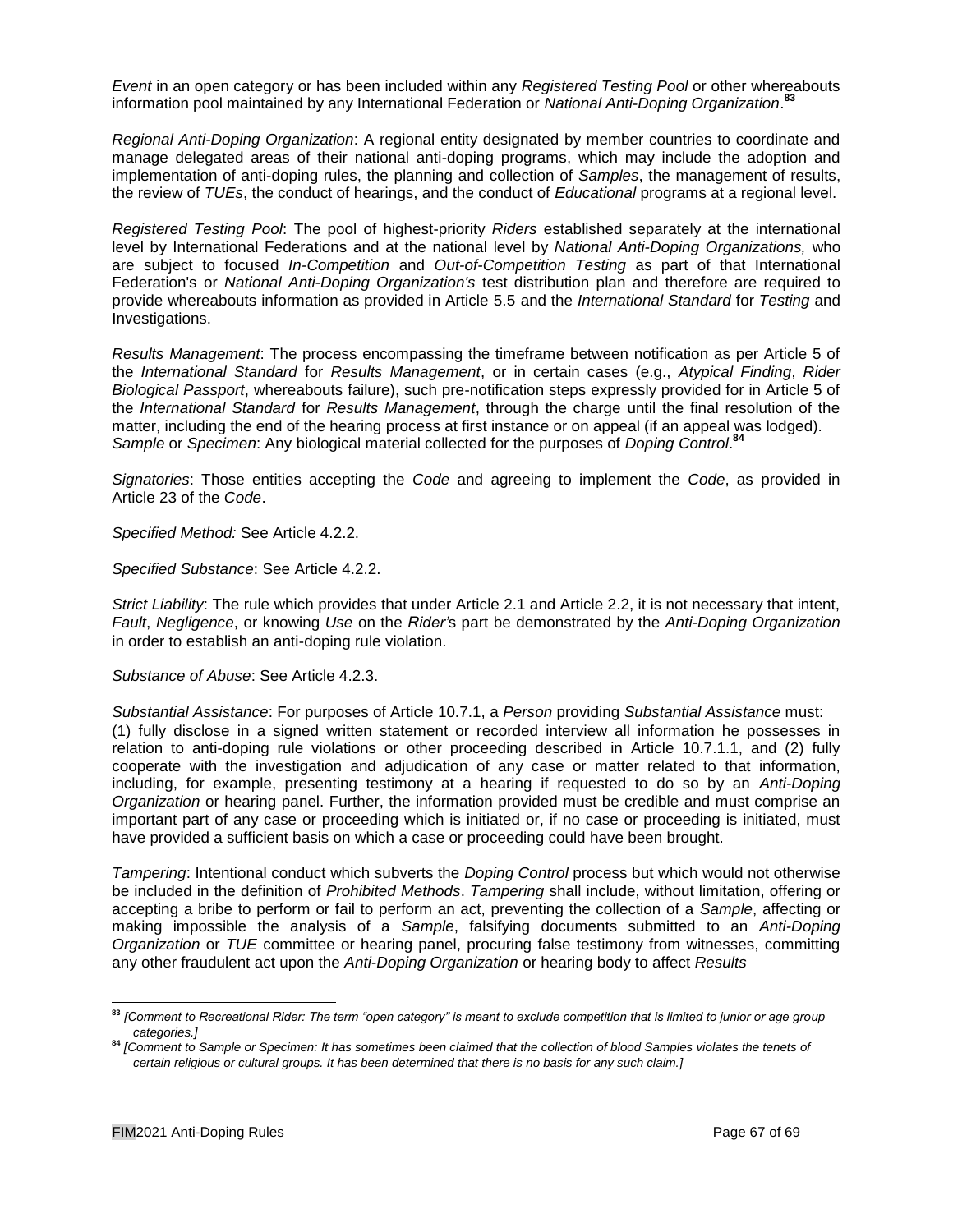*Management* or the imposition of *Consequences*, and any other similar intentional interference or *Attempted* interference with any aspect of *Doping Control*. **85**

*Target Testing*: Selection of specific *Riders* for *Testing* based on criteria set forth in the *International Standard* for *Testing* and Investigations.

*Team Sport*: A sport in which the substitution of players is permitted during a *Competition*.

*Technical Document*: A document adopted and published by *WADA* from time to time containing mandatory technical requirements on specific anti-doping topics as set forth in an *International Standard*.

*Testing*: The parts of the *Doping Control* process involving test distribution planning, *Sample* collection, *Sample* handling, and *Sample* transport to the laboratory.

*Testing Pool*: The tier below the *Registered Testing Pool* which includes *Riders* from whom some whereabouts information is required in order to locate and *Test* the *Rider Out-of-Competition*.

*Therapeutic Use Exemption (TUE)*: A *Therapeutic Use Exemption* allows a *Rider* with a medical condition to *Use* a *Prohibited Substance* or *Prohibited Method*, but only if the conditions set out in Article 4.4 and the *International Standard* for *Therapeutic Use Exemptions* are met.

*Trafficking*: Selling, giving, transporting, sending, delivering or distributing (or *Possessing* for any such purpose) a *Prohibited Substance* or *Prohibited Method* (either physically or by any electronic or other means) by a *Rider*, *Rider Support Person* or any other *Person* subject to the authority of an *Anti-Doping Organization* to any third party; provided, however, this definition shall not include the actions of bona fide medical personnel involving a *Prohibited Substance Used* for genuine and legal therapeutic purposes or other acceptable justification, and shall not include actions involving *Prohibited Substances* which are not prohibited in *Out-of-Competition Testing* unless the circumstances as a whole demonstrate such *Prohibited Substances* are not intended for genuine and legal therapeutic purposes or are intended to enhance sport performance.

*UNESCO Convention*: The International Convention against Doping in Sport adopted by the 33<sup>rd</sup> session of the UNESCO General Conference on 19 October 2005 including any and all amendments adopted by the States Parties to the Convention and the Conference of Parties to the International Convention against Doping in Sport.

*Use*: The utilization, application, ingestion, injection or consumption by any means whatsoever of any *Prohibited Substance* or *Prohibited Method*.

*WADA*: The World Anti-Doping Agency.

*Without Prejudice Agreement*: For purposes of Articles 10.7.1.1 and 10.8.2, a written agreement between an *Anti-Doping Organization* and a *Rider* or other *Person* that allows the *Rider* or other *Person* to provide information to the *Anti-Doping Organization* in a defined time-limited setting with the understanding that, if an agreement for *Substantial Assistance* or a case resolution agreement is not finalized, the information provided by the *Rider* or other *Person* in this particular setting may not be used by the *Anti-Doping Organization* against the *Rider* or other *Person* in any *Results Management* proceeding under the *Code*, and that the information provided by the *Anti-Doping Organization* in this particular setting may not be used by the *Rider* or other *Person* against the *Anti-Doping Organization* in any *Results Management*

**<sup>85</sup>** *[Comment to Tampering: For example, this Article would prohibit altering identification numbers on a Doping Control form during Testing, breaking the B bottle at the time of B Sample analysis, altering a Sample by the addition of a foreign substance, or* intimidating or attempting to intimidate a potential witness or a witness who has provided testimony or information in the Doping *Control process. Tampering includes misconduct which occurs during the Results Management process. See Article 10.9.3.3. However, actions taken as part of a Person's legitimate defense to an anti-doping rule violation charge shall not be considered Tampering. Offensive conduct towards a Doping Control official or other Person involved in Doping Control which does not otherwise constitute Tampering shall be addressed in the disciplinary rules of sport organizations.]*